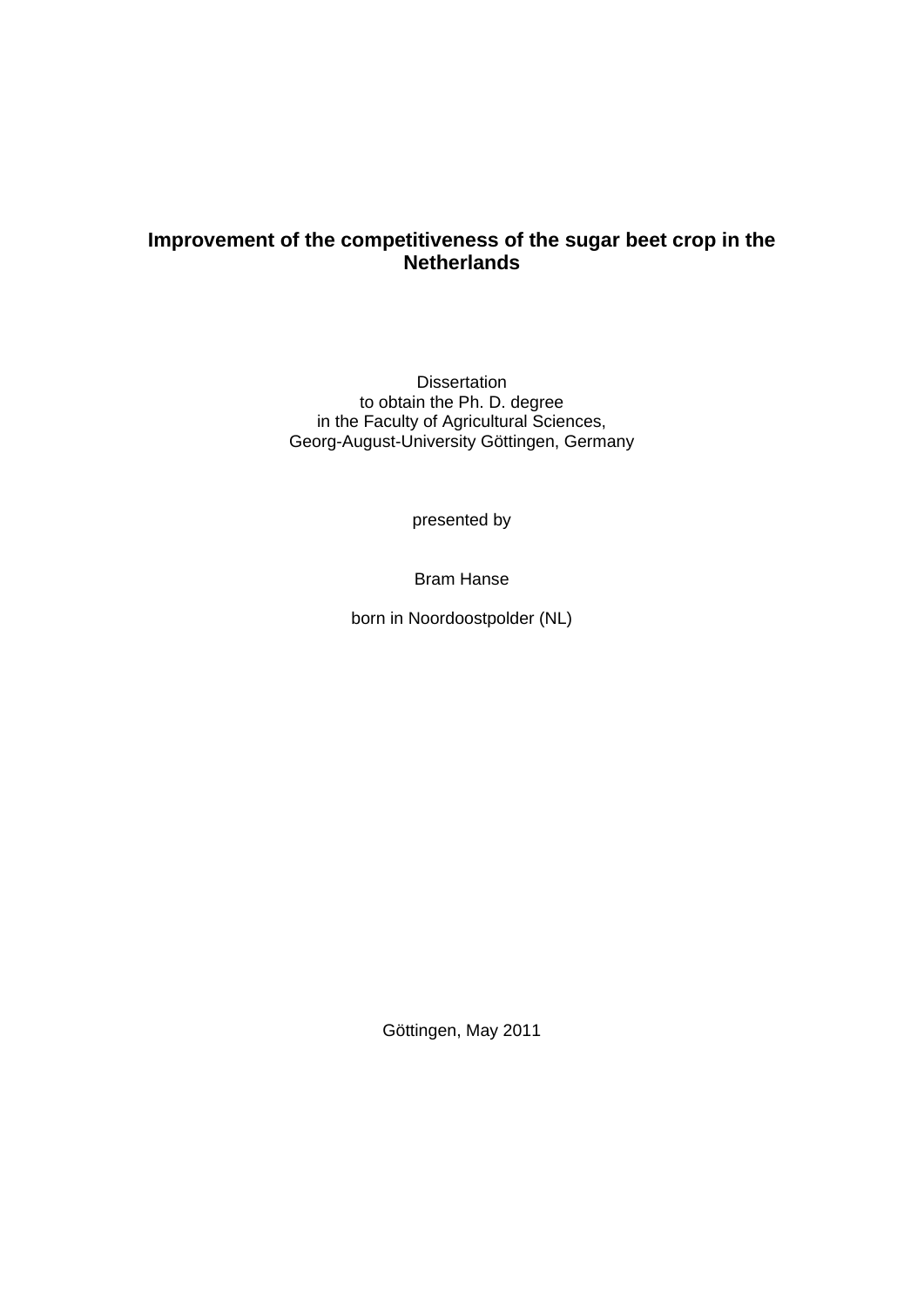#### **D7**

- 1. Name of referee: Prof. Dr. B. Märländer
- 2. Name of co-referee: Prof. Dr. O. Mußhoff
- 3. Name of second co-referee: Dr. ir. F.G.J. Tijink

Date of dissertation: May 12, 2011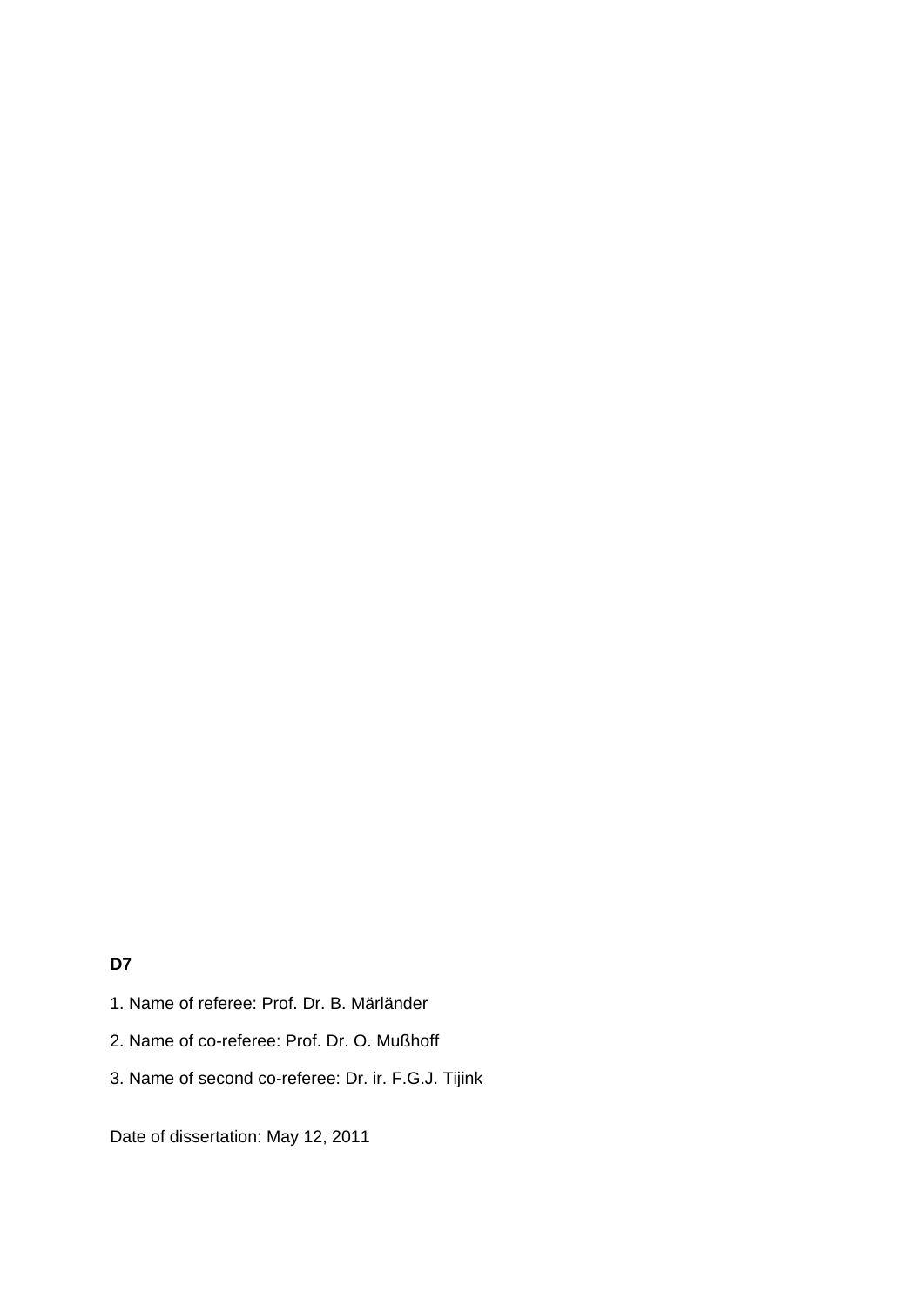**This dissertation contains four published, accepted or submitted for publication in scientific journals and conference proceedings:**

- *Hanse, B., Tijink, F.G.J., Mußhoff, O. and Märländer, B.,* 2010. Comparison of costs and yields of 'type top' and 'type average' growers in Dutch sugar beet growing. Sugar Industry. 135, 550-560.
- *Hanse, B., Schneider, J.H.M., Termorshuizen, A.J. and Varrelmann, M.,* 2011. Pests and diseases contribute to sugar beet yield difference between top and averagely managed farms. Crop Protection 30, 671-678.
- *Hanse, B., Vermeulen, G.D., Tijink, F.G.J., Koch, H.-J., and Märländer, B.,* Analysis of soil characteristics, soil management and sugar yield on top and averagely managed farms in sugar beet (*Beta vulgaris* L.) production in the Netherlands, Soil & Tillage Research, submitted.
- *Hanse, A.C., Tijink, F.G.J.,* 2010. Harvesting losses ... How to yield this hidden financial potential. In: Proceedings of the 72nd IIRB Congress, 22-24 June 2010, Copenhagen, DK.

The author is grateful to the publishers for the possibility to print the journal articles in this dissertation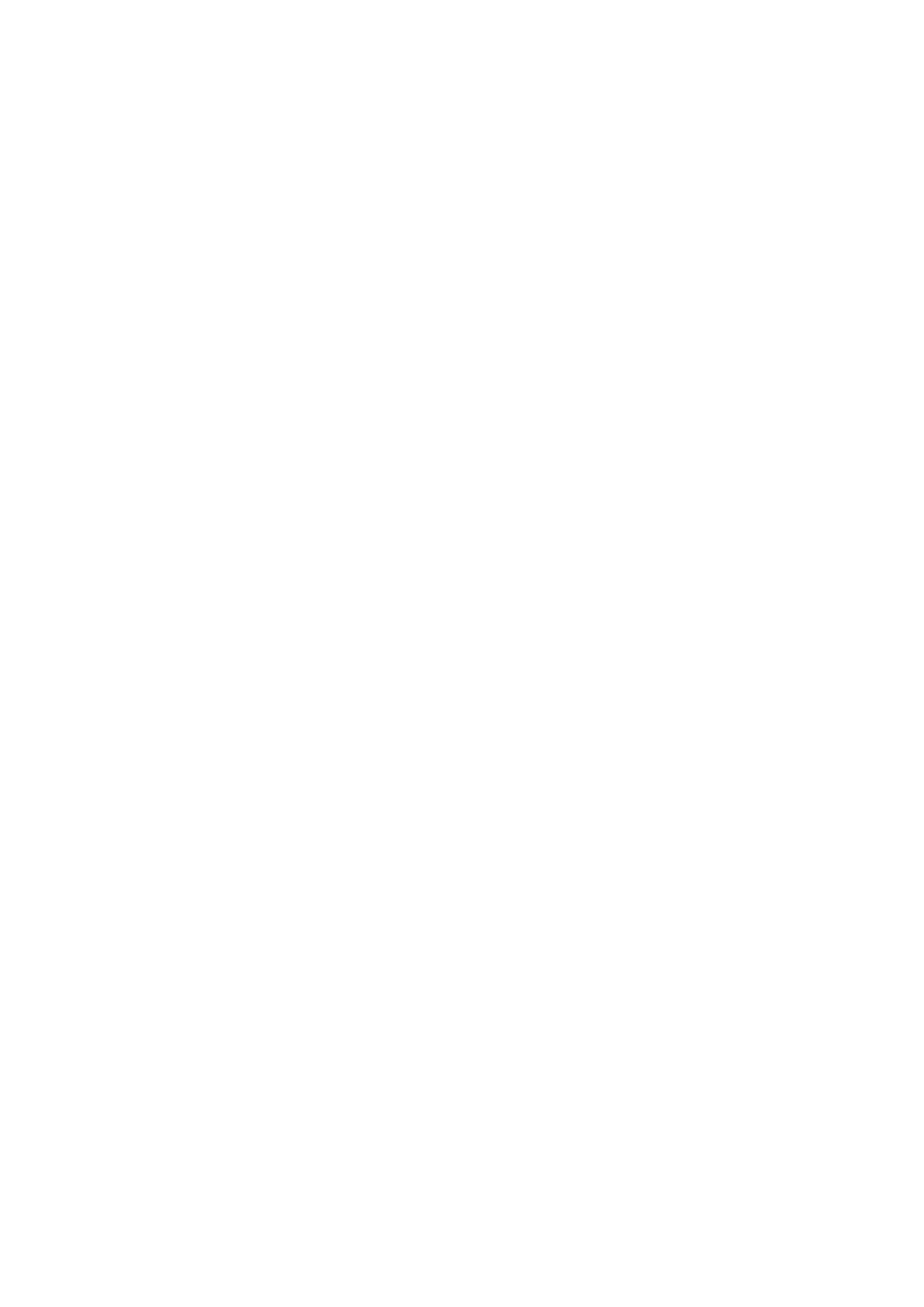## **Table of contents**

| 1              |       |                                                                                  |  |  |  |  |  |
|----------------|-------|----------------------------------------------------------------------------------|--|--|--|--|--|
| $\overline{2}$ |       | Comparison of costs and yields of 'type top' and 'type average' growers in Dutch |  |  |  |  |  |
|                |       |                                                                                  |  |  |  |  |  |
|                | 2.1   |                                                                                  |  |  |  |  |  |
|                | 2.2   |                                                                                  |  |  |  |  |  |
|                | 2.3   |                                                                                  |  |  |  |  |  |
|                | 2.3.1 |                                                                                  |  |  |  |  |  |
|                | 2.3.2 |                                                                                  |  |  |  |  |  |
|                | 2.3.3 |                                                                                  |  |  |  |  |  |
|                | 2.3.4 |                                                                                  |  |  |  |  |  |
|                | 2.4   |                                                                                  |  |  |  |  |  |
|                | 2.4.1 |                                                                                  |  |  |  |  |  |
|                | 2.4.2 |                                                                                  |  |  |  |  |  |
|                | 2.4.3 |                                                                                  |  |  |  |  |  |
|                | 2.5   |                                                                                  |  |  |  |  |  |
|                | 2.6   |                                                                                  |  |  |  |  |  |
| 3              |       | Pests and diseases contribute to sugar beet yield difference between top and     |  |  |  |  |  |
|                |       |                                                                                  |  |  |  |  |  |
|                | 3.1   |                                                                                  |  |  |  |  |  |
|                | 3.2   |                                                                                  |  |  |  |  |  |
|                | 3.3   |                                                                                  |  |  |  |  |  |
|                | 3.3.1 |                                                                                  |  |  |  |  |  |
|                | 3.3.2 |                                                                                  |  |  |  |  |  |
|                | 3.3.3 |                                                                                  |  |  |  |  |  |
|                | 3.3.4 | Bioassay of soil suppression against Rhizoctonia solani Kühn 54                  |  |  |  |  |  |
|                | 3.3.5 | Bioassay for determination field infestation by Aphanomyces cochlioides55        |  |  |  |  |  |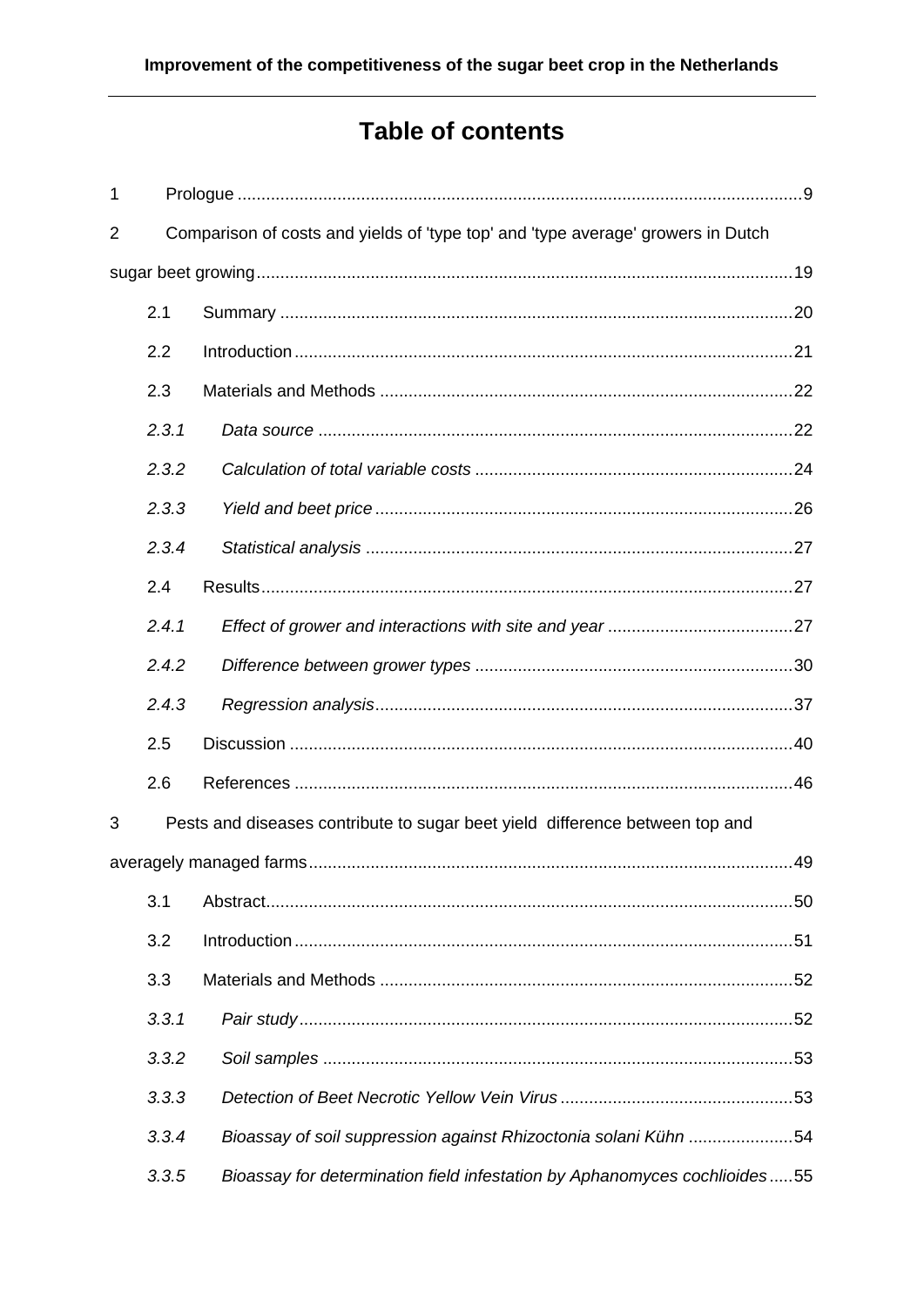## Improvement of the competitiveness of the sugar beet crop in the Netherlands

|   | 3.3.6  |                                                                                          |  |
|---|--------|------------------------------------------------------------------------------------------|--|
|   | 3.3.7  |                                                                                          |  |
|   | 3.3.8  |                                                                                          |  |
|   | 3.3.9  |                                                                                          |  |
|   | 3.4    |                                                                                          |  |
|   | 3.5    |                                                                                          |  |
|   | 3.6    |                                                                                          |  |
| 4 |        | Analysis of soil characteristics, soil management and sugar yield on top and             |  |
|   |        | averagely managed farms in sugar beet (Beta vulgaris L.) production in the Netherlands75 |  |
|   | 4.1    |                                                                                          |  |
|   | 4.2    |                                                                                          |  |
|   | 4.3    |                                                                                          |  |
|   | 4.3.1  |                                                                                          |  |
|   | 4.3.2  |                                                                                          |  |
|   | 4.3.3  |                                                                                          |  |
|   | 4.3.4  |                                                                                          |  |
|   | 4.4    |                                                                                          |  |
|   | 4.4.1  |                                                                                          |  |
|   | 4.4.2  |                                                                                          |  |
|   | 4.4.3  | Effects of soil type and management on soil structure and subsequent crop                |  |
|   | growth | 85                                                                                       |  |
|   | 4.5    |                                                                                          |  |
|   | 4.6    |                                                                                          |  |
|   | 4.7.   |                                                                                          |  |
| 5 |        |                                                                                          |  |
|   | 5.1    |                                                                                          |  |
|   | 5.2    |                                                                                          |  |
|   | 5.3    |                                                                                          |  |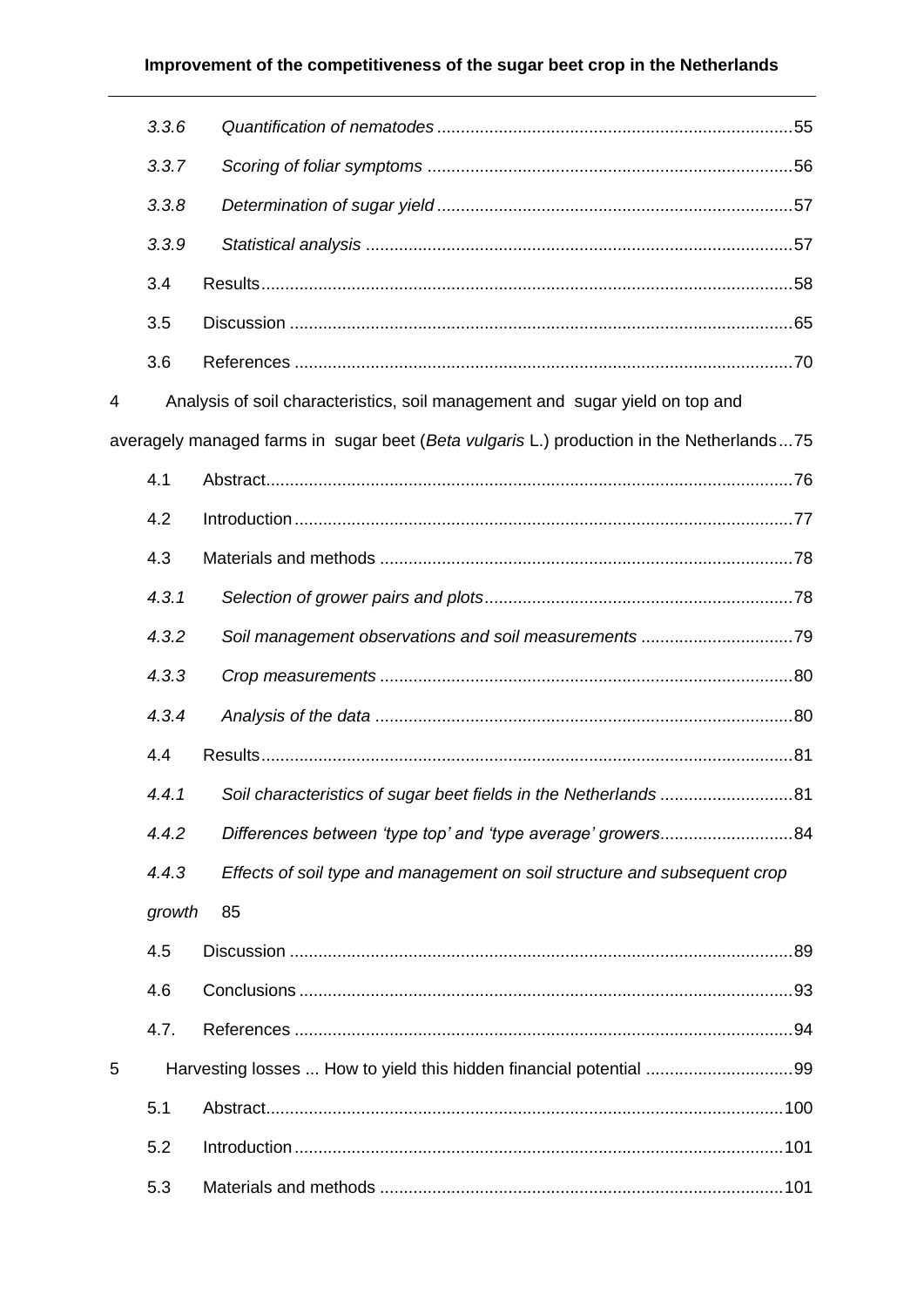## Improvement of the competitiveness of the sugar beet crop in the Netherlands

|    | 5.4   |  |
|----|-------|--|
|    | 5.5   |  |
|    | 5.6   |  |
| 6  |       |  |
|    | 6.1   |  |
|    | 6.2   |  |
|    | 6.2.1 |  |
|    | 6.2.2 |  |
|    | 6.2.3 |  |
|    | 6.3   |  |
|    | 6.3.1 |  |
|    | 6.3.2 |  |
|    | 6.3.3 |  |
|    | 6.4   |  |
|    | 6.4.1 |  |
|    | 6.4.2 |  |
|    | 6.4.3 |  |
|    | 6.5   |  |
| 7  |       |  |
| 8  |       |  |
| 9  |       |  |
| 10 |       |  |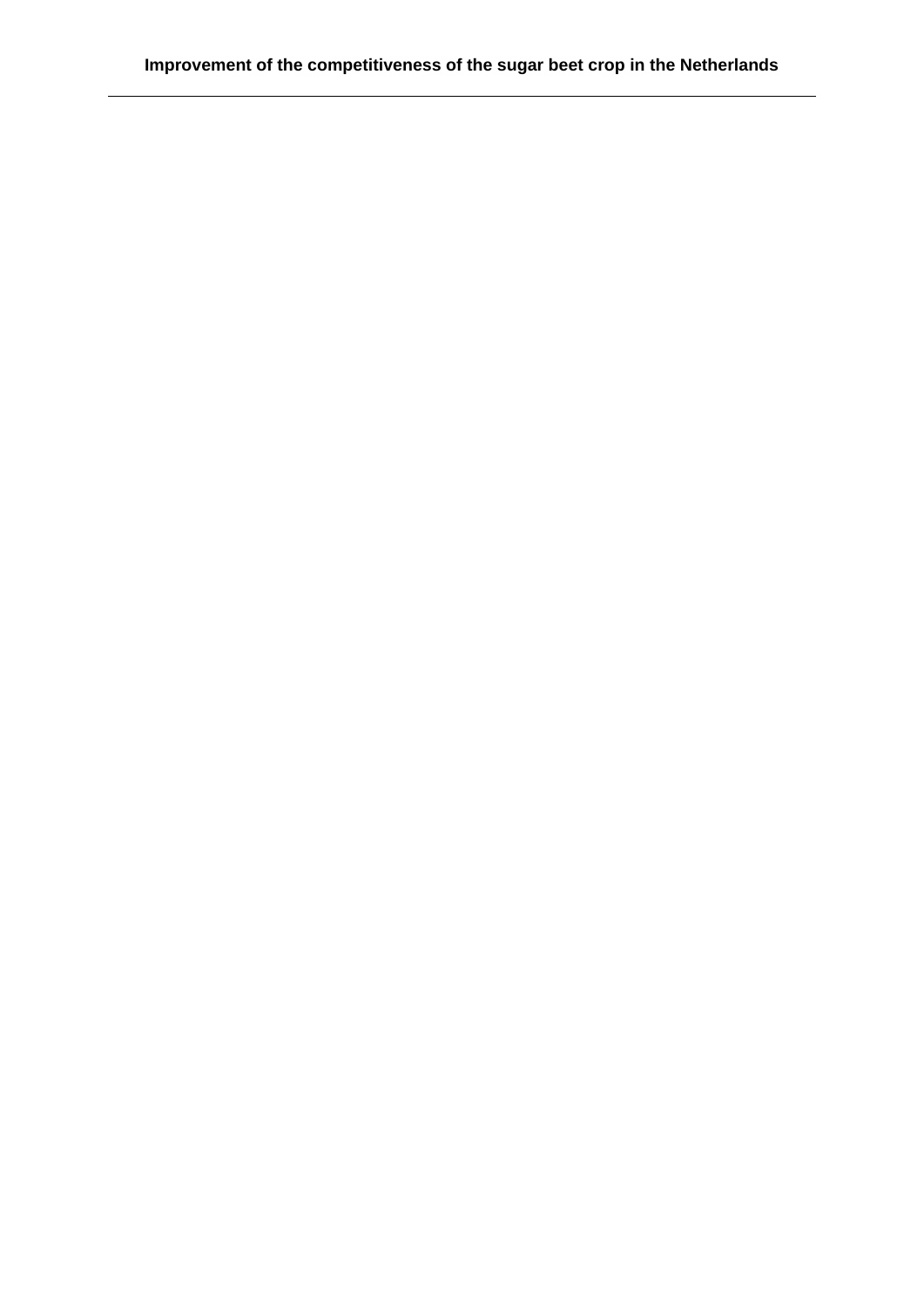# <span id="page-8-0"></span>**Prologue**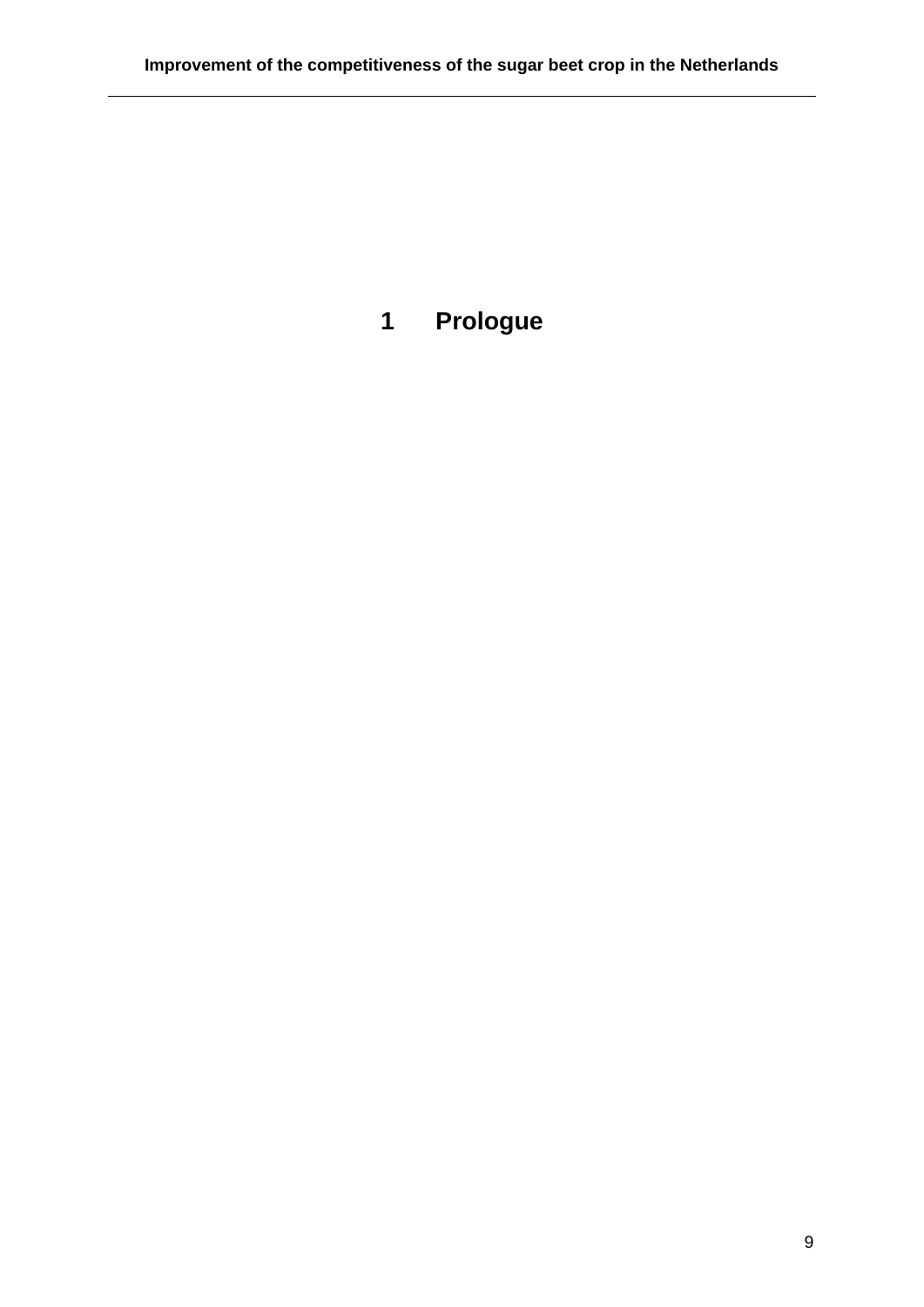#### **1 Prologue**

This dissertation focuses on the competitiveness of the sugar beet (*Beta vulgaris* L.) crop in the Netherlands. Basically the income of the farmer is the product of yield and product price (revenues) minus total costs, as a sum for all crops. For a number of crops but especially sugar beet the product price is dependent on product quality. For many years, the sugar beet crop had a relatively high share in farmers income (Berkhout and Berkum, 2005). Due to the sugar regime of the European Union (EU), minimum sugar beet prices for quota beet were guaranteed for the growers and thus causing a more or less stable income compared to other crops like onions, potatoes and carrots, whose prices are fluctuating within and between years (Berkhout and Bruchem, 2005; Vrolijk et al., 2009; Berkhout and Bruchem, 2010). As a result of the World Trade Organisation (WTO) negotiations the EU had to open their market for sugar outside the EU. Consequently the EU sugar market regime had to be adapted, with a lower guaranteed price for farmers. The guaranteed price for quota beet fell from € 43.63 t sugar beet<sup>-1</sup> (EC, 2001; Zeddies, 2006) to € 26.29 t<sup>-1</sup> from 2009 onwards (EC, 2006), implying a 39.7% decrease. With the costs on a similar level this causes a dramatic drop in farmers' income. At present it is not known if and how the EU sugar market regime will continue when it ends after the harvest and the processing of the 2014 cultivated sugar beet (EC, 2006).

The study LISSY (Low Input Sustainable Sugar Yield) identified possibilities to save up to 20% of the total variable costs in Dutch sugar beet production (Pauwels, 2006). However, this could not compensate for the price drop of quota sugar beet (figure 1.1). In order to keep the profitability of the sugar beet crop on the same level as before 2006, a raise in yield is needed. The potential sugar yield in the Netherlands was previously estimated at 23 t sugar ha<sup>-1</sup> (De Wit, 1953). The average sugar yield realised by growers in the period 2002-2006 was 10.6 t ha<sup>-1</sup> (Swaaij, 2007), only 46% of the theoretical potential. In the meanwhile, large differences between growers in the same region, encountering almost the same production circumstances like soil and climate, are reported (Agrarische Dienst, 2007). This

10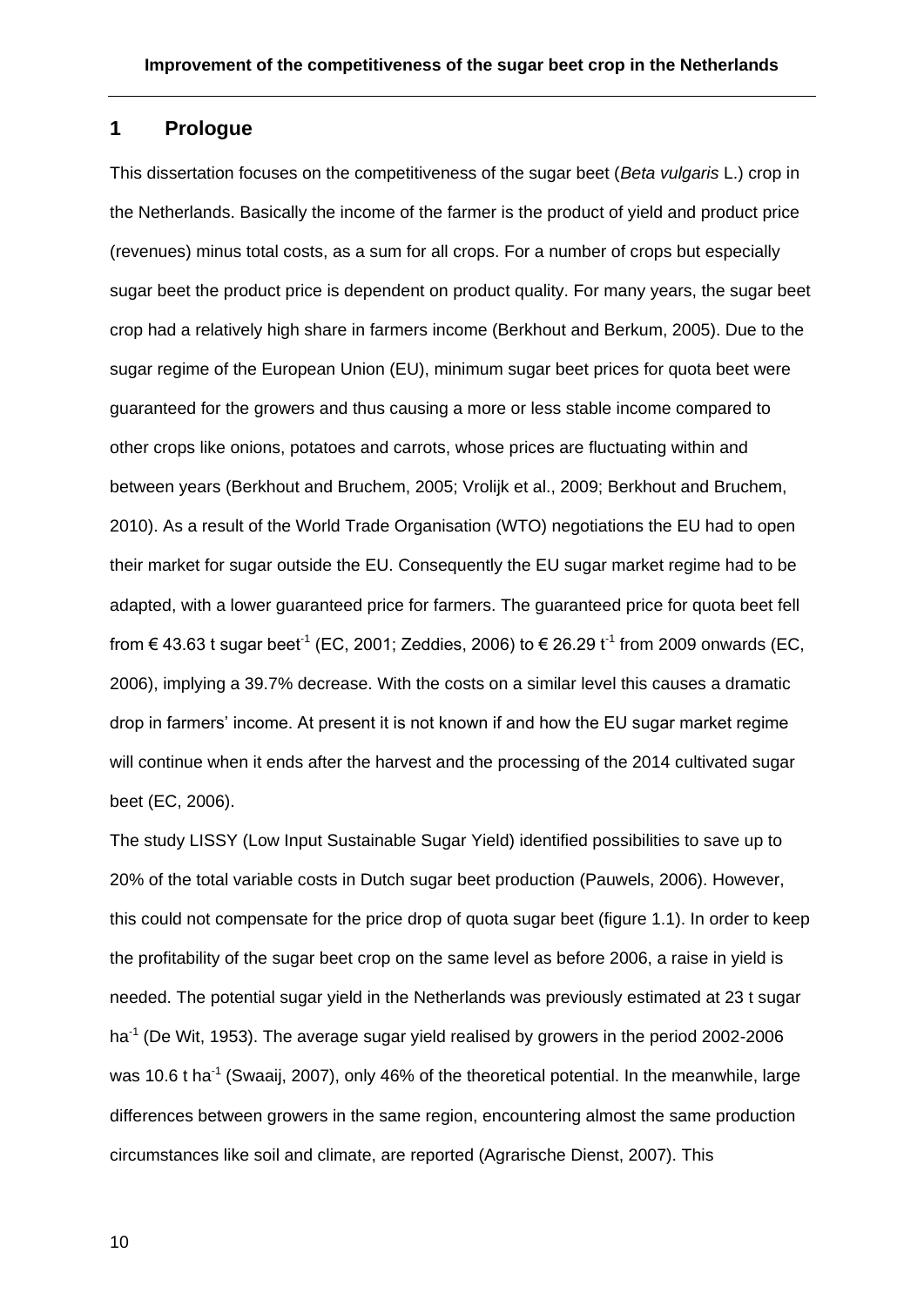#### **1. Prologue**

phenomenon is not restricted to sugar beet production in the Netherlands, its found in Sweden, Germany and the United Kingdom (Blomquist et al., 2003; Fuchs et al., 2008; Limb and Atkin, 2010) and for other crops, as well (Lobell et al., 2009). However, it seems that in many cases the other crops' average yield is more close to 80% of the crops potential in that region, although large differences exist (Lobell et al., 2009). Therefore, there is an unexploited yield gap in sugar beet cultivation.



**Figure 1.1.** Graphical impression to the effect, for an average sugar yield (a), of the quota sugar beet guarantee price before 2006 (b) and after 2009 (c) on farmers gross margin (f, g and h) when the total variable costs are on average (d) or on a 20% reduced level (e). In response to the lower quota sugar beet guarantee price, growers have to raise yield  $(y/y')$  to an level were the margin i/i' equals f to keep profitability on the level before the reform of the EU sugar regime.

Considering the above mentioned, the IRS (Institute of Sugar Beet Research, The Netherlands) formulated the 3 x 15 target. In 2015 the present EU sugar market regime ends and then the target for sugar beet cultivation is a national average sugar yield of 15 t ha<sup>-1</sup> (equivalent to 60% of the sugar beet potential) and 15 Euro  $t<sup>-1</sup>$  sugar beet of total variable costs. This implies that, next to the savings on total variable costs, a steep raise in sugar yield is needed (figure 1.2).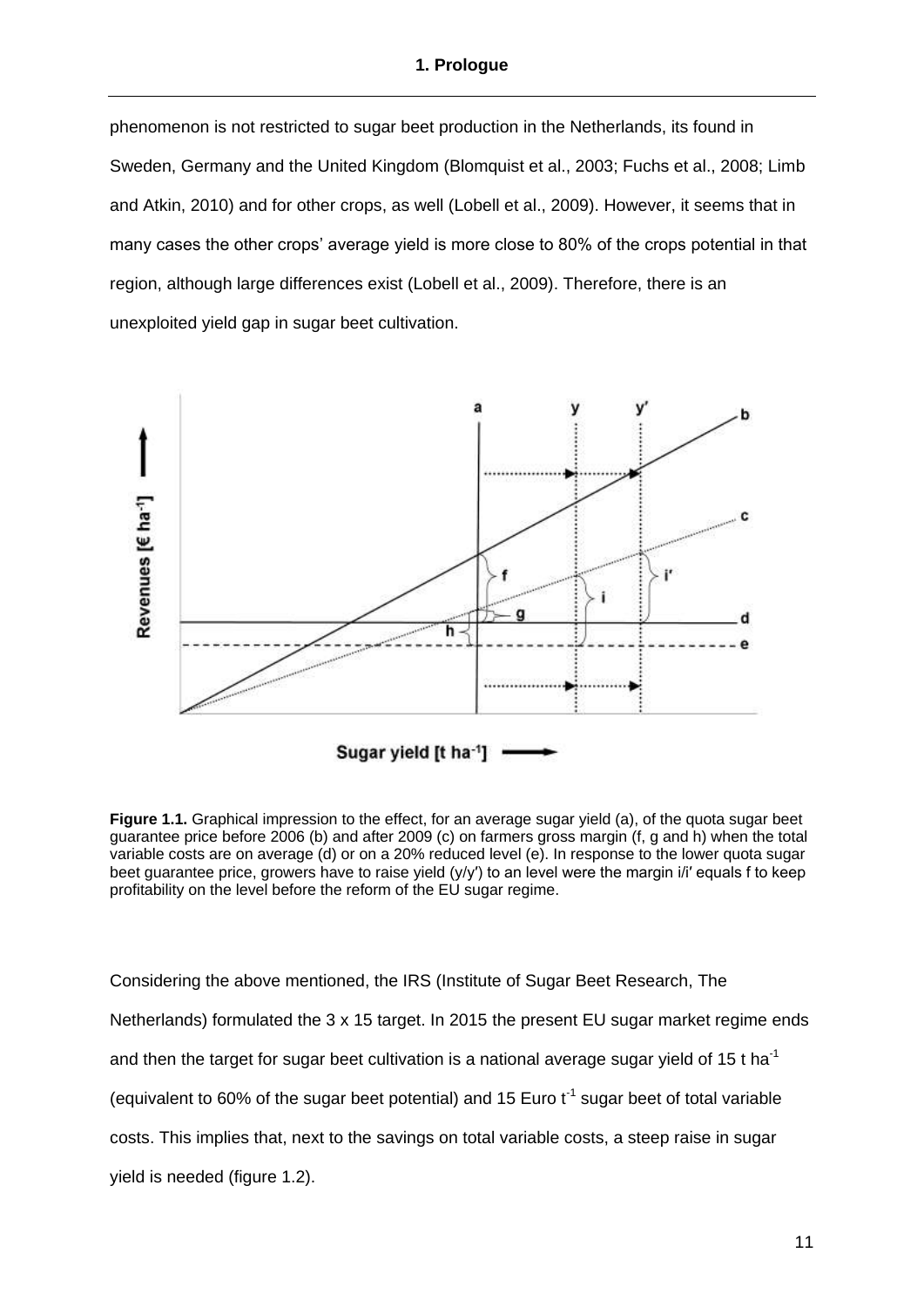The study SUSY (Speeding Up Sugar Yield) was aimed to identify possibilities to raise sugar yield by comparing 26 pairs of growers, the idea adapted from a pair study in Sweden (Berglund et al., 2002). Each pair consisted of a high yielding 'type top' and average yielding 'type average' grower in the same region, based on the 2000-2004 sugar yields. More details about the selection are given by Hanse et al. (2010a).



Figure 1.2. Average sugar yield (t ha<sup>-1</sup>) in the Netherlands from 1950 to 2006. Sugar yield is raised on average by 1.7% a year. To reach the 15 t sugar hectare<sup>-1</sup> target, sugar yield raise has to break this trend and should increase steeply (dashed arrow).

A large part of the data obtained from the SUSY-project is analysed and published in four

publications, compiled in this dissertation.

The first publication analyses the data concerning the differences in costs and sugar yields

between the type top and type average growers and is published in the journal Sugar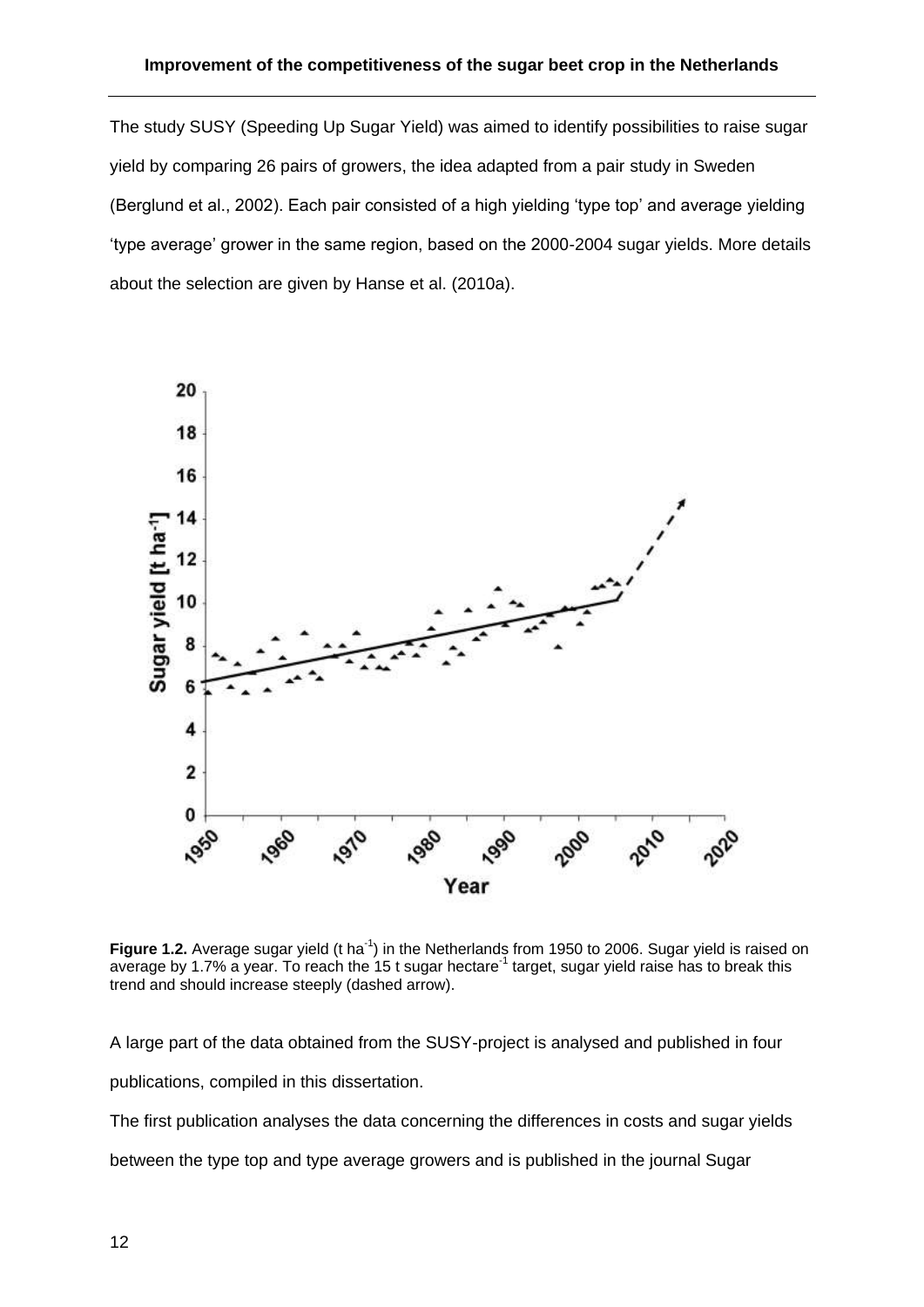#### **1. Prologue**

Industry (Hanse et al., 2010a). A German translation is published in the Special Edition of Sugar Industry for the purpose of the  $9<sup>th</sup>$  Göttinger Zuckerrübentagung on September  $2<sup>nd</sup>$ , 2010 (Hanse et al., 2010b). In this publication it is shown that the type top growers did not have higher total variable costs, although their yields were significantly higher compared to the type average growers. It was concluded that the differences in sugar yield were not caused by economical constraints. Sugar yield proved independent of total variable costs. In the second publication the influence of pests and diseases on sugar yield is published (Hanse et al., 2011a). The occurrence of pathogens differed for the soil types clay and sand. The type top growers on clay soil had significantly lower infestation levels of *Heterodera schachtii*, *Beet necrotic yellow vein virus* (BNYVV) and other foliar diseases (*Pseudomonas, Phoma betae* and *Verticillium* spp. combined). On sandy soils, infestation levels of *Meloidogyne* spp., *Cercospora beticola* and *Erysiphe betae* were significantly lower for type top growers. The insecticides on seed pellets provided sufficient control. In the fields no insect pests causing sugar yield loss were observed. On clay soils, differences in the sugar yield could be explained by the *H. schachtii* and BNYVV infestation levels. On sandy soils, the infestation levels of *H. betae* and *Aphanomyces cochlioides*, number of fungicide sprayings and sowing date explained differences in sugar yield.

Despite crop protection measures, the calculated sugar yield losses due to pests and diseases ranged from 13.1 to 37.1% (24% average for all growers). Thus, it was concluded that the infestation levels of pests and diseases are among the explanations of the sugar yield differences between type top and type average growers.

The third publication shows the influence of soil management and intrinsic soil structure on temporal soil structure and its influence on sugar yield (Hanse et al., 2011b). Subsoil compaction, measured by the saturated hydraulic conductivity, Ks, and air-filled porosity, AP, explained 24.9% of the variance in sugar yield, although in dependency of subsoil sand content and sowing date. The Ks was explained by the content of 50-105 μm sand fraction in the subsoil and the depth of primary tillage. AP was found strongly dependent on clay content of the top soil. There was no difference between type top and type average growers

13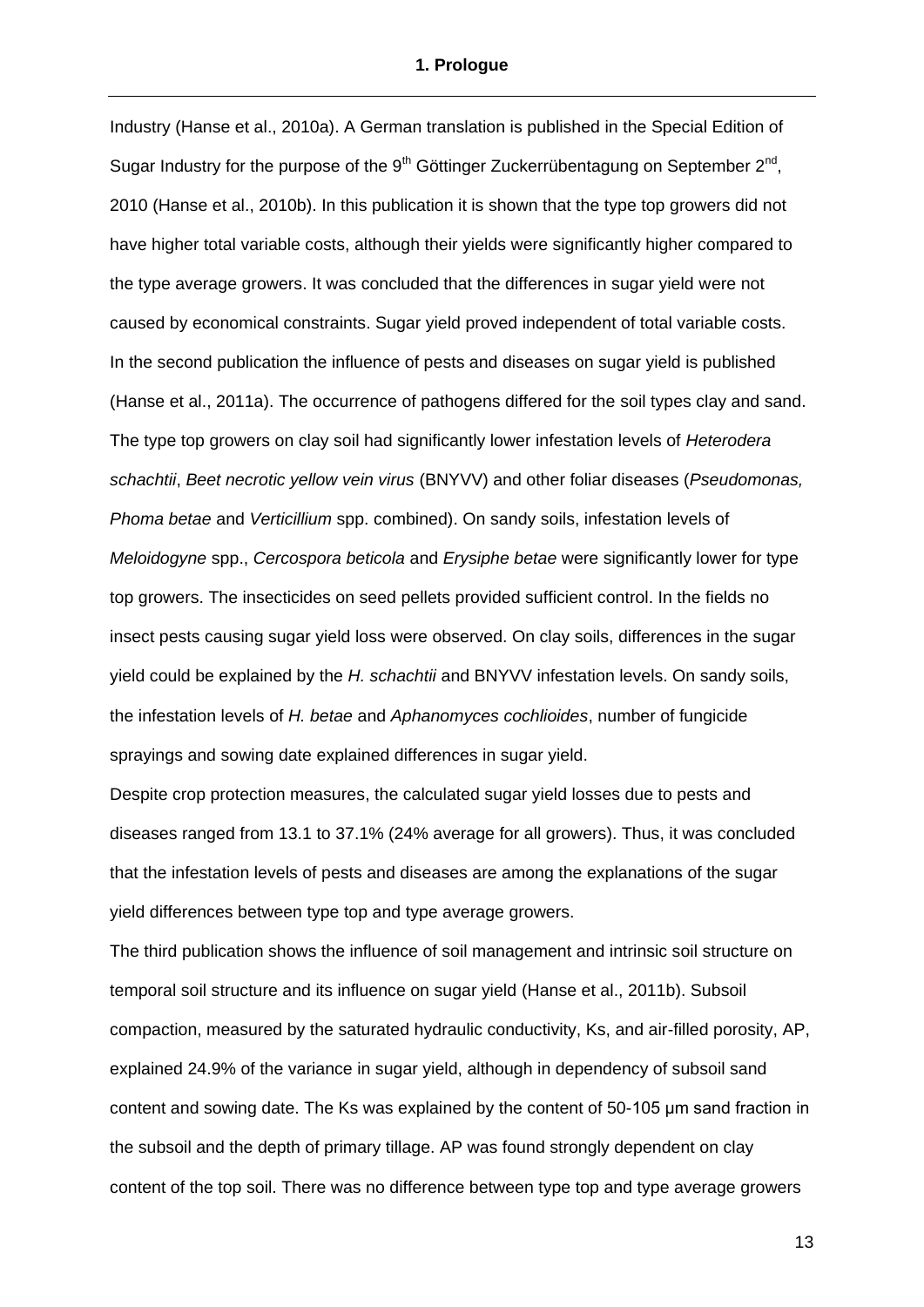#### **Improvement of the competitiveness of the sugar beet crop in the Netherlands**

for top soil AP. The type top growers' fields had a significantly higher Ks compared to the type average growers' fields. On 9% of the fields Ks was approximately 0.00 m day<sup>-1</sup> and on 31% of the fields below the damage threshold of 0.10 m day<sup>-1</sup>. Below this threshold, crop yield can be adversely influenced by soil structure (Lebert et al., 2004). AP below 10% was found on 25% of the type top growers' fields and 35% of the type average growers' fields. The type top growers used lower tractors tyre inflation pressure and less passes to prepare the seedbed, with the same equipment as the type average growers.

The fourth article is published in the proceedings based on a presentation at the  $72<sup>nd</sup> IIRB$ Congress in Copenhagen concerning losses while harvesting sugar beets in the SUSYproject (Hanse and Tijink, 2010). On average, 3 t sugar beet ha<sup>-1</sup> are left on the fields, ranging from 0.45 to 9.1 t ha<sup>-1</sup>. The losses due to overtopping and whole beet losses were significantly lower for type top growers. The losses due to root tip breakages did not differ between type top and type average growers. Total harvest losses (sum of losses by overtopping, whole beet and root tip breakage) did not differ between type top and type average growers. Options to point out the important harvest losses to both growers and harvester driver are presented.

This dissertation closes with the epilogue on the agronomical issues not yet published, as there are: fertilisation, sowing, and weed control of the sugar beet crop and the management influence of the growers.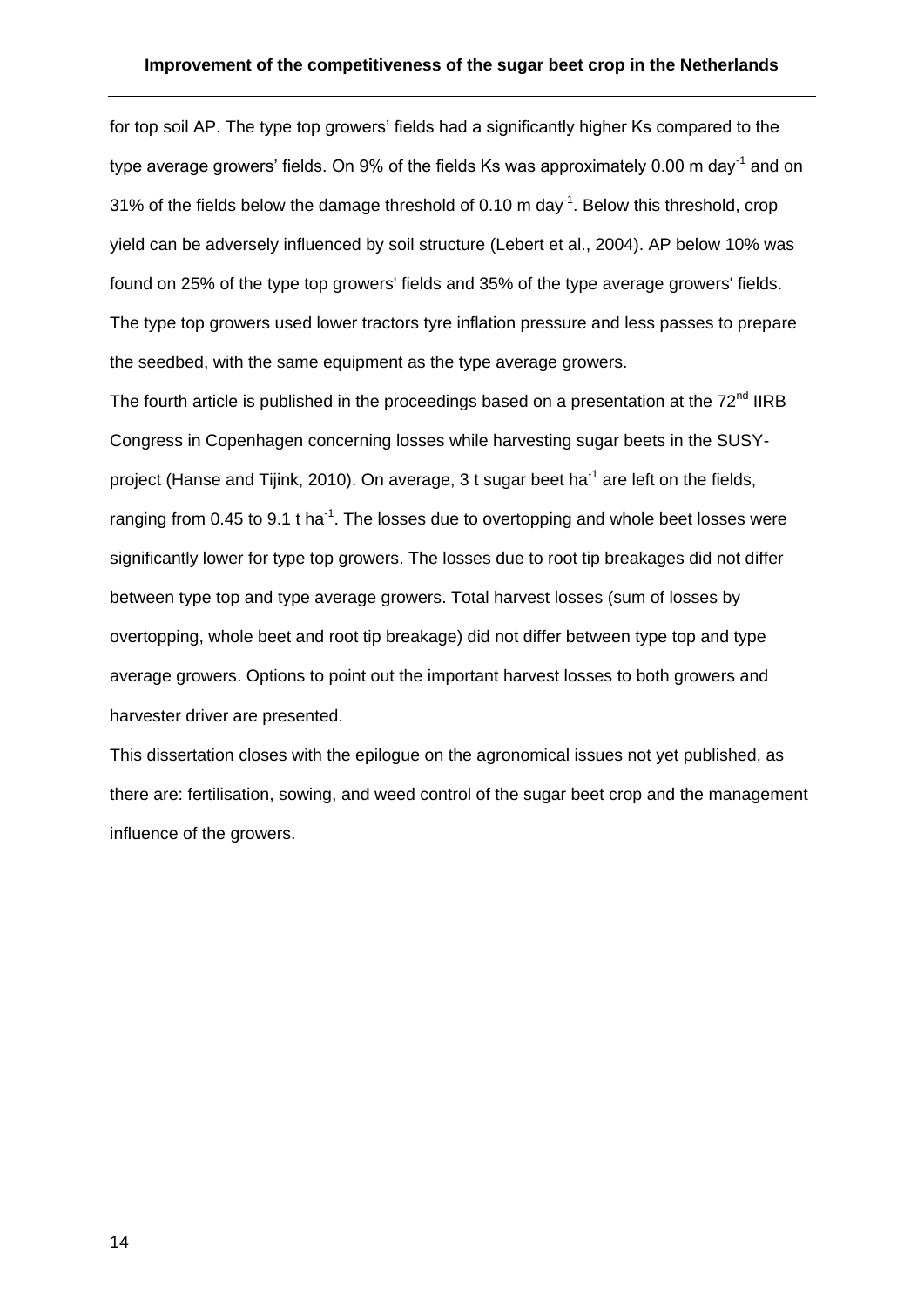#### **1.1 References**

- *Agrarische Dienst,* 2007. Unitip 2006 Algemeen verslag. Suiker Unie, Dinteloord, The Netherlands, pp. 38.
- *Berglund, K., Blomquist, J., Christensson, B., Gerhardson, B., Hellgren, O., Larsson, H., Rydberg, T., Wildt-Persson, T.,* 2002. 4T - The Ten Ton Target. SBU, Borgeby, pp. 16.
- *Berkhout, P., Berkum, S. van,* 2005. Hervorming suikermarktordening Gevolgen voor de suikerproducenten, de suikerverwerkers en de (sucro)chemische industrie. LEI, Den Haag, The Netherlands, pp. 63.
- *Berkhout, P., Bruchem, C. van,* 2005. Landbouw-Economsich bericht 2005. LEI, Den Haag, The Netherlands, pp. 224.
- *Berkhout, P., Bruchem, C. van,* 2010. Landbouw-Economischbericht 2010. LEI Wageningen UR, Den Haag, The Netherlands, pp. 244.
- *Blomquist, J., Hellgren, O., Larsson, H.,* 2003. Limiting and Promoting Factors for High Sugar Yield in Sweden. In: Advances in Sugar Beet Research, 5. IIRB, Brussels, pp. 3-17.
- *De Wit, C.T.*, 1953. A physical theory on placement of fertilizers. Dissertation. Verslagen Landbouwkundige Onderzoekingen (59-4), Dissertation, Landbouwhogeschool Wageningen, The Netherlands.
- *EC,* 2001. Council Regulation (EC) No 1260/2001 of 19 June 2001 on the common organisation of the markets in the sugar sector. Official Journal of the European Communities L. 178, 1-45.
- *EC*, 2006. Council Regulation (EC) No 318/2006 of 20 February 2006 on the common organisation of the markets in the sugar sector. Official Journal of the European Communities L. 58, 1-31.
- *Fuchs, J., Stockfisch, N., Märländer, B.,* 2008. Entwicklung und Variation der Leistung von Zuckerrüben (*Beta vulgaris* L.) in Deutschland unter besonderer Berücksichtigung von Anbaumanagement und Sorte. Pflanzenbauwissenschaften 12, 69-77.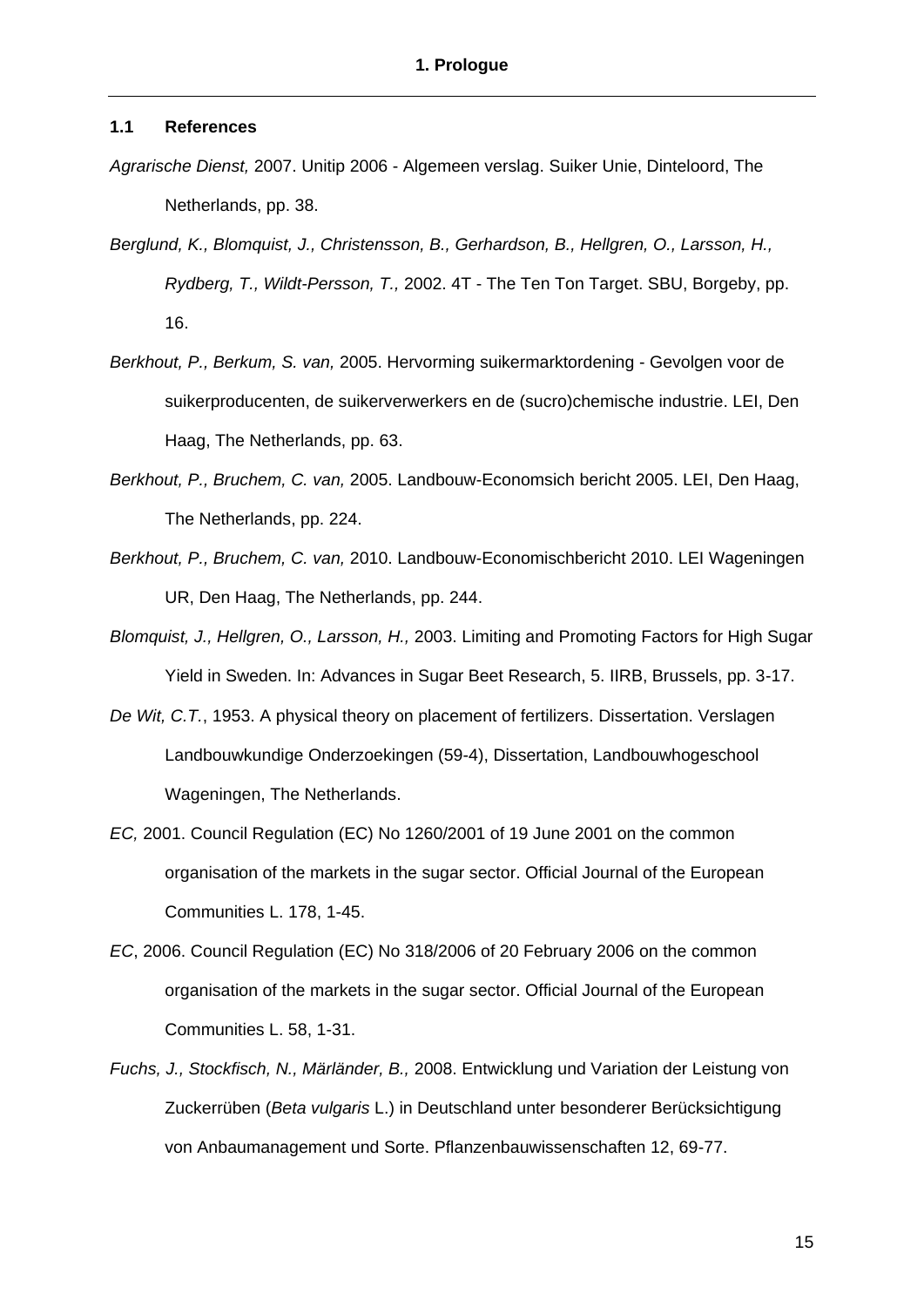- *Hanse, A.C., Tijink, F.G.J.,* 2010. Harvesting losses ... How to yield this hidden financial potential. In: Proceedings of the 72nd IIRB Congress, 22-24 June 2010, Copenhagen, DK.
- *Hanse, B., Tijink, F.G.J., Mußhoff, O., Märländer, B.,* 2010a. Comparison of costs and yields of 'type top' and 'type average' growers in Dutch sugar beet growing. Sugar Industry 135, 550-560.
- *Hanse, B., Tijink, F.G.J., Mußhoff, O., Märländer, B.,* 2010b. Vergleich von Kosten und Zuckerertrag landwirtschaftlicher Betriebe in den Niederlanden. Zuckerindustrie, Sonderheft Zuckerrübentagung 135, 41-52.
- *Hanse, B., Schneider, J.H.M., Termorshuizen, A.A.J., Varrelmann, M.,* 2011a. Pests and diseases contribute to sugar beet yield difference between top and averagely managed farms. Crop Protection 30, 671-678.
- *Hanse, B., Vermeulen, G.D., Tijink, F.G.J., Koch, H.J., Märländer, B.,* 2011b. Analysis of soil characteristics, soil management and sugar yield on 'type top' and 'type average' managed farms in sugar beet (*Beta vulgaris* L.) production in The Netherlands. Soil & Tillage Research. in press.
- *Lebert, M., Brunotte, J., Sommer, C.,* 2004. Ableitung von Kriterien zur Charakterisierung einer schädlichen Bodenveränderung, entstanden durch nutzungsbedingte Verdichtung von Böden / Regelungen zur Gefahrenabwehr. Texte 46-04. Umweltbundesamt, Berlin, pp. Pages.

*Limb, R., Atkin, S.-A.,* 2010. Ton-up growers' success. British Sugar Beet Review 78, 18-21.

- *Lobell, D.B., Cassman, K.G., Field, C.B.,* 2009. Crop Yield Gaps: Their Importance, Magnitudes, and Causes. Annual Review of Environment and Resources 34, 179- 204.
- *Pauwels, J.B.,* 2006. Teeltkosten kunnen 20 procent lager. IRS Informatie. In: Cosun Magazine nr 8, pp. 14-15 and CSM Informatie nr 555, pp. 14-15.
- *Swaaij, A.C.P.M. van,* 2007. Opbrengstprognose. In: Betatip, 7. IRS, Bergen op Zoom, The Netherlands, pp. 11-13.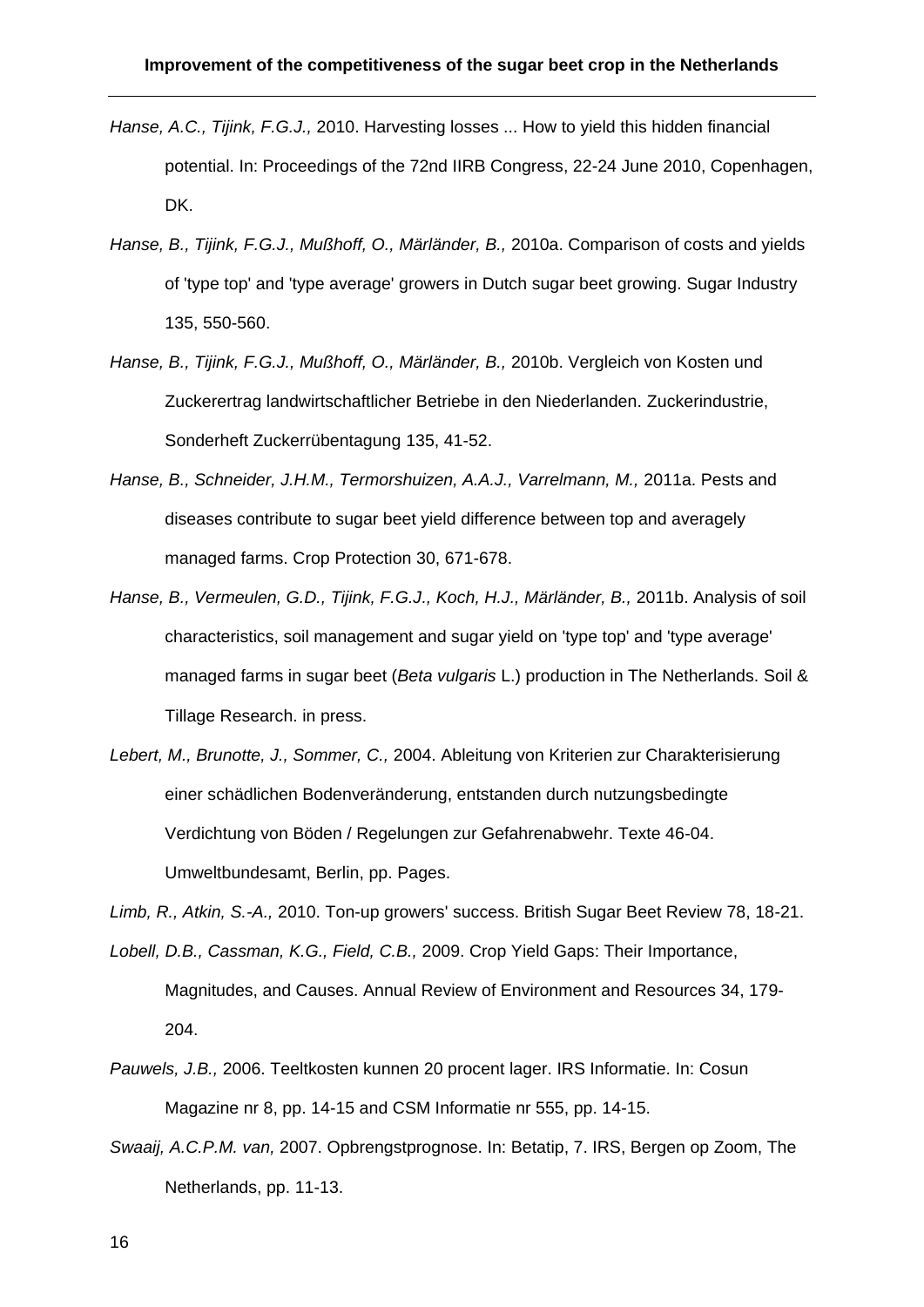- *Vrolijk, H.C.J., Bont, C.J.A.M.D., Veen, H.B. v.d., Wisman, J.H., Poppe, K.J.,* 2009. Volatility of farm incomes, prices and yields in the European Union. LEI Wageningen UR, Den Haag, The Netherlands, pp. 223.
- *Zeddies, J.,* 2006. Die neue EU-Zuckermarktordnung Beschlüsse, Auswirkungen und Bewertung. Agrarwirtschaft 55, 97-99.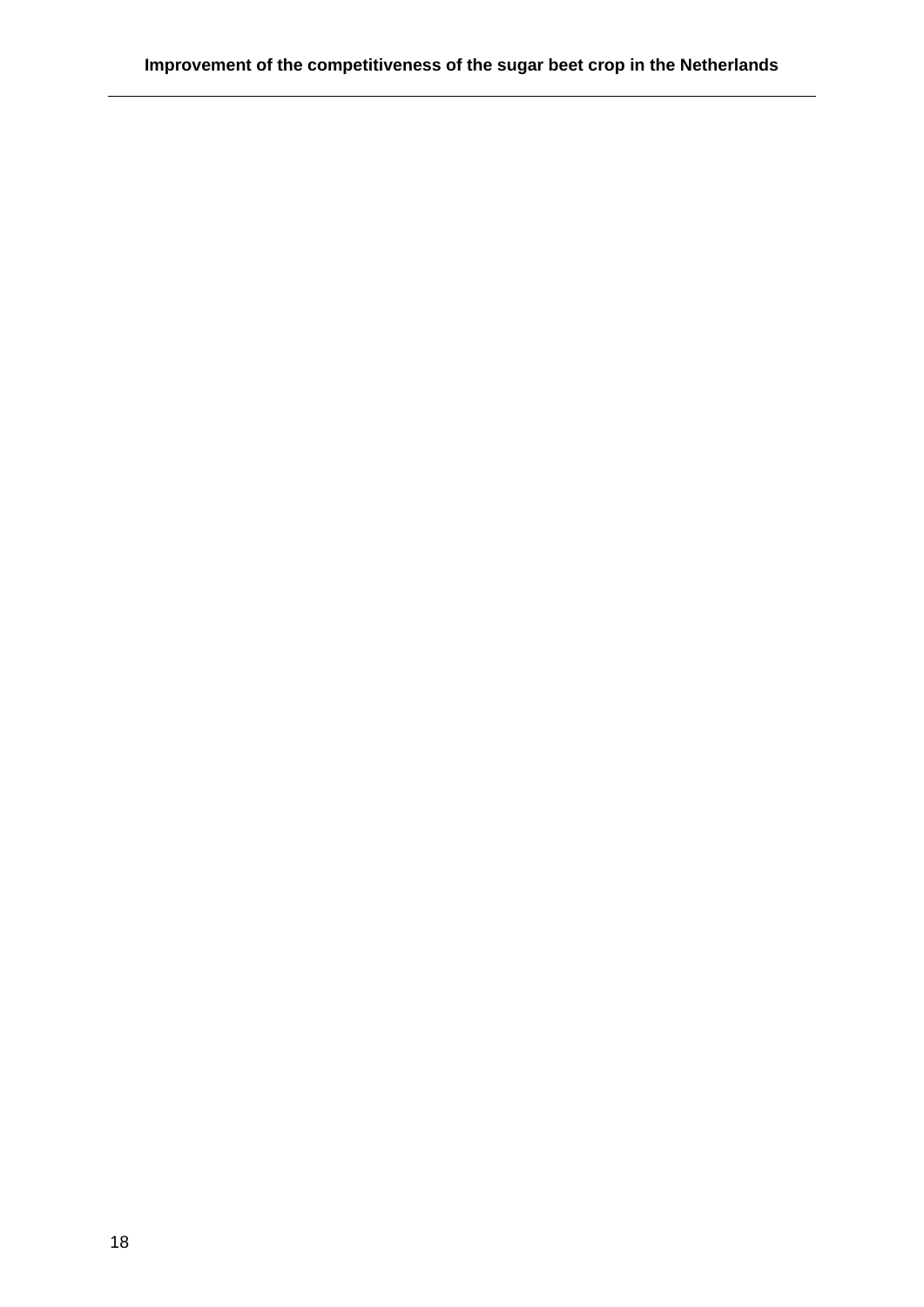## <span id="page-18-0"></span>**2 Comparison of costs and yields of 'type top' and 'type average' growers in Dutch sugar beet growing**

Bram Hanse , Frans Tijink, Oliver Mußhoff and Bernward Märländer

Sugar Industry, 2010, 135, 550-560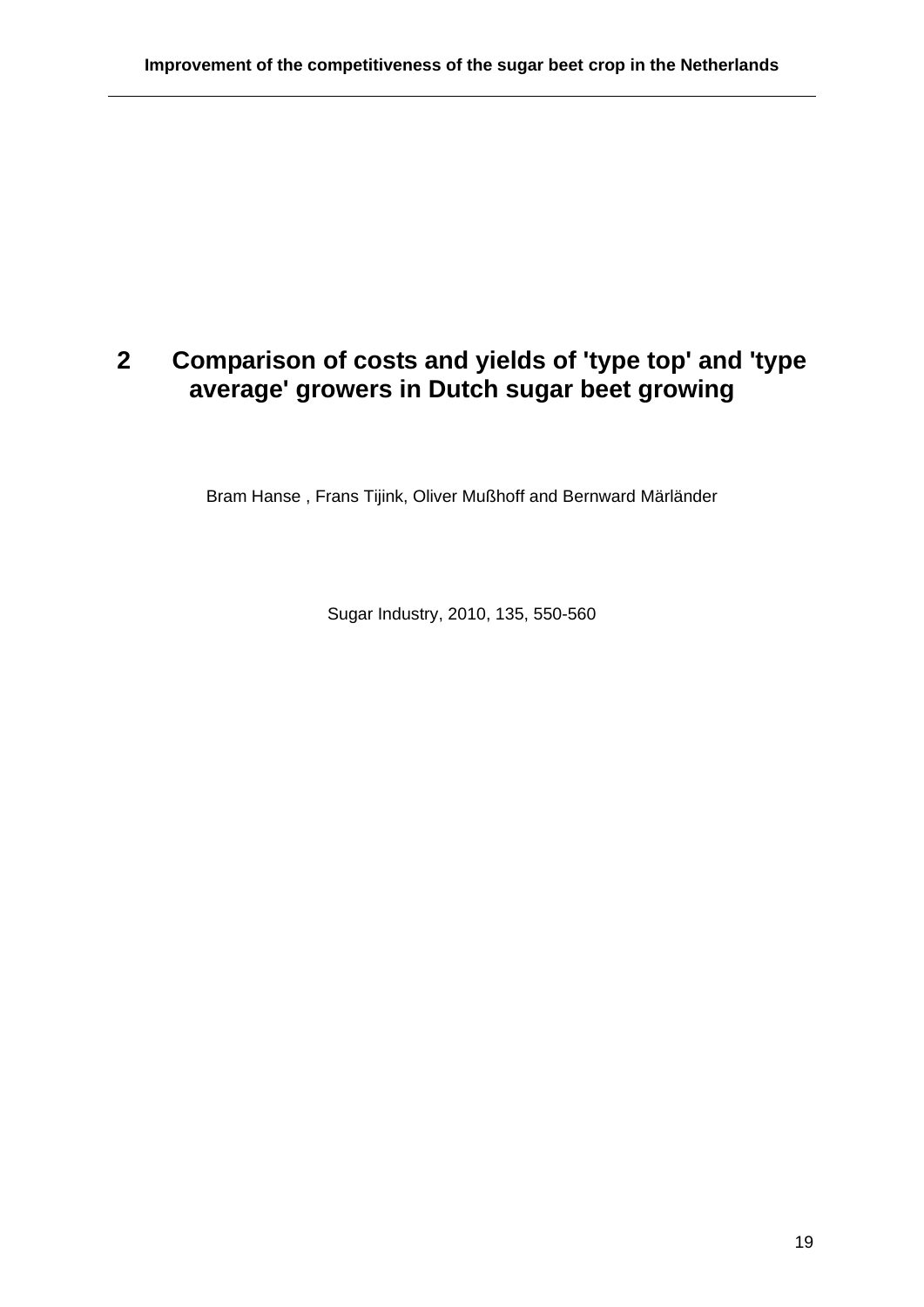#### **2 Comparison of costs and yields**

#### <span id="page-19-0"></span>**2.1 Summary**

The Dutch sugar industry and sugar beet research initiated the project SUSY (Speeding Up Sugar Yield) as a reaction to the reform of the European Union sugar regime. The project was aimed at softening the reform's impact on growers income by improving their knowledge on raising sugar yield and identifying possible cost savings. From each sugar beet growing region in The Netherlands, 26 pairs of 'type top' (high yielding) and 'type average' (average yielding) farmers were selected, based on their yield levels in 2000-2004. During three years, all aspects of sugar beet production were investigated on 75 fields of 'type top' and 74 fields of 'type average' growers. Based on grower's crop management record, cost variables were calculated and analysed in relation to yield and quality variables. The factors year and grower caused most of the significant effects on yield, quality and cost variables. The grower can compensate for the year effect of biotic and abiotic variables on yield. The 'type top' growers had significantly higher sugar yields in each year compared to 'type average' growers, but the total variable costs did not differ. This makes the 'type top' growers more efficient in resource use. Costs for manure and fertiliser, 'other' and irrigation significantly increased the total variable costs. With higher fungicide costs, sugar yield significantly increased. There was no significant relation between the intensity of sugar beet production and sugar yield. Based on this study, it can be concluded that the most profitable strategy for the growers is maximising sugar yield and optimising costs. The observed differences in sugar yield were not caused by economical constraints.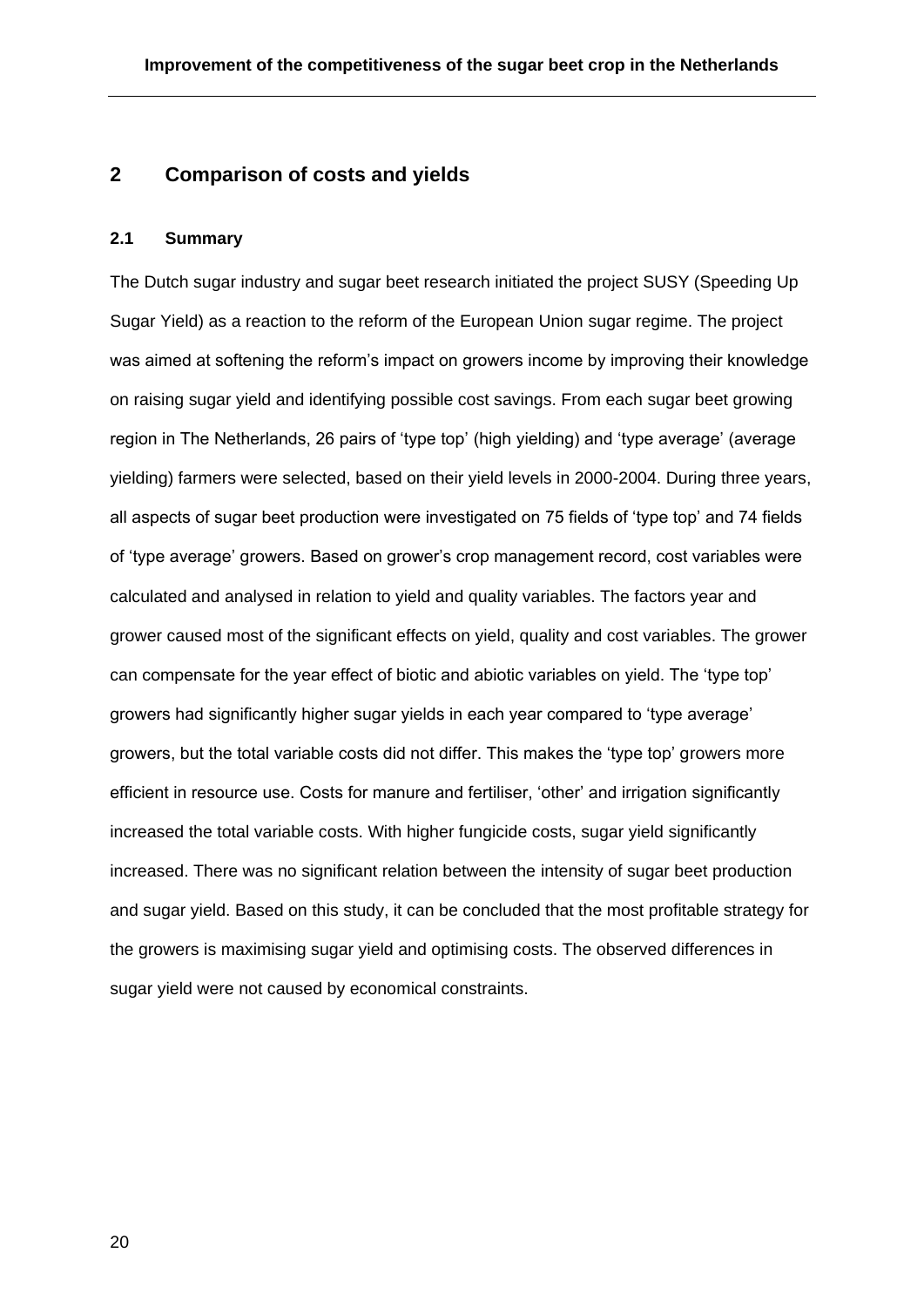#### <span id="page-20-0"></span>**2.2 Introduction**

Sugar beet growers in Europe as well as in The Netherlands face the challenge to keep up their financial yields. Due to the reform of the European Union sugar regime, the EU minimum price for quota beet fell from  $\epsilon$  43.63 t sugar beets<sup>-1</sup> (CR (EC) 1260/2001, 2001; Zeddies, 2006) to € 26.29 t<sup>-1</sup> from 2009 onwards (CR (EC) 318/2006, 2006), implying a 39.7% decrease. Growers have to raise their yield by the same percentage to compensate this price drop, if the costs remain on the level of 2006. Another strategy is to reduce costs. Possibilities to save up to 20% of the costs without yield loss in Dutch sugar beet production were identified by a previous study (Pauwels, 2006b). However, to compensate the beet price drop by cost savings, costs should decrease much more to keep the absolute difference between costs and payment the same. Therefore, cost saving still leaves a need for raising sugar yield. A combination of both raising yield and saving costs would be profitable for the growers, too.

The potential sugar yield in The Netherlands was calculated at a maximum of 23 t ha $^{-1}$  (De Wit, 1953), more recent research found 24 t sugar ha<sup>-1</sup> for Germany (Kenter et al., 2006). However, the average sugar yield achieved by Dutch growers was 10.6 t ha<sup>-1</sup> in the period 2002-2006 (Van Swaaij, 2007). There is an enormous difference in sugar yield between growers, even when the fields are located in the same region (Agrarische Dienst, 2007). That is to say, there is an enormous, unexploited gap in sugar yield by a large group of growers. The aforementioned changed circumstances and the presence of a yield gap urge for knowledge how the sugar beet growers in The Netherlands can improve sugar yields and make possible savings on their costs. The causes and costs of the difference in yield were studied in the project Speeding Up Sugar Yield (SUSY) (Pauwels, 2006a) in a pairwise comparison of neighbouring growers with high yields ('type top') and average yields ('type average'), encountering the same production prerequisites: soil and climate. The aim of this paper is to analyse the yield, quality and costs of the different 'type top' and

'type average' growers in order to identify rules for improving the economic success of Dutch

21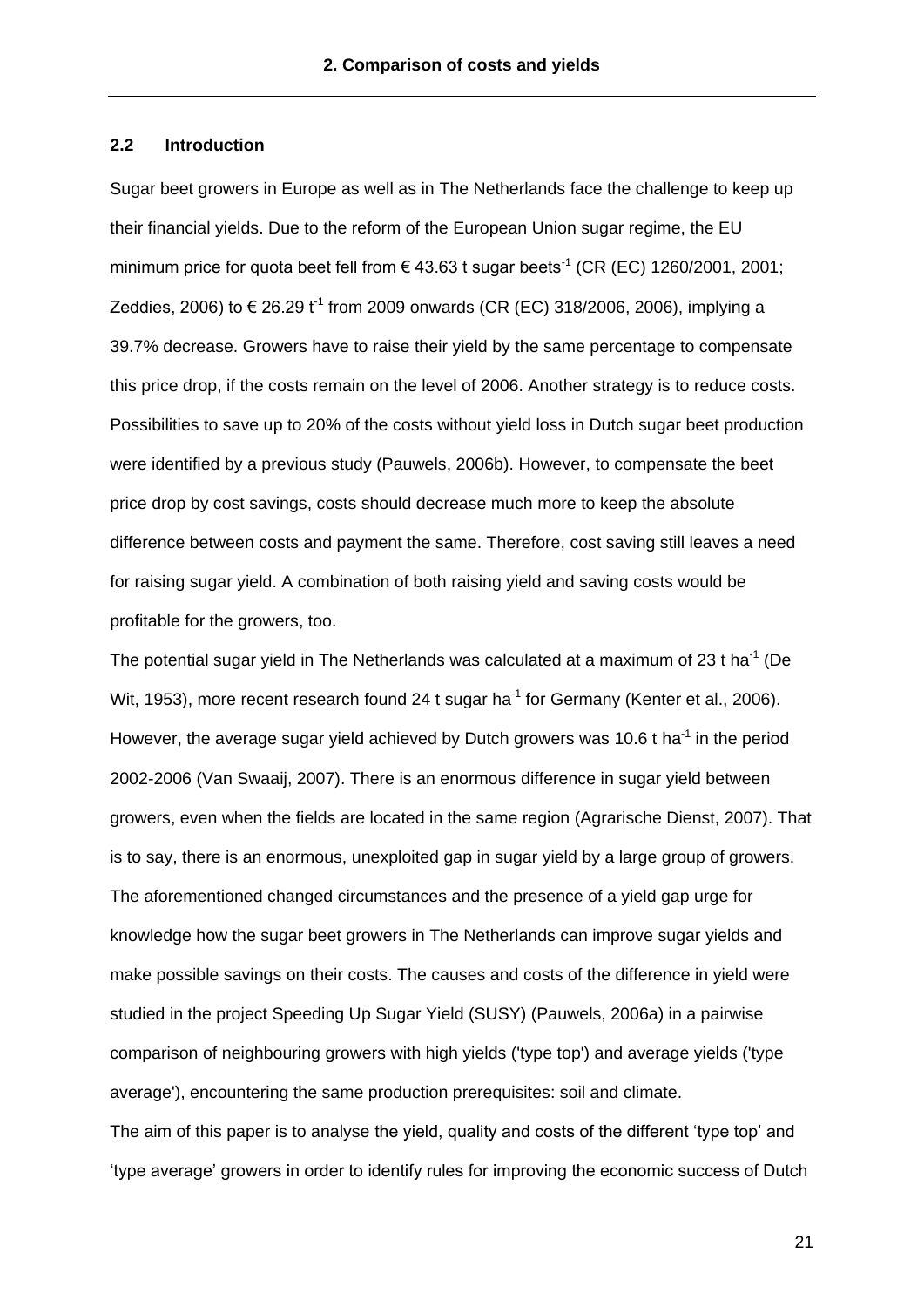sugar beet production. Therefore, the growers recorded all agronomic measures in sugar beet production, which formed the basis for calculations on the performance of 'type top' and 'type average' growers.

#### <span id="page-21-0"></span>**2.3 Materials and Methods**

#### <span id="page-21-1"></span>*2.3.1 Data source*

The data were obtained from the project 'Improvement of the competitiveness of the sugar beet crop' of the Dutch Institute of Sugar beet Research, IRS, Bergen op Zoom.

The pairwise comparison comprised 26 pairs (52 growers) in both 2006 and 2007. In 2008, data of 23 'type top' and 22 'type average' growers were available for costs calculation. This was due to the exclusion of 2 pairs from which the 'type average' sold the sugar quota and of 3 growers which did not fully complete the questionnaire in 2008.

A grower was considered 'type top' when the sugar yield on his farm in the period 2000-2004 was on average and in each single year among the 25% of the highest sugar yields in the region where the farm was situated. A grower was considered 'type average' when the sugar yields in the same period were among the 50% of average sugar yields in the region. Pairs were formed out of a 'type top' and a 'type average' grower, with at least 1.5 t ha<sup>-1</sup> difference in sugar yield based on the 5 years average between those two growers. The location of the pairs in the different regions in The Netherlands is shown in figure 2.1.

Data were collected on parameters of soil physics, soil fertility, soil health, rainfall, drilling (date, depth, distance), field establishment, canopy closure, pests and diseases, nutrient uptake, yield and quality, harvest losses and exact field size (GPS). All parameters were measured following the IRS internal protocols or the standard available protocols (Pauwels, 2006a). From these variables, yield, quality and field size are presented in this publication. Additionally, the growers recorded all agronomic measures, including application dates, prices, type and amounts of consumables etc. All data obtained were fed into a specially built

22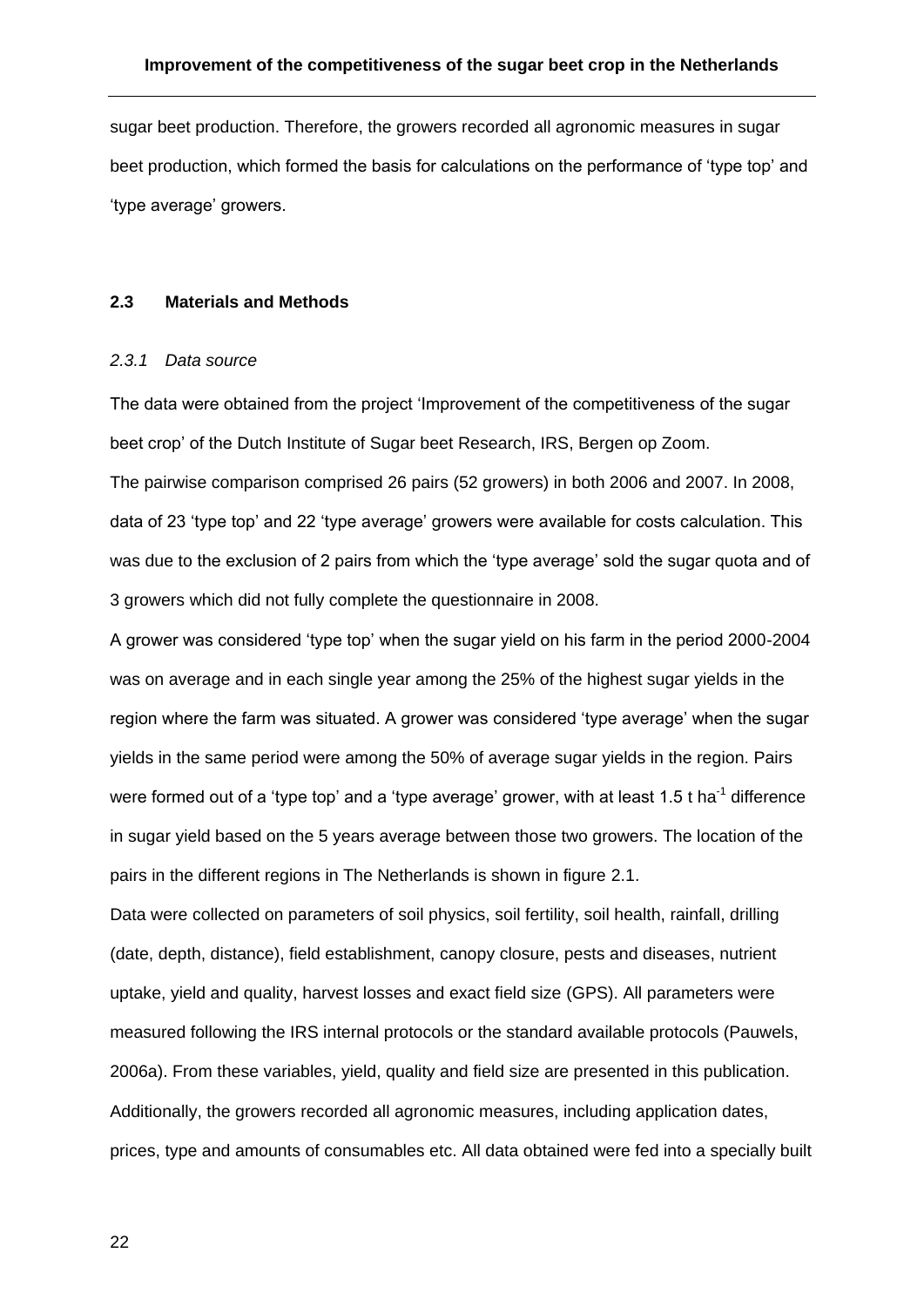Microsoft Access® database called 'Betapaar'. This database facilitates the calculation of the total variable costs based on the single cost components. Total machinery and contracting costs were calculated from the single cost components related to machinery use and contracting. Total direct growing costs were calculated from the single cost components for consumables. Root yield and sugar yield were used to calculate unit costs for root yield and sugar yield based on the total variable costs. The revenues were calculated from the yield and quality parameters and the beet price.



**Figure 2.1.** The regions and location of the SUSY-pairs in The Netherlands, each spot represents the location of a pair consisting of a 'type top' and a 'type average' grower; SUSY-project 2006-2008. *Open dots indicate two pairs of which the 'type average' grower sold the sugar reference in winter 2007/2008, therefore these pairs were not included in the study in 2008.*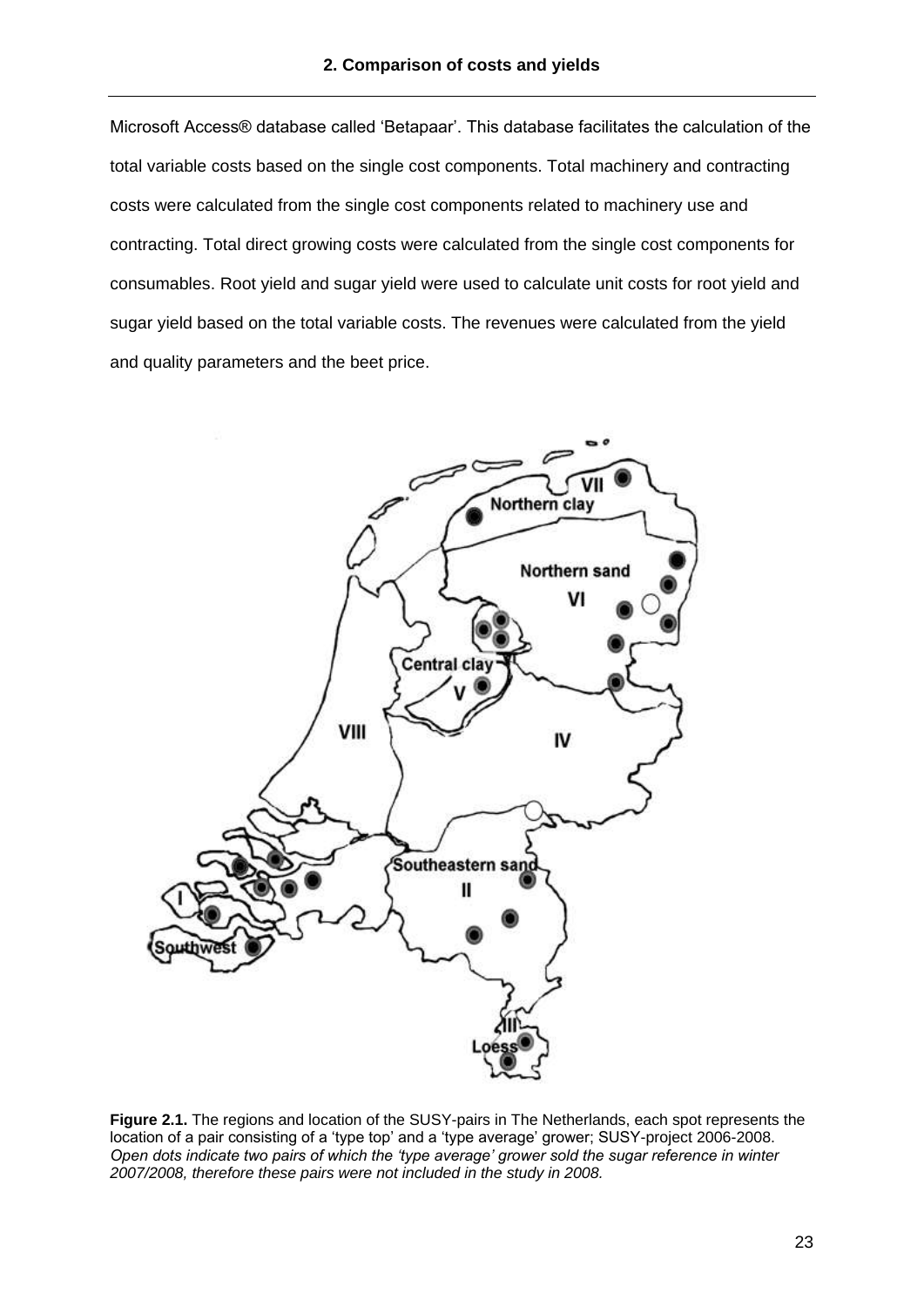#### <span id="page-23-0"></span>*2.3.2 Calculation of total variable costs*

Costs for chemicals, fertilisers, manure and contracting were taken from the growers' records. Costs for farmers' own machinery used, including labour, were calculated based on standard prices per hectare and only assigned to the farm for the measures carried out (table 2.1). This harmonised the costs for growers' own equipment, which are difficult to assess in practice as a lot of diverse types and brands of equipment with an enormous variation in age were used. If measures were carried out by a contractor, the actual price paid to the contractor was obtained from the growers.

The basis was to value all inputs in growing sugar beet and assess the total variable costs enclosing labour, base materials, all machinery costs and contracting fees. The total variable costs exclude the fixed costs e.g. tenancy for the field and the overhead of the farm. The overhead encloses profit margin, costs of sugar quota, assurances for crop and grower, buildings, maintenance of fields, field and ditch edges, etc. The reason to compare only the total variable costs was that the fixed costs are very farm specific and depend on a lot of parameters which are not determined by the growing of sugar beets. Above all, the level of the fixed costs is almost independent of the grown crop. Unit costs were calculated based on the net root and sugar yield per hectare, without harvest losses, since the harvest losses remain in the field, unpaid.

The sum of the costs of the use of growers' own machinery and the contractor costs makes up the total contracting and machinery costs. This cost component enclosed all the costs related to the machinery used in sugar beet growing. This implies that also the fixed machine costs like storage, depreciation, interest, maintenance (including the labour for maintenance) and assurance costs are included in the machinery costs per hectare (table 2.1).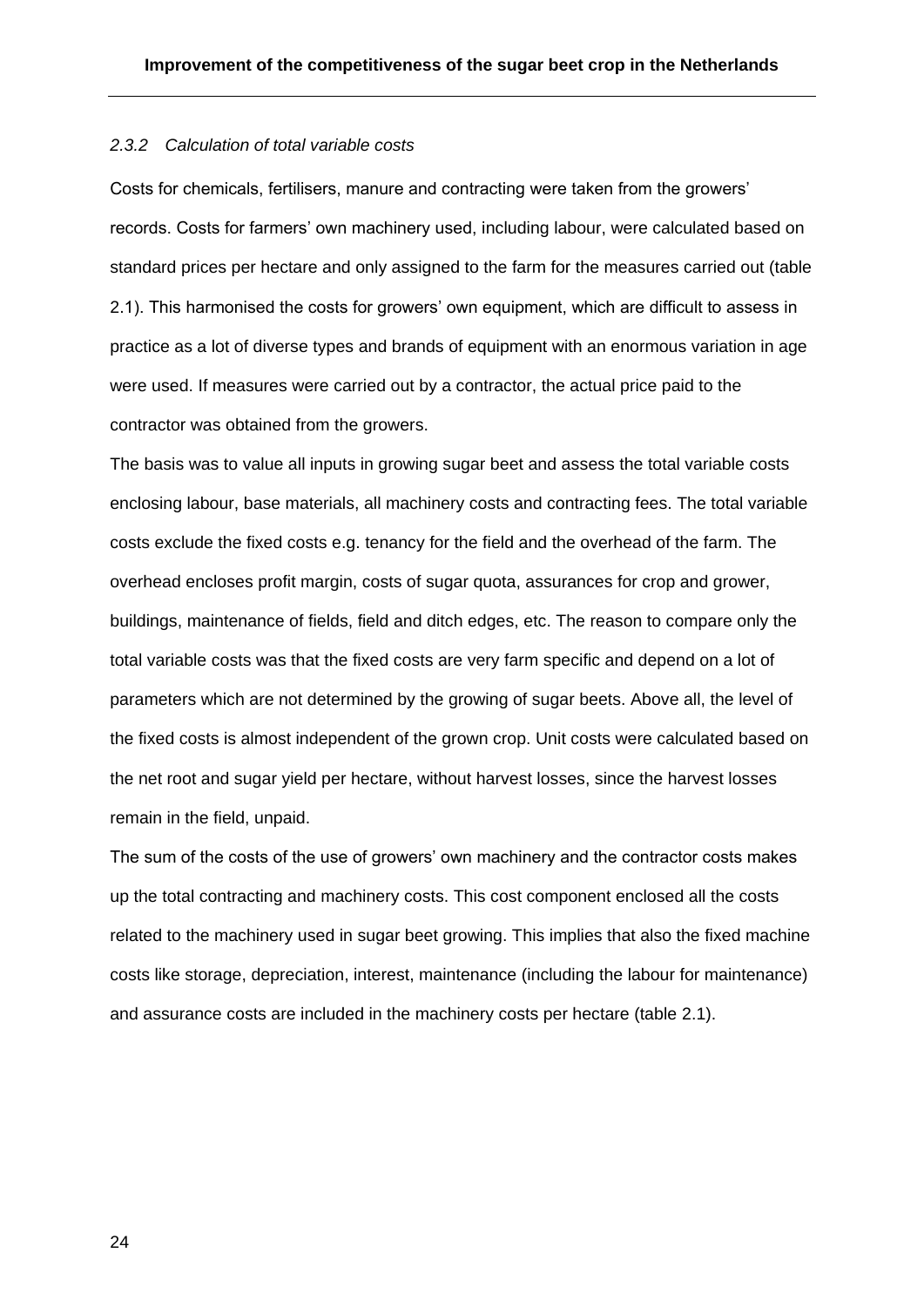| Cost components farmers                                | Tractor <sup>b</sup>           | Fuel                                       | Machineb                         | Treatment                        | Total                        | Taken in                                    |
|--------------------------------------------------------|--------------------------------|--------------------------------------------|----------------------------------|----------------------------------|------------------------------|---------------------------------------------|
| own machinery <sup>a</sup>                             | $(\epsilon \text{ hour}^{-1})$ | consumption<br>(litre hour <sup>-1</sup> ) | $(\epsilon$ hour <sup>-1</sup> ) | time<br>(hour ha <sup>-1</sup> ) | $(\epsilon \text{ ha}^{-1})$ | calculation<br>$(\epsilon \text{ ha}^{-1})$ |
|                                                        |                                |                                            |                                  |                                  |                              |                                             |
| Soil treatment                                         |                                |                                            |                                  |                                  |                              |                                             |
| Catch crop drilling                                    | 8                              | 10.0                                       | 15.5                             | 0.70                             | 32                           | 30                                          |
| Main soil tillage                                      | 18                             | 15.0                                       | 21.0                             | 1.18                             | 75                           | 75                                          |
| <b>Equalization treatment</b>                          | 18                             | 15.0                                       | 19.0                             | 1.18                             | 73                           | 70                                          |
| Drilling of wind erosion<br>cover crop                 | 8                              | 10.0                                       | 15.5                             | 0.70                             | 32                           | 30                                          |
| Seedbed preparation                                    | 13                             | 10.0                                       | 22.5                             | 1.00                             | 57                           | 55                                          |
| Cambridge rolling                                      | 8                              | 10.0                                       | 5.0                              | 0.50                             | 17                           | 15                                          |
| Application of wind<br>erosion protection<br>compounds |                                |                                            |                                  |                                  |                              | $20^{\circ}$                                |
| <b>Drilling</b>                                        | 8                              | 10.0                                       | 52.0                             | 0.85                             | 69                           | 70                                          |
| <b>Nutrient application</b>                            | 13                             | 10.0                                       | 10.0                             | 0.30                             | 13                           | 15                                          |
| Foliar nutrient application                            | 13                             | 10.0                                       | 20.0                             | 0.30                             | 16                           | 20                                          |
| <b>Herbicide application</b>                           | 13                             | 10.0                                       | 20.0                             | 0.30                             | 16                           | 20                                          |
| Herbicide application with<br>special equipment        | 8                              | 10.0                                       | 17.0                             | 0.50                             | 23                           | 25                                          |
| <b>Mechanical weeding</b>                              | 8                              | 10.0                                       | 32.0                             | 0.60                             | 37                           | 35                                          |
| <b>Pesticide application</b>                           | 13                             | 10.0                                       | 20.0                             | 0.30                             | 16                           | 20                                          |
| <b>Irrigation</b>                                      | 18                             | from growers'<br>records                   | 106.0                            | 0.50                             |                              | $95^d$                                      |
| <b>Harvest</b>                                         |                                |                                            |                                  |                                  |                              |                                             |
| Harverster                                             |                                | 40.7                                       |                                  |                                  |                              | 350 <sup>e</sup>                            |
| Transport to clamp                                     | 13                             | 15.0                                       | 14.0                             | 1.18                             | 61                           | 60                                          |

**Table 2.1.** Costs calculated for the use of own machinery by the farmers.

a. All costs components include labour costs of 15 € hour<sup>-1</sup> and are based on average used equipment and fuel price 0.65 € litre<sup>-1</sup>.

b. The tractor and machine costs per hour are based on the yearly costs of these machines, including storage, maintenance and lubricants, depreciation, interest and assurance costs (De Wolf and Van der Klooster, 2006). For each treatment a suitably sized tractor is taken into account, e.g. a heavier tractor for ploughing than for drilling.

c. Taken without calculation from Wilting (2008).

d. To this amount the fuel costs per hectare were added.

e. Based on second hand 6 row bunker harvester, market price  $\epsilon$  50,000 with depreciation to 0 in 4 years, including storage, assurance, interest, maintenance and lubricants. Calculation for an acreage of 100 hectares per year.

The sum of all costs for seeds, pesticides (herbicides, fungicides and insecticides), manure

and fertilisers, hand weeding and the 'other' cost components makes up the total direct

growing costs. These costs can be considered as the costs for the consumables in sugar

beet growing. The fuel costs are included in the total contracting and machinery costs.

Costs for application of fertilisers and organic manure were only assigned to the sugar beet

production if they were paid by the sugar beet grower. They were neglected when the animal

producer paid for these costs. In case the sugar beet growers were paid to receive the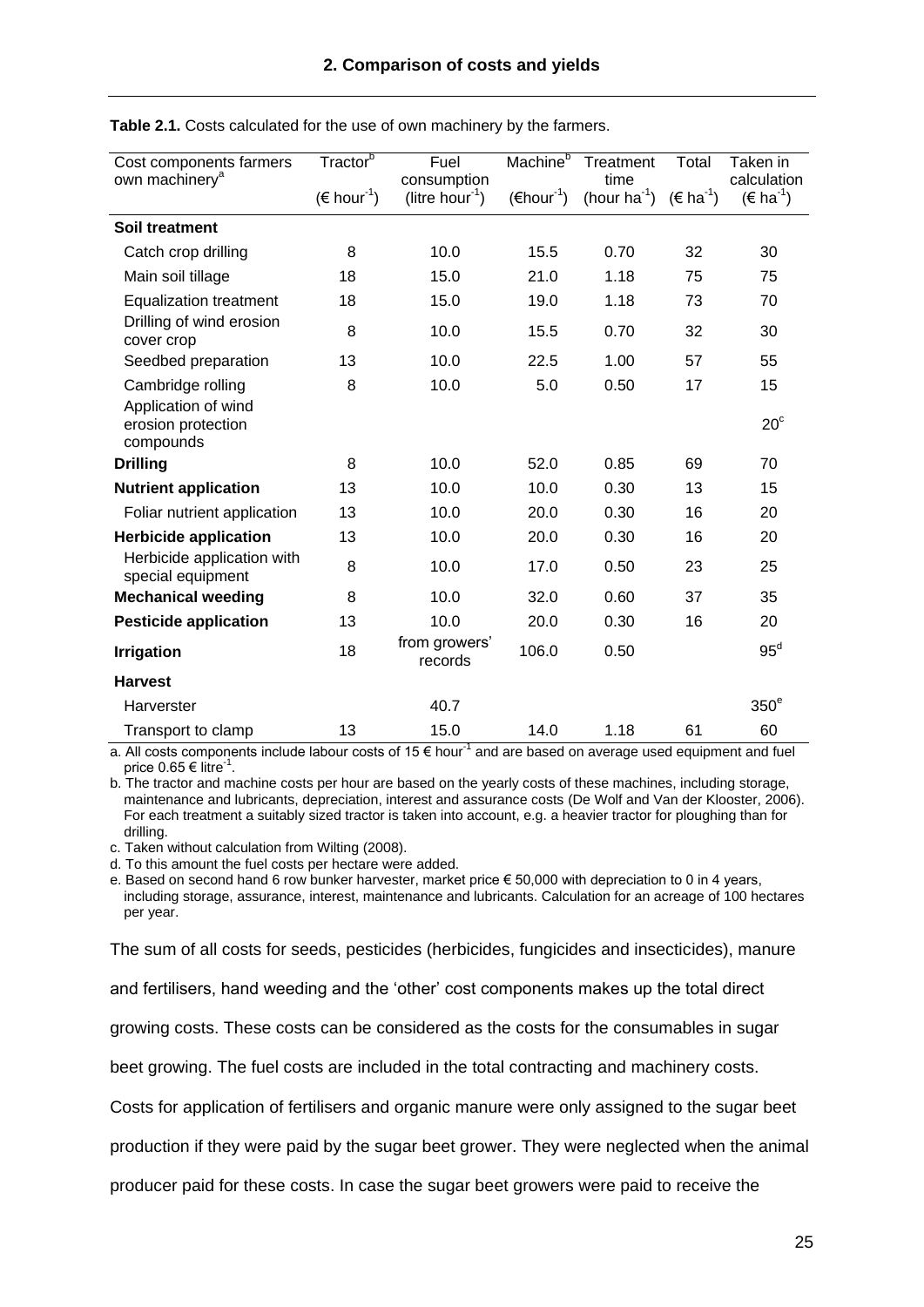manure, this payment is taken into the cost calculation as additional payments for the sugar beets (Van den Ham et al., 2007).

'Other' costs include the costs for the seed of green manure crops, costs for covering the beet clamps, costs for wind and water erosion prevention. The costs for wind erosion prevention are the costs for the seed of barley (sown just before the sugar beets), paper pulp or manure (both sprayed after drilling).

Total variable costs are obtained by the summation of the total costs of contracting and own machinery and the total direct growing costs. All cost components are calculated in  $\epsilon$  ha<sup>-1</sup>.

#### <span id="page-25-0"></span>*2.3.3 Yield and beet price*

The total sugar beet quantity delivered to the sugar factory, including the quality parameters, was derived from the growers' records. Root yield, sugar yield as well as sugar beet prices, based on the quality components, were calculated with the Betapaar database, taking into account the exact field size.

Root yield (t ha<sup>-1</sup>) was corrected for top and soil tare and the basis for the revenues ( $\epsilon$  ha<sup>-1</sup>), calculated by the sugar beet price  $(f t^{-1})$ . Sugar beet quality parameters formed the basis of the sugar beet price (Huijbregts and Tijink, 2008). Sugar beet quality parameters are: sugar content (SC), potassium, sodium and α-amino nitrogen content (mmol kg<sup>-1</sup>) of the sugar beets, which determine the amount of sugar which remains in the molasses (MS). The Dutch sugar industry uses a formula to calculate the sugar recovery (WIN, Winbaarheidsindex Nederland or beet quality index) based on quality parameters and the calculated quantity of sugar in molasses. The WIN is expressed as a percentage (Huijbregts, 1999):

$$
WIN = 100 - 100 \cdot (MS/SC) \tag{1}
$$

The white sugar yield was not considered in the present study, since the growers only consider the sugar yield and beet quality. Sugar yield (SY) is calculated as the product of root vield (RY) and sugar content (SC). Standardised prices were taken for quota beets (35  $\epsilon$ t<sup>-1</sup>) and for surplus beets (15  $\epsilon$  t<sup>-1</sup>), both at 16% sugar and WIN = 87. Sugar content and beet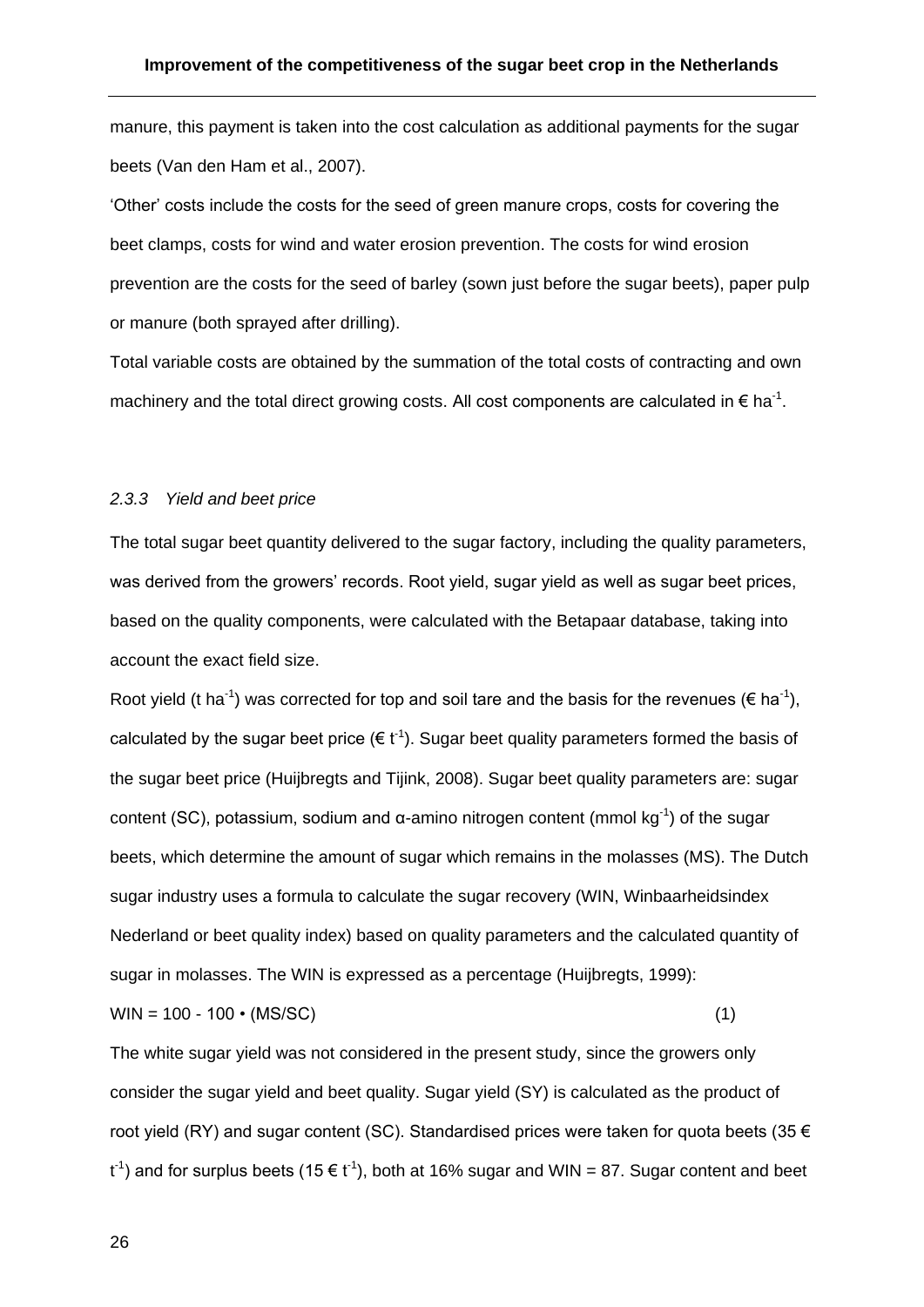quality were fined with -8.40 €  $t^{-1}$  at 14% sugar and with -4.19 €  $t^{-1}$  at WIN = 80 and paid with 6.30 € t<sup>-1</sup> at 18% and with 2.68 € t<sup>-1</sup> at WIN = 92 per ton root yield (Huijbregts and Tijink, 2008).

Since top tare is not fined (nor paid) by the Dutch sugar industry (Huijbregts and Tijink, 2008), the amount of top tare has no influence on sugar beet payments. Soil and other (stones, wood pieces, weeds and rotten beets) tare is fined with 12.50  $\epsilon$  t<sup>-1</sup> (Huijbregts and Tijink, 2008). In the Betapaar database the fine was calculated per ton root yield and subtracted from the sugar beet price.

In this publication, all sugar beets were considered being paid as quota beets for a transparent comparison of both grower types.

#### <span id="page-26-0"></span>*2.3.4 Statistical analysis*

Data were analysed using the statistical package GenStat, 11th edition (VSN International Ltd.). Linear mixed models were used to analyse the effect of year, grower, site and their interactions in the fixed model. The given pair number, region and their interaction were used as random terms to analyse the 'type top' and 'type average' within a pair directly with each other (Thissen, 2009).

Linear regressions were calculated to estimate the effect of single variables on sugar yield and total variable costs.

#### <span id="page-26-1"></span>**2.4 Results**

#### <span id="page-26-2"></span>*2.4.1 Effect of grower and interactions with site and year*

Sugar yield was not related to sugar beet acreage per farm. The relation between total variable costs and sugar beet acreage (on average 11.5 ha; range 2 - 40 ha) per farm was significant, but the coefficient of correlation was very low. Therefore, the sugar beet acreage is not presented in the following.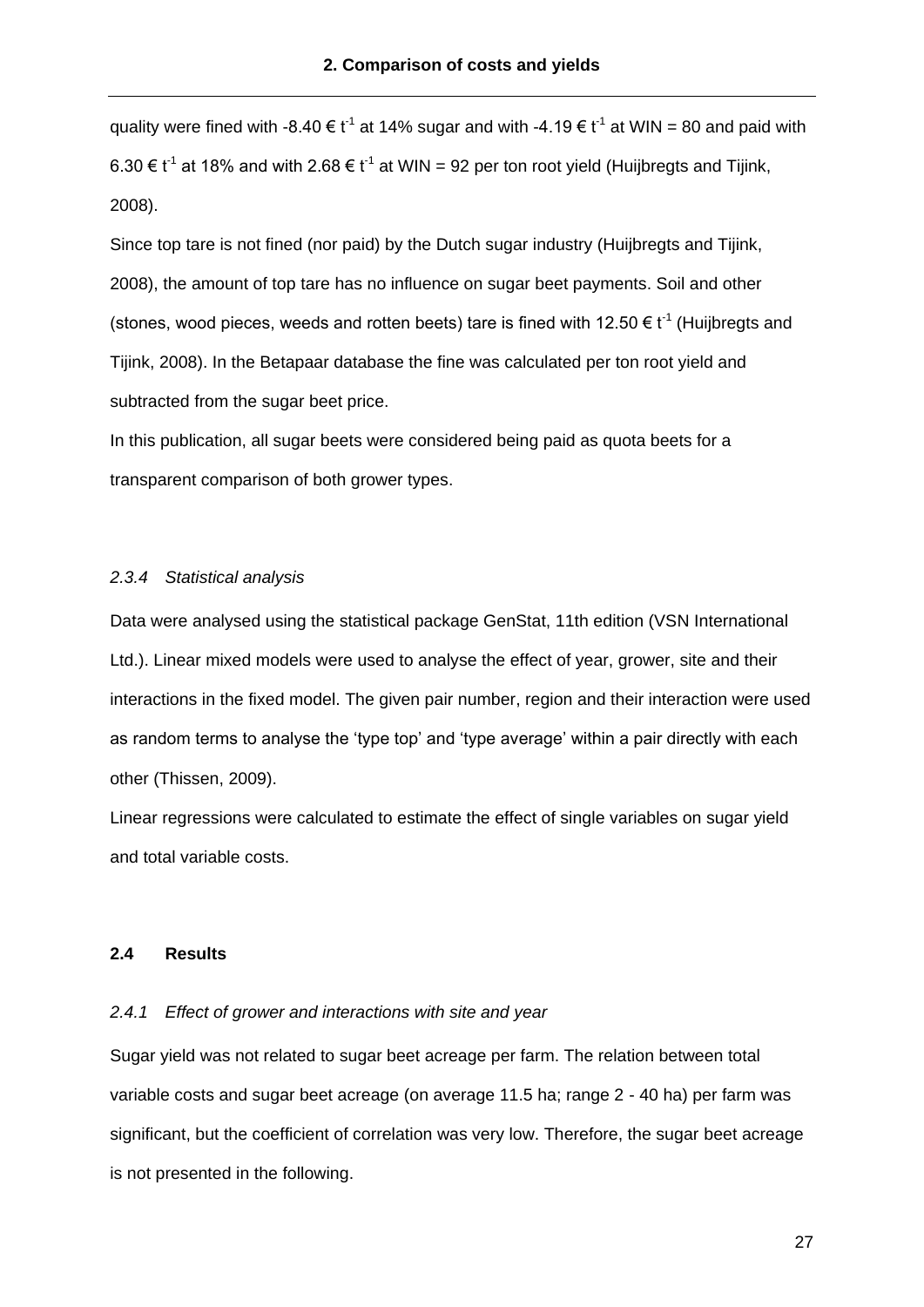#### **Improvement of the competitiveness of the sugar beet crop in the Netherlands**

The effect of site (S) was only significant for soil treatment and harvest costs (table 2.2). Except for root yield, the effect of year (Y) was significant for all yield and quality parameters including beet price and revenues. Concerning the total direct growing costs, the significant effect of year was influenced by the significant effect of year on costs of fungicides and manure and fertiliser. The effect of year on total contracting and machinery costs was not significant, although it was significant for costs of soil treatment, irrigation and pesticide application. The year had a significant effect on the total variable costs and unit costs of sugar yield (excluding fixed costs), but not on unit costs of root yield.

The effect of grower (G) on yield and quality was significant for root yield, sugar content, sugar yield and consequently for revenues, but neither for the beet quality index nor top or soil tare (table 2.2). The effect of grower was significant for fungicide, pesticide and nutrient application costs as well as for total contracting and machinery costs and both unit costs. Compared to the main effects, there were only a few significant interactions: a year x site interaction for root yield, a year x grower and year x site interaction for soil tare, a grower x site interaction for seed costs, a threefold interaction of year x grower x site for hand weeding costs, a year x site interaction for 'other' costs, and interactions between grower and site respectively year and site for total contracting and machinery costs. Irrigation as well as all total costs and unit costs were significantly influenced by an interaction year x site (table 2.2). No significant relation was found between root yield and sugar content (Figure 2.2). The relation of beet quality index and sugar content was highly significant. The influence of sugar content on beet price was highly significant while its influence on beet quality index was less strong (data not shown).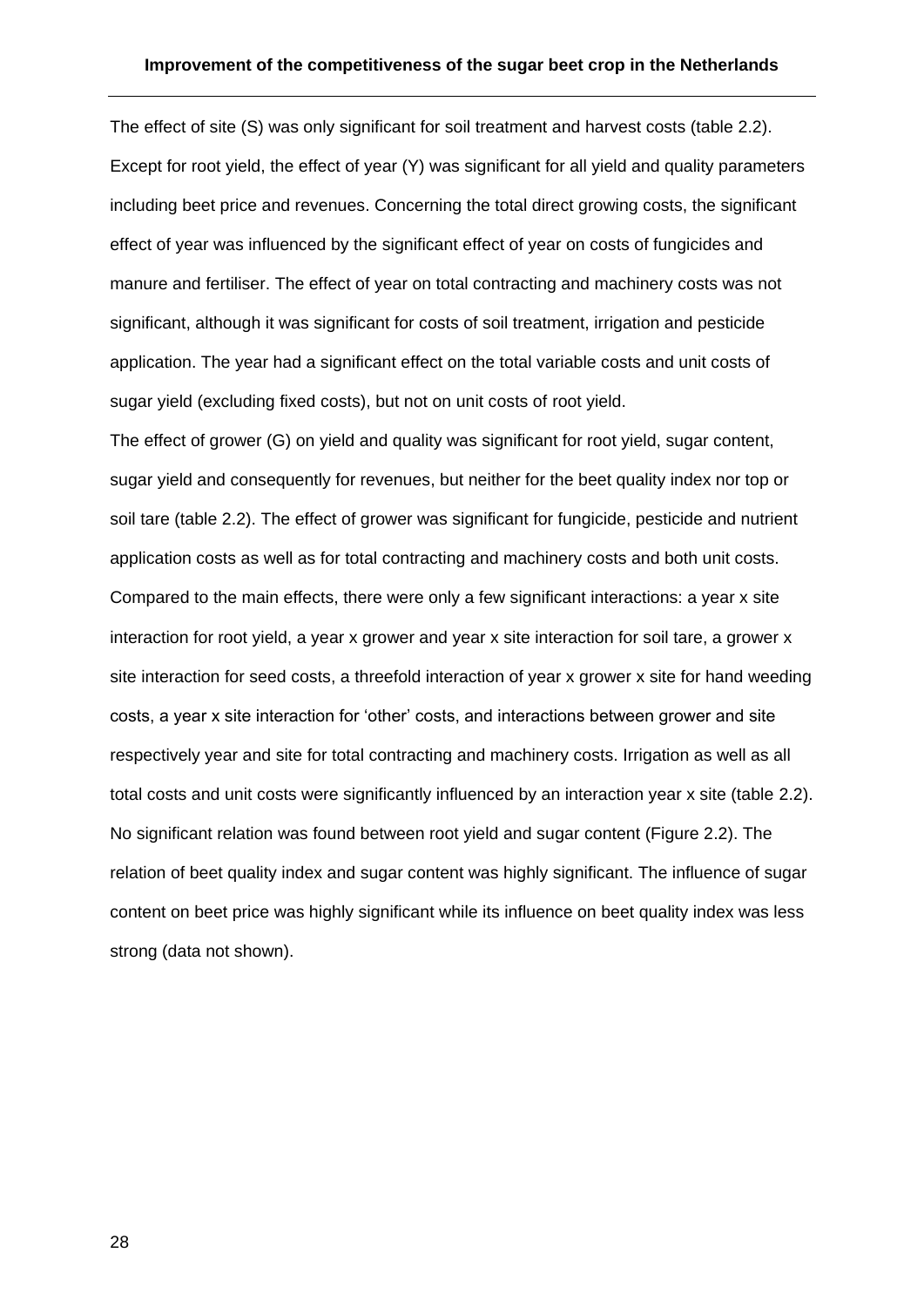**Table 2.2.** Significance of the effect of year (Y), grower (G), site (S) and their interactions on yield, quality and cost variables in Dutch sugar beet production; SUSY-project, 2006 - 2008. *Grower 'type top' n = 75; grower 'type average' n = 74.*

| Variable <sup>a</sup>                                                           | <b>Site</b><br>(S) | Year<br>(Y) | Grower<br>(G) | Y.S       | Y.G  | $\overline{G.S}$ | Y.G.S           |
|---------------------------------------------------------------------------------|--------------------|-------------|---------------|-----------|------|------------------|-----------------|
| Root yield $(t \text{ ha}^{-1})$                                                | n.s.               | n.s.        | ***           | $\star$   | n.s. | n.s.             | n.s.            |
| Sugar content (%)                                                               | n.s.               | ***         | $\star$       | n.s.      | n.s. | n.s.             | n.s.            |
| Sugar yield $(t \text{ ha}^{-1})$                                               | n.s.               | *           | ***           | n.s.      | n.s. | n.s.             | n.s.            |
| WIN (beet quality index)                                                        | n.s.               | ***         | n.s.          | n.s.      | n.s. | n.s.             | n.s.            |
| Soil tare (%)                                                                   | n.s.               | *           | n.s.          | *         | *    | n.s.             | n.s.            |
| Top tare $(\%)$                                                                 | n.s.               | *           | n.s.          | n.s.      | n.s. | n.s.             | n.s.            |
| Beet price ( $\in$ t <sup>-1</sup> )                                            | n.s.               | ***         | n.s.          | n.s.      | n.s. | n.s.             | n.s.            |
| Revenues ( $\epsilon$ ha <sup>-1</sup> )                                        | n.s.               | ***         | ***           | n.s.      | n.s. | n.s.             | n.s.            |
| Seed ( $\in$ ha <sup>-1</sup> )                                                 | n.s.               | n.s.        | n.s.          | n.s.      | n.s. | ***              | n.s.            |
| Herbicides ( $\in$ ha <sup>-1</sup> )                                           |                    |             |               |           |      |                  |                 |
| Hand weeding ( $\in$ ha <sup>-1</sup> )                                         | n.s.               | n.s.        | n.s.          | n.s.      | n.s. | n.s.             | n.s.<br>$\star$ |
| Fungicides ( $\in$ ha <sup>-1</sup> )                                           | n.s.               | n.s.<br>*** | n.s.<br>$***$ | n.s.      | n.s. | n.s.             |                 |
| Insecticides (€ ha <sup>-1</sup> )                                              | n.s.               |             |               | n.s.      | n.s. | n.s.             | n.s.            |
| Manure and fertiliser ( $\in$ ha <sup>-1</sup> )                                | n.s.               | n.s.<br>*** | n.s.          | n.s.      | n.s. | n.s.             | n.s.            |
|                                                                                 | n.s.               |             | n.s.          | n.s.<br>* | n.s. | n.s.             | n.s.            |
| Other ( $\in$ ha <sup>-1</sup> )<br>Total direct growing costs (€               | n.s.               | n.s.        | n.s.          |           | n.s. | n.s.             | n.s.            |
| $ha^{-1}$                                                                       | n.s.               | **          | n.s.          | $\star$   | n.s. | n.s.             | n.s.            |
| Soil treatment ( $\in$ ha <sup>-1</sup> )                                       | *                  | $***$       | n.s.          | n.s.      | n.s. | n.s.             | n.s.            |
| Drilling ( $\in$ ha <sup>-1</sup> )                                             | n.s.               | n.s.        | n.s.          | n.s.      | n.s. | n.s.             | n.s.            |
| Herbicide application ( $\in$ ha <sup>-1</sup> )                                | n.s.               | n.s.        | n.s.          | n.s.      | n.s. | n.s.             | n.s.            |
| Mechanical weeding ( $\in$ ha <sup>-1</sup> )                                   | n.s.               | n.s.        | n.s.          | n.s.      | n.s. | n.s.             | n.s.            |
| Nutrient application ( $\epsilon$ ha <sup>-1</sup> )                            | n.s.               | n.s.        | $\ast$        | n.s.      | n.s. | n.s.             | n.s.            |
| Irrigation ( $\in$ ha <sup>-1</sup> )                                           | n.s.               | ***         | n.s.          | ***       | n.s. | n.s.             | n.s.            |
| Pesticide application ( $\in$ ha <sup>-1</sup> )                                | n.s.               | $***$       | $***$         | n.s.      | n.s. | n.s.             | n.s.            |
| Harvest ( $\in$ ha <sup>-1</sup> )                                              | $\star$            | n.s.        | n.s.          | n.s.      | n.s. | n.s.             | n.s.            |
| <b>Total contracting and</b><br>machinery costs ( $\epsilon$ ha <sup>-1</sup> ) | n.s.               | n.s.        | $\star$       | ***       | n.s. | $\star$          | n.s.            |
| Total variable costs (€ ha <sup>-1</sup> ) <sup>b</sup>                         | n.s.               | **          | n.s.          | ***       | n.s. | n.s.             | n.s.            |
| Unit costs root yield ( $\epsilon t^1$ ) <sup>b</sup>                           | n.s.               | n.s.        | ***           | ***       | n.s. | n.s.             | n.s.            |
| Unit costs sugar yield ( $\epsilon t^{-1}$ ) <sup>b</sup>                       | n.s.               | *           | ***           | ***       | n.s. | n.s.             | n.s.            |

a. n.s. = not significant; \*, \*\*, \*\*\* = significant at  $p \le 0.05$ ,  $\le 0.01$ ,  $\le 0.001$ .

b. Costs mentioned exclude the fixed costs e.g. tenancy for the field and the overhead of the farm. The overhead encloses profit margin, costs of sugar quota, assurances for crop and grower, buildings, maintenance of fields, field and ditch edges.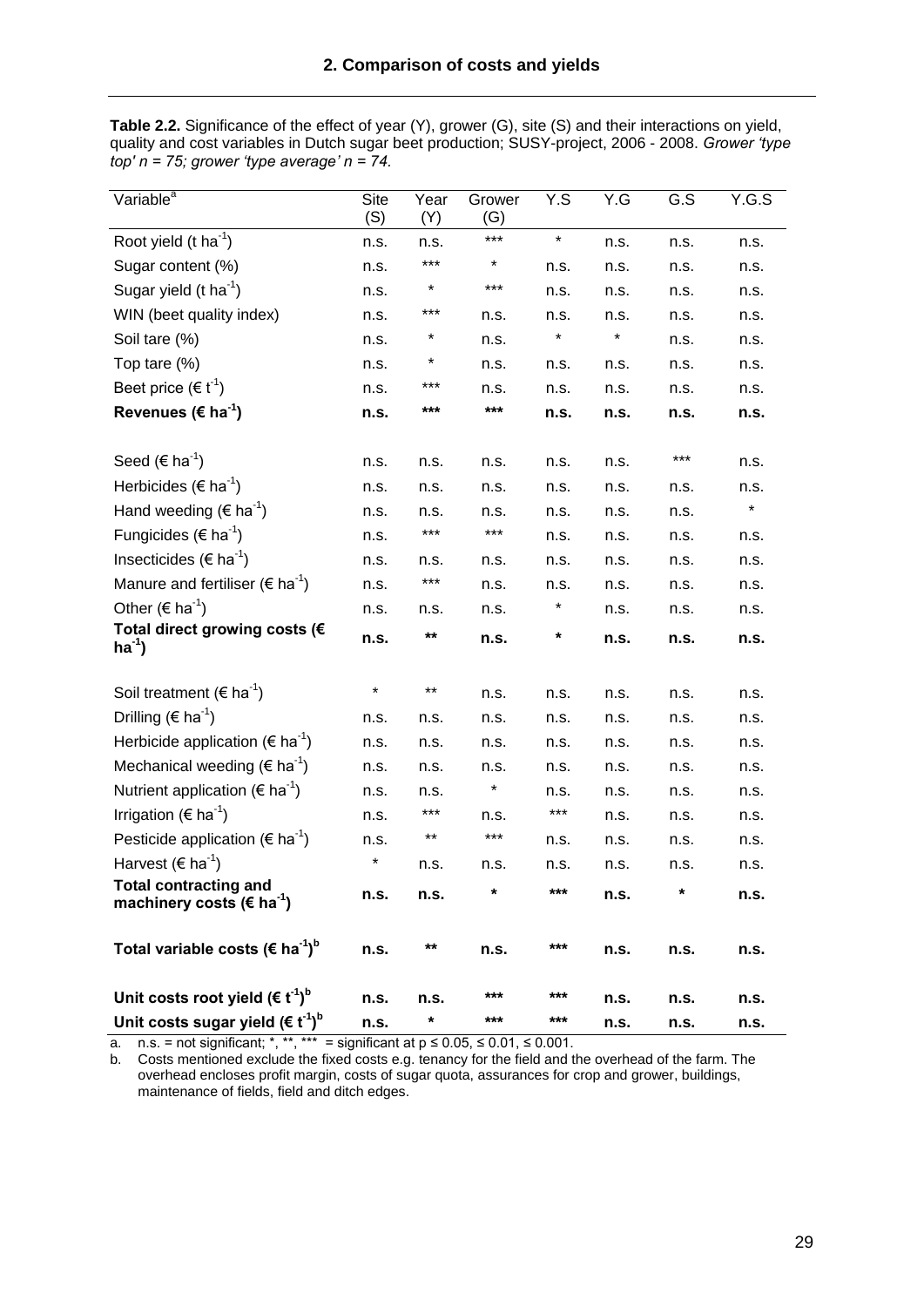

**Figure 2.2.** Relation of root yield to sugar content in Dutch sugar beet production; SUSY-project, 2006-2008. *n.s. = not significant.*

#### <span id="page-29-0"></span>*2.4.2 Difference between grower types*

The growers 'type top' had significantly higher root and sugar yield, resulting in significantly higher revenues (481  $\epsilon$  ha<sup>-1</sup> difference) compared to 'type average', although the difference in beet price was not significant (table 2.3). The 'type top' growers had significantly higher costs for fungicides, nutrient application and pesticide application, the latter two causing significantly higher total contracting and machinery costs for 'type top' growers compared to 'type average' growers. Both unit costs of root and sugar yield differed significantly between growers 'type top' and 'type average'. The total direct growing costs and total variable costs were not significantly different between growers 'type top' and 'type average'. For all variables considerably influenced by grower, the differences between 'type average' and 'type top' growers were significant, except for the difference in sugar content.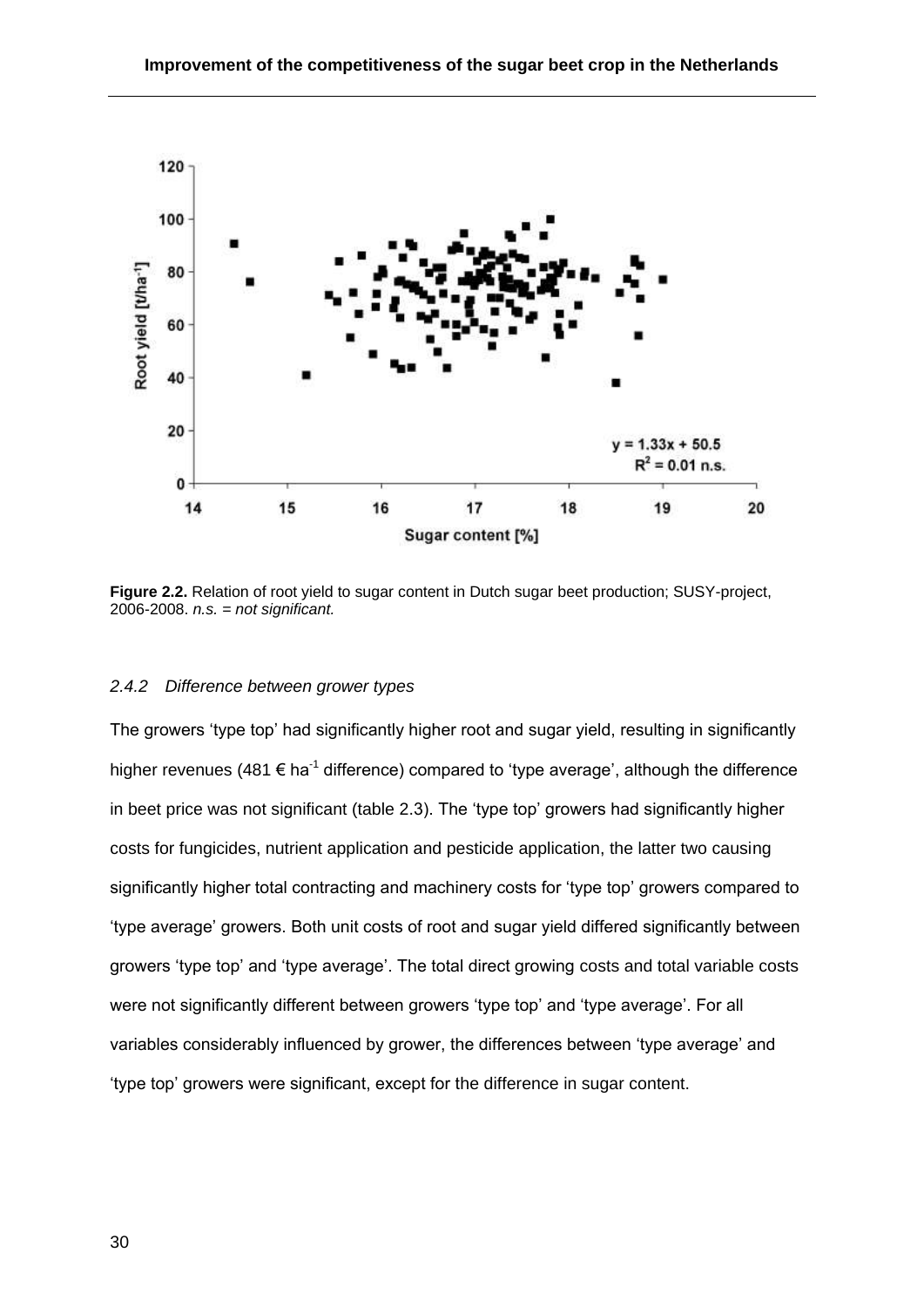| Component                                                                       | Grower                              |                   |                |        |  |  |  |
|---------------------------------------------------------------------------------|-------------------------------------|-------------------|----------------|--------|--|--|--|
|                                                                                 | Significance<br>effect <sup>a</sup> | 'Type<br>average' | 'Type top'     | Isd 5% |  |  |  |
| Root yield $(t \text{ ha}^{-1})$                                                | $***$                               | 66.7              | 78.1           | 2.89   |  |  |  |
| Sugar content (%)                                                               | *                                   | 17.01             | 17.21          | 0.22   |  |  |  |
| Sugar yield $(t \text{ ha}^{-1})$                                               | ***                                 | 11.4              | 13.4           | 0.51   |  |  |  |
| WIN (beet quality index)                                                        | n.s.                                | 91.1              | 91.1           | 0.29   |  |  |  |
| Soil tare (%)                                                                   | n.s.                                | 8.8               | 8.6            | 0.87   |  |  |  |
| Top tare (%)                                                                    | n.s.                                | 5.2               | 5.2            | 0.20   |  |  |  |
| Beet price ( $\in$ t <sup>-1</sup> )                                            | n.s.                                | 39.08             | 39.75          | 0.86   |  |  |  |
| Revenues ( $\epsilon$ ha <sup>-1</sup> )                                        | ***                                 | 2618              | 3099           | 128.80 |  |  |  |
| Seed ( $\in$ ha <sup>-1</sup> )                                                 | n.s.                                | 217               | 213            | 6.53   |  |  |  |
| Herbicides ( $\in$ ha <sup>-1</sup> )                                           | n.s.                                | 199               | 190            | 17.72  |  |  |  |
| Hand weeding ( $\in$ ha <sup>-1</sup> )                                         | n.s.                                | 48                | 48             | 15.41  |  |  |  |
| Fungicides (€ ha <sup>-1</sup> )                                                | $***$                               | 36                | 52             | 6.65   |  |  |  |
| Insecticides ( $\in$ ha <sup>-1</sup> )                                         | n.s.                                | 1                 | $\overline{2}$ | 1.66   |  |  |  |
| Manure and fertiliser ( $\in$ ha <sup>-1</sup> )                                | n.s.                                | 42                | 47             | 51.32  |  |  |  |
| Other ( $\in$ ha <sup>-1</sup> )                                                | n.s.                                | 43                | 53             | 20.84  |  |  |  |
| Total direct growing costs ( $\epsilon$ ha <sup>-1</sup> )                      | n.s.                                | 543               | 564            | 59.19  |  |  |  |
| Soil treatment ( $\in$ ha <sup>-1</sup> )                                       | n.s.                                | 150               | 145            | 9.54   |  |  |  |
| Drilling ( $\in$ ha <sup>-1</sup> )                                             | n.s.                                | 68                | 68             | 3.27   |  |  |  |
| Herbicide application ( $\in$ ha <sup>-1</sup> )                                | n.s.                                | 90                | 97             | 8.28   |  |  |  |
| Mechanical weeding ( $\in$ ha <sup>-1</sup> )                                   | n.s.                                | 17                | 19             | 6.33   |  |  |  |
| Nutrient application ( $\in$ ha <sup>-1</sup> )                                 | $\star$                             | 44                | 56             | 9.56   |  |  |  |
| Irrigation ( $\in$ ha <sup>-1</sup> )                                           | n.s.                                | 29                | 46             | 19.36  |  |  |  |
| Pesticide application ( $\in$ ha <sup>-1</sup> )                                | ***                                 | 26                | 36             | 5.04   |  |  |  |
| Harvest ( $\in$ ha <sup>-1</sup> )                                              | n.s.                                | 345               | 342            | 10.73  |  |  |  |
| <b>Total Contracting and Machinery</b><br>costs ( $\epsilon$ ha <sup>-1</sup> ) | $^\star$                            | 816               | 855            | 32.88  |  |  |  |
| Total variable costs (€ ha <sup>-1</sup> ) <sup>b</sup>                         | n.s.                                | 1356              | 1416           | 73.35  |  |  |  |
| Unit costs root yield ( $\epsilon t^{-1}$ ) <sup>b</sup>                        | ***                                 | 21.13             | 18.26          | 1.69   |  |  |  |
| Unit costs sugar yield ( $\epsilon t^{-1}$ ) <sup>b</sup>                       | $***$                               | 125.1             | 106.8          | 9.92   |  |  |  |

**Table 2.3.** Influence of grower type on yield, quality and cost components in Dutch sugar beet production; SUSY-project, 2006 - 2008. *Grower 'type top' n = 75; grower 'type average' n = 74.*

a. n.s. = not significant; \*, \*\*, \*\*\* = significant at  $p ≤ 0.05$ , ≤0.01, ≤ 0.001.

b. Costs mentioned exclude the fixed costs e.g. tenancy for the field and the overhead of the farm. The overhead encloses profit margin, costs of sugar quota, assurances for crop and grower, buildings, maintenance of fields, field and ditch edges.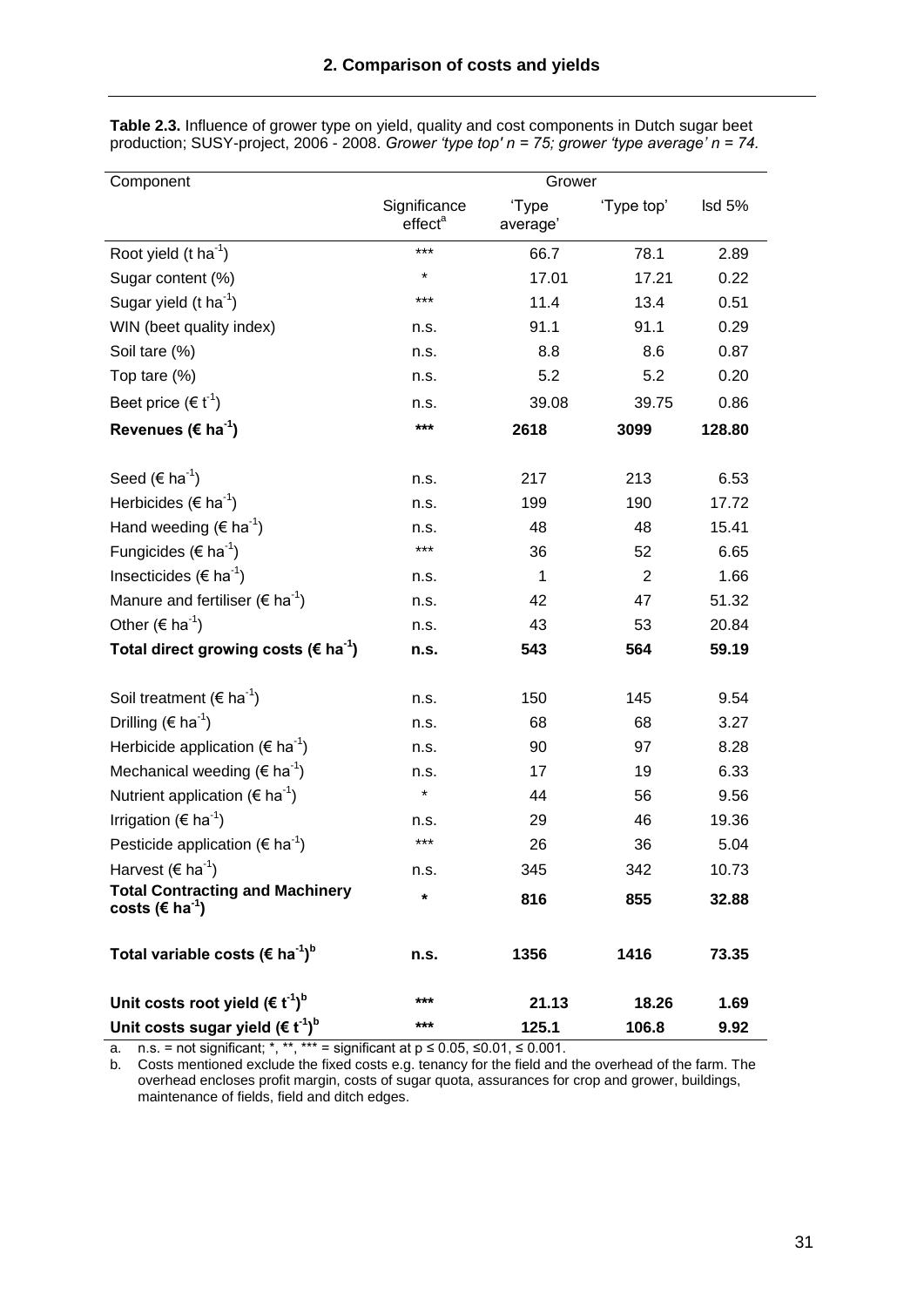In the following, only data with significant main effects of grower and significant interactions of year and site (table 2.2) are presented. However, if the main effect of grower was significant, the year x grower interaction is shown for these variables as well. In all years, the 'type top' growers had a significantly higher sugar yield (12.8, 13.8 and 13.6 t ha<sup>-1</sup>) compared to the 'type average' (10.9, 11.2 and 12.1 t ha<sup>-1</sup>) (figure 2.3).



**Figure 2.3.** Effect of year and grower on sugar yield in Dutch sugar beet production; SUSY-project, 2006-2008. *n.s. = not significant; \*,\*\*\* = significant at p ≤ 0.05, ≤ 0.001. Different letters indicate statistical differences within years* 

The effect of grower on revenues was highly significant, while the year x grower x site interaction was not significant (table 2.2, figure 2.4). In all years and at both soil types, 'type top' growers had higher revenues compared to the 'type average'.

The effect of grower on soil tare was not significant, however, the year x grower interaction

was (table 2.2, figure 2.5). The 'type average' growers had significantly higher soil tare in

2007 (9.9%) compared to 2006 (8.4%) and 2008 (8.1%).

The grower x site interaction significantly influenced seed costs (table 2.2). Seed costs were significantly lower on sandy soil for the 'type top' growers (195  $\epsilon$  ha<sup>-1</sup>) compared to the 'type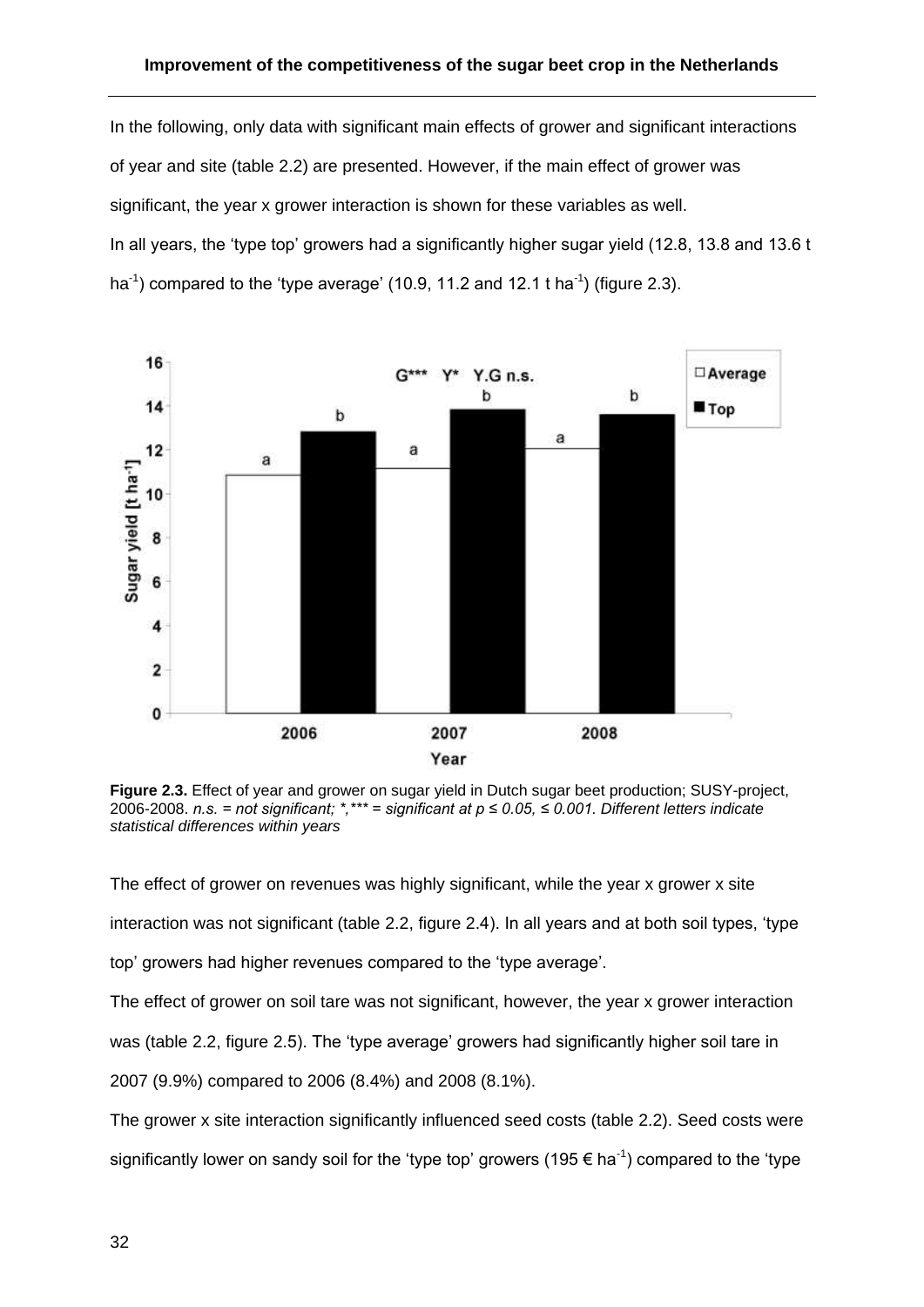average' (211  $\epsilon$  ha<sup>-1</sup>). The seed costs of 'type top' growers on clay soil (232  $\epsilon$  ha<sup>-1</sup>) did not differ significantly from those of 'type average' growers on clay soil (223  $\epsilon$  ha<sup>-1</sup>). The year x grower x site interaction had a significant influence on hand weeding costs (table 2.2). Fungicide and application costs of nutrients and pesticides were significantly higher for 'type top' growers in all years compared to 'type average' growers (figure 2.6). The differences between 'type top' and 'type average' growers for irrigation costs were not significant, but the year significantly influenced irrigation costs.



**Figure 2.4.** Effect of year, grower and site on revenues in Dutch sugar beet production; SUSY-project, 2006-2008. *n.s. = not significant; \*\*\* = highly significant at p ≤ 0.001. Different letters indicate statistical differences between grower types within years.*

The 'type top' growers had significantly higher (49  $\epsilon$  ha<sup>-1</sup>) total contracting and machinery costs compared to 'type average' (table 2.3, figure 2.7), the interaction grower x site being significant, too. On sandy soil, the total contracting and machinery costs were significantly higher for 'type top' (864  $\in$  ha<sup>-1</sup>) compared to 'type average' growers (788  $\in$  ha<sup>-1</sup>), while the effect was not significant on clay soil (847 and 844  $\in$  ha<sup>-1</sup>) (figure 2.7).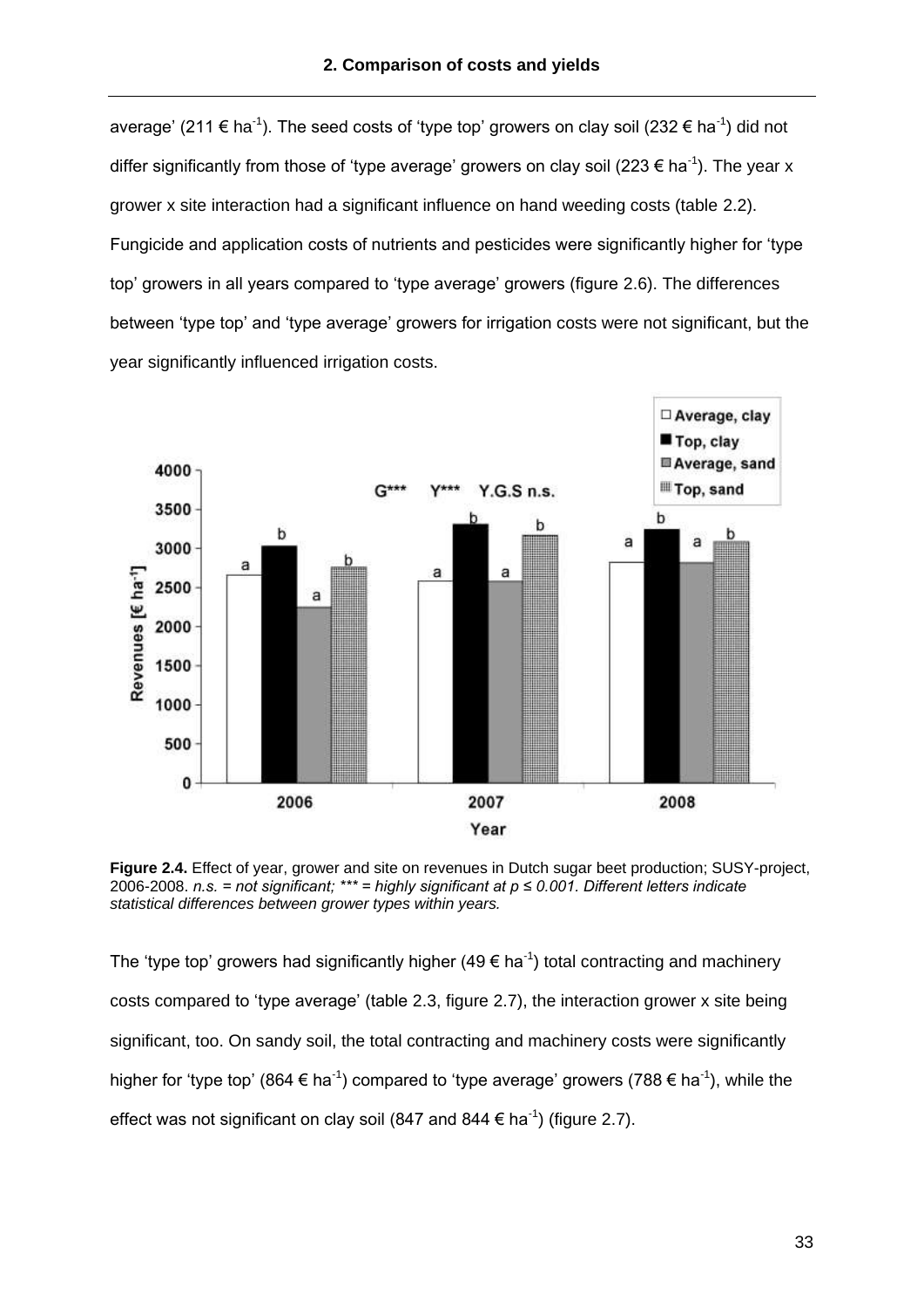

**Figure 2.5.** Effect of year and grower on soil tare in Dutch sugar beet production; SUSY-project, 2006- 2008. *n.s. = not significant; \* = significant at p ≤ 0.05. Different letters indicate statistical differences between years.*



**Figure 2.6.** Effect of year (Y) and grower (G) on costs of fungicide, nutrient application, irrigation and pesticide application in Dutch sugar beet production; SUSY-project, 2006-2008. *n.s. = not significant; \*, \*\*, \*\*\* = significant at p ≤ 0.05, ≤ 0.01, ≤ 0.001. Different letters indicate statistical differences within each cost component and year.*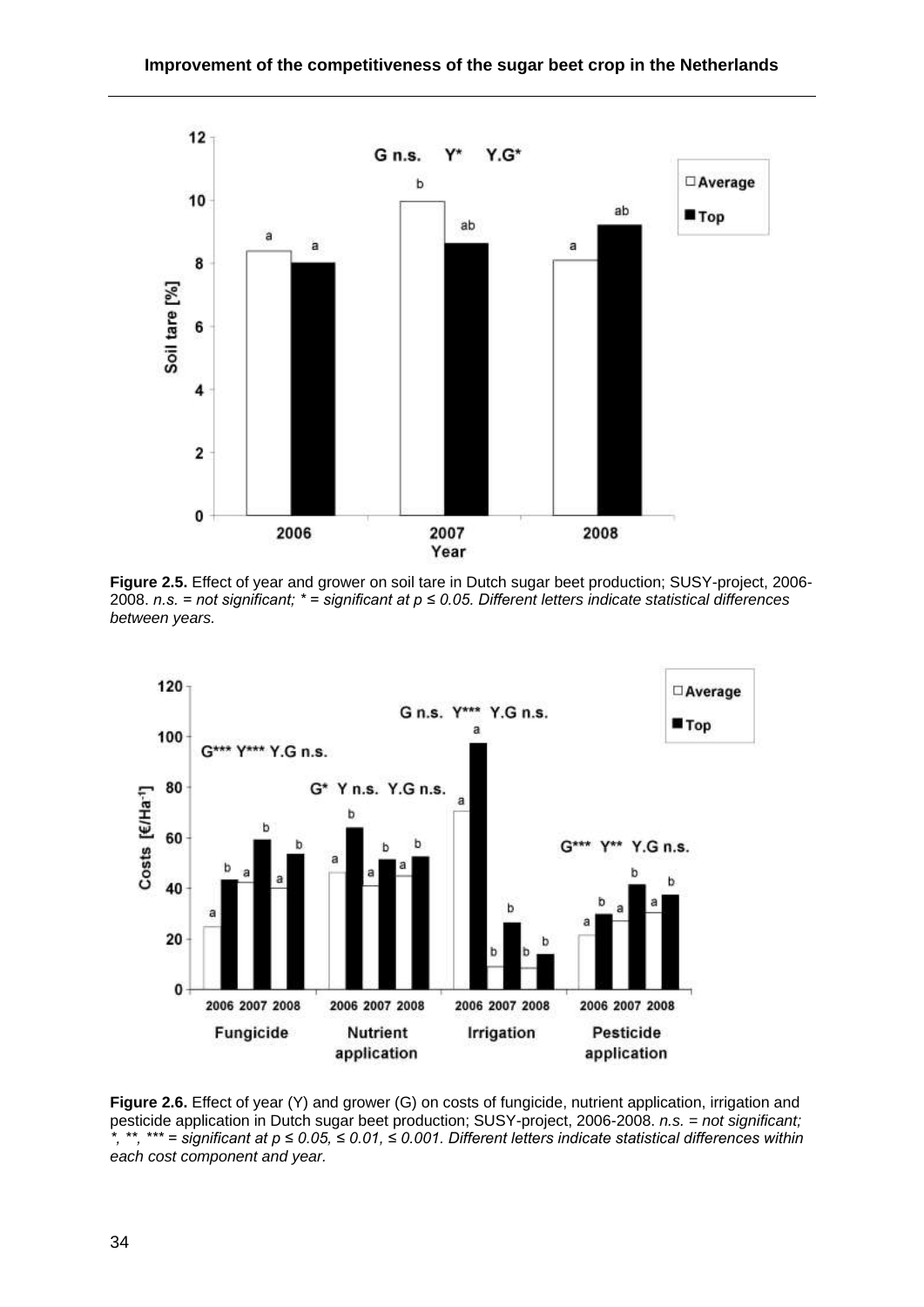Neither grower nor the interaction year x grower x site had a significant effect on the total variable costs, although the non-significant differences were up to 200  $\epsilon$  ha-1 (figure 2.8 A, table 2.3). However, the grower main effect significantly influenced both unit costs root and sugar yield. The 'type top' growers had lower unit costs compared to the 'type average' growers in each of the three years (figure 2.8 B-C, table 2.3).



**Figure 2.7.** Effect of grower and site (A) and year and grower (B) on total contracting and machinery costs in Dutch sugar beet production; SUSY-project, 2006-2008. *n.s. = not significant; \* = significant at p ≤ 0.05. Different letters indicate statistical differences between grower types.*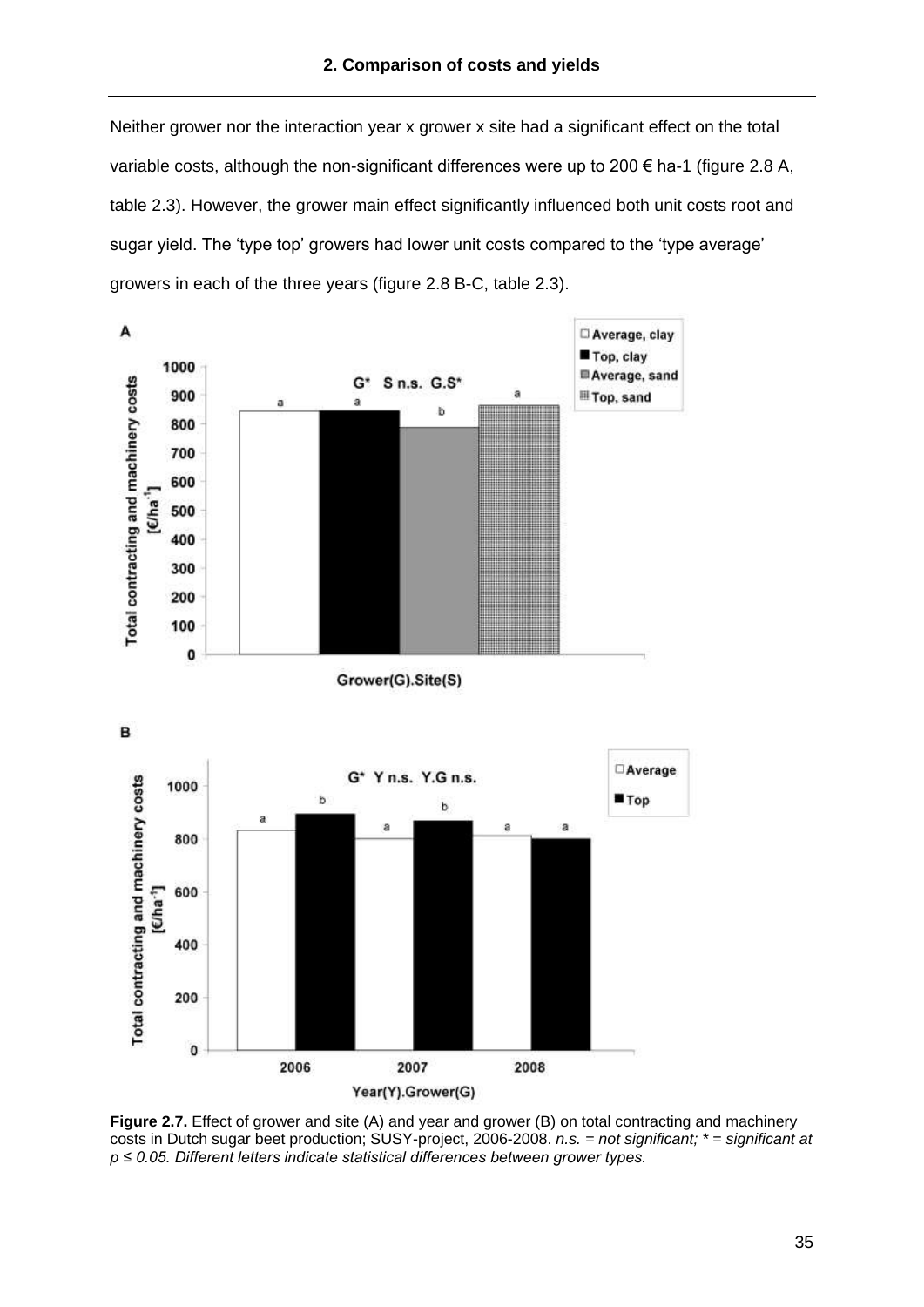

#### **Improvement of the competitiveness of the sugar beet crop in the Netherlands**

**Figure 2.8.** Effect of year, grower and site on total variable costs (A), unit costs root yield (B) and unit costs sugar yield (C) in Dutch sugar beet production; SUSY-project, 2006-2008. Costs mentioned exclude the fixed costs e.g. tenancy for the field and the overhead of the farm. The overhead encloses profit margin, costs of sugar quota, assurances for crop and grower, buildings, maintenance of fields, field and ditch edges. *n.s. = not significant; \*, \*\*, \*\*\* = significant at p ≤ 0.05, ≤ 0.05, ≤ 0.001. Different letters indicate statistical differences between years (A) and between soil and grower types within years (B-C).*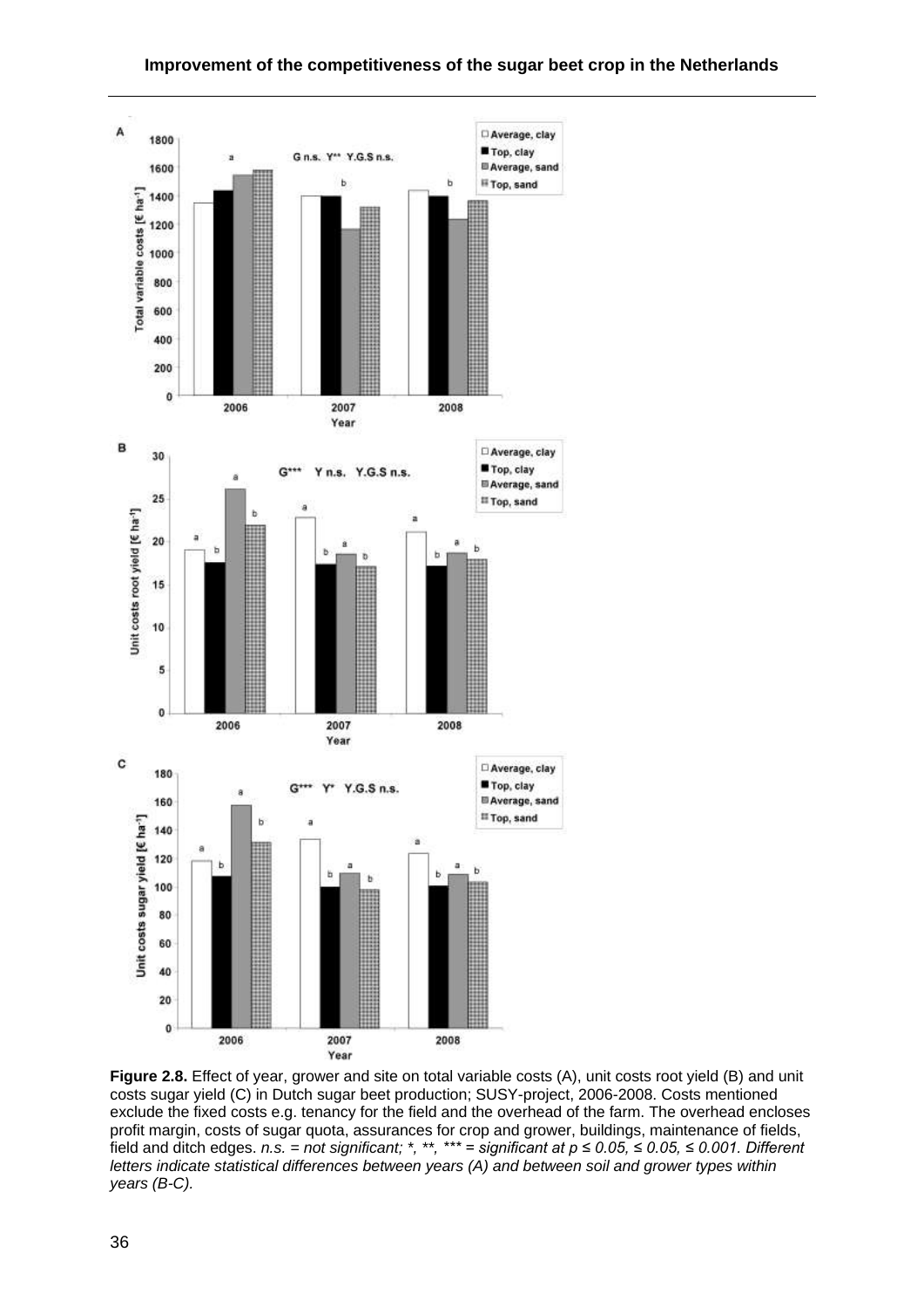# *2.4.3 Regression analysis*

The relation of total variable costs to costs of herbicide, hand weeding, insecticide, manure and fertiliser, 'other' costs, nutrient application and irrigation costs was significant (table 2.4). However, the strength  $(R^2)$  was considerable only for the costs for manure and fertiliser, 'other' and irrigation costs. The total variable costs were significantly related to the total direct growing and the total contracting and machinery costs.

Sugar yield had a significant relation only to seed, fungicide, drilling, and herbicide and pesticide application costs but with a very low  $R^2$ , except for fungicide costs. Finally, none of the cost components showing a significant correlation to sugar yield was significantly correlated to total variable costs and vice versa (table 2.4).

The non-relevant relation of sugar yield to cost and cultivation intensity in sugar beet is graphically demonstrated by two examples, the total variable costs and the fertilizing costs (figure 2.9 A-C).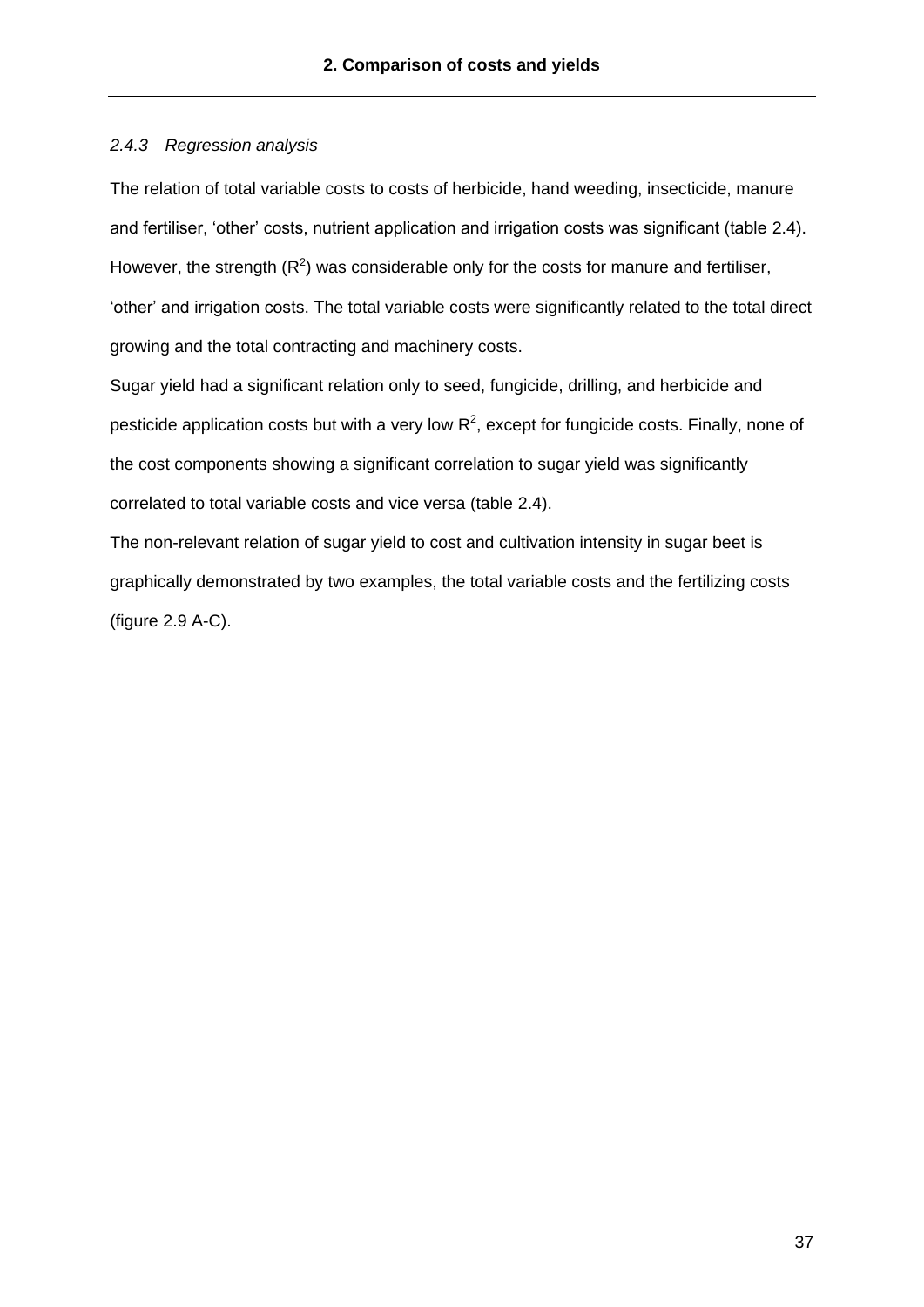| Cost component                                                        |         | Total variable costs <sup>a</sup> |          | Sugar yield <sup>a</sup> |       |         |
|-----------------------------------------------------------------------|---------|-----------------------------------|----------|--------------------------|-------|---------|
|                                                                       | Slope   | $R^2$                             |          | Slope                    | $R^2$ |         |
| Seed ( $\in$ ha <sup>-1</sup> )                                       | 0.14    | 0.00                              | n.s.     | 0.02                     | 0.06  | $***$   |
| Herbicides ( $\in$ ha <sup>-1</sup> )                                 | 0.79    | 0.04                              | $***$    | 0.00                     | 0.01  | n.s.    |
| Hand weeding ( $\in$ ha <sup>-1</sup> )                               | 1.20    | 0.06                              | $***$    | 0.01                     | 0.02  | n.s.    |
| Fungicides ( $\in$ ha <sup>-1</sup> )                                 | 1.40    | 0.02                              | n.s.     | 0.03                     | 0.13  | ***     |
| Insecticides ( $\in$ ha <sup>-1</sup> )                               | 8.60    | 0.03                              | $^\star$ | 0.05                     | 0.02  | n.s.    |
| Manure and fertiliser ( $\epsilon$ ha <sup>-1</sup> )                 | 1.00    | 0.52                              | ***      | 0.00                     | 0.02  | n.s.    |
| Other ( $\in$ ha <sup>-1</sup> )                                      | 1.56    | 0.20                              | ***      | 0.00                     | 0.00  | n.s.    |
| Total direct growing costs ( $\epsilon$ ha <sup>-1</sup> )            | 1.10    | 0.79                              | ***      | 0.00                     | 0.00  | n.s.    |
|                                                                       |         |                                   |          |                          |       |         |
| Soil treatment ( $\in$ ha <sup>-1</sup> )                             | 0.44    | 0.01                              | n.s.     | 0.00                     | 0.00  | n.s.    |
| Drilling ( $\in$ ha <sup>-1</sup> )                                   | 1.75    | 0.01                              | n.s.     | 0.04                     | 0.05  | $***$   |
| Herbicide application ( $\in$ ha <sup>-1</sup> )                      | 0.08    | 0.00                              | n.s.     | $-0.01$                  | 0.03  | $\star$ |
| Mechanical weeding ( $\epsilon$ ha <sup>-1</sup> )                    | $-0.39$ | 0.00                              | n.s.     | $-0.01$                  | 0.01  | n.s.    |
| Nutrient application ( $\epsilon$ ha <sup>-1</sup> )                  | 1.44    | 0.05                              | $***$    | $-0.01$                  | 0.01  | n.s.    |
| Irrigation ( $\in$ ha <sup>-1</sup> )                                 | 1.39    | 0.23                              | $***$    | 0.00                     | 0.01  | n.s.    |
| Pesticide application ( $\in$ ha <sup>-1</sup> )                      | 1.43    | 0.01                              | n.s.     | 0.03                     | 0.08  | ***     |
| Harvest ( $\in$ ha <sup>-1</sup> )                                    | $-0.07$ | 0.00                              | n.s.     | 0.00                     | 0.00  | n.s.    |
| Total Contracting and Machinery costs ( $\epsilon$ ha <sup>-1</sup> ) | 1.30    | 0.36                              | ***      | 0.00                     | 0.00  | n.s.    |

**Table 2.4.** Regression analysis for cost components to total variable costs and sugar yield in Dutch sugar beet production; SUSY-project, 2006-2008 (*n=149*).

## **Total variable costs (€ ha-1 ) b**

a. n.s. = not significant; \*, \*\*, \*\*\* = significant at  $p ≤ 0.05, ≤ 0.01, ≤ 0.001$ .

b. The costs mentioned exclude the fixed costs e.g. tenancy for the field and the overhead of the farm. The overhead encloses profit margin, costs of sugar reference, assurances for crop and grower, buildings, maintenance of fields, field and ditch edges.

**- - 0.00 0.00 n.s.**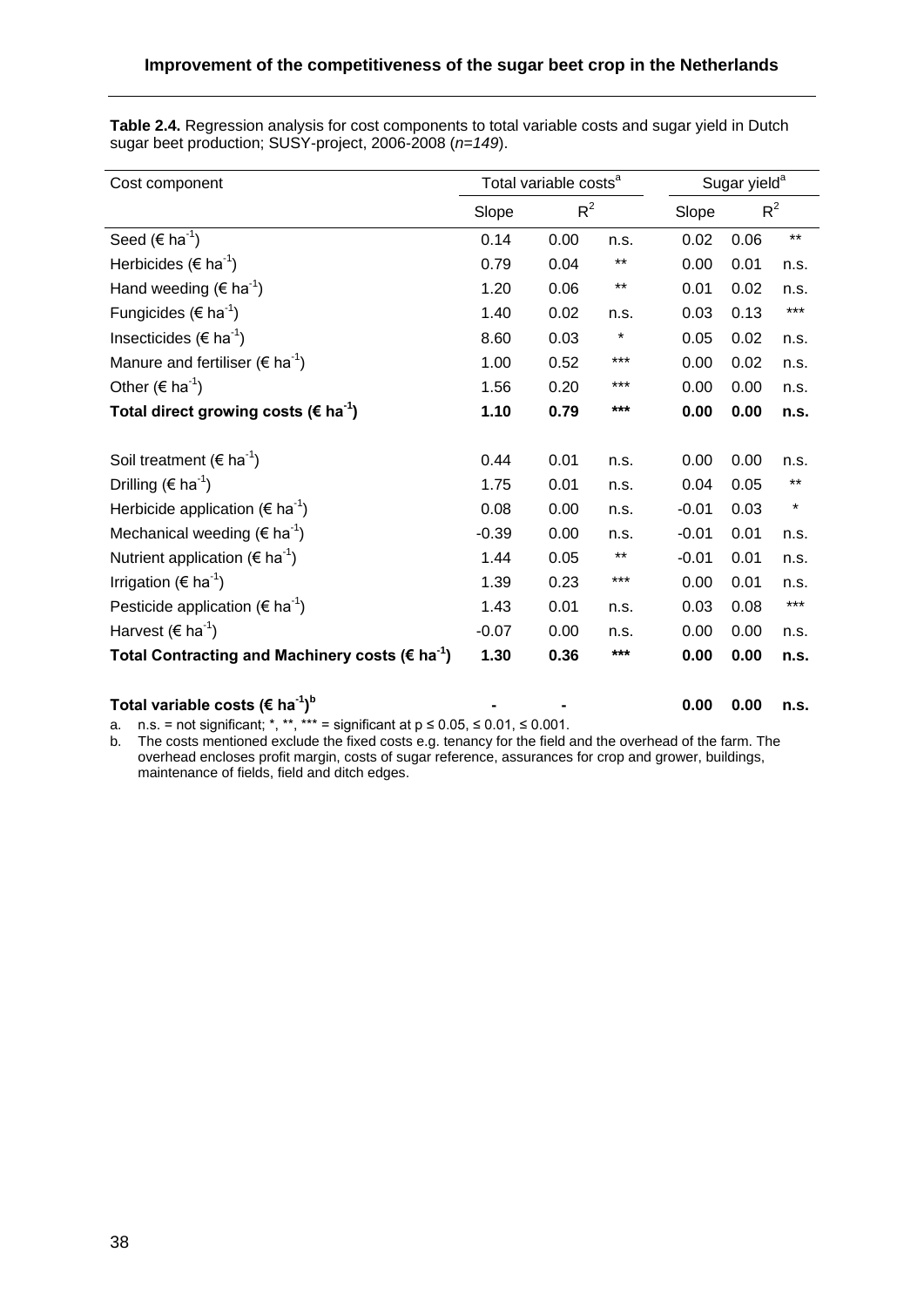

**Figure 2.9.** Relation of sugar yield to total variable costs (A), costs for nutrient application (B) and manure and fertiliser (C) in Dutch sugar beet production; SUSY-project, 2006-2008. *n.s. = not significant.*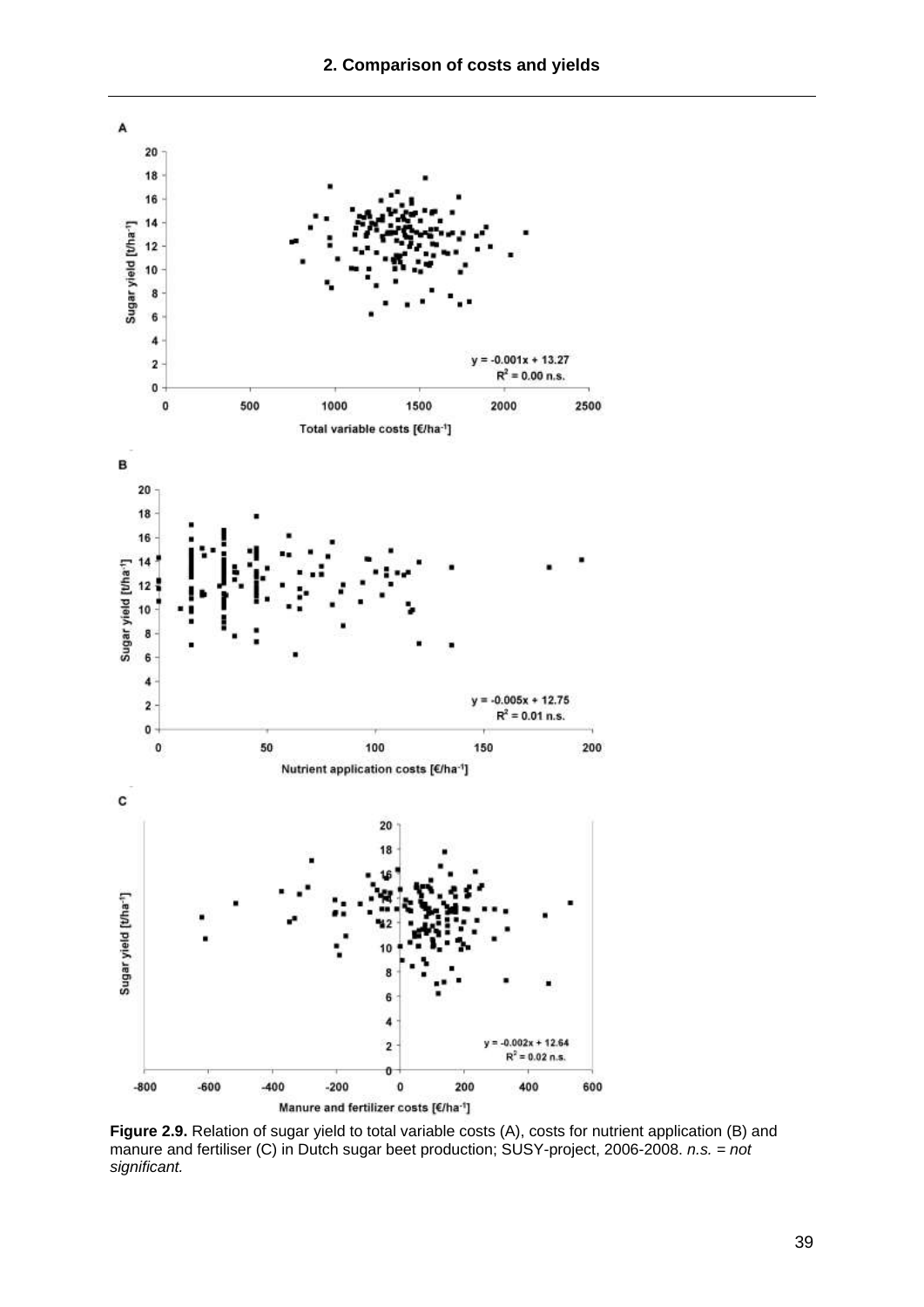## **2.5 Discussion**

Many times in the history of Dutch agriculture, growers had to adapt to changing circumstances often initiated by economical impulses (Bieleman, 1992). For sugar beet growers, the reform of the EU sugar regime was a recent economical pulse (CR (EC) 1260/2001, 2001) forcing them to decisions concerning the cost and yield level of sugar beet production and even to decisions on continuing sugar beet production or not. The SUSY (Speeding Up Sugar Yield) project aimed to provide growers with knowledge on how to handle the price drop in sugar beet production. It investigated the causes and the costs of the differences in sugar yield, or growers' performance, in a pair-wise comparison. Farms in a pair were closely located to each other in all major sugar beet producing regions in The Netherlands. The selection based on yields in 2000-2004 caused the 'type top' (high yielding) growers having higher yields compared to the 'type average' (average yielding) during the project. However, it should be noticed that in each region at least one 'type average' grower was able to increase yield during the project, mainly due to a change in attitude towards sugar beet production, not being pleased called 'type average'. On the other hand, not all 'type top' growers were excellent growers and had opportunities to raise their yields, too. In the project, growers with large sugar beet acreage had no higher sugar yields compared with sugar beet growers having a small acreage. Therefore, size of crop acreage can not be used to measure growers' performance. In this study, there was no influence of sugar beet acreage on the costs, either, since the costs were calculated for the treatments the farmers conducted themselves. These cost calculations were based on efficient equipment use in order to be able to compare farms with high and low contracting use. This methodology ignores the cost advantage of increasing farm size but enables the comparison of the 'type top' and 'type average' growers on an equal basis.

Most of the significant effects on yield, quality and cost variables were found for year and grower. Year effects on yield are well known in agriculture (Lobell et al., 2009) and in sugar beet production mainly determined by the weather (e.g. Märländer, 1991). However, since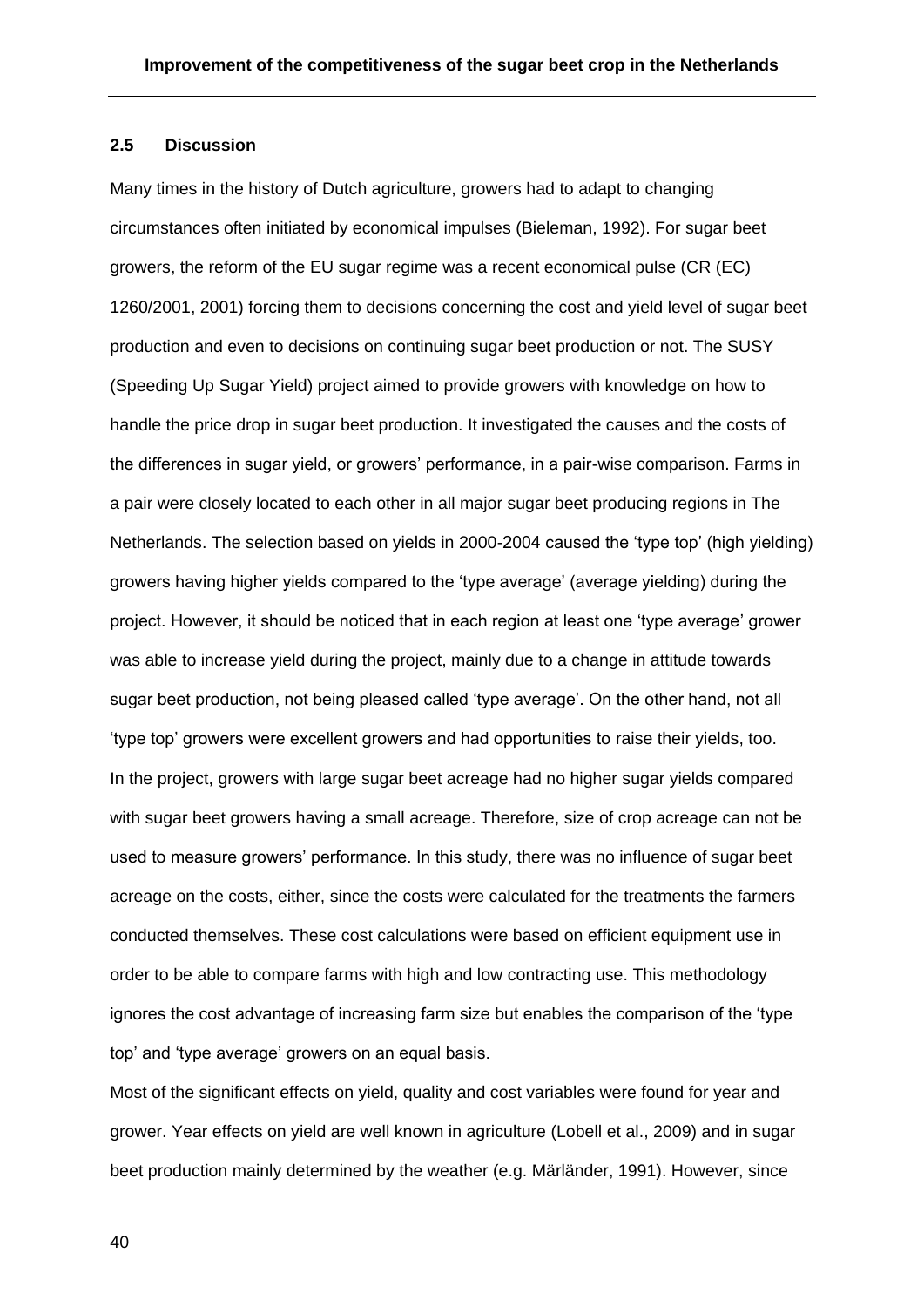the weather is a given fact, the management by the grower becomes very important for crop performance. Independent of the year, the 'type top' growers harvested more sugar per hectare compared to the 'type average'. These results imply that the influence of the grower can compensate for yield losses by biotic and abiotic variance. This effect was also observed for growers with arable farms equal in size, similar in soil and with equal start of cultivation on newly reclaimed farmland in the Noordoostpolder (NL). Here the factor grower was also responsible for the difference in yield (Zachariasse, 1974). Recent research found the same importance of growers' management in Germany (Fuchs et al., 2008) and its importance under the circumstances provided by the weather (Märländer, 1991).

The grower probably also influenced plant development. In breeding, a negative correlation between sugar content and root yield was observed on trial fields (Hoffmann, 2006), while no relation was found in this study. The sugar content, although significantly influenced by grower, did not differ significantly between 'type top' and 'type average' growers. This implies that the 'type top' tend to achieve higher sugar content, but on average, the absolute difference between both grower types is not significant. So the general production management irrespective of grower type influences the relation of sugar content and root yield. Next to this, the high yielding effect of 'type top' growers is mainly due to a higher root yield. This confirms the results of yield increase over 20 years, on the same farm, found to be mainly dependent on an increase in root yield (Märländer, 1991).

Sugar content is important in the sugar beet payment and closely linked to beet quality (Huijbregts, 1999). Both sugar content and beet quality are positively rewarded by the Dutch sugar industry (Huijbregts and Tijink, 2008). Because the sugar content, although significantly influenced by grower, did not differ significantly between 'type top' and 'type average' growers, the beet price and the beet quality index did not differ, either. Since sugar content is a key factor for the calculation of the beet price, growers might focus on the sugar content. This could explain why there was a significant effect of grower type but no significant difference between grower types based on the least significant difference. This needs to be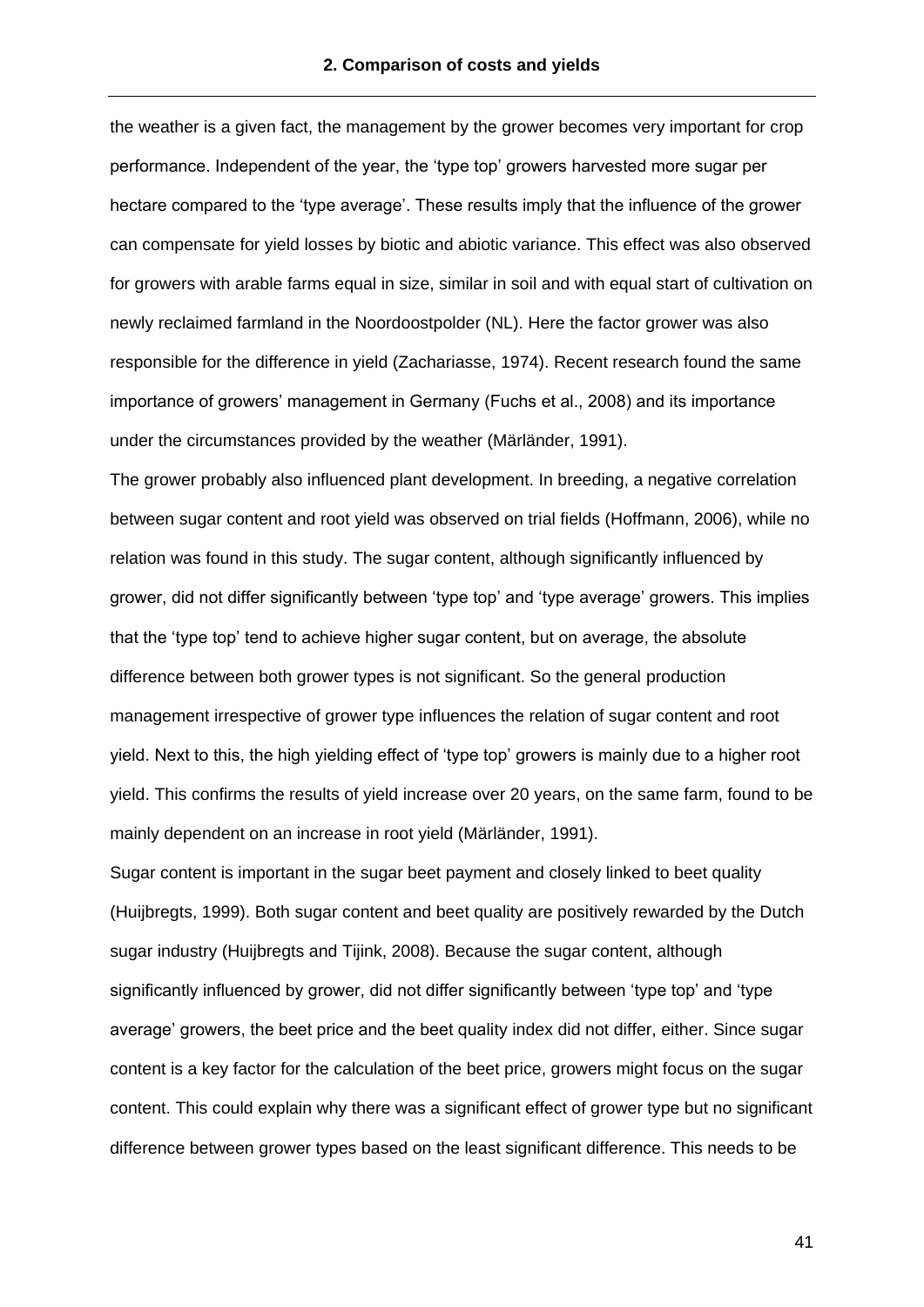further investigated, because it is also possible that the sample size was too small to distinguish between a random or significant grower effect.

Due to their much higher sugar yield, the revenues of the 'type top' growers were 481  $\epsilon$  ha<sup>-1</sup> higher compared to 'type average' growers, while the total variable costs were equal for both grower types. This leaves a higher margin for 'type top' growers to cover fixed costs (which are not considered in this study) and might result in a higher income. A study on the total costs of 109 farms in Germany revealed the 25% highest yielding growers having lower costs compared to the 25% lowest yielding farms (Starcke and Bahrs, 2009). This difference can be due to the experimental set up. The German study selected the growers for an inquiry and divided them afterwards into high or low yielding groups irrespective of the region. In the SUSY project, the 'type top' and 'type average' grower of a pair were selected in the same region. As a consequence, both grower types encountered the same cost components specific for the region (e.g. extra soil treatment, irrigation and wind erosion prevention costs). The costs for soil treatment, irrigation and pesticide application were significantly influenced by year, however, this did not influence the total contracting and machinery costs. Likely, the variation in the machinery cost components (costs for drilling, herbicide and nutrient application, mechanical weeding and harvest) eliminated the year effect, because the total contracting and machinery cost contains all those cost components. The year effect on irrigation can be explained by the dry summer of 2006 and the year effect on soil treatment by the drought in spring 2007 which caused a need for extra seedbed preparations on clay soil. Fungicide costs and pesticide application costs, which are linked, were significantly influenced by year. This is due to the supervised control of foliar diseases resulting in yeardependent amounts of fungicides applied (Vereijssen, 2004). Contrary to the effect of year, the significant effect of grower on application costs of both nutrients and pesticides also caused a significant effect of grower on the total contracting and machinery costs. With the total variable costs reflecting the input rate per hectare of sugar beet growing, the higher yields made the 'type top' growers more efficient in the production process, because their unit costs both for root and sugar yield were lower compared to the 'type average'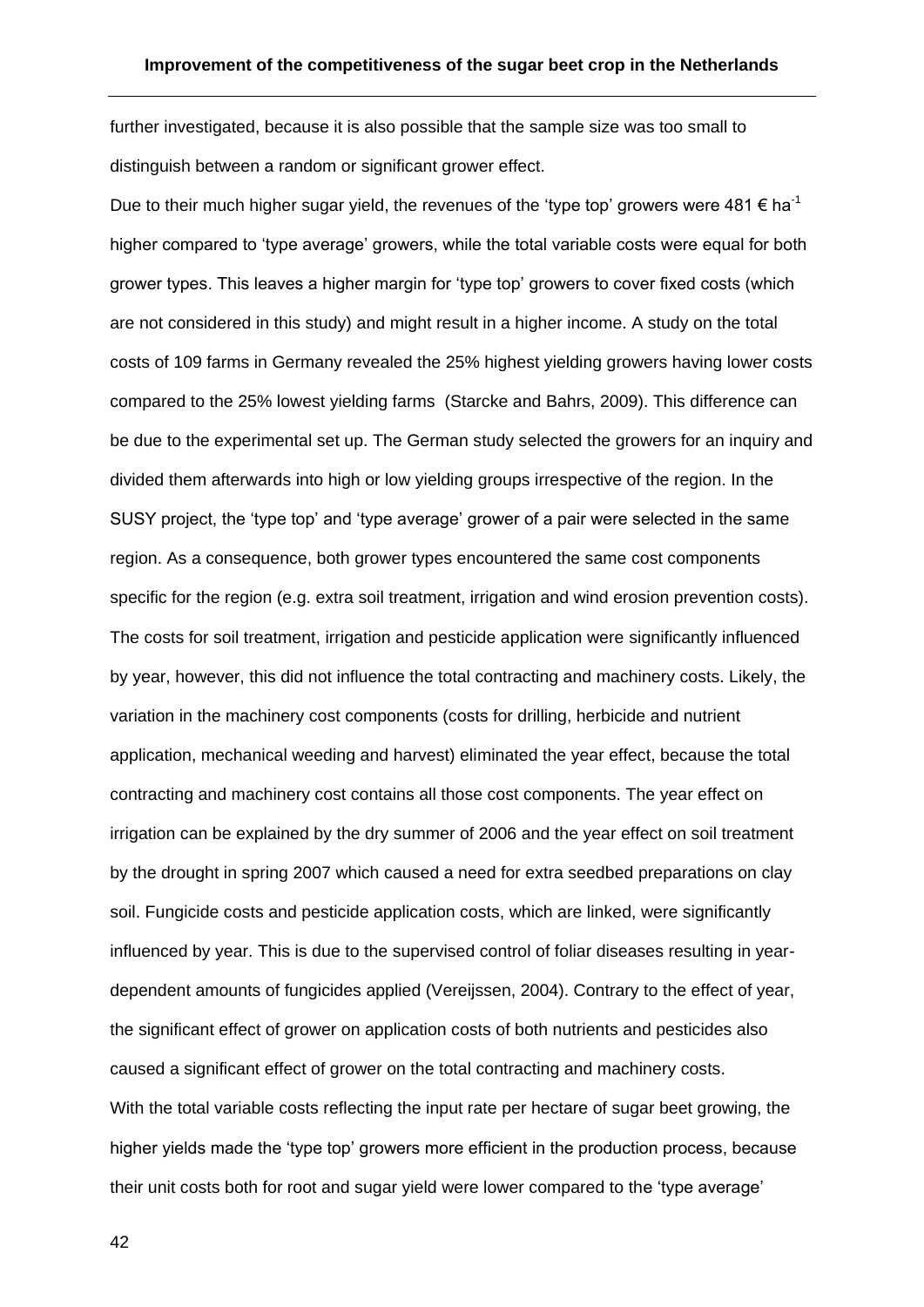growers. The same effect was observed for the nitrogen use efficiency. To produce one ton sugar, the 'type top' growers used on average 11.8 kg N while the 'type average' growers used 12.9 kg N. The nitrogen application rate varied for all growers from 36 to 1.5 kg N t sugar<sup>-1</sup> (data not shown), which is in line with results of the study by Fuchs and Stockfisch (2009) for Germany. Higher yields provide 'type top' growers with a more efficient resource use, which is profitable for both the grower and the environment. For sugar beet production in the United Kingdom, Tzilivakis et al. (2005) also found, that a high yield could be obtained whilst minimising the environmental impact. A study on Dutch sugar beet production confirmed this and found 'a persistent farmer's management influence on efficiency' (De Koeijer et al., 2002). The findings of the SUSY-project confirm that in sugar beet production the grower has a profound influence on economic and environmental sustainability. The manure and fertiliser costs were low on average, but varied between years. This can be explained by an unique situation in The Netherlands. Due to a high intensity of animal production, combined with none or small sized arable activities of the cattle-breeders (CBS, 2008) and a strict legislation on nutrient supply on agricultural fields (Meststoffenwet, 2006; 2009), arable farmers are paid by cattle-breeders to apply manure to their crops (Van den Ham et al., 2007). It is not always possible to totally meet the sugar beet nutrient demand by manure, due to application time and uncertainty of mineral content of the manure at application time (Wilting, 2009b). However, with the use of the highest possible amounts of manure the grower can save on nutrition costs of sugar beet production, or even earn with the use of manure. This directly lowers the total variable costs. On the other hand, the use of manure saves the use of mineral nitrogen, a nutrient with a high energy density (Jensen and Kongshaug, 2003). Thus, the use of manure instead of mineral fertilisers contributes to a sustainable development of sugar beet production, both economically and environmentally. The total variable costs for growers on sandy soils were higher in 2006 compared to the other two years on sandy soils. This cost increase is due to the irrigation costs in the dry summer. On the clay soils, where irrigation is not common, the total variable costs were more stable over the years. For the unit costs, the same pattern was observed, raising the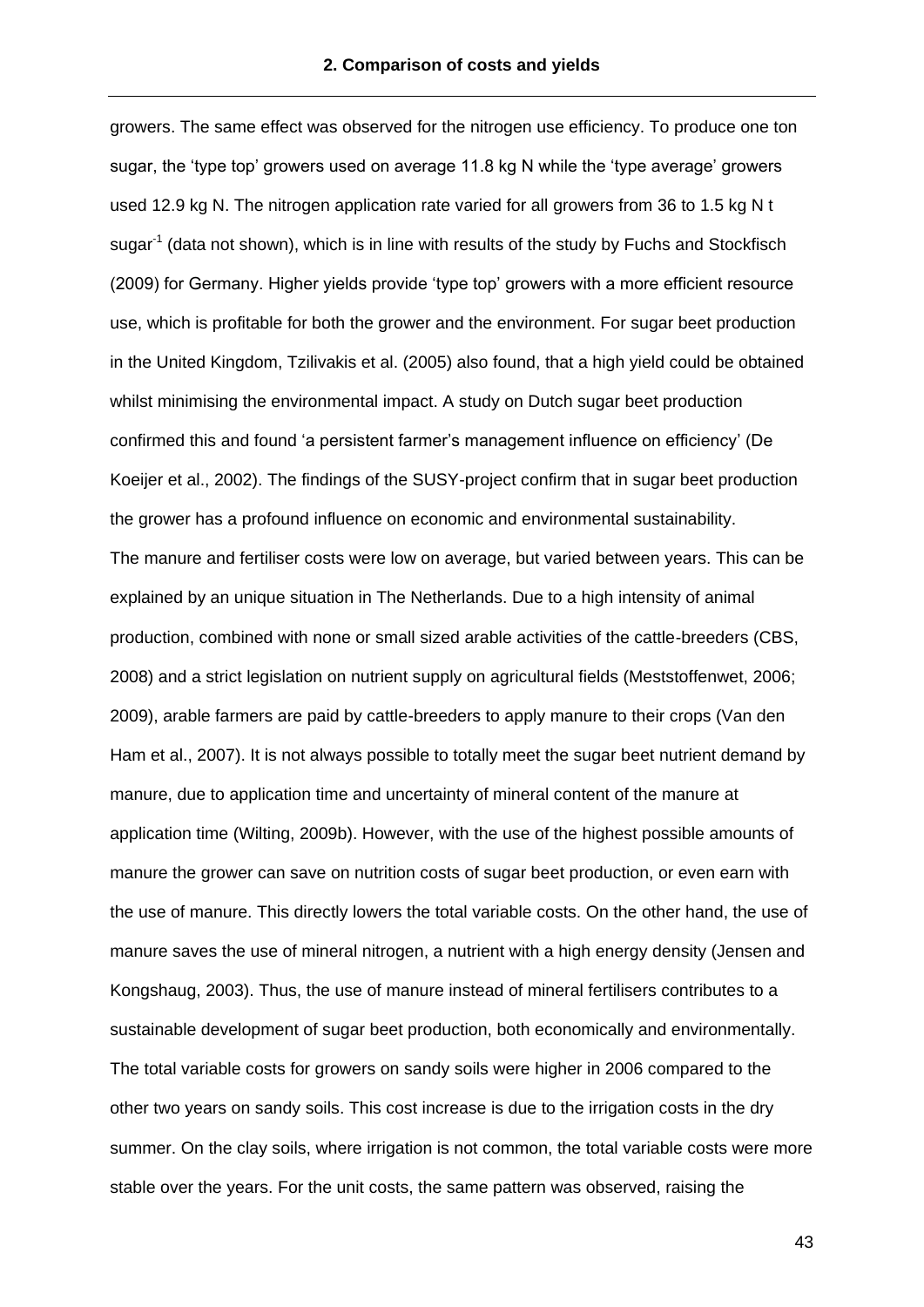#### **Improvement of the competitiveness of the sugar beet crop in the Netherlands**

question whether the high irrigation costs were paid back by a raise in yield or not. The regression analysis showed the irrigation costs significantly raising the total variable costs, while they did not influence the sugar yield. From this data set it is difficult to distinguish whether the irrigation costs are stabilizing the sugar yield in dry periods or are unnecessary costs, because there were no differences in irrigation between 'type top' and 'type average' growers. The sugar beet root growth in July and August was found to be dependent on the available water in the soil (Kenter et al., 2006) pleading for irrigation in dry periods. Dutch research also found an increase in root yield by irrigation, but there remains a risk that irrigation costs are not fully covered by the yield increase (Wilting, 2009a).

The costs components which significantly raised the total variable costs in the regression analysis had no influence on sugar yield, and vice versa. Thus, savings can be made on those costs which raise the total variable costs, like the above discussed irrigation and manure and fertiliser costs and the 'other' costs. The latter is a summation of minor cost components, like the costs for covering the beet clamp and growing green manure crops. The significant effect of this cost component on total variable costs was most likely due to the increased length of the campaign and frost period in 2008, which triggered some growers on the sandy soils to invest in beet clamp covering materials.

The best cost strategy in sugar beet production would be to reduce costs as much as possible, while maximising sugar yield. At this point, the growers' management is crucial again. They can obtain a higher yield by optimizing the same level of inputs (Märländer, 1991) resulting in a more efficient production (De Koeijer et al., 2002).

In this study, the only savings which would obviously put the sugar yield at risk would be savings on fungicides costs. To handle these costs sustainably from both an economical and environmental point of view, an integrated pest management system was developed (Vereijssen, 2004).

Finally, there was no relation between the intensity of production measured by the total variable costs and the result of the costs that were made, the yield. Compared to other crops, like wheat and maize, this is a very sustainable characteristic of the sugar beet crop. The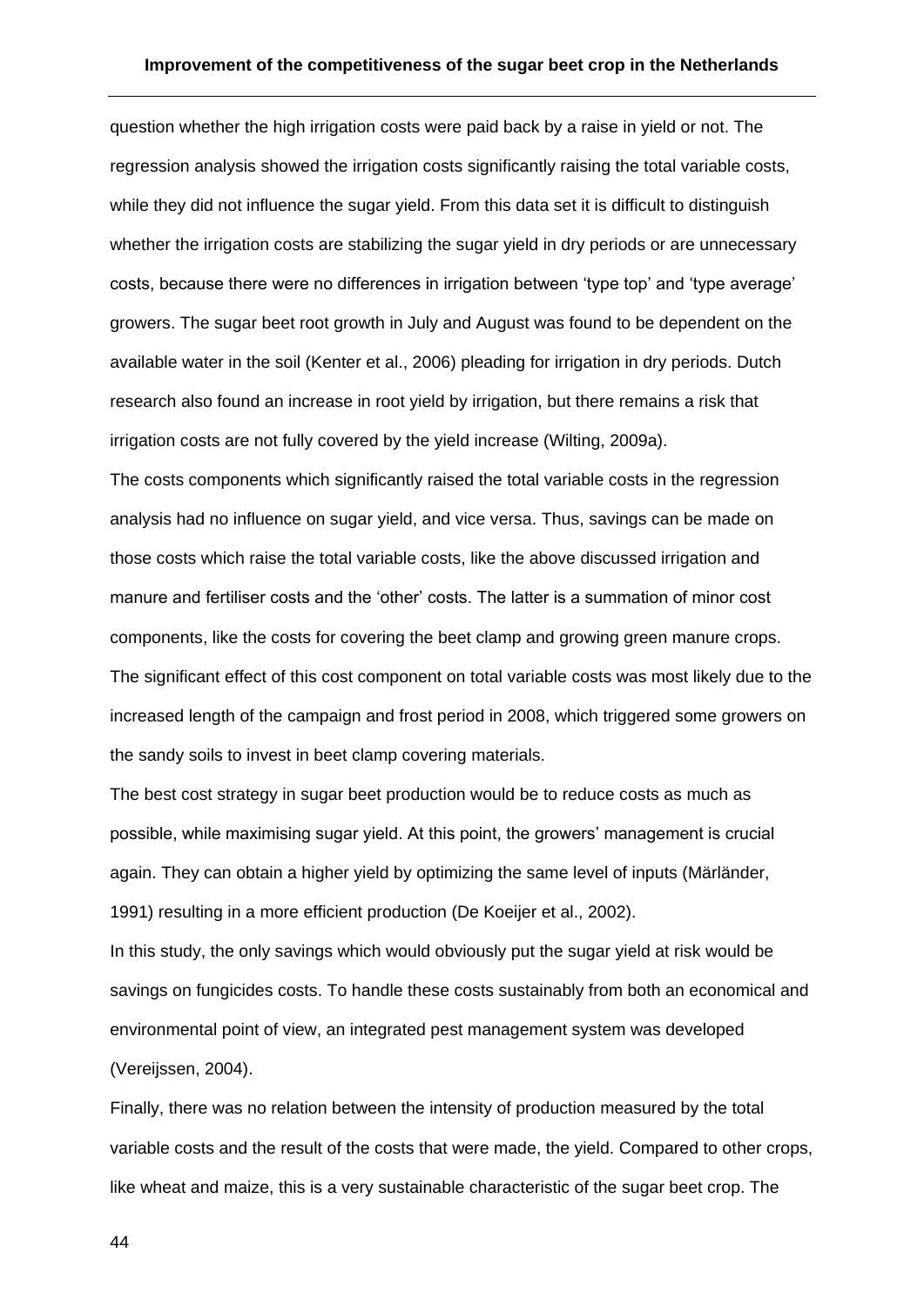yield of wheat and maize is strongly linked to the intensity of production (Charles et al., 2006; Pingali and Rajaram, 1999). For those crops, the yield level is often determined by the maximum profit, when the additional costs are not paid back by the increased financial yield (Lobell et al., 2009). However, this study clearly shows that maximising sugar yield is the most profitable strategy for the growers, with optimising costs simultaneously. The differences in sugar yield observed were not caused by economical constraints. The best preparation of sugar beet growers for future uncertainties, like the end of the present EU sugar regime in 2015 (CR (EC) 318/2006, 2006) and presumably increasing demands of the society for environmental friendly production, is to raise the sugar yields.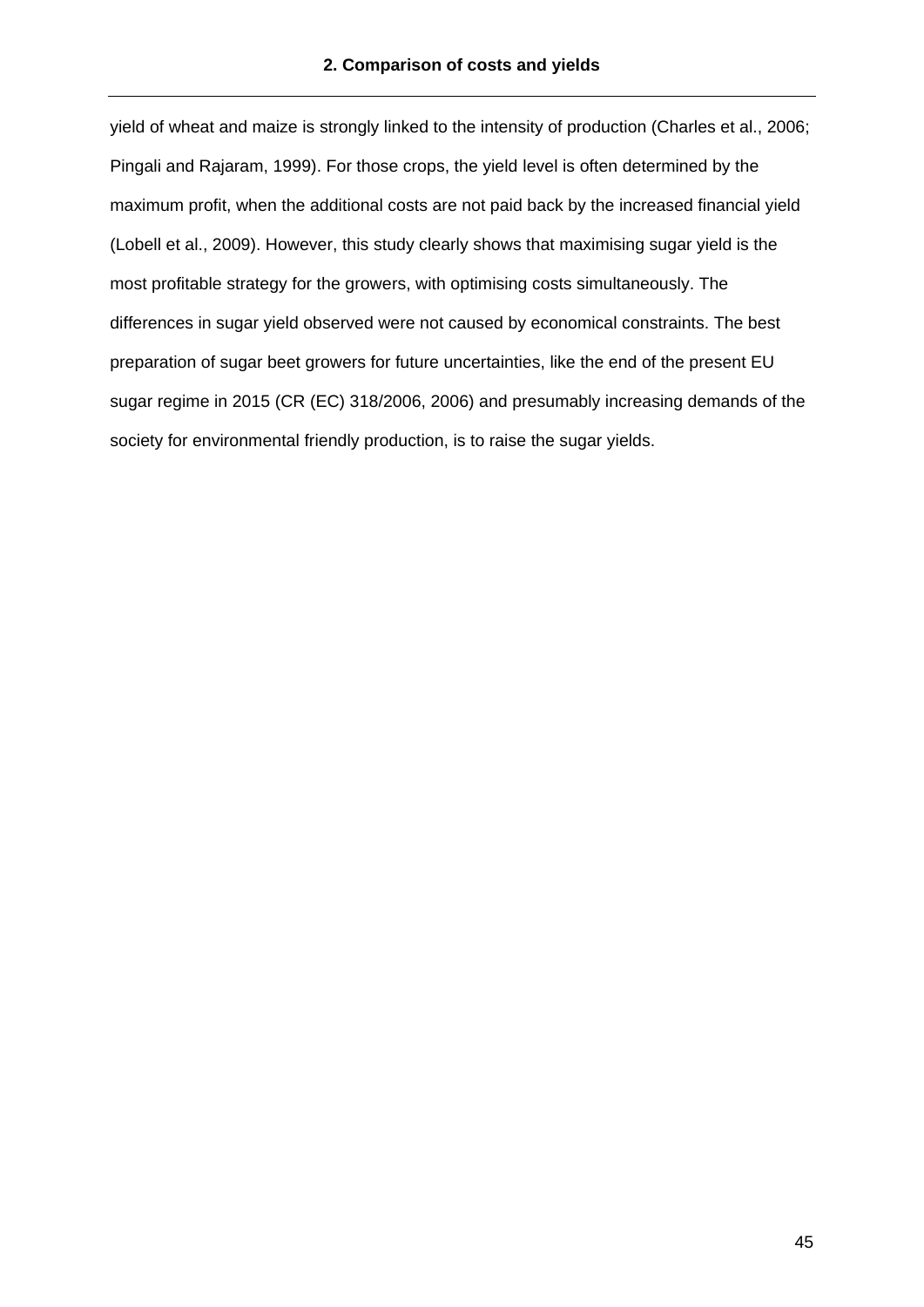#### **2.6 References**

*Agrarische Dienst,* 2007. Unitip 2006 Algemeen verslag. Suiker Unie, Dinteloord

- *Bieleman, J.,* 1992. Geschiedenis van de landbouw in Nederland 1500-1950. Boom, Meppel/Amsterdam
- *CBS,* 2008. Dierlijke mest en mineralen 1990-2008. Centraal Bureau voor de Statistiek, Den Haag
- *Charles, R., Jolliet, O., Gaillard, G., Pellet, D.*, 2006. Environmental analysis of intensity level in wheat crop production using life cycle assessment. Agriculture Ecosystems & Environment. 113, 216-225.
- *CR (EC) 1260/2001,* 2001. Council Regulation (EC) No 1260/2001 of 19 June 2001 on the common organisation of the markets in the sugar sector. Official Journal of the European Communities L. 178, 1-45.
- *CR (EC) 318/2006*, 2006. Council Regulation (EC) No 318/2006 of 20 February 2006 on the common organisation of the markets in the sugar sector. Official Journal of the European Communities L. 58, 1-31.
- *De Koeijer, T. J., Wossink, G. A. A., Struik, P. C., Renkema, J. A.,* 2002. Measuring agricultural sustainability in terms of efficiency: the case of Dutch sugar beet growers. Journal of Environmental Management. 66, 9-17.
- *De Wit, C.T.*, 1953. A physical theory on placement of fertilizers. Dissertation. Verslagen Landbouwkundige Onderzoekingen (59-4), Dissertation, Landbouwhogeschool Wageningen, The Netherlands.
- *De Wolf, M., Van der Klooster, A.,* 2006. Kwantitatieve Informatie Akkerbouw en Vollegrondsgroententeelt. Praktijkonderzoek Plant & Omgeving B.V., Wageningen
- *Fuchs, J., Stockfisch, N.,* 2009. Effizienzentwicklung im Zuckerrübenanbau am Beispiel der N-Düngung. Zuckerindustrie. 134, 33-41.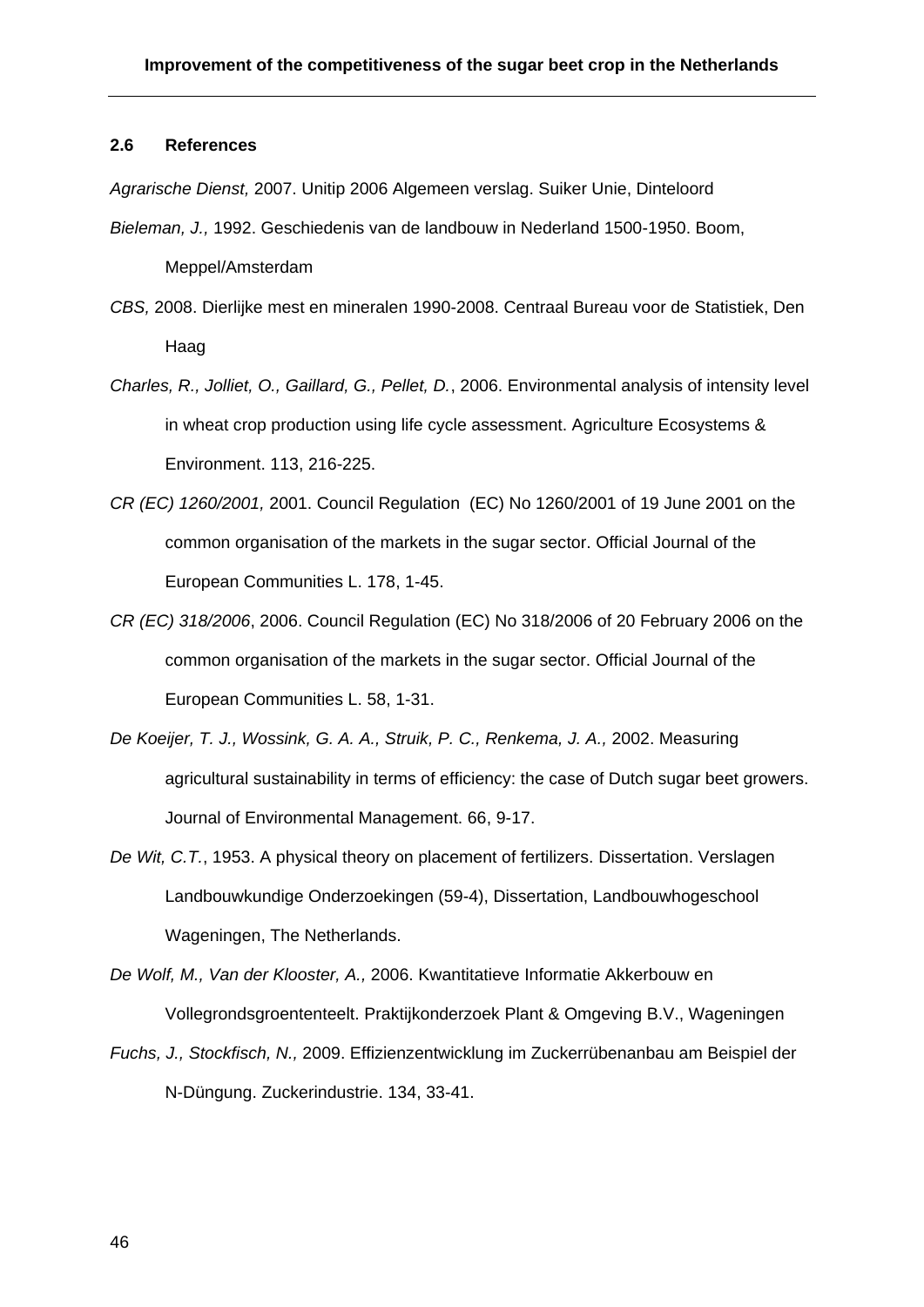- *Fuchs, J., Stockfisch, N., Märländer, B.,* 2008. Entwicklung und Variation der Leistung von Zuckerrüben (Beta vulgaris L.) in Deutschland unter besonderer Berücksichtung von Anbaumanagement und Sorte. Pflanzenbauwissenschaften. 12, 69-77.
- *Hoffmann, C.,* 2006. Zuckerrüben als Rohstoff Die technische Qualität als Voraussetzung für eine effiziente Verarbeitung. Weender Druckerei, Göttingen
- *Huijbregts, A. W. M., Tijink, F. G. J.,* 2008. Kwaliteit, Oogst (-mechanisatie) en Bewaring, in: Betatip. IRS, Bergen op Zoom, 3-30
- *Huijbregts, T.,* 1999. New Dutch sugar recovery formula for sugar beet. Zuckerindustrie. 124, 698-701.
- *Jensen, T. K., Kongshaug, G.,* 2003. Energy Consumption and Greenhouse Gas Emissions in Fertilizer Production. Proceedings of The International Fertilizer Society. No. 509
- *Kenter, C., Hoffmann, C. M., Märländer, B.,* 2006. Effects of weather variables on sugar beet yield development. European Journal of Agronomy. 24, 62-69.
- *Lobell, D. B., Cassman, K. G., Field, C. B.,* 2009. Crop Yield Gaps: Their Importance, Magnitudes, and Causes. Annual Review of Environment and Resources. 34, 179- 204.
- *Lyman Ott, R., Longnecker, M. T.,* 2001. An Introduction to Statistical Methods and Data Analysis. Duxbury Press, Pacific Grove, CA
- *Märländer, B.,* 1991. Zuckerrüben: Produktionssteigerung bei Zuckerrüben als Ergebnis der Optimierung von Anbauverfahren und Sortenwahl sowie durch Züchtungsfortschritt - Versuch einer Analyse anhand langjähriger Feldversuche in Nordwestdeutschland. Ute Bernhardt-Pätzold Druckerei & Verlag, Stadthagen
- *Meststoffenwet,* 2006. Meststoffenwet 1 januari 2006. Staatsblad van het Koninkrijk der Nederlanden. 64, 1-30.
- *Meststoffenwet,* 2009. Wet van 26 november 2009 tot wijziging van de Meststoffenwet. Staatsblad van het Koninkrijk der Nederlanden. 551, 1-4.
- *Pauwels, J. B.,* 2006a. Project No. 07-06 Verbetering rendement suikerbietenteelt, in: IRS Jaarverslag 2005. IRS, Bergen op Zoom, 33-36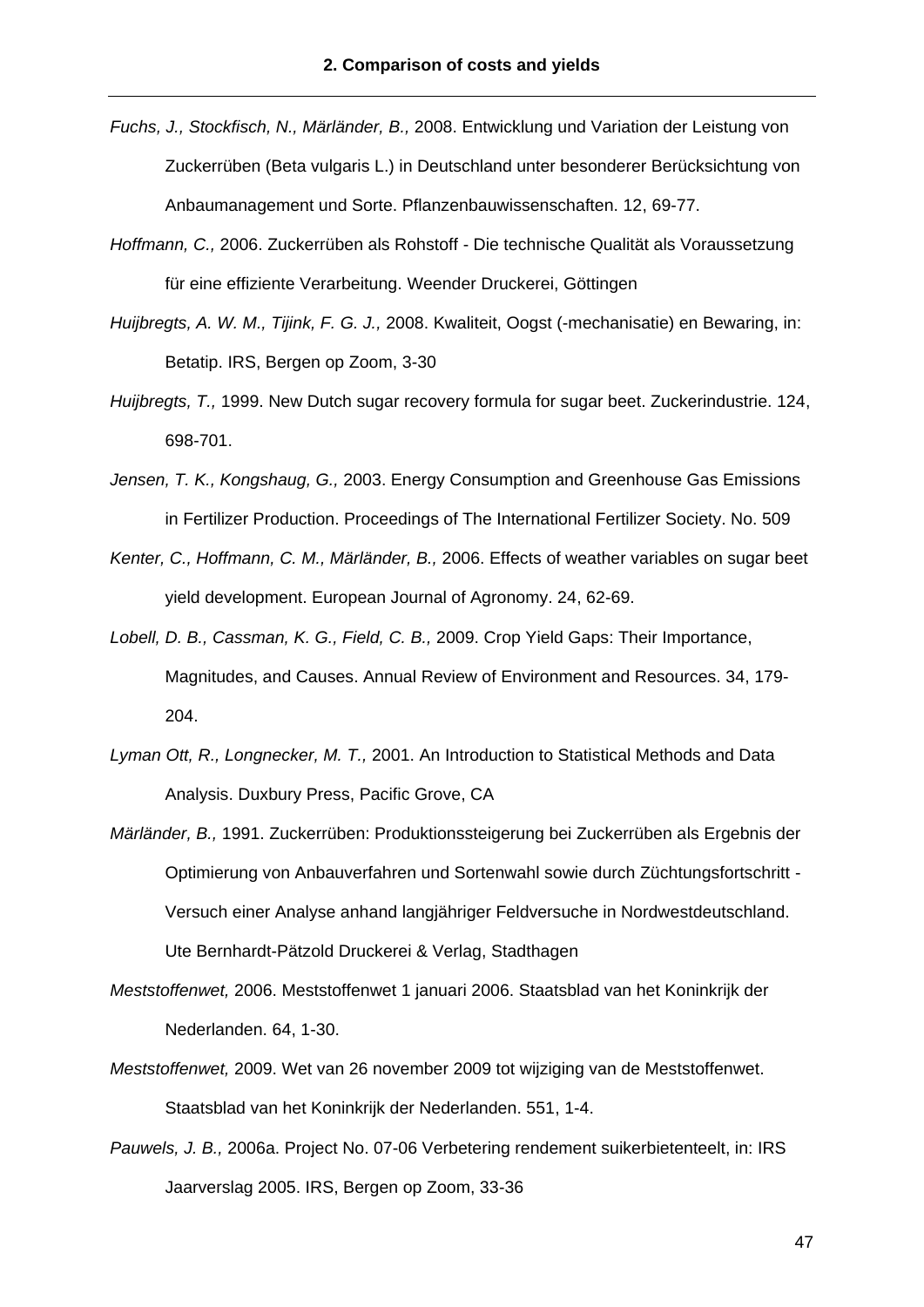- *Pauwels, J. B.,* 2006b. Teeltkosten kunnen 20 procent lager. IRS Informatie in Cosun Magazine nr 8 and CSM Informatie nr 555, 14-15.
- *Pingali, P. L., Rajaram, S.,* 1999. Global Wheat Research in a Changing World: Options for Sustaining Growth in Wheat Productivity, in: CIMMYT 1998-99 World Wheat Facts and Trends. P. L. Pingali. CIMMYT, Mexico, D.F.
- *Starcke, J. U., Bahrs, E.,* 2009. Leistungen und Kosten bei Zuckerrüben und Ackerbau vor und nach den jüngsten Agrarreformen. Zuckerindustrie. 134, 101-108.
- *Thissen, J.T.N.M.,* 2009. Mixed model suikerbieten (SUSY project). Personal Communication.
- *Tzilivakis, J., Warner, D. J., May, M., Lewis, K. A., Jaggard, K. W.,* 2005. An assessment of the energy inputs and greenhouse gas emissions in sugar beet (Beta vulgaris) production in the UK. Agricultural Systems. 85, 101-109.
- *Van den Ham, A., Daatselaar, C. H. G., Doornewaard, G. J., De Hoop, D. W.,* 2007. Eerste ervaringen met het Gebruiksnormenstelsel. Studie in het kader van de Evaluatie Meststoffenwet 2007. LEI, Den Haag.

*Van Swaaij, A. C. P. M.,* 2007. Opbrengstprognose, in: Betatip. IRS, Bergen op Zoom, 11-13.

- *Vereijssen, J.,* 2004. Cercospora leaf spot in sugar beet. Epidemiology, life cycle components and disease management. Dissertation, Wageningen University, the Netherlands.
- *Wilting, P.,* 2008. Preventie schade door winderosie, in: Betatip. IRS, Bergen op Zoom, 39- 42.
- *Wilting, P.,* 2009a. Beregening, in: Betatip. IRS, Bergen op Zoom, 36-38.
- *Wilting, P.,* 2009b. Stikstofbemesting, in: Betatip. IRS, Bergen op Zoom, 5-12.
- *Zachariasse, L.C.,* 1974. Boer en Bedrijfsresultaat Analyse van de uiteenlopende rentabiliteit van vergelijkbare akkerbouwbedrijven in de Noord-Oost-Polder. Dissertation. Agrarische Bedrijfseconomie, Landbouwhogeschool Wageningen.
- *Zeddies, J.,* 2006. Die neue EU-Zuckermarktordnung Beschlüsse, Auswirkungen und Bewertung. Agrarwirtschaft. 55, 97-99.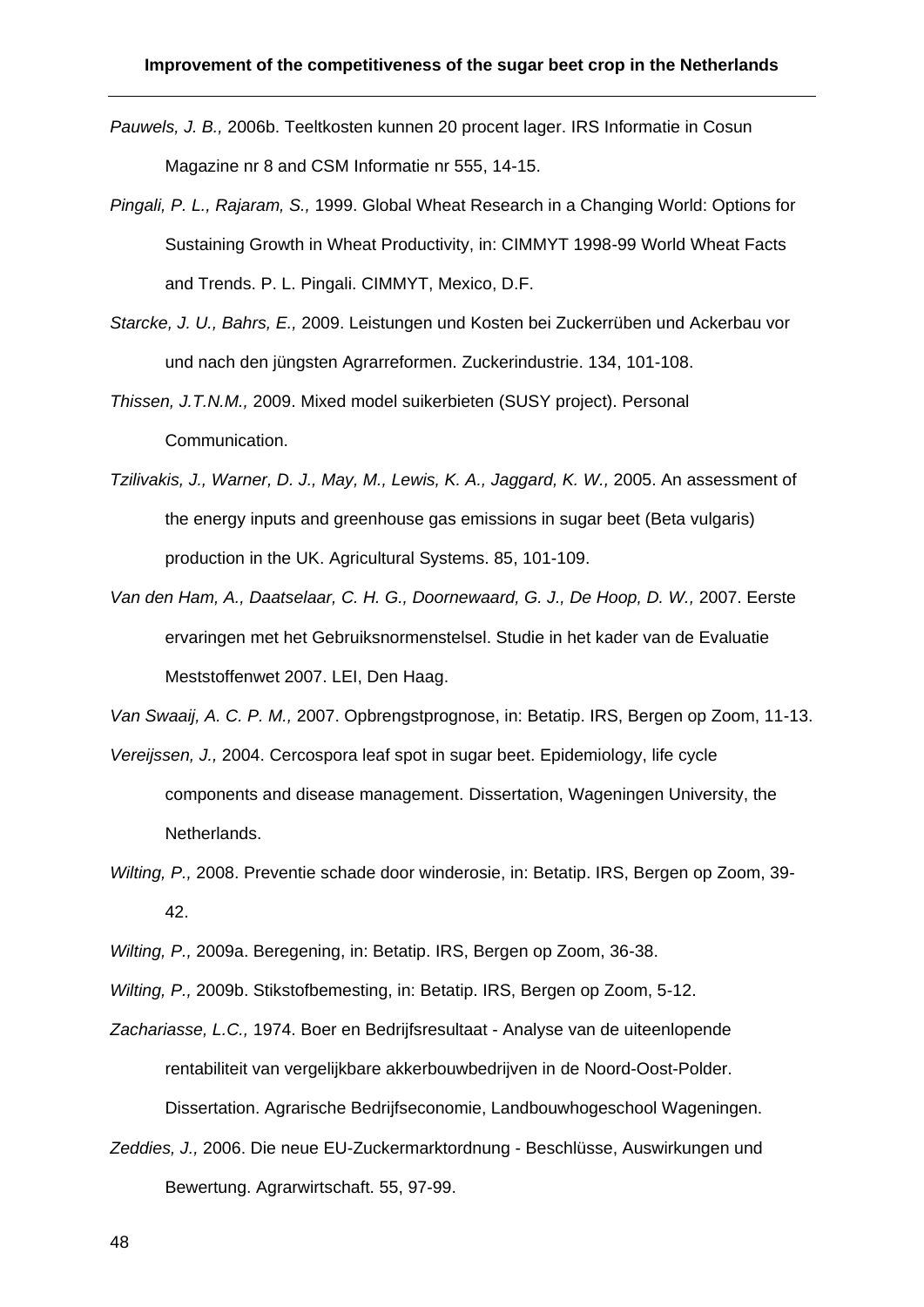# **3 Pests and diseases contribute to sugar beet yield difference between top and averagely managed farms**

B. Hanse, J.H.M. Schneider, A.J. Termorshuizen and M. Varrelmann

Crop Protection, 2011, 30, 671-678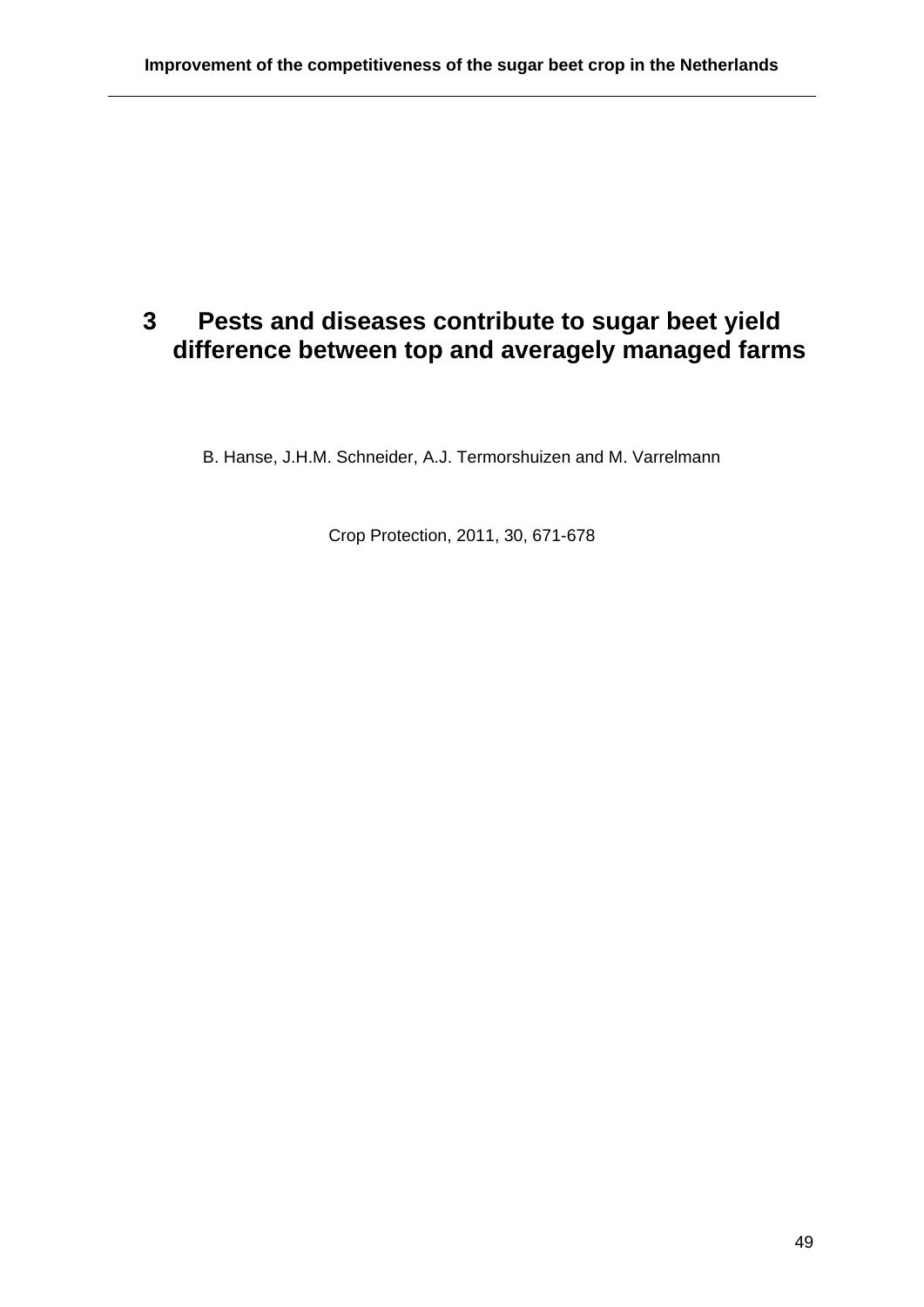# **3 Pests and diseases contribute to sugar beet yield difference**

#### **3.1 Abstract**

Crop yield has to increase to meet the expanding demand for food, feed and bio-energy, caused by world population growth and increasing wealth. Raising sugar yield is also the key to sustaining the profitability of the sugar beet crop. This paper describes the factors that impacted on yield differences between 26 'top' and 26 'average' growers based on four years yield data (2000-2004). In 2006 and 2007, the top growers had 20% higher sugar yields compared to their neighbouring average growers. *Heterodera schachtii* and *Beet necrotic yellow vein virus* (BNYVV) were mainly found on clay soils. Top growers on clay soil had significantly lower infestation levels of *H. schachtii* (4.4x lower, P = 0.008), BNYVV (2.7x lower, P = 0.016) and other foliar symptoms (*Pseudomonas*, *Phoma betae* and *Verticillium* spp. combined) (1.5x lower, P<0.001), than the average growers, respectively. On sandy soils, infestation levels of *Meloidogyne* spp. (P = 0.016), *Cercospora beticola* (P = 0.005) and *Erysiphe betae* (P = 0.027) were significantly lower (5x, 1.4x and 1.8x, respectively) for the top growers. The top growers on clay or sand sowed 5 and 6 days earlier respectively, and made more fungicide applications and thus used more fungicides than the average growers. Insect pests were not observed at levels damaging for sugar yield: Insecticidal seed treatments provided sufficient control of insect pests. In multiple regression, 35% of the variance in sugar yield on clay soils was explained by *H. schachtii* and BNYVV infestation levels and by sowing date. On sandy soils, the infestation levels of *Heterodera betae* and *Aphanomyces cochlioides*, number of fungicide applications and sowing date explained 71% of the variance in sugar yield. Despite crop protection measures, the calculated yield losses due to pests and diseases for the top growers were 30.2 and 13.1% and for average growers were 37.1 and 16.7% on sandy and clay soils, respectively. Therefore, pest and disease infestation levels partly explained the differences in sugar yield between top and average growers analysed. The skills and knowledge of the grower are important to reducing damage by pests and diseases. Communication of knowledge, obtained by research, towards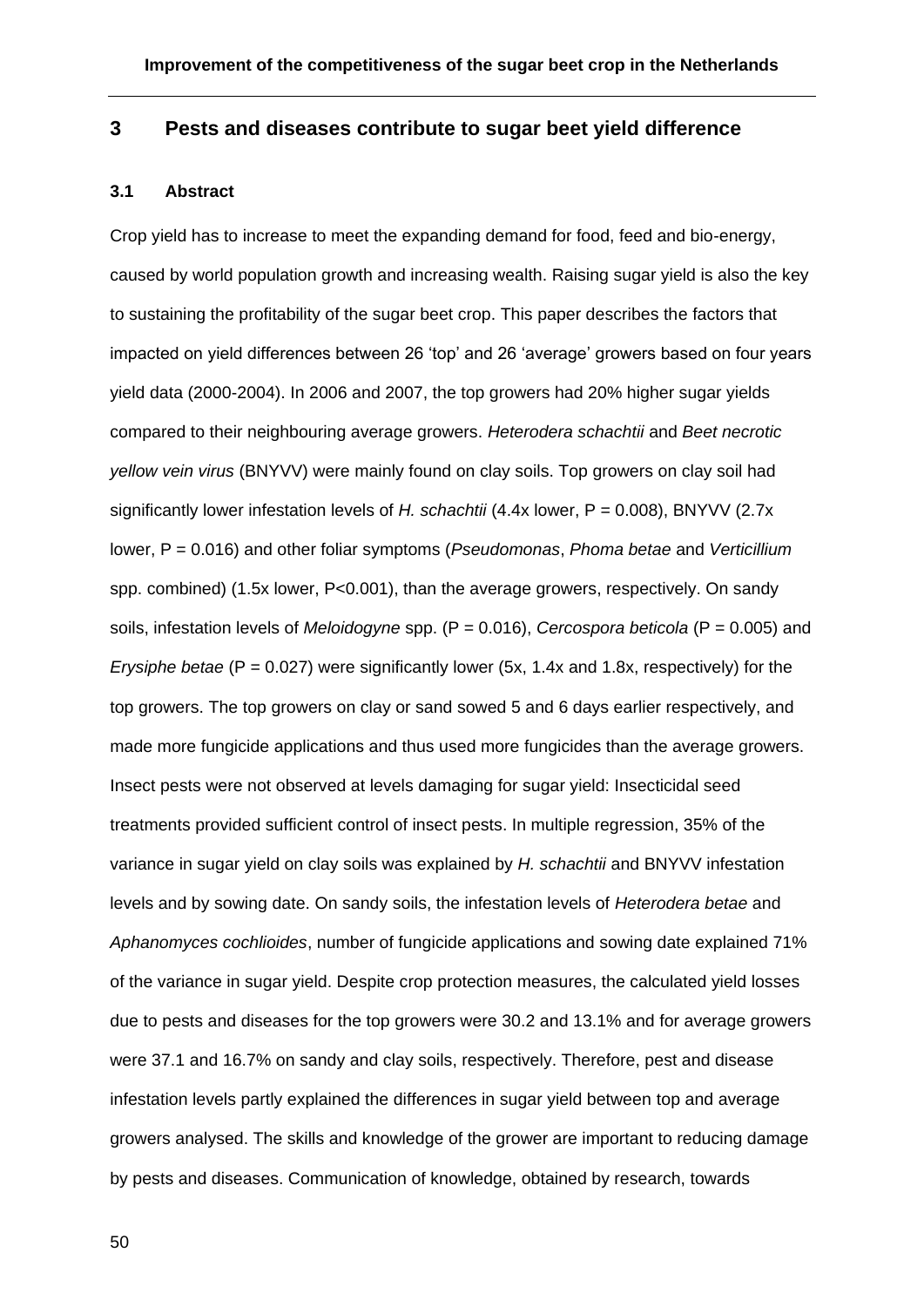growers is vital for the long-term raising of yield and increasing of productivity in sugar beet, as well as in other crops.

## **3.2 Introduction**

The world population is expected to grow to a level of 9 billion people by 2050 (UN-DESA, 2009). Both population growth and increasing wealth cause an increase in the global demand for food, feed and bio-energy (FAO, 2002; FAO, 2009). Theoretically, agriculture in the world can produce enough to meet this future demand in a sustainable way, although it requires efficiency and, among others, a raise in yield (Godfray et al., 2010; Jaggard et al., 2010).

In each region in the world and for each crop, yield gaps or difference in yield levels occur with growers' management as a dominant factor (Lobell et al., 2009). Even on similar farms with an equal starting point in time on fresh reclaimed soil, growers' management was found the major key for farm profitability (Zachariasse, 1974). The recent reform of the European Union's Common Agricultural Policy (CAP) implied a 39.7% decrease in sugar beet price for growers (Zeddies, 2006). With the same yields the impact on farmers' income would be substantial. For this reason the Dutch sugar industry and the Institute of Sugar Beet Research (IRS) initiated a project on the competitiveness of the sugar beet crop in the Netherlands. Our SUSY (Speeding Up Sugar Yield) project aimed to find ways to increase sugar yield and to identify cost savings. Data gathered from high yielding ('top') growers were compared with data from neighbouring average yielding ('average') growers.

Analysis of the costs and yields in the SUSY-project revealed no difference in total variable costs (financial input levels) between both grower types, concluding that raising sugar yield is possible with identical inputs. The only significant factors influencing sugar yield, which were significantly higher for top growers, were fungicide and their application costs, indicating the importance of pests and diseases (Hanse et al., 2010). The attainable sugar yield is the sugar yield limited by the natural physical environment (e.g. temperature, available water and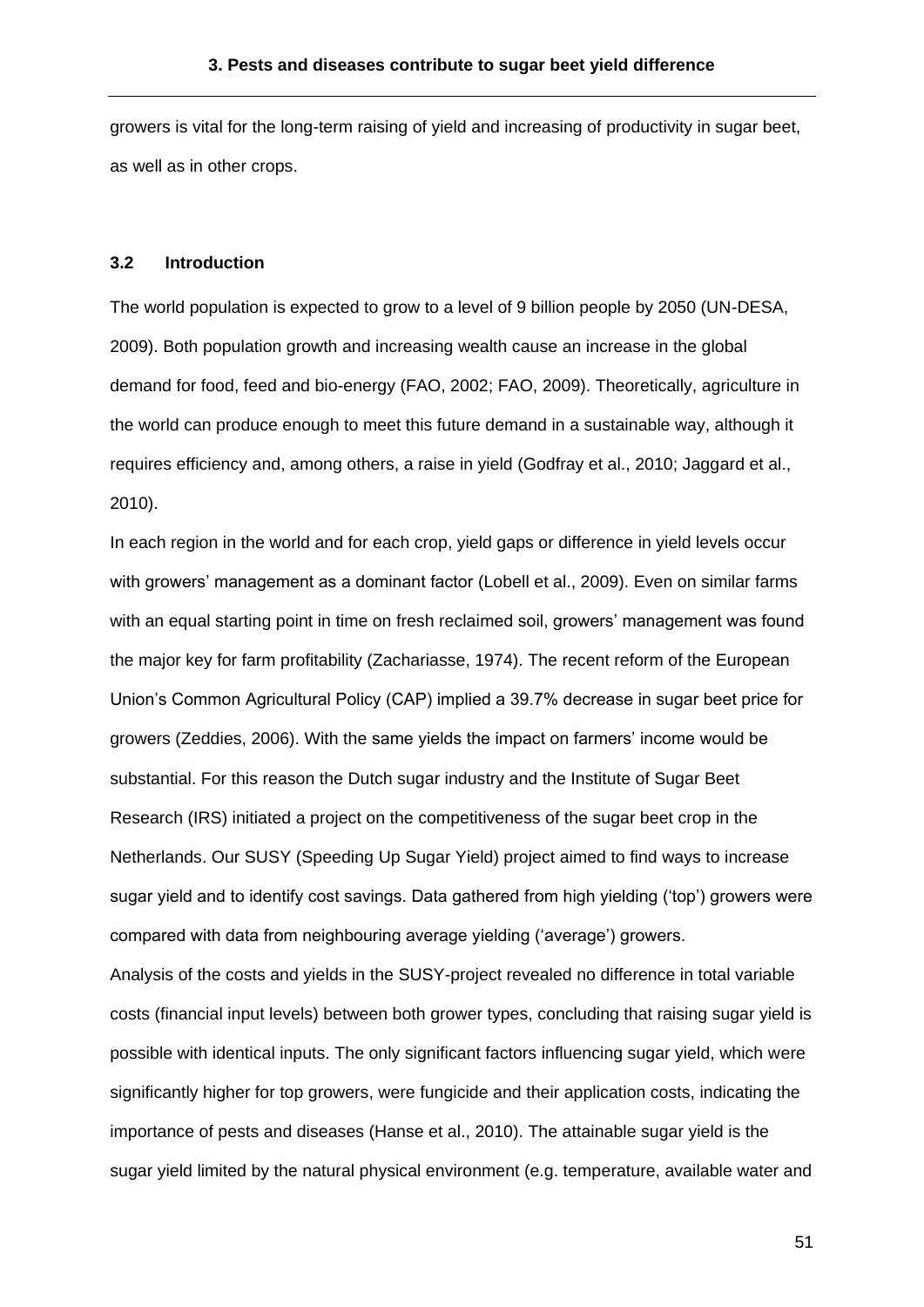light) of the crop (Cook, 2000). Under Dutch climate conditions the attainable sugar yield was estimated at a maximum of 23 Mg per hectare (De Wit, 1953). More recent research calculated 24 Mg sugar per hectare for Germany (Kenter et al., 2006). Despite this tremendous potential, the Dutch sugar beet growers achieved only an average of 10.6 Mg sugar per hectare in the period 2002-2006 (Van Swaaij, 2007). Yield losses in sugar beet due to plant pathogens and pests are estimated in general to be 26% with, and more than 80% without, crop protection (Oerke and Dehne, 2004). Therefore pests and diseases may explain the yield gap in Dutch sugar beet production.

The objective of this study was to identify the differences between top and average growers and to estimate the importance of pathogens and pests in Dutch sugar beet production. This was performed with data collected from the commercial fields of selected growers, where all important variables in growing sugar beet come together. Therefore, data were collected on the parameters of soil physics, soil fertility, soil health, rainfall, sowing (date, depth, distance), field establishment, canopy closure, pests and diseases, nutrient uptake, yield and quality, harvest losses and exact field size (GPS). From these variables, those related to crop protection were evaluated and presented here.

### **3.3 Materials and Methods**

#### *3.3.1 Pair study*

The data were obtained within the framework of the study 'Speeding Up Sugar Yield' (SUSY) of the Dutch Institute of Sugar beet Research, IRS, Bergen op Zoom. The pair-wise comparison comprised 26 pairs of growers in both 2006 and 2007. Each pair was formed by a top and an average grower, based on historic sugar yields of the period 2000-2004. Farms of the growers within a pair were located closely together on the same soil type (average distance between fields of a pair was 5.5 km, with a maximum of 29.6 and minimum of 0.19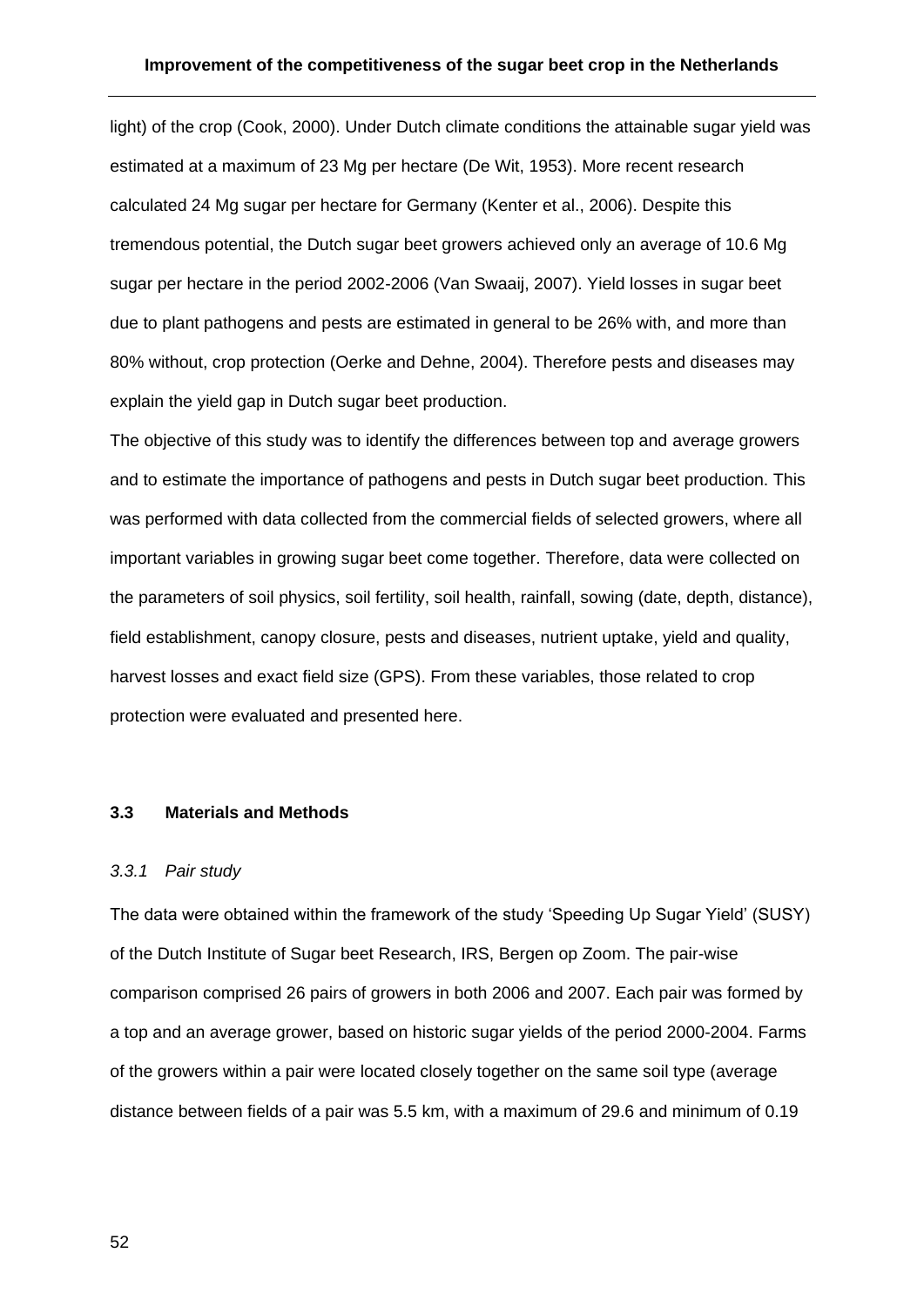km). Pairs were located throughout the Netherlands on both sandy (<5% clay) and clay soils (>5% clay) in sugar beet producing regions.

A grower was considered to belong to the top group when the sugar yield in the period 2000- 2004 was on average and in each single year among the 25% of the highest sugar yields in the region where the farm was situated. A grower was considered to belong to the average group when the sugar yields in the same period were among the mid 50% of average sugar yields in the region. Pairs of top and average farmers were formed if there was at least an arbitrarily chosen difference of 1.5 Mg ha<sup>-1</sup> sugar yield based on the 5 years average between those two growers. For each grower one field per year was included in the study. The data of the number of fungicide applications and the amount of fungicide used, sowing and harvesting date were given by the growers participating in the study.

#### *3.3.2 Soil samples*

From each field, 2.5 kg soil per 2 ha (0-25 cm) was collected by sub-sampling 60-70 randomly distributed cores with a 1.5 cm diam. auger in February – March before sugar beet was sown. Soil from each field was air-dried, ground when necessary, homogenised, divided into 5 lots and stored at room temperature for further analysis. This procedure was followed for all the analyses done, except for the bioassay for *Aphanomyces cochlioides* Drechs. and the quantification of free living nematodes. These latter soil samples were not dried, but were stored at 4 °C and analysed shortly after sampling.

#### *3.3.3 Detection of Beet Necrotic Yellow Vein Virus*

To determine the presence of rhizomania (*Beet necrotic yellow vein virus*, BNYVV) in the soils taken in 2007, 3 pots (7 x 7 x 6.2 cm l×w×h; 0.21 l) were filled with the sampled soil and nutrients were added (slow release Osmocote; NPK 16-8-11 + trace elements). Sugar beet seedlings (10-14-days-old, grown in trays with pasteurised sand) of susceptible variety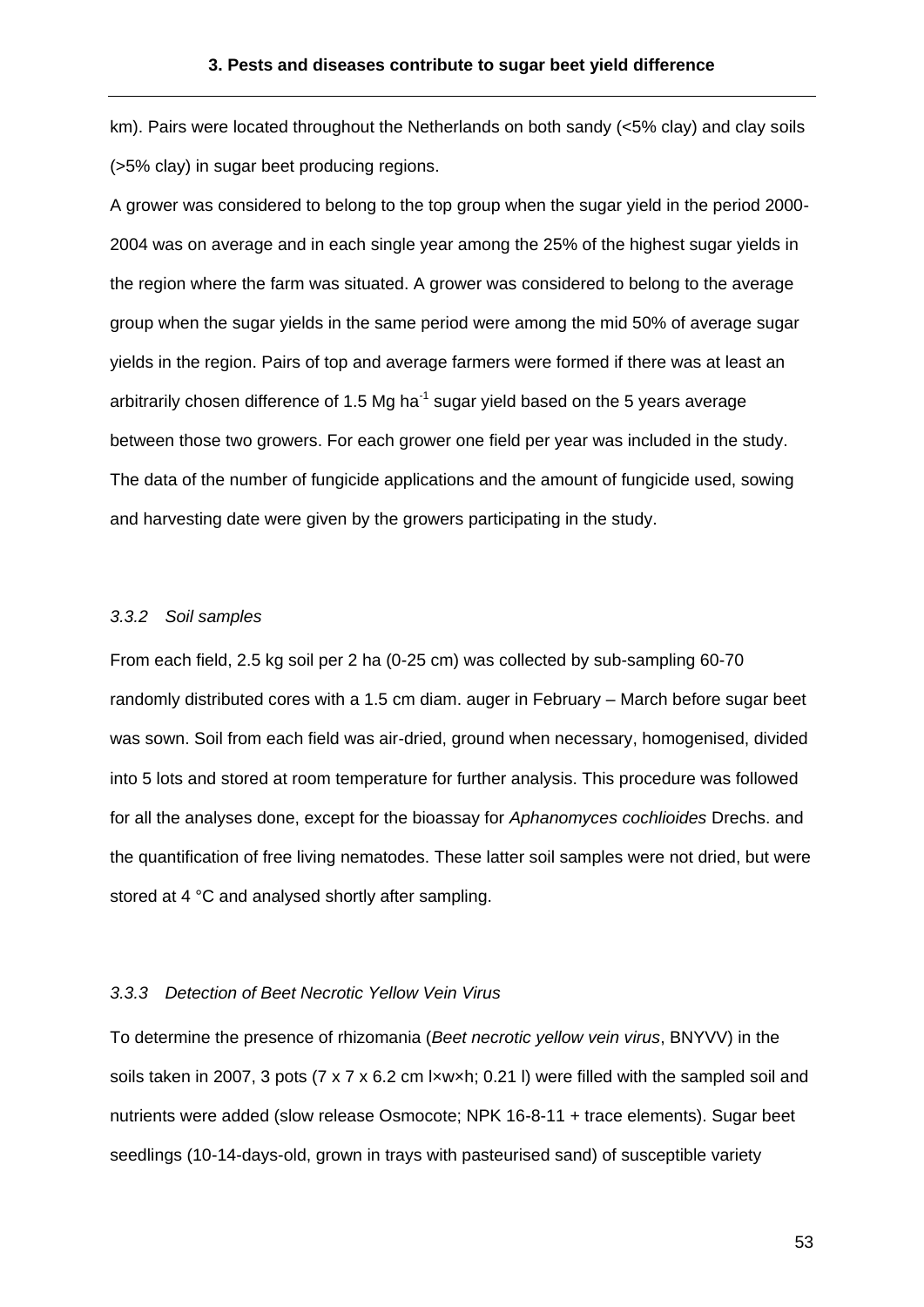Blenheim (VanderHave Sugar Beet Seed B.V.) were grown in the pots in a climate room at 23 °C for 16 h in light conditions (20,000 lux) and 16 °C for 8 h in the dark. Watering was done via individual dishes under the pots to prevent cross-contamination. After 10 wk, the bioassay was terminated.

Soils tested positive for rhizomania (in 2007 and all soils in 2006) were used in dilution series to estimate the viral inoculum concentration in the soil sample. Pots (7x7x6.2 cm; 0.21 l) were filled with soils diluted with pasteurised sand (1/10; 1/100; 1/1000, dried soils mixed in an inflated plastic bag, and nutrients were added (slow release Osmocote; NPK 16-8-11 + trace elements). Plants were grown in pots in the same way as in the test for the presence of rhizomania. After 6 wk individual pots were sampled.

When pots were sampled, leaves were removed and the roots rinsed with tap water to remove soil particles. All roots of individual plants were pressed (hand press NIFA Instruments) and 1:10 diluted with extraction buffer (LOEWE Biochemica GmbH) as described by Tuitert (1990).

Presence of *Beet necrotic yellow vein virus* (BNYVV) in roots was detected with double antibody sandwich ELISA exactly following the manufacturer's instructions (LOEWE Biochemica GmbH). After adding of a substrate (4-Nitrophenylphosphate  $Na<sub>2</sub>$ -salt), the extinction was measured at 405 nm after 1 h and 2 h at room temperature. Absorption values (OD) above 0.050 OD were considered as positive for rhizomania. Root sap of highly and non-infected sugar beet plants served as controls. The most probable number (MPN) was calculated with the statistical package GenStat (Payne et al., 2009) following Tuitert (1990).

#### *3.3.4 Bioassay of soil suppression against Rhizoctonia solani Kühn*

One percent (w/w) of a 21-days-old oat meal culture (OMC) of *R. solani* AG 2-2IIIB, IRS code 02-337, prepared according the method described by Bakker et al. (2005), was mixed with the soil samples to be tested for infestation in an inflated plastic bag (clay soils rolled to fine particles). Twelve PVC tubes (diam. 2 cm, height 15 cm) were filled with 75 g of the soil to be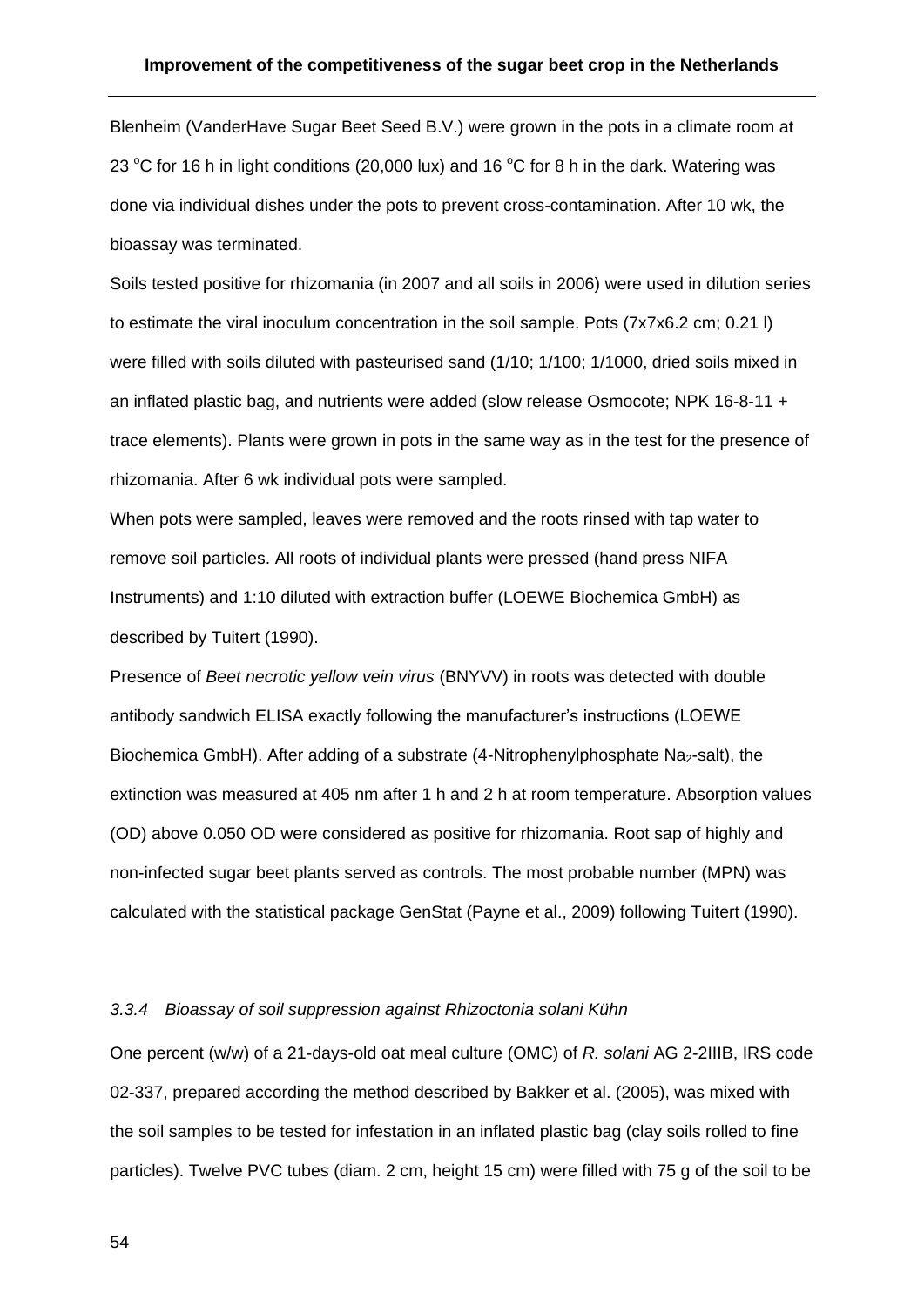## **3. Pests and diseases contribute to sugar beet yield difference**

tested. Non- and naturally *R. solani-*infested soil samples and non-infested soil from each sample served as controls. In each tube one seed (pelleted with hymexazol, 14.7 g active ingredient and thiram, 4 g active ingredient per 100,000 seeds to control infection by seed and soil borne fungi) of variety Aligator (SES Europe N.V./S.A.) was sown. Seed emergence and *R. solani-*diseased plants were scored 2 and 4 wk after sowing on a scale 0 = healthy to 3 = dead. A disease-suppressive soil was defined as a soil in which disease-development was suppressed after four weeks of growing sugar beet in an artificial infested soil. Plants were grown in a climate room at 23  $^{\circ}$ C for 16 h in light (20,000 lux) and 16  $^{\circ}$ C for 8 h in dark. Soil was kept moist during the bioassay.

## *3.3.5 Bioassay for determination field infestation by Aphanomyces cochlioides*

Field soil was used to fill 10 pots (7x7x6.5 cm; 0.19 l) on each pot 4 seeds (pelleted without hymexazol (active against *Aphanomyces* spp.) and with thiram, 4 g active ingredient per 100,000 seeds; for protection against *Pythium* spp. and seed borne fungi) of variety Aligator (SES Europe N.V./S.A.) were sown and emerged in the pots. Plants were grown in a climate room at 23 °C for 16 h in light (20,000 lux) and 16 °C for 8 h in the dark. The soil was kept humid to stimulate infection by *A. cochlioides*. Diseased plants were counted each week and the percentage of seedlings infected by *A. cochlioides* was calculated. Plants were scored under the microscope for infection. After 5 wk the experiment was terminated.

#### *3.3.6 Quantification of nematodes*

#### 3.3.6.1 Free-living nematodes

After homogenizing the soil, sub-samples of 100 ml and 1000 ml soil were taken for extraction of free-living nematodes. Nematodes were extracted from the soil according to (Oostenbrink, 1960) and placed on a cotton wool filter with the organic fraction at room temperature for 1 (the 1000 ml sub-sample) and 3 d (100 ml sub-sample) at room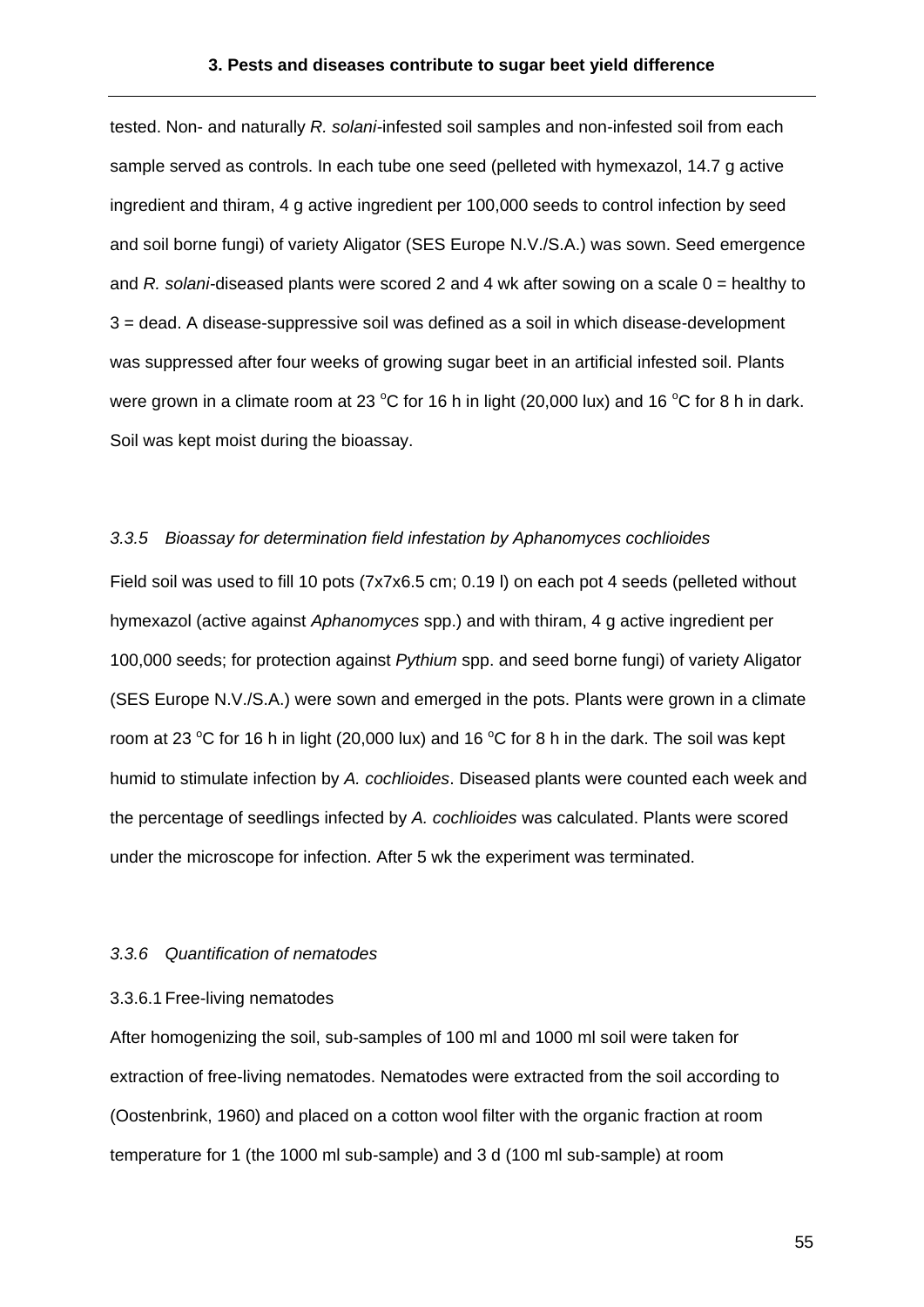temperature. The 1000 ml sub-sample was investigated for the presence of *Ditylenchus* spp. From the 100 ml sub-sample nematodes were identified following Bongers (1994) and counted in duplicate under a microscope, using 2× 10 ml aliquot portions. The cotton wool filters were stored for another 11 d at room temperature and investigated again for nematodes, examining 2× 10 ml aliquot portions (Bezooijen, 2006).

#### 3.3.6.2Beet cyst nematodes

For the extraction of *Heterodera schachtii* Schmidt and *Heterodera betae* Wouts, Rumpenhorst & Sturhan soil samples were dried  $(14 \text{ h at } 40 \degree \text{C})$ . Samples were ground, homogenised and 2 subsamples of 100 ml were taken, sieved wetted and centrifuged with kaolin powder for 5 min. at 1,800 *g*. The supernatant was poured onto a cotton filter. Subsequently a saturated  $MgSO<sub>4</sub>$ -solution was added to the subsamples, it was homogenised and the suspension was centrifuged again for 3 min. at 1800 *g*. The supernatant was poured again on the cotton filter; cysts were collected on the filter and were counted under a binocular microscope at 12.5× magnification and subsequently crushed (Bühler crusher) in 10 ml water. Eggs and larvae in 1 ml water (if <1000 eggs and larvae) or 0.1 ml (if >1000 eggs and larvae) were counted in duplicate under a microscope (Bezooijen, 2006). All samples from one field were averaged to the infestation level for the whole field expressed in eggs and larvae per 100 ml soil (e+l/100 ml soil).

#### *3.3.7 Scoring of foliar symptoms*

Scoring of fungal leaf symptoms was carried out at least three times during the season at 3- 4-wk-intervals or directly after fungicide application, starting at the end of July. For each field, 100 randomly selected plants were assessed for fungal leaf infestations of *Cercospora beticola* Sacc., *Ramularia beticola* Faut. & Lamb., *Erysiphe betae* (Vañha) Weltz. and *Uromyces beticola* (Bell.) Boerema, Loer. & Hamers. All four fungi were assessed on the same plant. Scoring started directly after the first fungicide application of the farmer, at the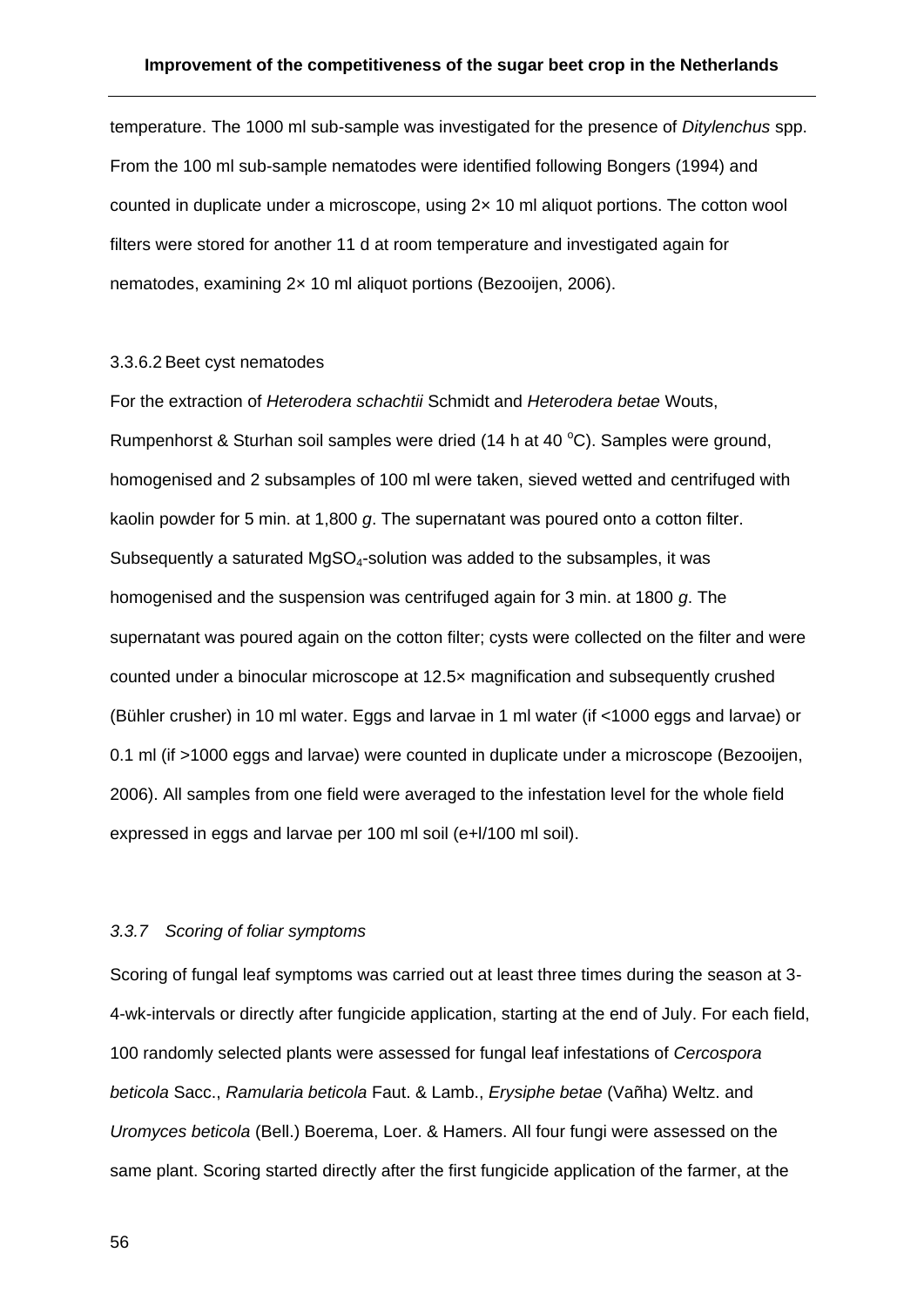## **3. Pests and diseases contribute to sugar beet yield difference**

same date the field of the other farmer in the pair was scored, irrespective of fungicide application. The last scoring occurred within 7-14 d before harvest. Per field the maximum severity was taken in the analysis.

For the disease assessment of *C*. *beticola* the Agronomica whole plant diagram or field key from Italy was used with a 0-5 scale (Battilani et al., 1990; Vereijssen et al., 2003). The same assessment scale was also used for the assessment of *R*. *beticola* and *U*. *beticola*. The disease assessment, for *E*. *betae* were on a 0-2.5 scale using an adapted Agronomica whole plant diagram.

Other foliar disease symptoms including *Pseudomonas*, *Phoma betae* Fr. and *Verticillium* spp. were estimated whole field in classes 1 (few) to 3 (many). *Verticillium dahliae* Kleb. was found the causal agent of the severe yellowing necrotising leaves called 'yellow necrosis' in the Netherlands (Schneider, 2010; Schneider et al., 2010).

## *3.3.8 Determination of sugar yield*

Sugar content multiplied with the net sugar beet yield results in the sugar yield in Mg per hectare. Since harvest losses occur during the mechanical harvest of sugar beet, sugar yield based on factory delivered sugar beet do not represent the total grown sugar yield (Hanse and Tijink, 2010). Therefore, sugar yield was combined with the total harvest losses to obtain the total sugar yield. Losses are due to the breakage of taproots, losses of whole beets and losses due over topping. The harvest losses were measured using the protocol for harvest losses (Brinkmann, 1982), adapted to 400 sugar beets.

## *3.3.9 Statistical analysis*

If variables were not normally distributed they were transformed using: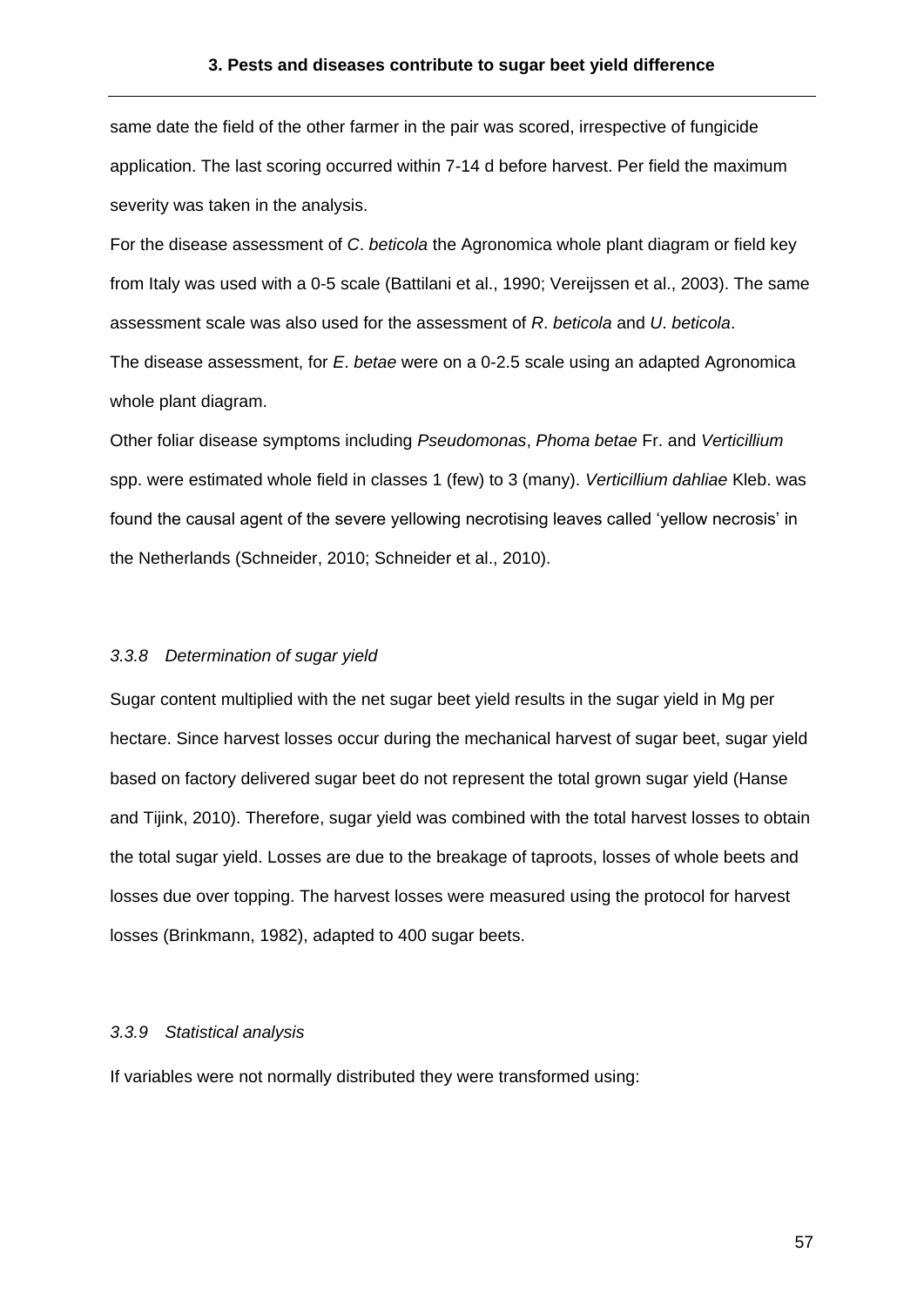1)  $y = ln(x+1)$ : *Trichodoridae, Pratylenchus, Meloidogyne, E. betae, R. beticola* and difenoconazole on both soil types, *H*. *schachtii,* BNYVV, *U*. *beticola* cyproconazole and trifloxystrobin on clay soil, *H*. *betae* and *C*. *beticola* on sandy soils.

2) 
$$
y = \arcsin(\sqrt{\frac{x}{100}})
$$
: A. cochlioides and other foliar symptoms;

3) Box-Cox transformation with  $\lambda = 2.5$ : *Rhizoctonia* index on sandy soils;

4) no transformation: sugar yield, *Rhizoctonia* index on clay soil, *C*. *beticola* on clay soil, *U*. *beticola* on sandy soils, cyproconazole and trifloxystrobin on sandy soils, pH, number of fungicide applications and date of first application, epoxiconazole, fenpropimorph, previous sugar beet crop, sowing and harvest date on both soil types.

Differences between top and average growers were analysed by a Mixed Models approach. Grower type was a fixed effect and pair number and year random effects.

The effect of pathogens was estimated using multiple regression. General Linear Regression was used and variables were added to the model stepwise. A variable was only left in the model if the model had improved significantly and the effect of the variable on the dependent variable was significant. All statistical analyses were done separately for both soil types, as a result of initial statistical analysis. For the statistical analysis the GenStat package  $(12<sup>th</sup>)$ edition) was used (Payne et al., 2009).

## **3.4 Results**

The pairs of top and average growers differed on average by 2.3 and 2.4 Mg ha<sup>-1</sup> in average sugar yield (2000-2004) for clay and sandy soils, respectively (Table 3.1). During 2006-2007, the top growers had significant higher sugar yields on both clay and sandy soils (2.6 and 2.3 Mg ha<sup>-1</sup>, respectively) than average growers.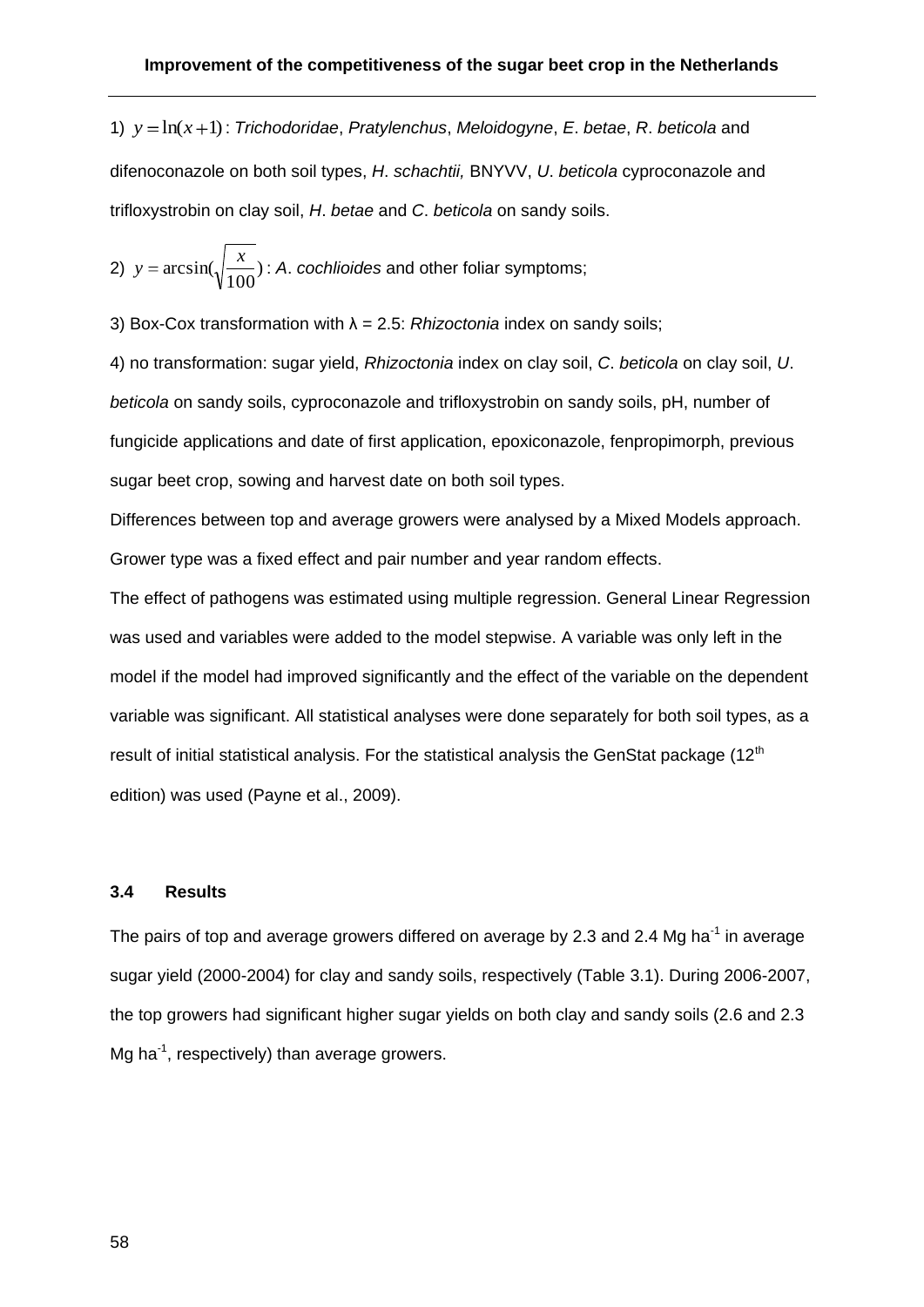**Table 3.1.** The average sugar yield for four years (2000-2004) applied for selection of top and average growers compared to the sugar yield realised during the SUSY-project (2006-2007) on clay versus sandy soils.

|                     |           | Clay                   |           | Sand                   |
|---------------------|-----------|------------------------|-----------|------------------------|
|                     | 2000-2004 | 2006-2007 <sup>a</sup> | 2000-2004 | 2006-2007 <sup>a</sup> |
| Average $(Mg ha-1)$ | 10.0      | 11.3                   | 8.8       | 10.5                   |
| Top (Mg $ha^{-1}$ ) | 12.3      | 13.9                   | 11.2      | 12.8                   |
| LSD 5%              | 0.41      | 0.95                   | 0.55      | 0.77                   |
| F-probability       | < 0.001   | < 0.001                | < 0.001   | < 0.001                |

a. Sugar yield delivered to the sugar factory, without harvest losses.

The top growers used a cruciferous catch crop more often [oil radish (*Raphanus sativus* L. subsp. *oleiformis* Pers.) or white mustard (*Sinapsis alba* L.) sown between seasons of regular planting] compared to the average growers (Table 3.2). Catch crops were used more often on clay soils, although a large proportion of the growers (53% on clay and 68% on sandy soils) did not sow any catch crop.

Only two growers on clay soil sowed a partially nematode-resistant sugar beet variety while one top grower sowed a sugar beet variety without specific resistance in 2006. On sandy soils all varieties sown were partially rhizomania-resistant, and both top and average grower of four pairs used varieties partially resistant to *R*. *solani*.

On all fields *C*. *beticola* was present with an infestation level of 1.37 (on a 0-5 scale; Table 3.3). At least one of the other foliar symptoms (*Pseudomonas*, *P*. *betae* and *Verticillium* spp. combined) was also found on all fields. *U*. *beticola* and *E*. *betae* were present on 86% and 81% of the fields with a mean infestation level of 0.32 and 0.30, respectively (both on 0-5 scales; Table 3.3). *R*. *beticola* was found in 54% of the fields. For all leaf-infecting diseases there were almost no differences in incidence between sandy and clay soils. *H*. *schachtii* and Rhizomania (BNYVV) were mainly found on clay soils, while *H*. *betae*, *Trichodoridae* and *A*. *cochlioides* were mainly found on sandy soils. BNYVV was detected in only 10% of the sandy soils fields but the infestation level was too low for quantification. *Pratylenchus* spp. were abundant on both soil types and present in 93% of the fields investigated. *Meloidogyne* spp. were present in 57% of the fields with varying levels of infestation. No infestation with *Ditylenchus* spp. or damage by insects was found in the fields investigated.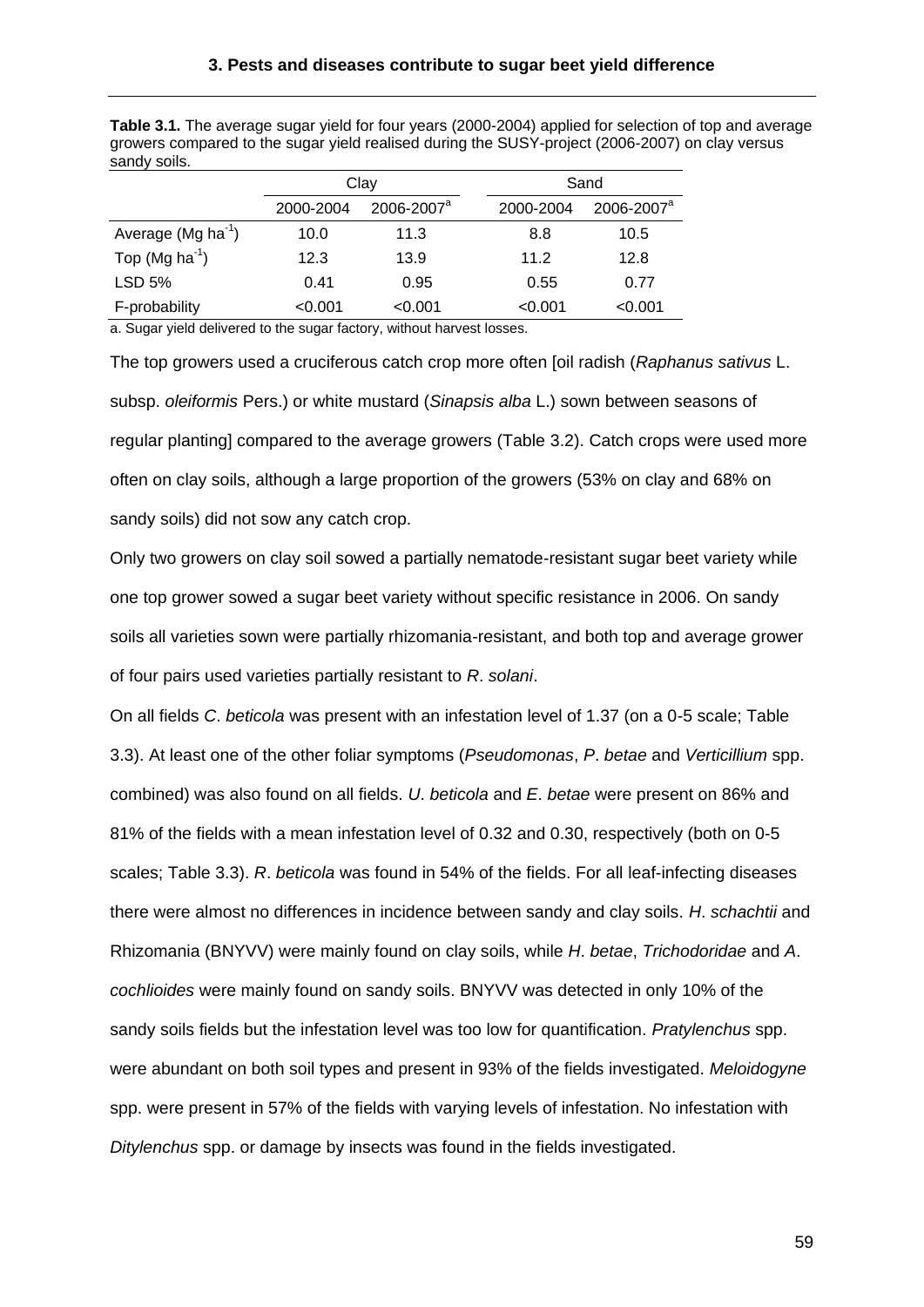**Table 3.2.** Use and type of catch crop before sugar beet growing and the type of sugar beet variety sown by top and average growers during the SUSYproject (2006 -2007). 60

| Soil type | Grower  |             | Catch crop before sugar beet |      |            | Sugar beet variety resistant to: |                                    |               |  |  |  |  |
|-----------|---------|-------------|------------------------------|------|------------|----------------------------------|------------------------------------|---------------|--|--|--|--|
|           |         | Cruciferous | Non-cruciferous              | None | Rhizomania | Rhizoctonia <sup>a</sup>         | Beet cyst<br>nematode <sup>a</sup> | None specific |  |  |  |  |
| Clay      | Average |             |                              | 19   | 31         |                                  |                                    |               |  |  |  |  |
|           | Top     | 12          |                              | 15   | 30         |                                  |                                    |               |  |  |  |  |
| Sand      | Average |             |                              | 16   |            |                                  |                                    |               |  |  |  |  |
|           | Top     |             |                              |      |            |                                  |                                    |               |  |  |  |  |

a. Rhizoctonia and beet cyst nematode tolerant varieties also have rhizomania resistance.

| Table 3.3. Mean, median, maximum and minimum of plant pathogen infestation and percentage infected fields of the growers of the Dutch SUSY study. |  |  |
|---------------------------------------------------------------------------------------------------------------------------------------------------|--|--|
|                                                                                                                                                   |  |  |

| Pathogen                             |      |          | Infestation level |         | Infested fields |            |          |  |  |
|--------------------------------------|------|----------|-------------------|---------|-----------------|------------|----------|--|--|
|                                      | Mean | Median   | Maximum           | Minimum | Total no.       | Clay $(%)$ | Sand (%) |  |  |
| Heterodera schachtil <sup>a</sup>    | 206  | 0        | 6700              | 0       | 46              | 70         | 8        |  |  |
| Heterodera betae <sup>a</sup>        | 11   | 0        | 665               | 0       | 13              | 0          | 33       |  |  |
| Trichodoridae <sup>b</sup>           | 10   |          | 201               | 0       | 51              | 36         | 75       |  |  |
| Pratylenchus <sup>b</sup>            | 414  | 210      | 1933              | 0       | 93              | 89         | 100      |  |  |
| Meloidogyne <sup>b</sup>             | 75   | 2        | 1917              | 0       | 57              | 52         | 65       |  |  |
| <b>BNYVV<sup>c</sup></b>             | 1.4  | 0.0      | 13.8              | 0.0     | 46              | 69         | 10       |  |  |
| Aphanomyces cochlioides <sup>d</sup> | 25   | $\Omega$ | 100               | 0       | 38              | 11         | 80       |  |  |
| Cercospora beticola <sup>e</sup>     | 1.37 | 1.26     | 3.89              | 0.10    | 100             | 100        | 100      |  |  |
| Ramularia beticola <sup>e</sup>      | 0.36 | 0.13     | 2.03              | 0.00    | 54              | 55         | 53       |  |  |
| Uromyces beticola <sup>e</sup>       | 0.32 | 0.06     | 1.63              | 0.00    | 86              | 84         | 88       |  |  |
| Erysiphe betae <sup>t</sup>          | 0.30 | 0.06     | 1.59              | 0.00    | 81              | 81         | 80       |  |  |
| Foliar symptoms <sup>9</sup>         | 1.3  | 1.0      | 3.0               | 1.0     | 100             | 100        | 100      |  |  |

a. eggs + larvae 100 ml<sup>-1</sup> soil; b. number of nematodes 100 ml<sup>-1</sup> soil; c. MPN = most probable number of infective units 100 ml<sup>-1</sup> soil; d. % diseased plants; e. Maximal severity: 0 = no infection to 5 = all leaves dead; f. Maximal severity: 0 = no infection to 2.5 = all leaves dead; g. index of symptoms: 1 = few to 3 = many.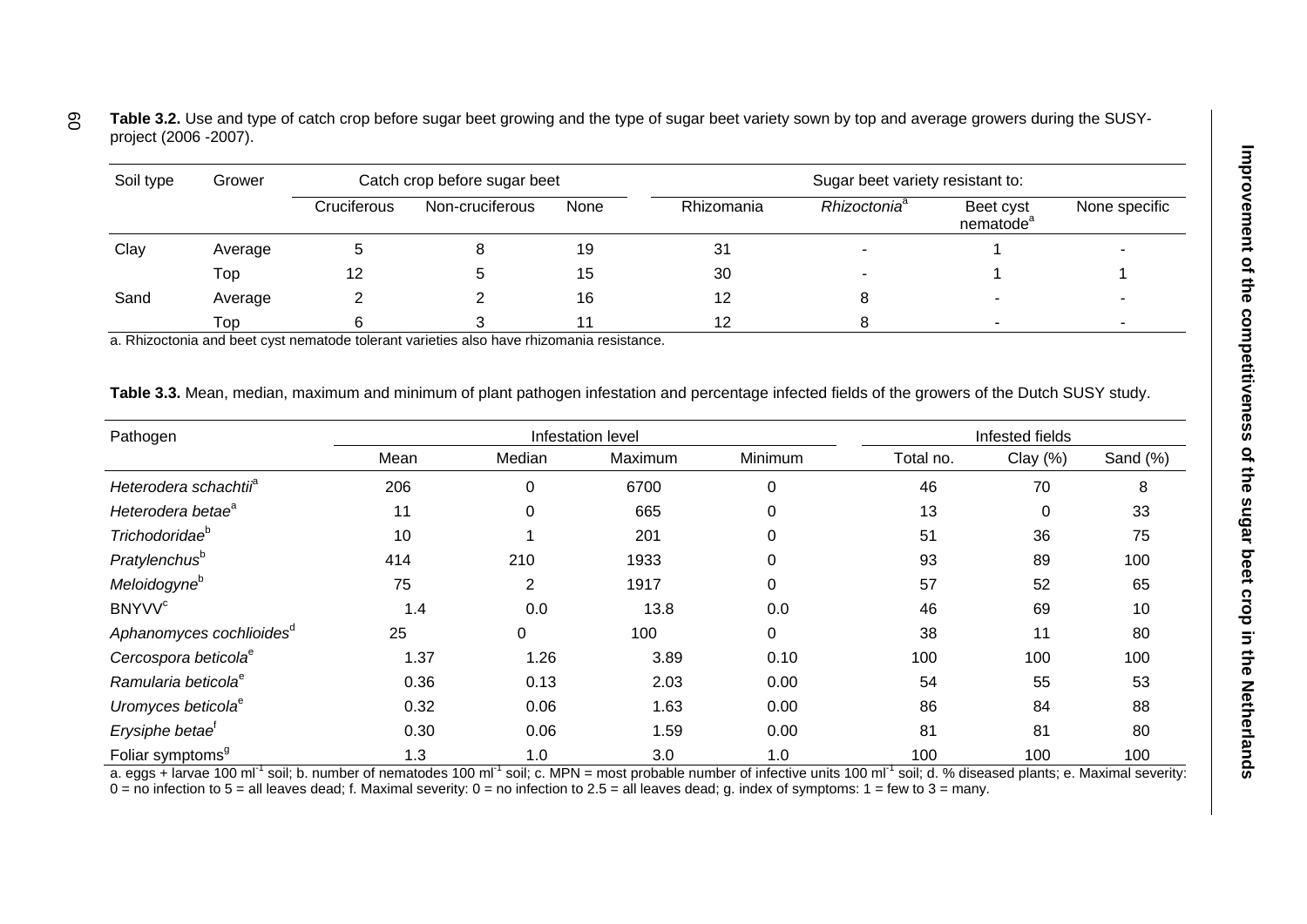Natural infestation in the bio-assay of *R*. *solani* was found in 1.6% and 15% of clay and sandy soils, respectively. Soil of all fields proved conducive to *R. solani* infection, however with a large variation in degree of suppressiveness (Table 3.4). A high degree of suppressiveness (low disease index, max  $= 1$ ) was found in 17% of the samples, although it could not protect all seedlings from *R. solani* infection. The level of soil suppressiveness in clay soils was higher than in sandy soils  $(P = 0.017)$ .

On clay soils, the top growers produced higher yields compared to average growers (Table 3.5). Top growers had significantly lower infestation levels of *H. schachtii* (P = 0.008), BNYVV (P = 0.016) and other foliar symptoms (*Pseudomonas*, *P*. *betae* and *Verticillium* spp. combined;  $P < 0.001$ ) by factors of 4.4x, 2.7x and 1.5x, than the average growers, respectively. For the other pathogens, the infestation levels did not differ significantly between grower types. The top growers sowed sugar beet 5 days earlier ( $P = 0.035$ ) and had 1.4x more fungicide applications ( $P = 0.003$ ) and thus used also 1.4x more epoxiconazole ( $P$  $= 0.033$ ) and 1.5x more fenpropimorph (P  $= 0.025$ ) fungicide applications. On sandy soils the top growers had a higher yield compared to the average (Table 3.5). Infestation levels of *Meloidogyne* spp. (P = 0.016), *C*. *beticola* (P = 0.005) and *E*. *betae* (P = 0.027) were significantly lower (5x, 1.4x and 1.8x, respectively) for the top growers. No significant differences in infestation levels were observed for the other pathogens. The top sowed 6 days earlier ( $P = 0.008$ ) and made 1.7x more fungicide applications ( $P < 0.001$ ) and used 1.7x more epoxiconazole and fenpropimorph ( $P = 0.022$ ) than the average growers. The first fungicide application by top growers was 10 days ( $P = 0.035$ ) earlier compared than average growers.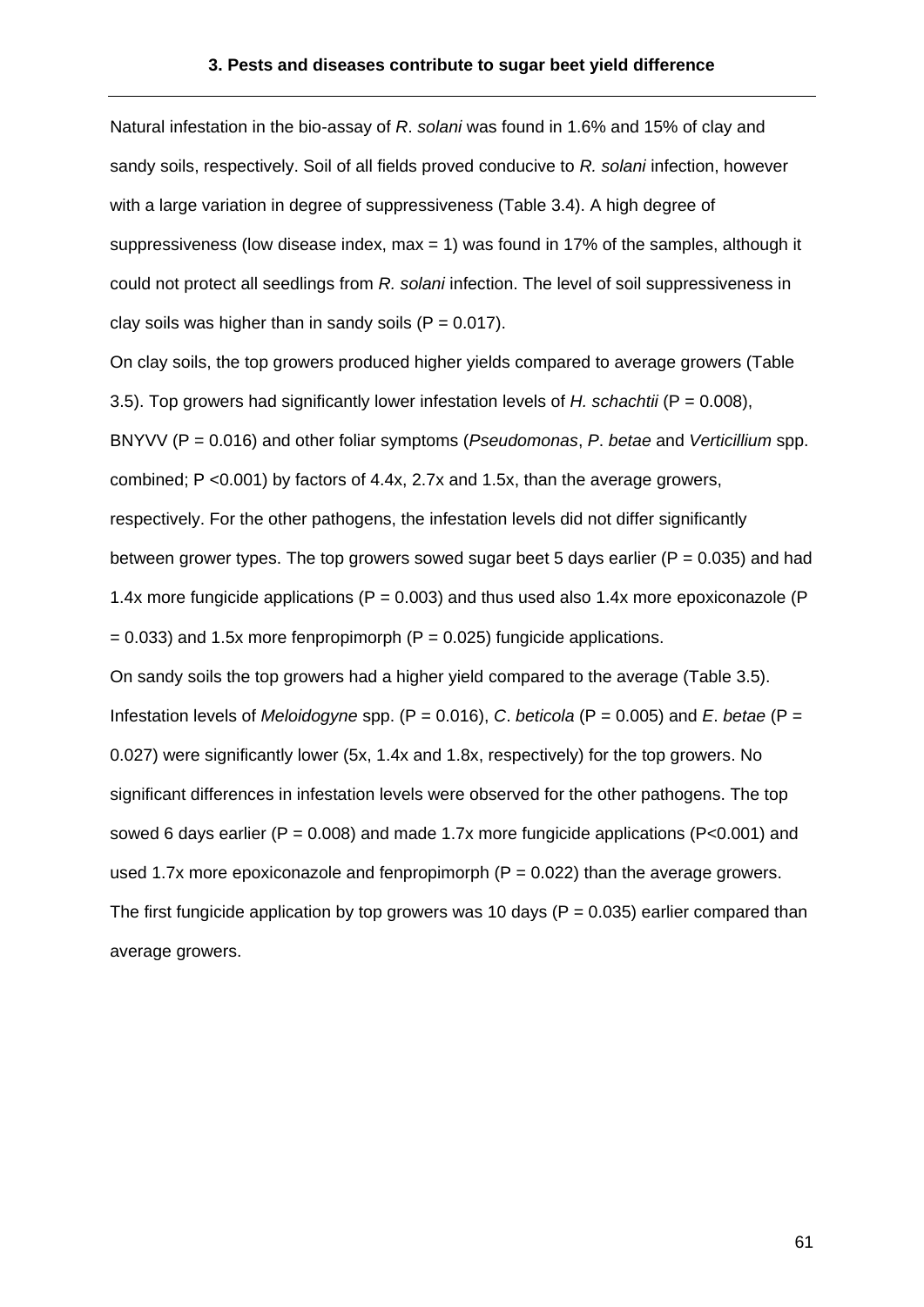| Soil type | Infestation | Mean <sup>a</sup> | Median <sup>a</sup> | Maximum <sup>a</sup> Minimum <sup>a</sup> |      | Infested fields (%) |
|-----------|-------------|-------------------|---------------------|-------------------------------------------|------|---------------------|
| Clay      | Natural     | 0.00              | 0.00                | 0.25                                      | 0.00 | 1.56                |
|           | Artificial  | 1.52              | 1.52                | 2.73                                      | 0.17 | $\sim$              |
| Sand      | Natural     | 0.04              | 0.00                | 0.50                                      | 0.00 | 15.0                |
|           | Artificial  | 2.28              | 2.43                | 3.00                                      | 0.42 | $\sim$              |

**Table 3.4.** Bioassay results of soil suppression against *Rhizoctonia solani* and natural infestation of *R*. *solani* in soils of sugar beet production fields in the SUSY-project (2006-2007).

a. index:  $0 =$  healthy to  $3 =$  dead. Positive controls showed no suppression and a disease index 2.0 and 2.1 in 2006 and 2007, respectively.

On sandy soils, the best multiple regression model revealed significant influences of *H*. *betae*, fungicide applications, *A*. *cochlioides* infestation and sowing date on sugar yield (Table 3.6). This model explained 71% of the variance in sugar yield on sandy soils. Additional parameters did not change the model significantly. By selecting the *H. betae* infestation as the first model term, the explained variance of sugar yield remained 71% and the significance of the individual model terms did not change. When sowing date was left out of the model the explained variance dropped to 68%.

On clay soils, multiple regression explained 35% of the sugar yield variance (Table 3.6). The model showed the significant influence of BNYVV, *H. schachtii* and sowing date on sugar yield. Further addition of variables to the model caused no significant changes of the model. The coefficient of determination was 0.22 when sowing date was omitted from the model. On clay soil, a variety without resistance to rhizomania was grown on one field (Table 3.2). To estimate the effect of the data from this field (MPN 100 ml<sup>-1</sup> soil = 1.03; sugar content at harvest 14.4%), all data from this field was left out of a next multiple regression model. However, the result of multiple regression did not change (Table 3.6).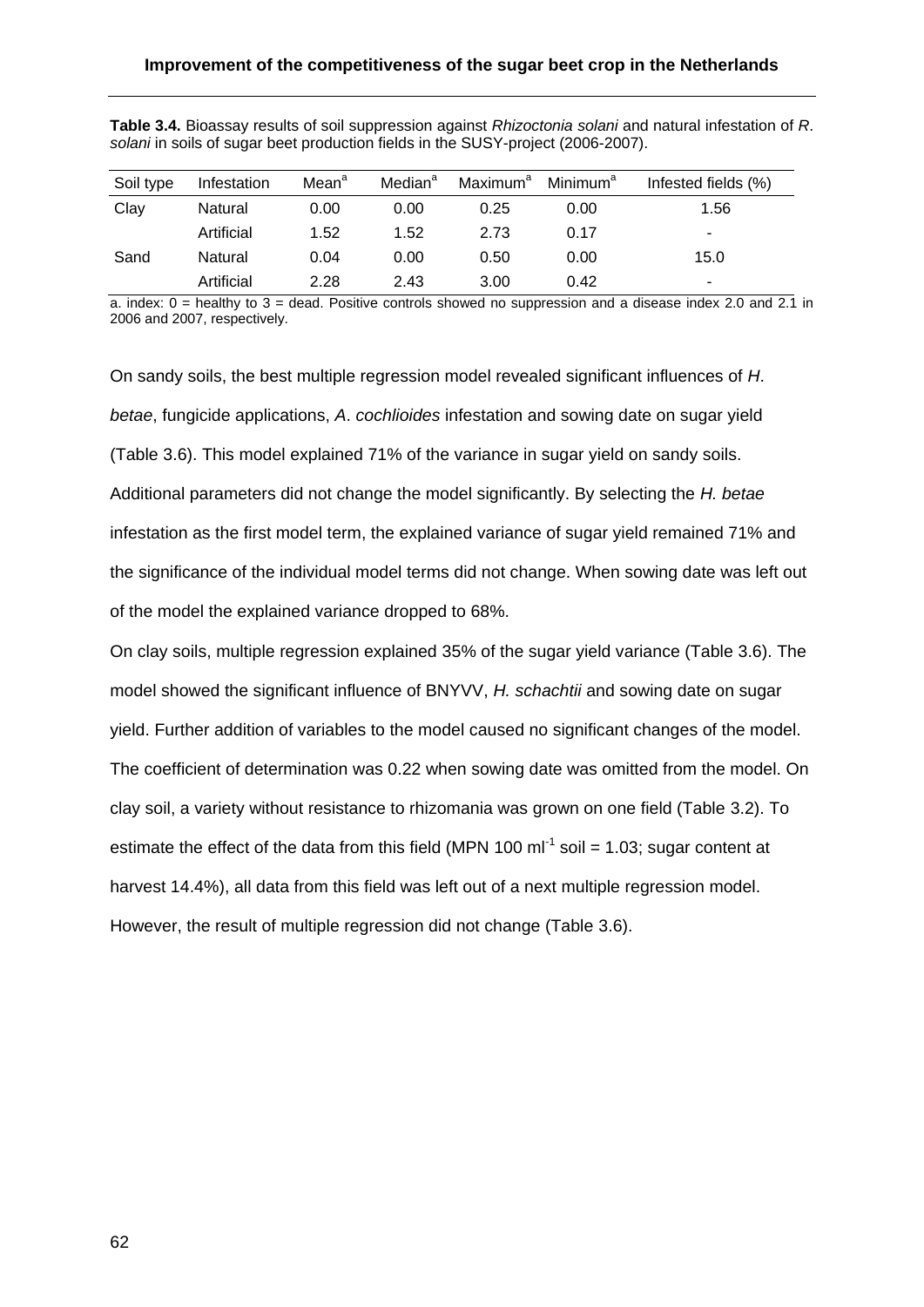| Clay           |               |  |
|----------------|---------------|--|
| Top            | F-probability |  |
| 14.4           | < 0.001       |  |
| 16             | 0.008         |  |
|                |               |  |
| 2              | 0.080         |  |
| 55             | 0.447         |  |
| 5              | 0.935         |  |
| 0.27           | 0.016         |  |
|                |               |  |
| 1.46           | 0.376         |  |
| 1.15           | 0.257         |  |
| 0.34           | 0.540         |  |
| 0.18           | 0.072         |  |
| 0.20           | 0.079         |  |
| 1.1            | < 0.001       |  |
| $30-3$         | 0.035         |  |
| $24 - 10$      | 0.419         |  |
| 5.4            | 0.220         |  |
| 1.7            | 0.003         |  |
| $8 - 8$        | 0.134         |  |
| 0.5            | 0.931         |  |
| $\overline{2}$ | 0.226         |  |
| 105            | 0.033         |  |
| 311            | 0.025         |  |
| $\cap$ $\cap$  | റ റ⊿റ         |  |

**Table 3.5.** Probability of difference between and (back) transformed means of sugar yield and sugar beet pathogen infestation levels in fields of top and average growers of the Dutch SUSY study on sand and clay soils.

| Top<br>Top<br>F-probability<br>F-probability<br>Average<br>Average<br>Sugar yield (Mg ha <sup>-1</sup> ) <sup>a</sup><br>11.0<br>13.2<br>14.4<br>< 0.001<br>< 0.001<br>12.0<br>16<br>Heterodera schachtii (eggs + larvae 100 ml <sup>-1</sup> soil)<br>70<br>0.008<br>Heterodera betae (eggs + larvae 100 ml <sup>-1</sup> soil)<br>3<br>0.167<br>1<br>Trichodoridae (# 100 ml <sup>-1</sup> soil)<br>3<br>0.357<br>$\overline{2}$<br>0.080<br>4<br>1<br><i>Pratylenchus</i> (# 100 ml <sup>-1</sup> soil)<br>438<br>472<br>0.862<br>0.447<br>72<br>55<br>Meloidogyne (# 100 ml <sup>-1</sup> soil)<br>$\overline{2}$<br>0.016<br>10<br>5<br>5<br>0.935<br>BNYVV (MPN 100 ml <sup>-1</sup> soil)<br>0.72<br>0.27<br>0.016<br>Aphanomyces cochlioides (% diseased plants)<br>71<br>53<br>0.220<br>0.821<br>1.59<br>0.376<br>Rhizoctonia index (index 0-3)<br>2.40<br>2.37<br>1.46<br>1.81<br>Cercospora beticola (Max. severity 0-5)<br>1.29<br>0.005<br>1.29<br>1.15<br>0.257<br>0.27<br>0.23<br>0.503<br>0.31<br>0.34<br>Ramularia beticola (Max. severity 0-5)<br>0.540<br>0.42<br>0.166<br>0.32<br>Uromyces beticola (Max. severity 0-5)<br>0.26<br>0.18<br>0.072<br>0.32<br>0.13<br>0.027<br>0.34<br>0.079<br>Erysiphe betae (Max. severity 0-2.5)<br>0.20<br>1.0<br>0.573<br>1.6<br>< 0.001<br>1.1<br>1.1<br>Foliar symptoms (1-3)<br>Sowing date<br>0.008<br>$30-3$<br>0.035<br>$11 - 4$<br>$5 - 4$<br>$4 - 4$<br>$24 - 10$<br>$31 - 10$<br>$3 - 11$<br>0.301<br>$21 - 10$<br>0.419<br>Harvest date<br>5.4<br>4.7<br>5.0<br>0.683<br>0.220<br>Previous sugar beet crop (years ago)<br>4.9<br>Fungicide applications (#)<br>1.1<br>1.9<br>< 0.001<br>0.003<br>1.2<br>1.7<br>$7 - 8$<br>0.035<br>$14 - 8$<br>$8 - 8$<br>0.134<br>First fungicide application (date)<br>$17 - 8$<br>cyproconazole $(g ha^{-1})$<br>5<br>5<br>0.972<br>0.5<br>0.5<br>0.931<br>difenoconazole (g ha $^{-1}$ )<br>0.411<br>2<br>3<br>0.8<br>2<br>0.226<br>epoxiconazole (g ha $^{-1}$ )<br>0.022<br>105<br>0.033<br>62<br>104<br>74<br>fenpropimorph $(g ha^{-1})$<br>213<br>311<br>186<br>308<br>0.022<br>0.025<br>trifloxystrobin (g ha <sup>-1</sup> )<br>12<br>12<br>0.972<br>0.6<br>0.942<br>0.6 | Variable |     | Sand |       | Clay |     |       |  |  |
|---------------------------------------------------------------------------------------------------------------------------------------------------------------------------------------------------------------------------------------------------------------------------------------------------------------------------------------------------------------------------------------------------------------------------------------------------------------------------------------------------------------------------------------------------------------------------------------------------------------------------------------------------------------------------------------------------------------------------------------------------------------------------------------------------------------------------------------------------------------------------------------------------------------------------------------------------------------------------------------------------------------------------------------------------------------------------------------------------------------------------------------------------------------------------------------------------------------------------------------------------------------------------------------------------------------------------------------------------------------------------------------------------------------------------------------------------------------------------------------------------------------------------------------------------------------------------------------------------------------------------------------------------------------------------------------------------------------------------------------------------------------------------------------------------------------------------------------------------------------------------------------------------------------------------------------------------------------------------------------------------------------------------------------------------------------------------------------------------------------------------------------------------------------------------------------|----------|-----|------|-------|------|-----|-------|--|--|
|                                                                                                                                                                                                                                                                                                                                                                                                                                                                                                                                                                                                                                                                                                                                                                                                                                                                                                                                                                                                                                                                                                                                                                                                                                                                                                                                                                                                                                                                                                                                                                                                                                                                                                                                                                                                                                                                                                                                                                                                                                                                                                                                                                                       |          |     |      |       |      |     |       |  |  |
|                                                                                                                                                                                                                                                                                                                                                                                                                                                                                                                                                                                                                                                                                                                                                                                                                                                                                                                                                                                                                                                                                                                                                                                                                                                                                                                                                                                                                                                                                                                                                                                                                                                                                                                                                                                                                                                                                                                                                                                                                                                                                                                                                                                       |          |     |      |       |      |     |       |  |  |
|                                                                                                                                                                                                                                                                                                                                                                                                                                                                                                                                                                                                                                                                                                                                                                                                                                                                                                                                                                                                                                                                                                                                                                                                                                                                                                                                                                                                                                                                                                                                                                                                                                                                                                                                                                                                                                                                                                                                                                                                                                                                                                                                                                                       |          |     |      |       |      |     |       |  |  |
|                                                                                                                                                                                                                                                                                                                                                                                                                                                                                                                                                                                                                                                                                                                                                                                                                                                                                                                                                                                                                                                                                                                                                                                                                                                                                                                                                                                                                                                                                                                                                                                                                                                                                                                                                                                                                                                                                                                                                                                                                                                                                                                                                                                       |          |     |      |       |      |     |       |  |  |
|                                                                                                                                                                                                                                                                                                                                                                                                                                                                                                                                                                                                                                                                                                                                                                                                                                                                                                                                                                                                                                                                                                                                                                                                                                                                                                                                                                                                                                                                                                                                                                                                                                                                                                                                                                                                                                                                                                                                                                                                                                                                                                                                                                                       |          |     |      |       |      |     |       |  |  |
|                                                                                                                                                                                                                                                                                                                                                                                                                                                                                                                                                                                                                                                                                                                                                                                                                                                                                                                                                                                                                                                                                                                                                                                                                                                                                                                                                                                                                                                                                                                                                                                                                                                                                                                                                                                                                                                                                                                                                                                                                                                                                                                                                                                       |          |     |      |       |      |     |       |  |  |
|                                                                                                                                                                                                                                                                                                                                                                                                                                                                                                                                                                                                                                                                                                                                                                                                                                                                                                                                                                                                                                                                                                                                                                                                                                                                                                                                                                                                                                                                                                                                                                                                                                                                                                                                                                                                                                                                                                                                                                                                                                                                                                                                                                                       |          |     |      |       |      |     |       |  |  |
|                                                                                                                                                                                                                                                                                                                                                                                                                                                                                                                                                                                                                                                                                                                                                                                                                                                                                                                                                                                                                                                                                                                                                                                                                                                                                                                                                                                                                                                                                                                                                                                                                                                                                                                                                                                                                                                                                                                                                                                                                                                                                                                                                                                       |          |     |      |       |      |     |       |  |  |
|                                                                                                                                                                                                                                                                                                                                                                                                                                                                                                                                                                                                                                                                                                                                                                                                                                                                                                                                                                                                                                                                                                                                                                                                                                                                                                                                                                                                                                                                                                                                                                                                                                                                                                                                                                                                                                                                                                                                                                                                                                                                                                                                                                                       |          |     |      |       |      |     |       |  |  |
|                                                                                                                                                                                                                                                                                                                                                                                                                                                                                                                                                                                                                                                                                                                                                                                                                                                                                                                                                                                                                                                                                                                                                                                                                                                                                                                                                                                                                                                                                                                                                                                                                                                                                                                                                                                                                                                                                                                                                                                                                                                                                                                                                                                       |          |     |      |       |      |     |       |  |  |
|                                                                                                                                                                                                                                                                                                                                                                                                                                                                                                                                                                                                                                                                                                                                                                                                                                                                                                                                                                                                                                                                                                                                                                                                                                                                                                                                                                                                                                                                                                                                                                                                                                                                                                                                                                                                                                                                                                                                                                                                                                                                                                                                                                                       |          |     |      |       |      |     |       |  |  |
|                                                                                                                                                                                                                                                                                                                                                                                                                                                                                                                                                                                                                                                                                                                                                                                                                                                                                                                                                                                                                                                                                                                                                                                                                                                                                                                                                                                                                                                                                                                                                                                                                                                                                                                                                                                                                                                                                                                                                                                                                                                                                                                                                                                       |          |     |      |       |      |     |       |  |  |
|                                                                                                                                                                                                                                                                                                                                                                                                                                                                                                                                                                                                                                                                                                                                                                                                                                                                                                                                                                                                                                                                                                                                                                                                                                                                                                                                                                                                                                                                                                                                                                                                                                                                                                                                                                                                                                                                                                                                                                                                                                                                                                                                                                                       |          |     |      |       |      |     |       |  |  |
|                                                                                                                                                                                                                                                                                                                                                                                                                                                                                                                                                                                                                                                                                                                                                                                                                                                                                                                                                                                                                                                                                                                                                                                                                                                                                                                                                                                                                                                                                                                                                                                                                                                                                                                                                                                                                                                                                                                                                                                                                                                                                                                                                                                       |          |     |      |       |      |     |       |  |  |
|                                                                                                                                                                                                                                                                                                                                                                                                                                                                                                                                                                                                                                                                                                                                                                                                                                                                                                                                                                                                                                                                                                                                                                                                                                                                                                                                                                                                                                                                                                                                                                                                                                                                                                                                                                                                                                                                                                                                                                                                                                                                                                                                                                                       |          |     |      |       |      |     |       |  |  |
|                                                                                                                                                                                                                                                                                                                                                                                                                                                                                                                                                                                                                                                                                                                                                                                                                                                                                                                                                                                                                                                                                                                                                                                                                                                                                                                                                                                                                                                                                                                                                                                                                                                                                                                                                                                                                                                                                                                                                                                                                                                                                                                                                                                       |          |     |      |       |      |     |       |  |  |
|                                                                                                                                                                                                                                                                                                                                                                                                                                                                                                                                                                                                                                                                                                                                                                                                                                                                                                                                                                                                                                                                                                                                                                                                                                                                                                                                                                                                                                                                                                                                                                                                                                                                                                                                                                                                                                                                                                                                                                                                                                                                                                                                                                                       |          |     |      |       |      |     |       |  |  |
|                                                                                                                                                                                                                                                                                                                                                                                                                                                                                                                                                                                                                                                                                                                                                                                                                                                                                                                                                                                                                                                                                                                                                                                                                                                                                                                                                                                                                                                                                                                                                                                                                                                                                                                                                                                                                                                                                                                                                                                                                                                                                                                                                                                       |          |     |      |       |      |     |       |  |  |
|                                                                                                                                                                                                                                                                                                                                                                                                                                                                                                                                                                                                                                                                                                                                                                                                                                                                                                                                                                                                                                                                                                                                                                                                                                                                                                                                                                                                                                                                                                                                                                                                                                                                                                                                                                                                                                                                                                                                                                                                                                                                                                                                                                                       |          |     |      |       |      |     |       |  |  |
|                                                                                                                                                                                                                                                                                                                                                                                                                                                                                                                                                                                                                                                                                                                                                                                                                                                                                                                                                                                                                                                                                                                                                                                                                                                                                                                                                                                                                                                                                                                                                                                                                                                                                                                                                                                                                                                                                                                                                                                                                                                                                                                                                                                       |          |     |      |       |      |     |       |  |  |
|                                                                                                                                                                                                                                                                                                                                                                                                                                                                                                                                                                                                                                                                                                                                                                                                                                                                                                                                                                                                                                                                                                                                                                                                                                                                                                                                                                                                                                                                                                                                                                                                                                                                                                                                                                                                                                                                                                                                                                                                                                                                                                                                                                                       |          |     |      |       |      |     |       |  |  |
|                                                                                                                                                                                                                                                                                                                                                                                                                                                                                                                                                                                                                                                                                                                                                                                                                                                                                                                                                                                                                                                                                                                                                                                                                                                                                                                                                                                                                                                                                                                                                                                                                                                                                                                                                                                                                                                                                                                                                                                                                                                                                                                                                                                       |          |     |      |       |      |     |       |  |  |
|                                                                                                                                                                                                                                                                                                                                                                                                                                                                                                                                                                                                                                                                                                                                                                                                                                                                                                                                                                                                                                                                                                                                                                                                                                                                                                                                                                                                                                                                                                                                                                                                                                                                                                                                                                                                                                                                                                                                                                                                                                                                                                                                                                                       |          |     |      |       |      |     |       |  |  |
|                                                                                                                                                                                                                                                                                                                                                                                                                                                                                                                                                                                                                                                                                                                                                                                                                                                                                                                                                                                                                                                                                                                                                                                                                                                                                                                                                                                                                                                                                                                                                                                                                                                                                                                                                                                                                                                                                                                                                                                                                                                                                                                                                                                       |          |     |      |       |      |     |       |  |  |
|                                                                                                                                                                                                                                                                                                                                                                                                                                                                                                                                                                                                                                                                                                                                                                                                                                                                                                                                                                                                                                                                                                                                                                                                                                                                                                                                                                                                                                                                                                                                                                                                                                                                                                                                                                                                                                                                                                                                                                                                                                                                                                                                                                                       |          |     |      |       |      |     |       |  |  |
|                                                                                                                                                                                                                                                                                                                                                                                                                                                                                                                                                                                                                                                                                                                                                                                                                                                                                                                                                                                                                                                                                                                                                                                                                                                                                                                                                                                                                                                                                                                                                                                                                                                                                                                                                                                                                                                                                                                                                                                                                                                                                                                                                                                       | pH KCI   | 5.3 | 5.1  | 0.291 | 7.3  | 7.3 | 0.522 |  |  |

a. Sugar yield corrected for harvest losses.

.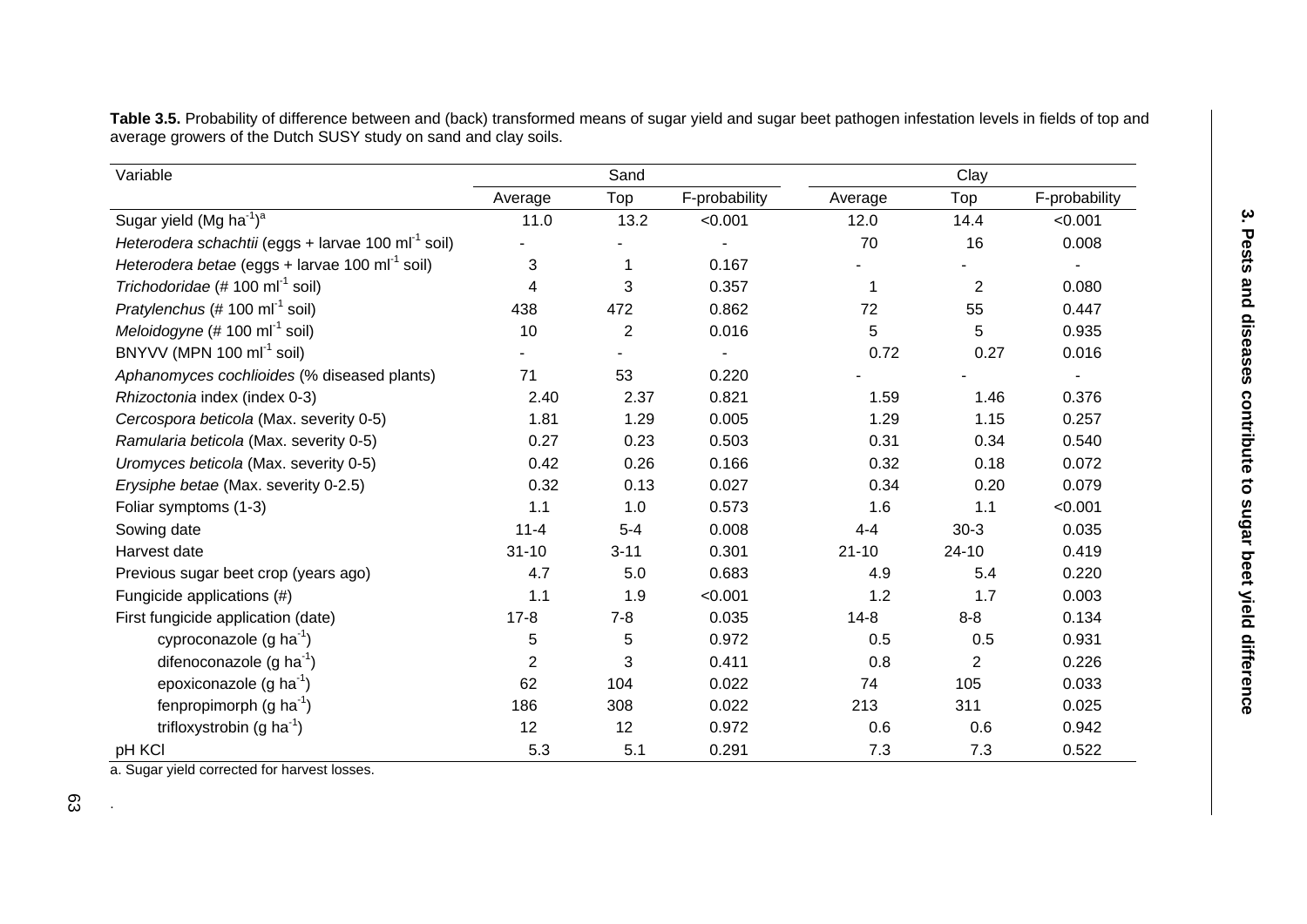| Soil type         | Regression equation <sup>a</sup>                                                             | Model          |       | С<br>m     |           | n              |      | p         |                |      | q         |                |      |           |                |      |           |  |
|-------------------|----------------------------------------------------------------------------------------------|----------------|-------|------------|-----------|----------------|------|-----------|----------------|------|-----------|----------------|------|-----------|----------------|------|-----------|--|
|                   | Sugar yield $=$                                                                              | P              | $R^2$ | Mean       | <b>SE</b> | P <sup>b</sup> | Mean | <b>SE</b> | P <sup>b</sup> | Mean | <b>SE</b> | P <sup>b</sup> | Mean | <b>SE</b> | P <sup>b</sup> | Mean | $SE$ $Pb$ |  |
| Clay              | $C$ - m( $H$ . schachtii) -<br>n(BNYVV) - p(Sowing date)                                     | < 0.001        | 0.35  | 21.57      | 2.11      | $***$          | 0.29 | 0.08      | ***            | 1.25 | 0.33      | ***            | 0.07 | 0.02      | $***$          |      |           |  |
|                   | $C$ - m( $H$ . schachtii) -<br>n(BNYVV)                                                      | < 0.001        | 0.22  | 14.43      | 0.41      | $***$          | 0.24 | 0.09      | $***$          | 1.02 | 0.35      | $***$          |      |           |                |      |           |  |
| Clay <sup>c</sup> | $C$ - m( $H$ . schachtii) -<br>n(BNYVV) - p(Sowing date)                                     | $< 0.001$ 0.35 |       | 21.54 2.15 |           | ***            | 0.29 | 0.08      | ***            | 1.25 | 0.33      | ***            | 0.07 | 0.02      | $***$          |      |           |  |
|                   | $C$ - m( $H$ . schachtii) -<br>n(BNYVV)                                                      | < 0.001        | 0.23  | 14.44      | 0.41      | $***$          | 0.25 | 0.09      | $***$          | 1.03 | 0.35      | $***$          |      |           |                |      |           |  |
| Sand              | $C + m$ (Fungicide<br>applications) - n(H. betae) -<br>p(A. cochlioides) - q(Sowing<br>date) | $< 0.001$ 0.71 |       | 15.97      | 2.15      | ***            | 1.20 | 0.28      | $***$          | 0.41 | 0.12      | $***$          | 1.01 | 0.38      | $\ast$         | 0.04 | 0.02      |  |
|                   | $C - m(H. beta) +$<br>n(Fungicide applications) -<br>p(A. cochlioides) - q(Sowing<br>date)   | $< 0.001$ 0.71 |       | 15.97      | 2.15      | $***$          | 0.41 | 0.12      | $***$          | 1.20 | 0.28      | ***            | 1.01 | 0.38      |                | 0.04 | 0.02      |  |
|                   | $C + m$ (Fungicide<br>applications) - $n(H. beta)$ -<br>p(A. cochlioides)                    | < 0.001        | 0.68  | 11.56      | 0.67      | $***$          | 1.38 | 0.28      | ***            | 0.34 | 0.12      | **             | 1.26 | 0.38      | $***$          |      |           |  |

| P Table 3.6. Multiple regression equations and parameter estimates of sugar yield to pest and disease variables on sand and clay soils in Dutch sugar beet |
|------------------------------------------------------------------------------------------------------------------------------------------------------------|
| production. Data SUSY-project 2006-2007.                                                                                                                   |

a. Data of variables *H. schachtii*, *H. betae* and BNYVV (ln x + 1)-transformed, *A. cochlioides* arcsin- transformed and sowing date non-transformed.

b. Significance: \*\*\* = p ≤ 0.001; \*\* = p ≤ 0.01; \* = p≤ 0.05.

c. Data of the only field no rhizomania-resistant variety was sown, left out of analysis.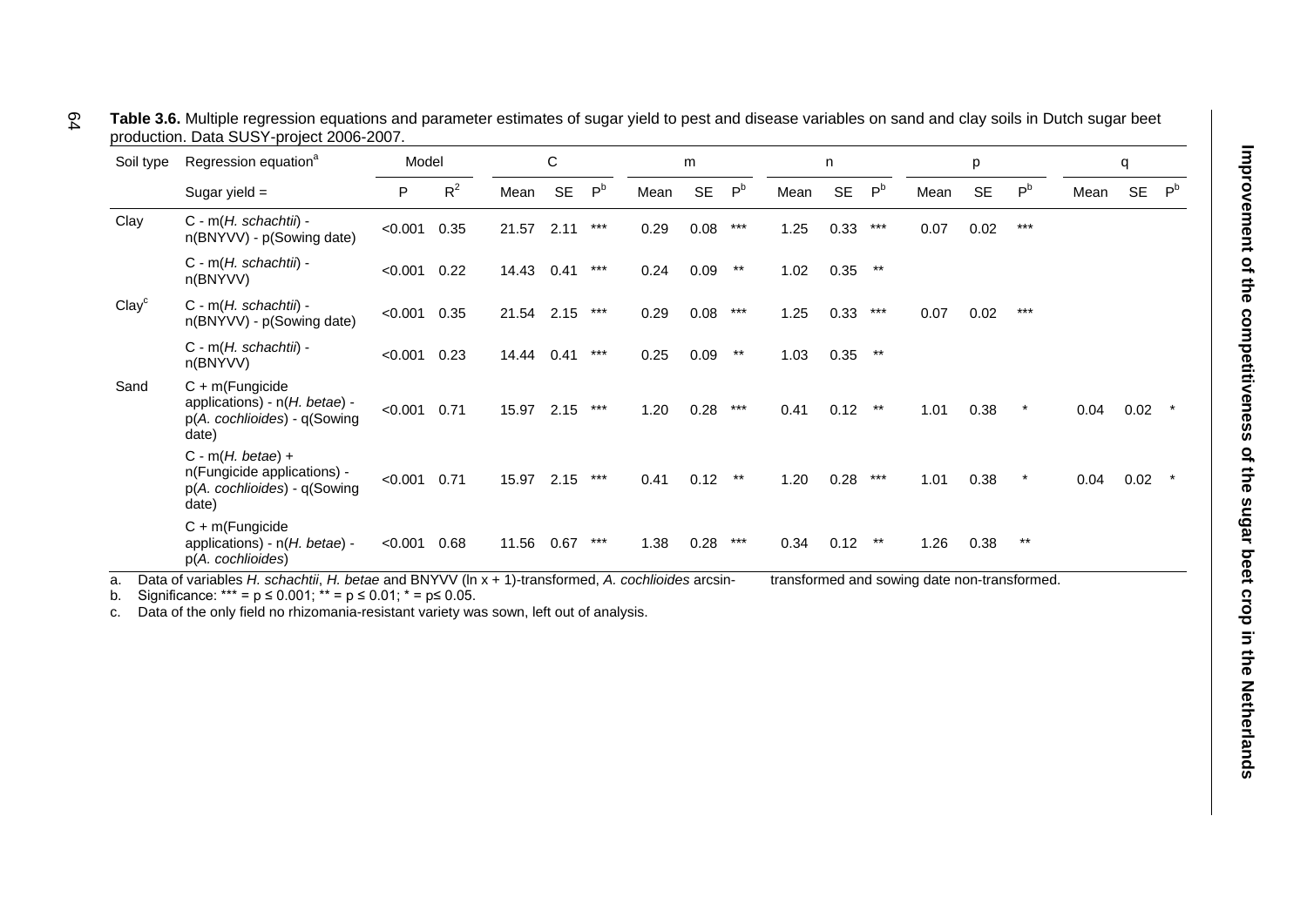# **3.5 Discussion**

The higher yield of the top growers is inherent to the selection criterion of at least 1.5 Mg sugar ha<sup>-1</sup> difference in average sugar yield (2000-2004) between the top and average grower within a pair. This high-yielding effect of top growers clearly continued in both years that the SUSY-project was conducted. The top growers had higher yields under similar production circumstances (soil, climate and region) and the same levels of total inputs expressed monetarily (Hanse et al., 2010). We supply evidence that part of the yield difference between the two types of growers can be attributed to pests and diseases. Relatively more fields on sandy soils were naturally infested with *R*. *solani* than on clay soils where the level of soil suppressiveness was higher  $(P = 0.017)$ . On both soil types soil suppressiveness against *R*. *solani* was found independent of grower type. The occurrence and extent of soil suppressiveness against *R*. *solani* in sugar beet fields was measured in this project. The occurrence of soil suppressiveness (17% of the field samples), demonstrated its existence in sugar beet fields. However, further research is needed to determine its usefulness as a tool for control of *R. solani* in the field. To date control of *R*. *solani* depends mainly on agronomical measures and the use of partially resistant varieties (Buttner et al., 2002). This also explains why both top and average growers used partially resistant varieties in the regions were *R*. *solani* crown and root rot occurs. Insect pests were not observed at levels damaging to sugar beet in the fields studied. This can be ascribed to the insecticide treatment of the seeds in those areas where insect pests can cause yield losses (Heijbroek and Huijbregts, 1995b). When the insecticides in seed pellets are no longer available, severe yield losses by the Pygmy beetle (*Atomaria linearis* Steph.) (Kuethe, 1998) or *Beet yellows virus* and *Beet mild yellowing virus,* both mainly transmitted by *Myzus persicae* Sulz.*,* can occur (Stevens et al., 2004).

Although a large proportion of the growers did not use a catch crop before growing sugar beet, the top growers used a cruciferous catch crop more often. These catch crops can be used as an agronomical measure to decrease the population densities of *H*. *schachtii* (Niere,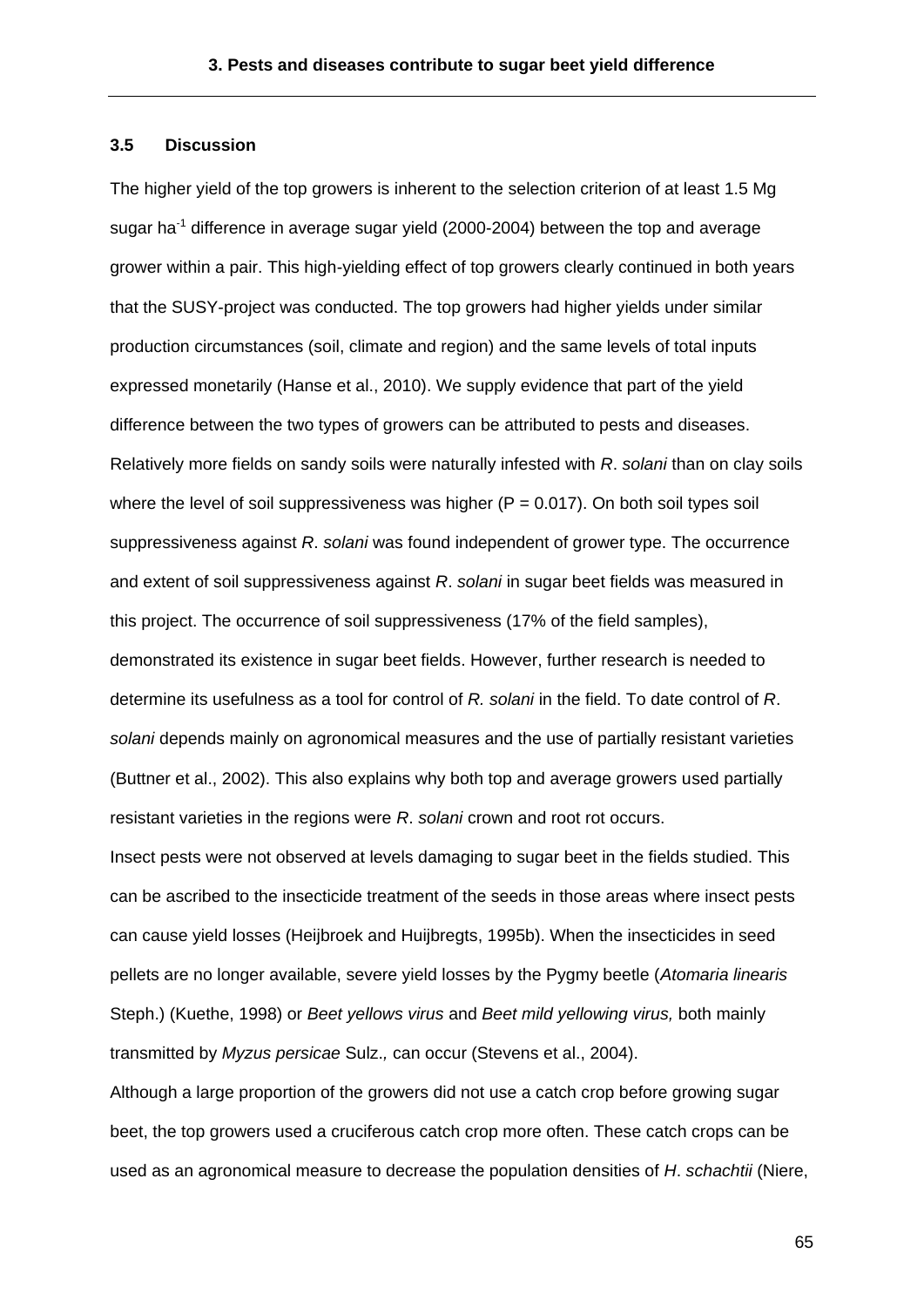#### **Improvement of the competitiveness of the sugar beet crop in the Netherlands**

2009) and *H*. *betae* (Raaijmakers, 2009) if resistant varieties are used. The benefits in economical terms can vary from small to substantial, depending on initial infestation levels. The costs compared to the total variable costs in sugar beet production are negligible. On clay soils *H*. *schachtii* infestation levels in the top growers' fields were significantly lower. Long-term use of cruciferous catch crops could explain this. On both soil types multiple regression showed a significant negative influence of beet cyst nematode infestation level on sugar yield. Reducing the infestation level of beet cyst nematodes in general (by e.g. growing resistant catch crops) and growing varieties partially resistant to beet cyst nematode is a possibility for raising sugar yields on both soil types.

On clay soils BNYVV inoculum concentrations were lower for the top growers. Except for one field in 2006, rhizomania-resistant varieties were grown on all clay soil fields. Plants of partially rhizomania-resistant varieties can still be infected by BNYVV (Scholten et al., 1994; Heijbroek et al., 1999), which might lead to an increase of inoculum potential in the soil. Although the BNYVV infestation levels found in this study were low, they were found to be negatively correlated with sugar yield in the multiple regression on clay soils. The multiple regression model did not change when the data from the field without a rhizomania-resistant variety was left out of the analysis. The finding of a negative influence of BNYVV infestation on clay soil sugar yield, even when resistant varieties were grown, causes concern. It may be supposed that the continuous growing of partially resistant varieties has selected for resistance breaking strains (Liu et al., 2005) and requires further investigation. On sandy soils the rhizomania infestation level had no influence on sugar yield, since on only 10% of the fields BNYVV was detected, but the infestation level was too low for quantification. The BNYVV vector (*Polymyxa betae* Keskin) is favoured by warm and humid conditions. Sand warms faster than clay but also dries out much faster. This would prevent infection by zoospores and explains the low MPN values detected.

The multiple regression explained up to 35% of the variation in sugar yield on clay soils, with *H*. *schachtii* and BNYVV as the most important pathogens.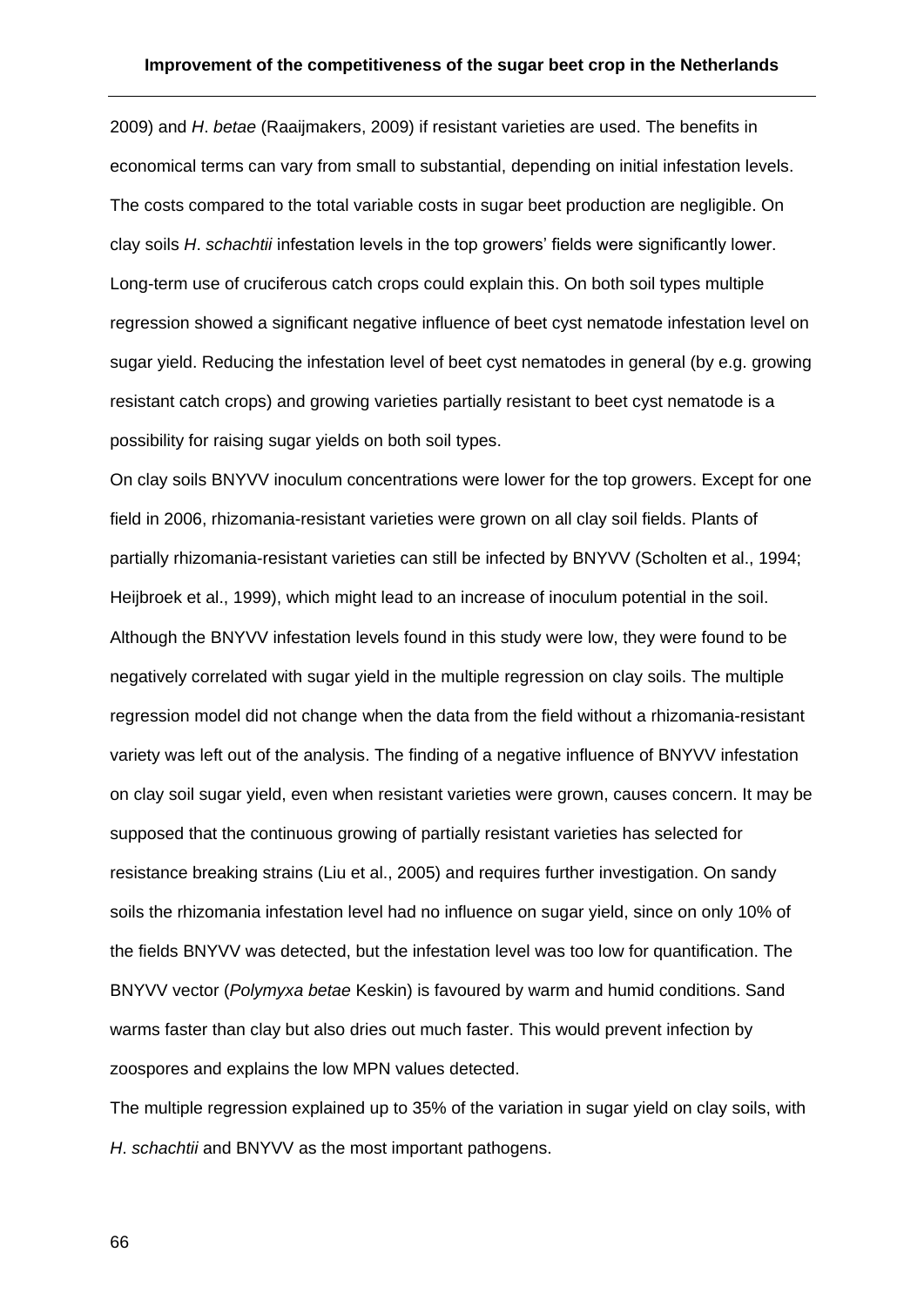## **3. Pests and diseases contribute to sugar beet yield difference**

In addition to the already mentioned negative effect of *H*. *betae*, the number of fungicide applications increased, and the infestation with *A*. *cochlioides* and sowing date decreased, sugar yield on sandy soils. The top growers had significantly more fungicide applications and were more effective controlling *C*. *beticola* and *E*. *betae*. This explains the significant effect of the number of fungicide applications on sugar yield. In the Netherlands a system of supervised control was developed to assure sugar yield and prevent unnecessary or untimed fungicide applications (Vereijssen et al., 2007). Since the top growers sprayed 10 days earlier, it seems that they pick up this extension message earlier.

The infestation levels of *A*. *cochlioides* obtained from the climate room test showed a negative relation with sugar yield, while in the field no severe *A*. *cochlioides* symptoms were observed. Earlier research showed that the fungicides on the seed pellet were sufficient to control *A. cochlioides* damage to seedlings on conducive soils, but in severely infested trial fields plant losses occurred later in the season (Heijbroek and Huijbregts, 1995a). More research is needed on *A*. *cochlioides* on sandy soils to clarify the relation between the measurements in the climate room and the reduced yield, which occurs without hardly any symptoms in the field.

In total the multiple regression explained 71% of the variance in sugar yield on sandy soils and 68% when the sowing date was left out.

On both soil types early sowing is profitable for sugar yield. The earlier sowed sugar beet fields had higher yields, which may be due to an increased interception of the yearly available radiation due to earlier canopy closing (Werker and Jaggard, 1998; Kenter et al., 2006), but also to a partial escape from BNYVV and *H. schachtii* damage (Webb et al., 2000; Stevens et al., 2006) on clay soils. On sandy soils, the effect of early sowing might be explained by the optimised radiation uptake. An other explanation could be the development of resistance by the seedlings, before *A*. *cochlioides* and *R*. *solani* activity is enhanced by the warming of the soil (Asher and Hanson, 2006).

Reducing the impact of pathogens is important for speeding up sugar yields. The variance in sugar yield explained by pests and diseases is lower on clay soils than on sandy soils. On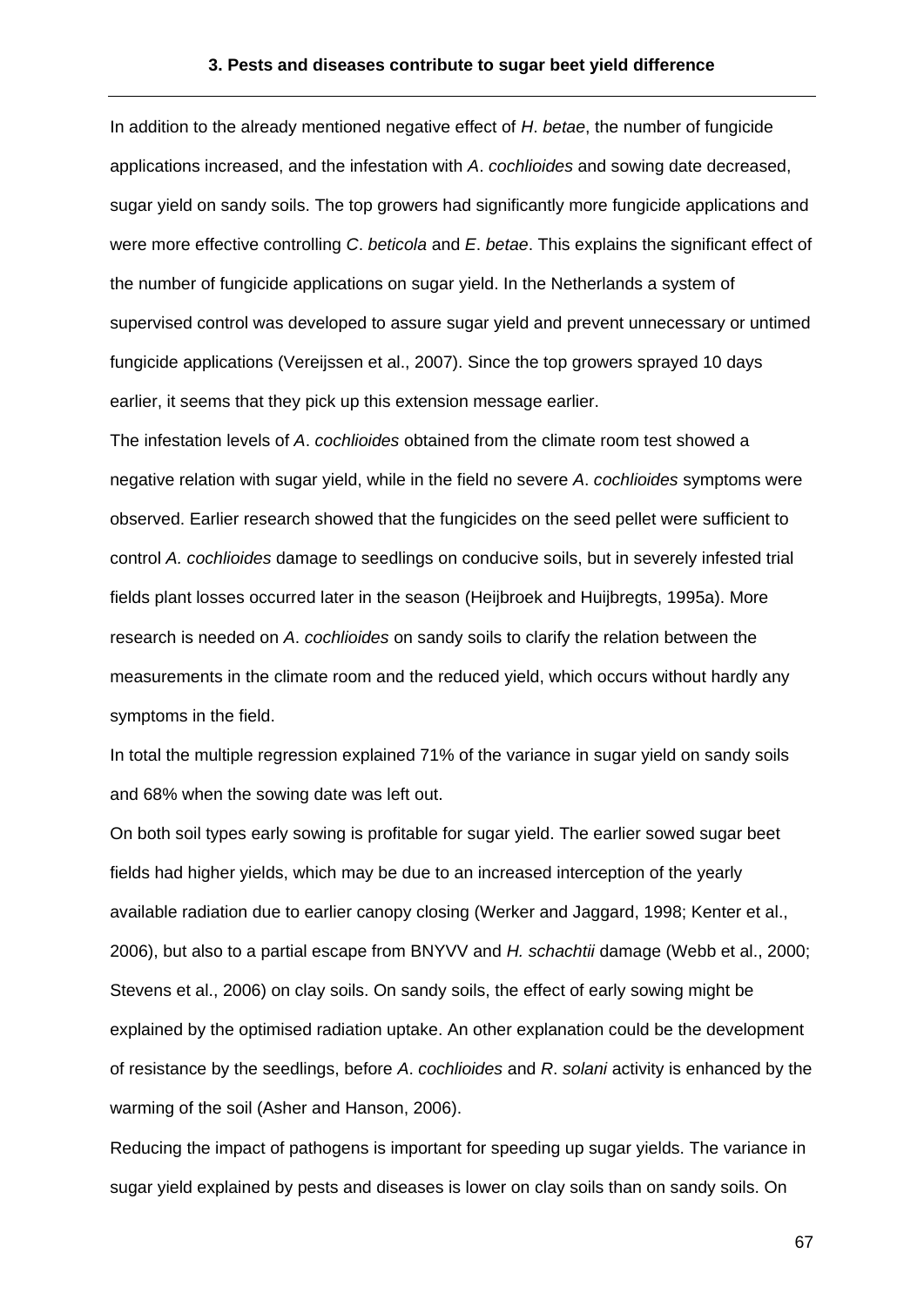both soil types, but especially on clay soils also the soil structure is important for sugar yield formation. On both soil types, other agronomy factors such as sowing performance and harvest losses, influence sugar yield, in addition to the continuous reduction of yield by pests and diseases.

The achieved yields, including crop protection measures, of top and average growers on sandy and soils were 57.4 and 47.8% and on clay soils 62.6 and 52.2% respectively, of the attainable sugar yield in the Netherlands, being 23 t ha<sup>-1</sup> (De Wit, 1953). The yield loss due to pests and diseases can be estimated from the explained variance in sugar yield on sandy and clay soils (71 and 35%; Table 3.6). Thus, in spite of the crop protection measures already taken, yield losses to pests and diseases for top growers are still 30.2 and 13.1% and for average growers 37.1 and 16.7% on sandy and clay soils respectively. The average yield losses (24%) due to pest and diseases in sugar beets when crop protection measures are conducted, found in this study are quite similar to the estimated 26% yield losses world wide (Oerke and Dehne, 2004). However, a huge difference exists between soil types and grower types. Optimizing crop protection can increase sugar yield (3.6% on clay and 6.9% on sandy soils) in the Netherlands, when the average growers improve towards the level of the top growers. Even the top growers can improve their efforts in crop protection (e.g. growing a beet cyst nematode partial resistant variety, which is also omitted by most top growers with high nematode infestation), their figures (30.2 and 13.1%) are still very high. From other studies on increasing yield and comparing farmers in sugar beet in Sweden (Berglund et al., 2002) and starch potato in the Netherlands (Wustman, 2003) it was stressed that pests and diseases were important. However, a clear figure of yield loss compared to attainable yield could not be deduced, except for sugar beet in Sweden where 1%-point of fungal attack was reported to lower sugar yield by 0.4 Mg per hectare. Other studies mainly focused on the inputs made by the growers to use those in estimating the cost (Starcke and Bahrs, 2009) or efficiency of production (Fuchs and Stockfisch, 2009), and did not determine field variables. By comparing similar farms with an equal starting point in time on soils freshly reclaimed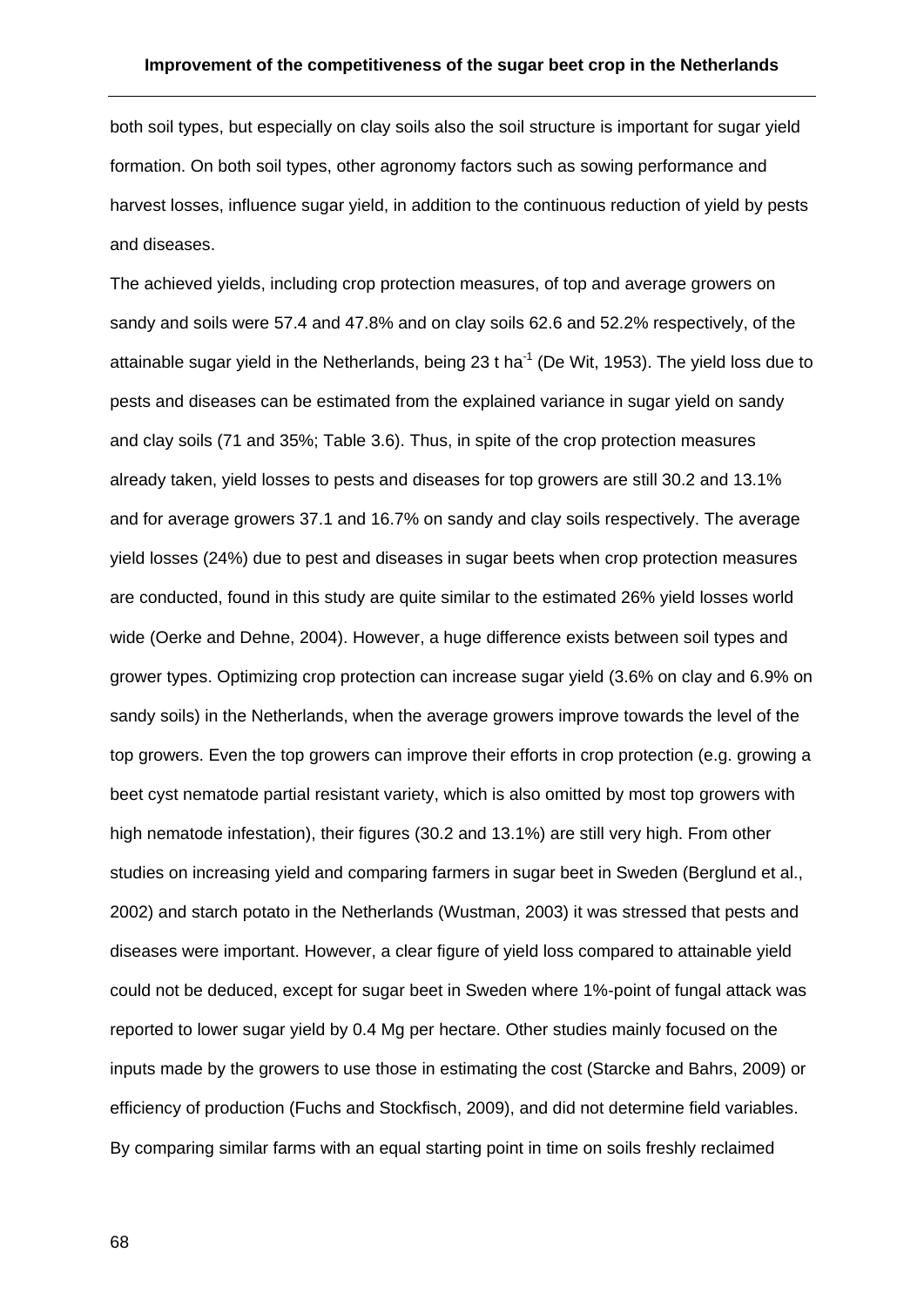from the sea (so without soil borne plant pathogens), agronomical variables were measured in addition the inputs, but no data on pests and diseases were collected (Zachariasse, 1974). Clearly there is an influence of the grower on the infestation levels of pests and diseases in sugar beet production, which contributes to the difference in sugar yield between the top and average growers in the SUSY-project. The skills and knowledge of the growers, or grower performance is crucial to achieve high yields. Recently in animal science the importance of attitude was stressed (Jansen et al., 2009). This effect was also noticed in the SUSY-project, where some of the average growers were able to increase yield during the project, mainly due to a change in attitude towards sugar beet production (Hanse et al., 2010). The pathogen infestation levels in the fields of those growers could not explain their lower yields in the past and several of them started fungicide applications when they joined the project. The possibility of raising yields suddenly by a change in attitude is an intriguing point of agricultural production. It raises the question whether the average sugar beet growers are average performing for all the crops on their farms or excellent growers of e.g. potatoes. This calls for a total farm approach in stead of a single crop approach like the SUSY-project. This project yielded much information on yield reducing factors of sugar beet production, suggesting that it is worthwhile to conduct pair-wise comparisons of growers with measurements in the fields for other crops as well. To provide sufficient food for the expected 9 billion people in 2050, crop yields have to be raised. Grower performance is worth attention because getting average (or even below-average) growers to the level of top growers will have a 'large and inexpensive effect on productivity' (Jaggard et al., 2010). Supporting evidence is clearly shown in this publication. Higher yields, with the same costs, also increase the profitability for the grower (Hanse et al., 2010).

The communication of knowledge to growers about how and when to conduct the right crop protection measures remains vital in raising yields and safeguarding food, feed and bioenergy production.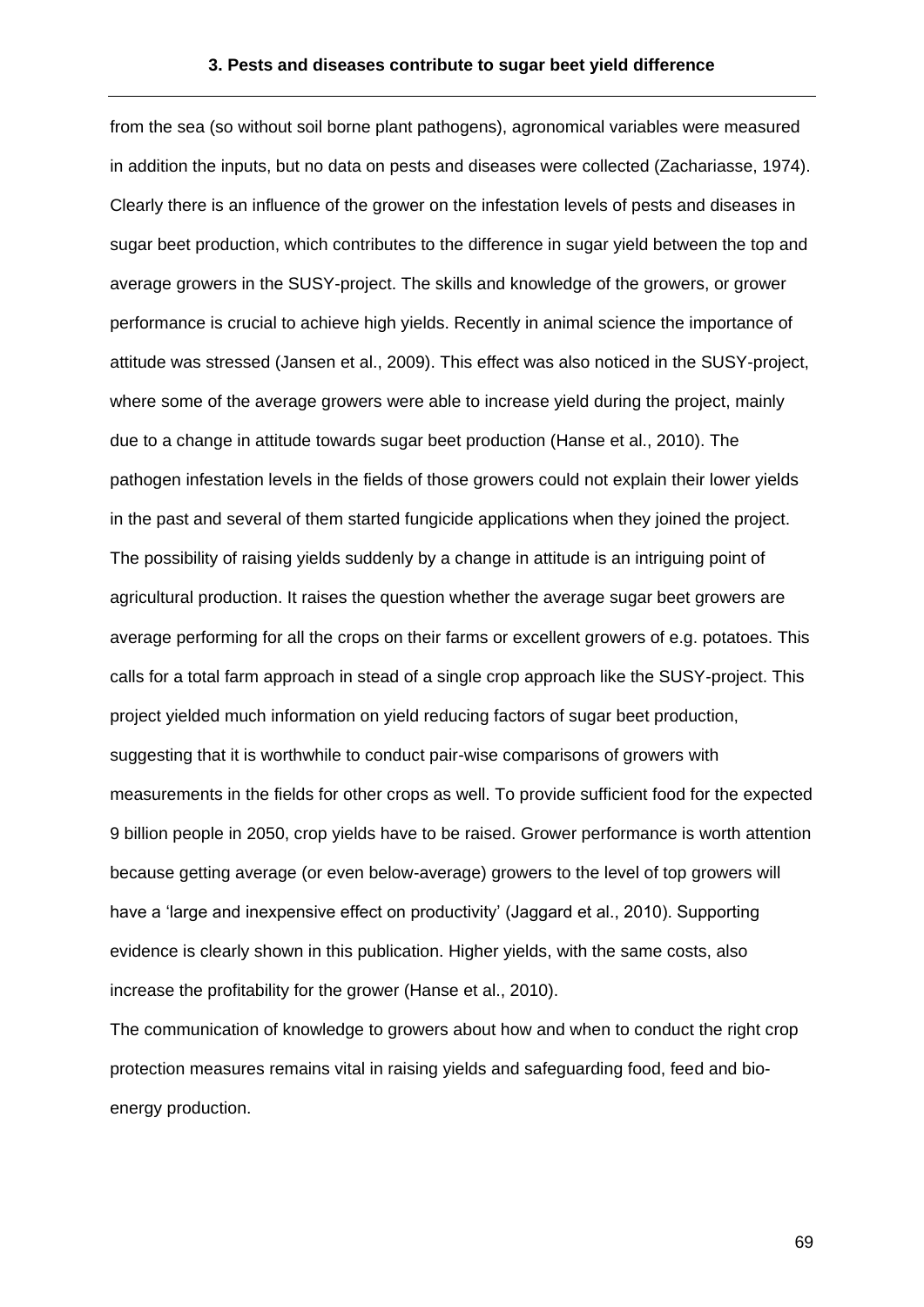### **3.6 References**

- *Asher, M.J.C., Hanson, L.E.,* 2006. Fungal and Bacterial Diseases. In: Draycott, A.P., (Ed.) Sugar Beet, Blackwell Publishing, Oxford, pp. 286-315.
- *Bakker, Y., Van Loon, F.M.J., Schneider, J.H.M.,* 2005. Soil suppressiveness to Rhizoctonia solani and microbial diversity. Comm. Agr. Appl. Biol. Sci. 70, 29-33.
- *Battilani, P., Beltrami, G., Meriggi, P., Ponti, I., Rossi, V., Rosso, F., Tugnoli, V., Zocca, A.,* 1990. Nuovi indrizzi di difesa anticercosporica. L'Informatore Agrario. 46, 53-70.
- *Berglund, K., Blomquist, J., Christensson, B., Gerhardson, B., Hellgren, O., Larsson, H., Rydberg, T., Wildt-Persson, T.,* 2002. 4T - The Ten Ton Target. SBU, Borgeby, pp. 16
- *Bezooijen, J., van,* 2006. Methods and techniques for nematology. Department of Nematology, Wageningen University, Wageningen.
- *Bongers, T.,* 1994. De nematoden van Nederland. Koninklijke Nederlandse Natuurhistorische Vereniging, Utrecht, p. 408.
- *Brinkmann, W.,* 1982. Methode und zusammenfassende Ergebnisse der Untersuchungen zur Arbeitsqualität von Zuckerrüben-Erntemaschinen. Die Zuckerrübe. 31, 223-228 and 258-259.
- *Buttner, G., Ithurrart, M.E.F., Buddemeyer, J.,* 2002. Root and crown rot Rhizoctonia solani distribution, economic importance and concepts of integrated control. Zuckerindustrie. 127, 856-866.
- *Cook, R.J.,* 2000. Advances in plant health management in the twentieth century. Annu. Rev. Phytopathol. 38, 95-116.
- *De Wit, C.T.,* 1953. A physical theory on placement of fertilizers. Dissertation. Verslagen Landbouwkundige Onderzoekingen (59-4), Dissertation, Landbouwhogeschool Wageningen.
- *FAO,* 2002. World agriculture: towards 2015/2030 Summary report. FAO, Rome.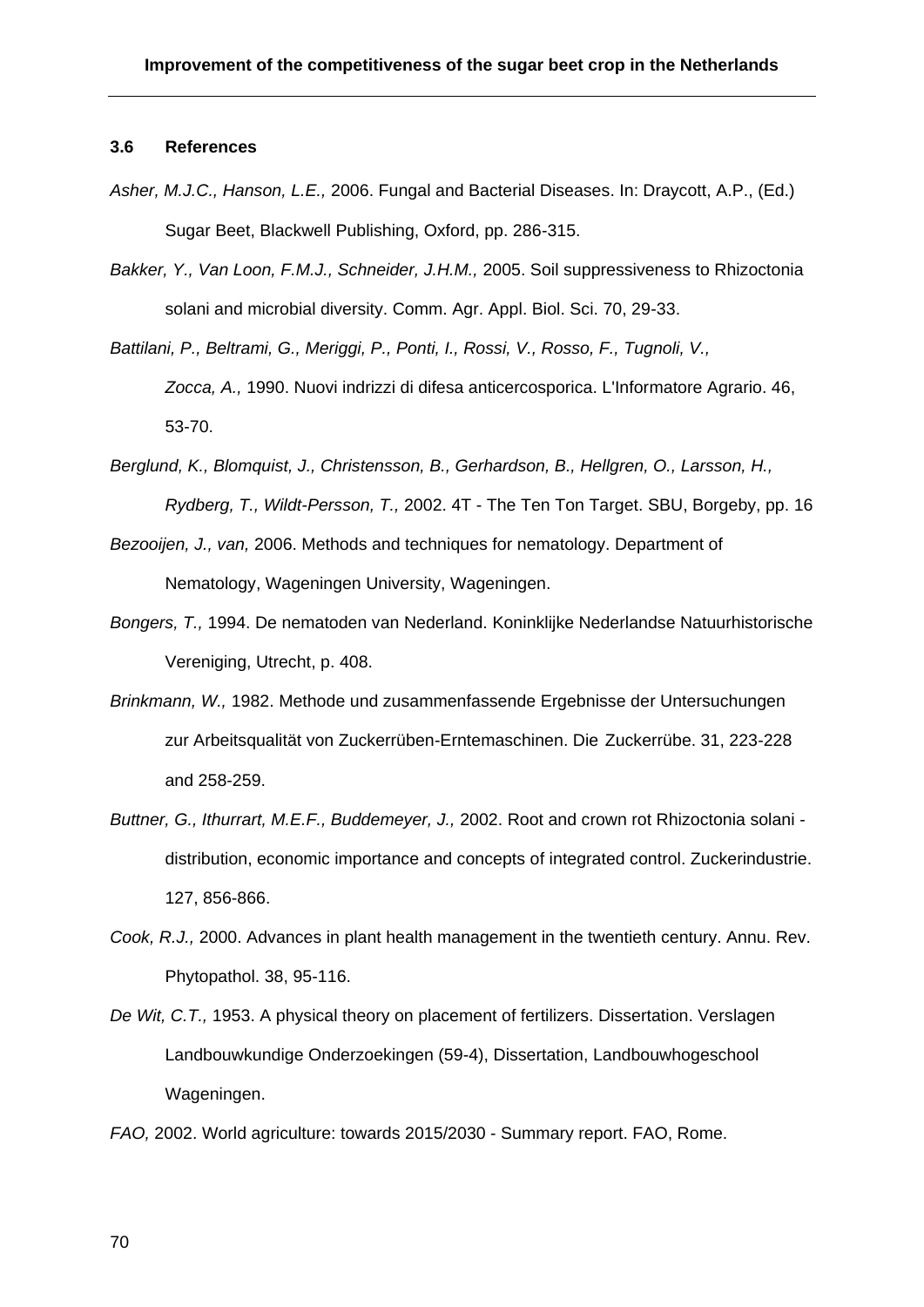- *FAO,* 2009. Global agriculture towards 2050. http://www.fao.org/fileadmin/templates/wsfs/ docs/Issues\_papers/HLEF2050\_Global\_Agriculture.pdf.
- *Fuchs, J., Stockfisch, N.,* 2009. Development of efficiency in sugarbeet cultivation as illustrated by N-fertilizer application. Zuckerindustrie. 134, 33-41.
- *Godfray, H.C.J., Beddington, J.R., Crute, I.R., Haddad, L., Lawrence, D., Muir, J.F., Pretty, J., Robinson, S., Thomas, S.M., Toulmin, C.,* 2010. Food Security: The Challenge of Feeding 9 Billion People. Science. 327, 812-818.
- *Hanse, A.C., Tijink, F.G.J.,* 2010. Harvesting losses ... How to yield this hidden financial potential. In: Proceedings of the 72nd IIRB Congress, 22-24 June 2010, Copenhagen, DK.
- *Hanse, B., Tijink, F.G.J., Mußhoff, O., Märländer, B.,* 2010. Comparison of costs and yields of 'type top' and 'type average' growers in Dutch sugar beet growing. Zuckerindustrie. 135, 550-560.
- *Heijbroek, W., Huijbregts, A.W.M.,* 1995a. Fungicides and Insecticides Applied to Pelleted Sugar-Beet Seeds .2. Control of Pathogenic Fungi in Soil. Crop Prot. 14, 363-366.
- *Heijbroek, W., Huijbregts, A.W.M.,* 1995b. Fungicides and Insecticides Applied to Pelleted Sugar-Beet Seeds .3. Control of Insects in Soil. Crop Prot. 14, 367-373.
- *Heijbroek, W., Musters, P.M.S., Schoone, A.H.L.,* 1999. Variation in pathogenicity and multiplication of beet necrotic yellow vein virus (BNYVV) in relation to the resistance of sugar-beet cultivars. Eur. J. Plant Pathol. 105, 397-405.
- *Jaggard, K.W., Qi, A.M., Ober, E.S.,* 2010. Possible changes to arable crop yields by 2050. Philos. Trans. R. Soc. B-Biol. Sci. 365, 2835-2851.
- *Jansen, J., van den Borne, B.H.P., Renes, R.J., van Schaik, G., Lam, T., Leeuwis, C.,* 2009. Explaining mastitis incidence in Dutch dairy farming: The influence of farmers' attitudes and behaviour. Prev. Vet. Med. 92, 210-223.
- *Kenter, C., Hoffmann, C.M., Märländer, B.,* 2006. Effects of weather variables on sugar beet yield development (Beta vulgaris L.). Eur. J. Agron. 24, 62-69.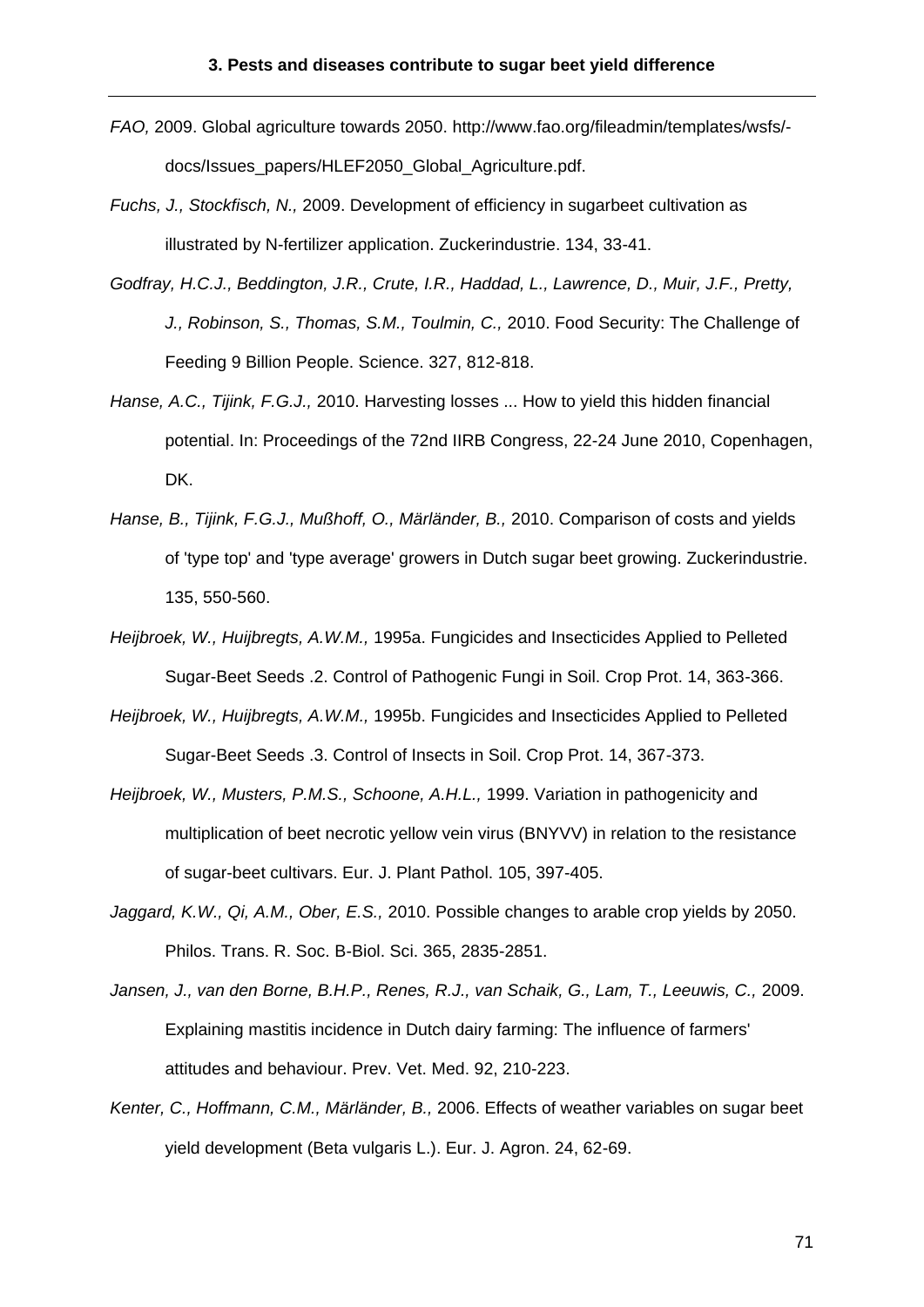- *Kuethe, K.,* 1998. Further experience with the effects of pygmy mangold beetle (Atomaria linearis Steph.) infestation on emergence and yield of sugar beet. Mitt. a.d. Biol. Bundesanst. H. 357.
- *Liu, H.Y., Sears, J.L., Lewellen, R.T.,* 2005. Occurrence of resistance-breaking Beet necrotic yellow vein virus of sugar beet. Plant Dis. 89, 464-468.
- *Lobell, D.B., Cassman, K.G., Field, C.B.,* 2009. Crop Yield Gaps: Their Importance, Magnitudes, and Causes. Annu. Rev. Environ. Resour. 34, 179-204.
- *Niere, B.,* 2009. Principles of beet cyst nematode management. Zuckerindustrie. 134, 186- 192.
- *Oerke, E.C., Dehne, H.W.,* 2004. Safeguarding production losses in major crops and the role of crop protection. Crop Prot. 23, 275-285.
- *Oostenbrink, M.,* 1960. Estimating nematode populations by some selected methods. In: Sasser, J.N., Jenkins, W.R., (Eds.), Nematology, The University of North Carolina Press, Chapel Hill, pp. 85-102.
- *Payne, R.W., Murray, D.A., Harding, S.A., Baird, D.B., Soutar, D.M.,* 2009. GenStat for Windows (12th Edition) Introduction. VSN International, Hemel Hempstead.
- *Raaijmakers, E.E.M.,* 2009. Waardplantrelaties geel bietencysteaaltje voor groenbemesters. IRS, Bergen op Zoom, p. 23.
- *Schneider, J.H.M.,* 2010. Karakterisering van verticilliumisolaten uit suikerbieten. In: Jaarverslag 2009, IRS, Bergen op Zoom, pp. 53-55.
- *Schneider, J.H.M., Van Oorschot, P.M.S., Schoone, A.H.L.,* 2010. Verticillium, the causal agent of 'yellow necrosis' of sugar beet in the Netherlands. IIRB, Copenhagen, DK.
- *Scholten, O.E., Paul, H., Peters, D., Vanlent, J.W.M., Goldbach, R.W.,* 1994. In-Situ Localization of Beet Necrotic Yellow Vein Virus (Bnyvv) in Rootlets of Susceptible and Resistant Beet Plants. Arch. Virol. 136, 349-361.
- *Starcke, J.U., Bahrs, E.,* 2009. Returns and costs in sugar beet production and crop enterprise before and after recent CAP reforms. Zuckerindustrie. 134, 101-108.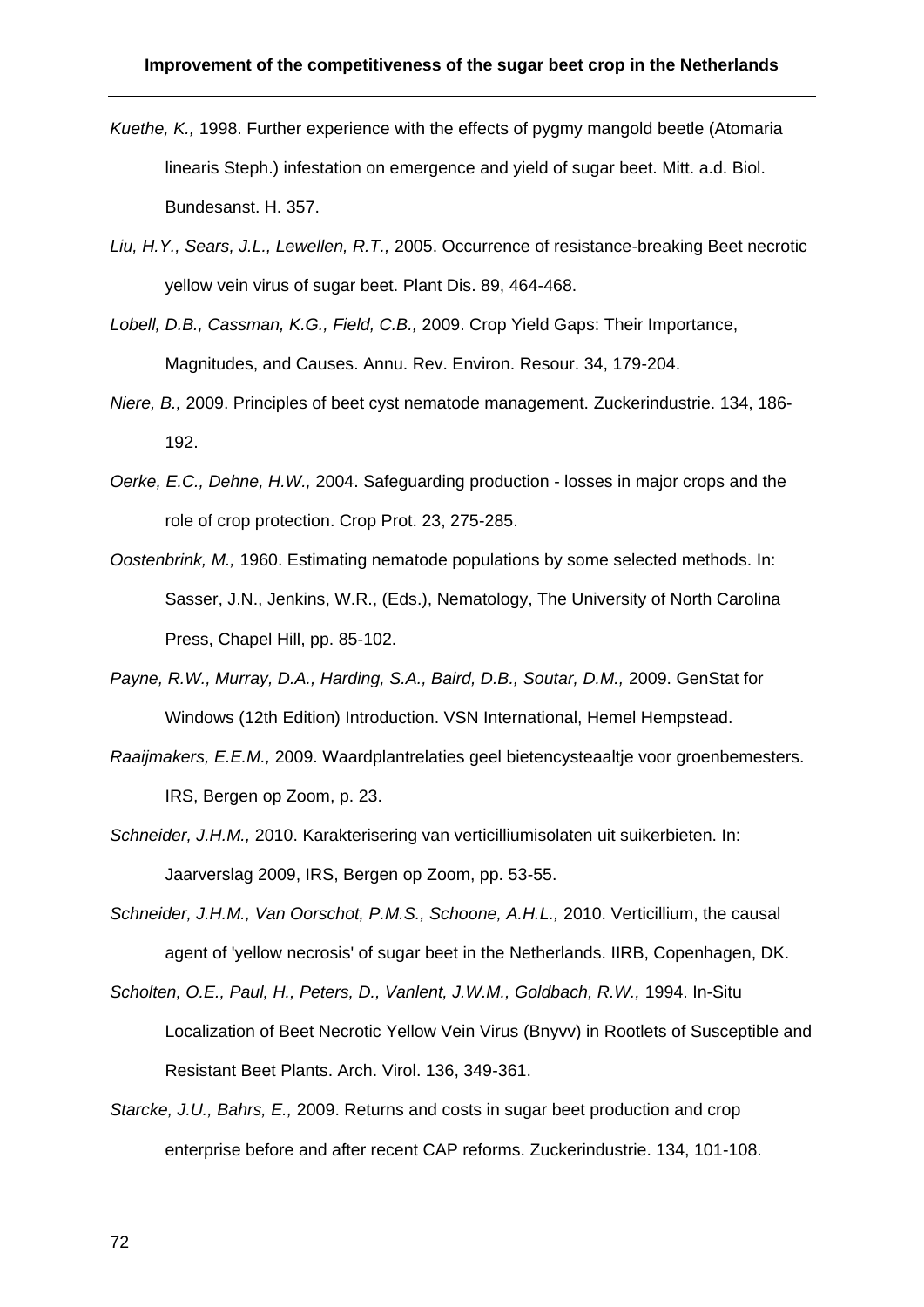- *Stevens, M., Hallsworth, P.B., Smith, H.G.,* 2004. The effects of Beet mild yellowing virus and Beet chlorosis virus on the yield of UK field-grown sugar beet in 1997, 1999 and 2000. Ann. Appl. Biol. 144, 113-119.
- *Stevens, M., Hsing-Yeh, L., Lemaire, O.,* 2006. Virus Diseases. In: Draycott, A.P., (Ed.) Sugar Beet, Blackwell Publishing, Oxford, pp. 256-278.
- *Tuitert, G.,* 1990. Assessment of the inoculum potential of Polymyxa betae and beet necrotic yellow vein virus (BNYVV) in soil using the most probable number method. Neth. J. Plant Pathol. 96, 331-341.
- *UN-DESA,* 2009. World population to exceed 9 billion by 2050. Press release 11 March 2009. See http://www.un.org/esa/population/publications/wpp2008/pressrelease.pdf.
- *Van Swaaij, A.C.P.M.,* 2007. Opbrengstprognose. In: Betatip, IRS, Bergen op Zoom, pp. 11- 13.
- *Vereijssen, J., Schneider, J.H.M., Termorshuizen, A.J., Jeger, M.J.,* 2003. Comparison of two disease assessment methods for assessing Cercospora leaf spot in sugar beet. Crop Prot. 22, 201-209.
- *Vereijssen, J., Schneider, J.H.M., Jeger, M.J.,* 2007. Supervised control of Cercospora leaf spot in sugar beet. Crop Prot. 26, 19-28.
- *Webb, C.R., Gilligan, C.A., Asher, M.J.C.,* 2000. Modelling the effect of temperature on the development of Polymyxa betae. Plant Pathol. 49, 600-607.
- *Werker, A.R., Jaggard, K.W.,* 1998. Dependence of sugar beet yield on light interception and evapotranspiration. Agric. For. Meteorol. 89, 229-240.
- *Wustman, R.*, 2003. Onderzoek naar de mogelijkheden van rendementsverbetering in de zetmeelaardappelteelt in Noordoost Nederland. Praktijkonderzoek Plant en Omgeving, Wageningen, p. 37.
- *Zachariasse, L.C*., 1974. Boer en Bedrijfsresultaat Analyse van de uiteenlopende rentabiliteit van vergelijkbare akkerbouwbedrijven in de Noord-Oost-Polder. Dissertation. Agrarische Bedrijfseconomie, Landbouwhogeschool Wageningen.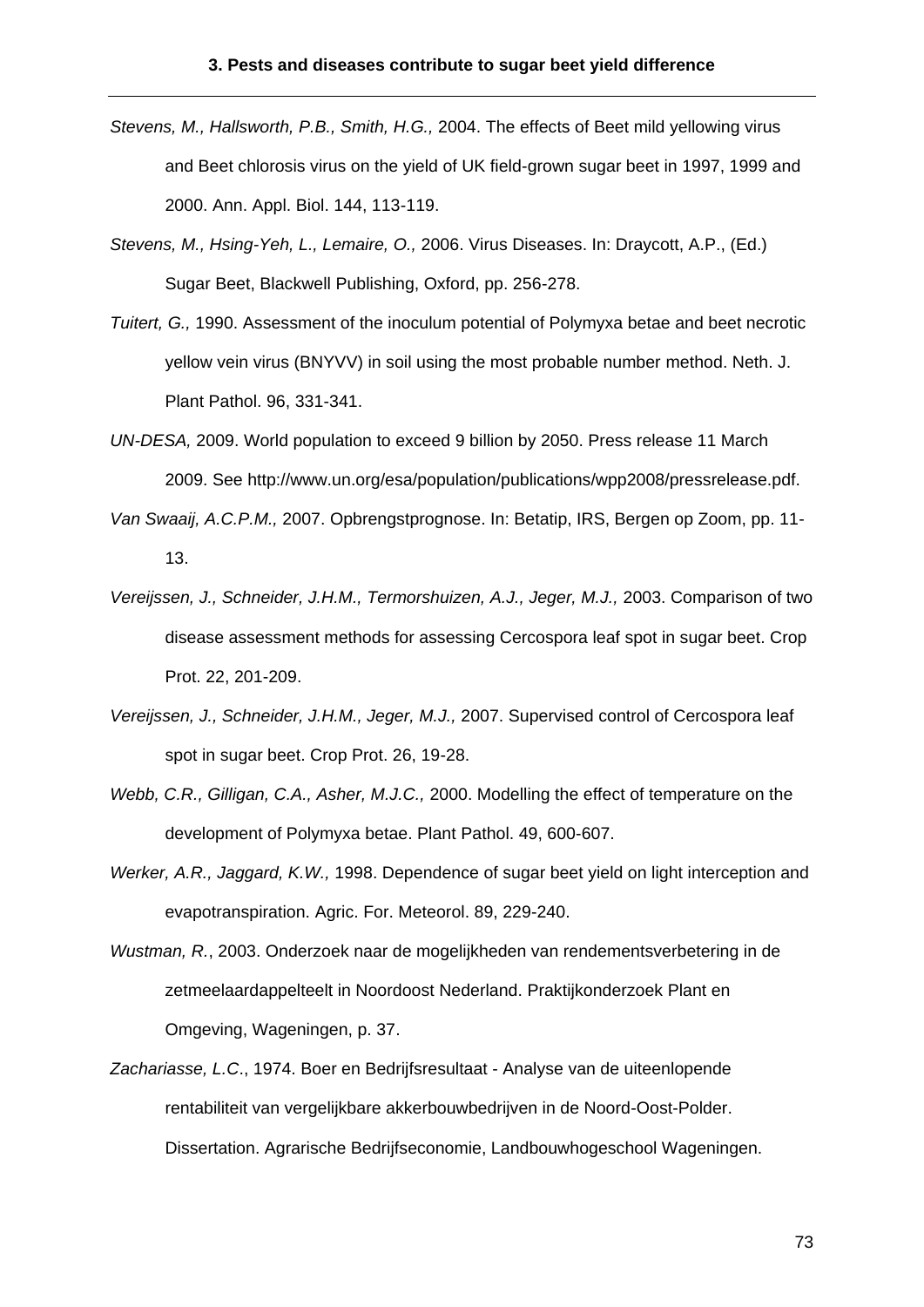*Zeddies, J.,* 2006. Die neue EU-Zuckermarktordnung - Beschlüsse, Auswirkungen und

Bewertung. Agrarwirtschaft. 55, 97-99.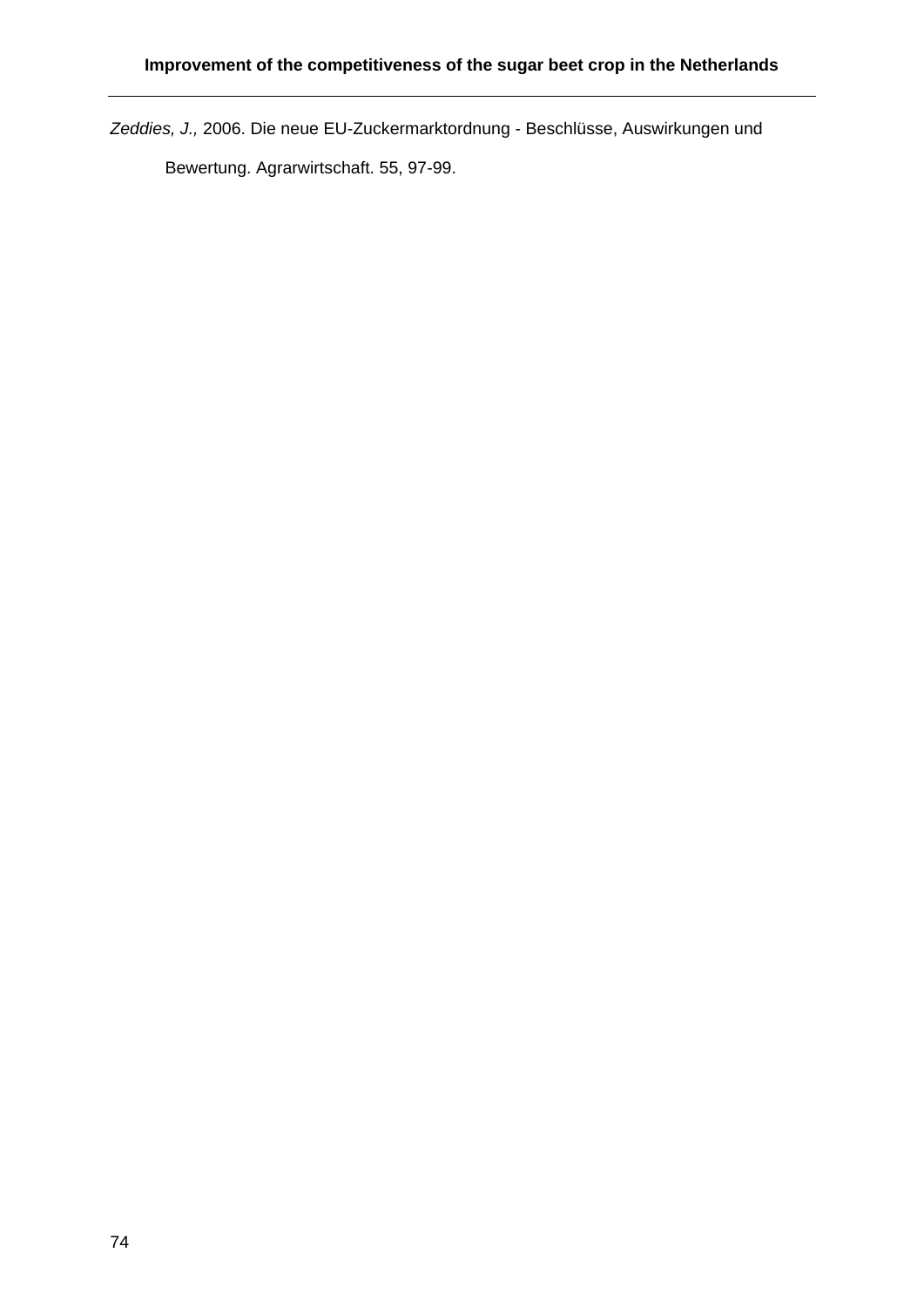# **4 Analysis of soil characteristics, soil management and sugar yield on top and averagely managed farms in sugar beet (***Beta vulgaris* **L.) production in the Netherlands**

B. Hanse, G.D. Vermeulen, F.G.J. Tijink, H.-J. Koch and B. Märländer

Soil & Tillage research, submitted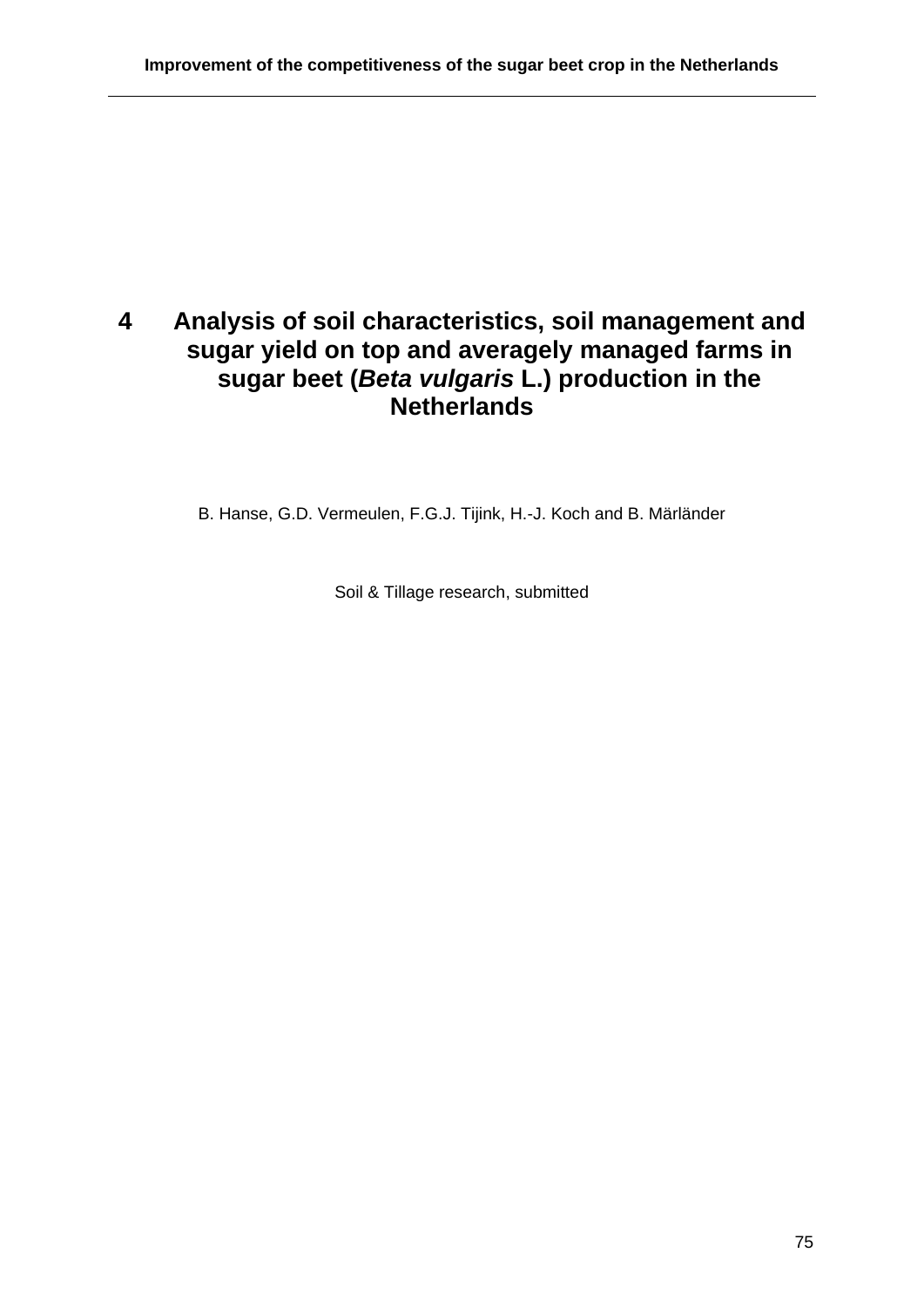# **4 Analysis of soil characteristics, soil management and sugar yield**

#### **4.1 Abstract**

Within the Speeding Up Sugar Yield (SUSY) – project soil management and soil characteristics were investigated as possible causes of yield difference between 26 'type top' and 26 'type average' growers, top and average performance being based on past yield data. Growers were pair-wise selected so that pairs were located at close distance and had the same soil type. In the project years 2006 and 2007 the top growers had 20% (P < 0.001) higher sugar yields than the average growers.

Mean saturated hydraulic conductivity in the subsoil (Ks) was significantly higher for 'type top' growers than for 'type average' growers, 0.49 and 0.31 m day<sup>-1</sup>, respectively. Mean Ks was below a damage threshold level of 0.10 m day<sup>-1</sup> on 34% of the average growers' fields and on 27% of the top growers' fields. Ks was 0.00 m day<sup>-1</sup> on 9% of all fields. The relative importance of this figure is discussed in this paper. In multiple regression analysis without the factor grower type, 15.3% of the variability of Ks was explained by a model with the terms fine sand fraction (50-105  $\mu$ m) in the subsoil and depth of primary tillage ( $D_{\text{nt}}$ ; m).

'Type top' growers basically made use of comparable equipment, but applied lower tyre inflation pressures and a lower number of field operations for seedbed preparation and their drilling date was earlier in time compared with 'type average' growers. This did not result in a significant difference in mean air-filled porosity at field capacity in the topsoil (AP) between grower types although the number of fields with an topsoil AP in the 10-15 cm layer below 10% was lower in the group of top growers (13 fields) than in the group of average growers (18 fields).

Direct effects of soil management on AP could be established in statistical analysis without the factor grower type, but may have been influenced because both management characteristics and AP appeared to be strongly related to top soil clay content. A statistical model with AP of the topsoil and Ks of the subsoil could explain 24.9% of the variation in sugar yield in Dutch sugar beet production. Therefore under the given conditions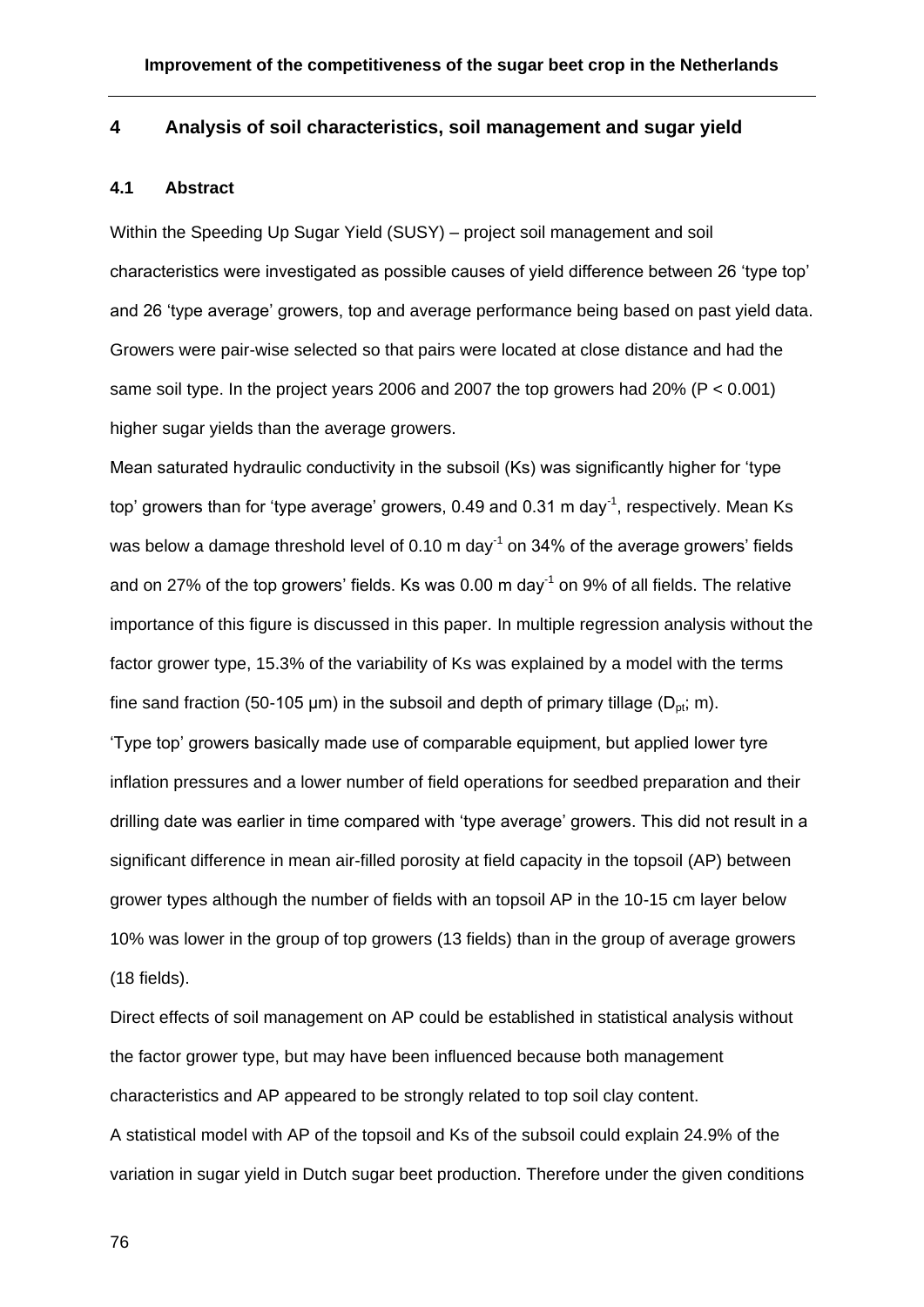of soil type (clay content), a better soil structure can be influenced by the grower, resulting in a higher sugar yield.

#### **4.2 Introduction**

The recent reform of the EU sugar market caused a 39.7% price drop of sugar beet in 2009 compared to 2006 (EC, 2001; Zeddies, 2006). Studies on the total variable costs in Dutch sugar beet production proved that potential costs reduction is possible up to of 20% (Pauwels, 2006), and that sugar yield was independent of the costs made by growers (Hanse et al., 2010). Thus it was concluded that improvement of competiveness should be found in maximisation of sugar yield and in optimizing costs.

The potential sugar yield in The Netherlands is 23 Mg ha<sup>-1</sup> (De Wit, 1953) and in Germany 24 Mg ha<sup>-1</sup> (Kenter et al., 2006). As the average sugar yield achieved by Dutch growers was 10.6 Mg ha<sup>-1</sup> in the period 2002-2006, there is great potential for further improvement. Additionally, a large variation in average yields of growers in the same area exists, according to records of the sugar industry (Agricultural Service, 2007). The pair study 'Speeding Up Sugar Yield' (SUSY) was conducted to improve the average yield in the Netherlands by studying possible causes of sugar yield differences in a pair-wise comparison of neighbouring growers that had high yields ('type top') and average yields ('type average') under the same conditions of soil type and climate. In this study top growers had 20% higher yields compared with the average growers in the same region (Hanse et al., 2010). The sugar beet crop requires high-quality seedbeds (Hakansson et al., 2006), is susceptible for top soil compaction (Koch et al., 2009) and benefits from a profile enabling rooting to deep soil layers (Windt, 1995). Therefore diverse temporal soil structure parameters were measured in the SUSY pair study, providing data about the actual status of the soil structure on 104 sugar beet fields in the Netherlands.

The effects of soil compaction on yield and quality varies in crops and are related to depth and severity at which it occurs, as well as to seasonal effects and crop stage (Batey, 2009).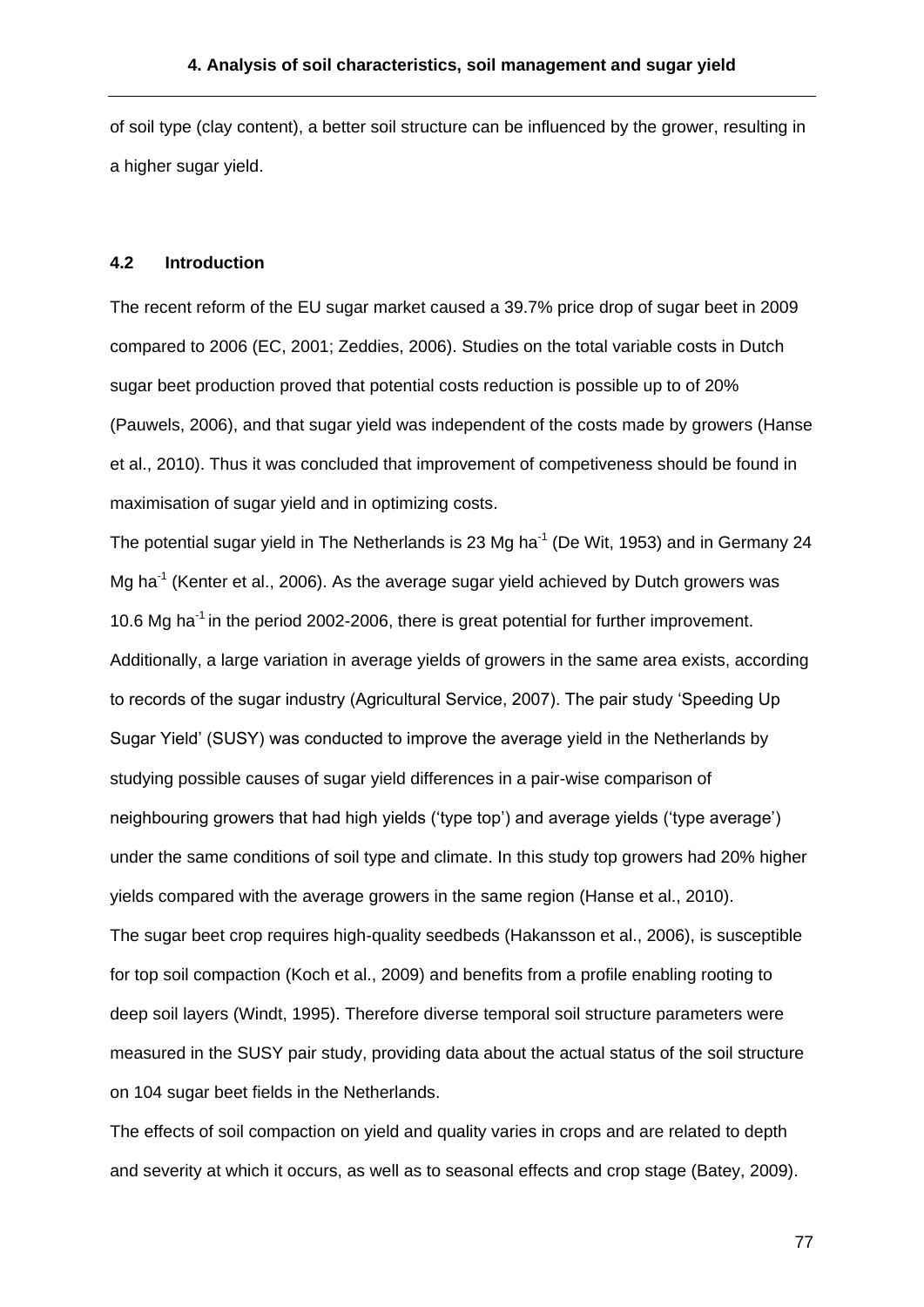For topsoil air-filled porosity at field capacity (AP) a damage threshold of 10% (v/v) is often reported (Bakker and Hidding, 1970; Grable, 1971; Boone et al., 1986). For the saturated hydraulic conductivity (Ks) of the subsoil, a damage threshold of 0.10 m day<sup>-1</sup> was established (Lebert et al., 2004). Below those damage thresholds crop yield levels can be adversely influenced by soil structure.

The aim of this paper is to present: a) the soil characteristics of sugar beet production fields in the Netherlands; b the differences in management aspects, soil characteristics and crop characteristics on farms managed by 'type top' and 'type average' growers; and c) the relationships between observed soil management, soil characteristics and subsequent sugar yield.

# **4.3 Materials and methods**

#### *4.3.1 Selection of grower pairs and plots*

Two types of growers were selected for the study, 'type top' and 'type average' growers. A grower was considered 'type top' when his sugar yields in the period 2000-2004, were consistently greater than the  $75<sup>th</sup>$  percentile of the sugar yields in the region. Likewise, a grower was considered 'type average' when his sugar yields were consistently between the  $25<sup>th</sup>$  and  $75<sup>th</sup>$  percentile of the sugar yields. Pairs were formed by one 'type top' and one 'type average' grower, with a difference in sugar yield of at least 1.5 Mg ha<sup>-1</sup> based on the mean yield in the period 2000-2004.

For the study 26 pairs (52 growers) were selected who participated both in 2006 and in 2007. Growers were pair-wise selected so that pairs were located close together (average distance was 5.5 km) and had similar soil and field characteristics. Pairs were located all over The Netherlands on various soil types in sugar beet producing regions. Per grower three representative plots on one field per year were selected, on which all measurements and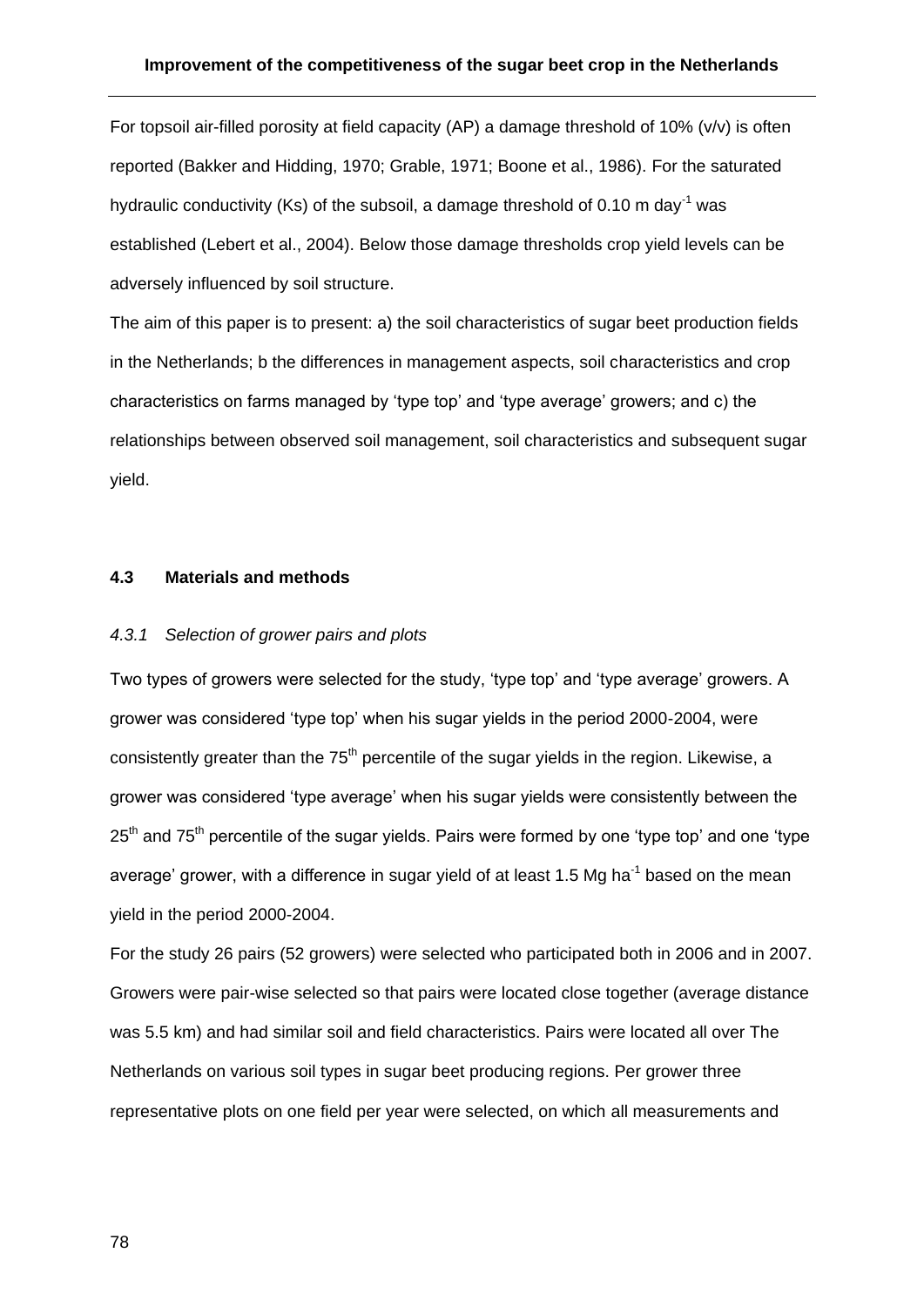observations were done. Plots did not include headlands, field sides, crop nursery tramlines and field parts, recognisable as deviant shortly after sowing.

#### *4.3.2 Soil management observations and soil measurements*

To explain possible differences found in soil structure characteristics, a survey on various soil management parameters was conducted under 'type top' and 'type average' growers. Recorded were: rear tyre inflation pressure during primary tillage  $(P_{pt})$ , depth  $(D_{pt})$  of primary soil tillage, width (TW<sub>st front</sub> and TW<sub>st rear</sub>) and inflation pressure ( $P_{\text{st front}}$  and  $P_{\text{st reach}}$ ) of front and

rear tyres and number of passes for seedbed preparation  $(n_{st})$ .

Intrinsic soil characteristics that influence soil structure and yield, such as  $pH$ , CaCO<sub>3</sub> content, organic matter content, clay content, silt and sand content were determined from samples taken from the topsoil (0-30 cm) and the subsoil (30-45 cm) to be used as covariates in the statistical analysis of the effect of soil structure on sugar yield.

Soil structure was characterised by the penetration resistance in spring, the total porosity and the air-filled porosity in the topsoil, and the saturated hydraulic conductivity in the ploughpan area. Penetration resistance (PR) was measured by taking 6 penetrations up to 80 cm depth per plot, using an Eijkelkamp electronic penetrometer (cone top angle 60 degrees; base area 1.0 cm<sup>2</sup>) in spring, soon after drilling. Total porosity (P) and air-filled porosity at -10 kPa soil water matric pressure (AP) were determined according to Kuipers (1961). The soil was sampled in the 10 – 15 cm depth layer early in the growing season (April-June). In all sampling, on each plot 8, cores of 100  $\text{cm}^3$  were taken at random.

The saturated hydraulic conductivity (Ks) was determined according to Klute and Dirksen (1986), using an Eijkelkamp soil water permeameter. The measuring time was chosen to be maximal 24 hours. Sampling was done in the layer with highest penetration resistance ( $PR_{ks}$ ) observed in the soil profile up to 60 cm depth (2006) or 45 cm depth (2007), assuming Ks to be lowest in that layer. On each plot 7 cores of 100 cm<sup>3</sup> were collected for the determination of Ks. In some plots, where high penetration resistance was clearly not caused by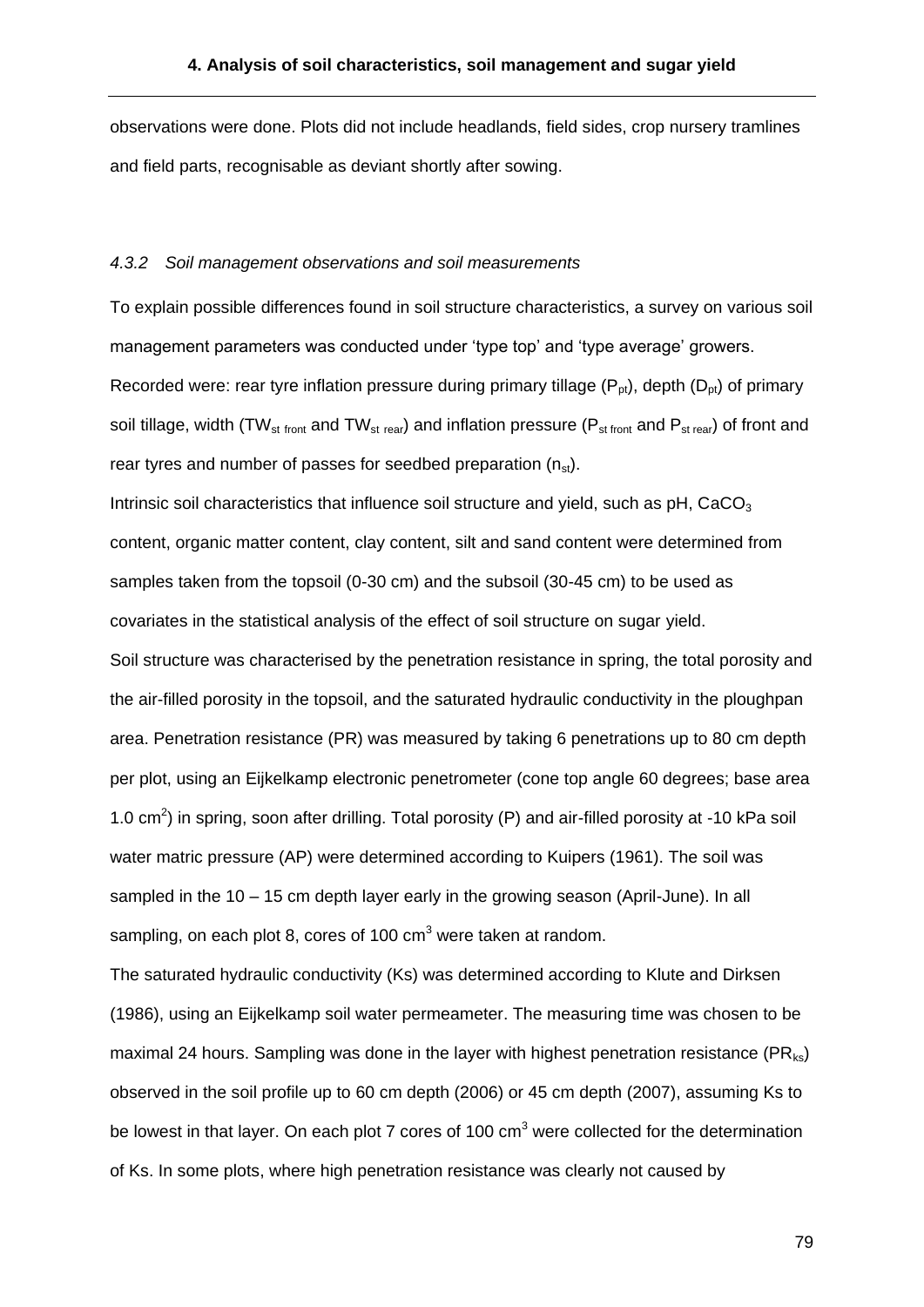compaction but by a layer of different soil texture (sand), the measured Ks was excluded from statistical analysis (in 2006) or the Ks samples were taken just above the layer with different soil texture (in 2007).

#### *4.3.3 Crop measurements*

Sowing date (D<sub>s</sub>) and subsequent canopy closure date usually have a large effect on sugar yield were recorded to be used as a covariate in yield analysis. The canopy closure date  $(D_{cc})$  was devined as the first date on which sugar beet leaves of adjacent rows touched each other and was assessed 5-6 times in May-June.

Maximum rooting depth (RD) was determined in summer, once on each plot, by visual assessment of the soil profile up to 120 cm depth, in an excavated pit.

Sugar yield (SY<sub>harvest</sub>) was obtained by multiplying the mean sugar content with the mean root yield of the total field under investigation. SY<sub>harvest</sub> was positively corrected for the total harvest losses, resulting in the total sugar yield (SY). Harvest losses, due to the breakage of taproots, losses of whole beets and deep topping, occur during the mechanical harvest of sugar beets and were measured using the protocol for harvest losses (Brinkmann, 1982; Vandergeten et al., 2004), adapted to a sample size of 400 sugar beet.

#### *4.3.4 Analysis of the data*

To reveal the general situation of the soil characteristics found on Dutch sugar beet production fields, Ks and AP data for each soil type were compared with the threshold values for soil compaction that are suggested in literature and the relationship with soil texture was evaluated.

Statistical analysis was used to evaluate the differences between 'type top' and 'type average' growers and the more generalized relationships between soil management, soil characteristics, crop characteristics and crop growth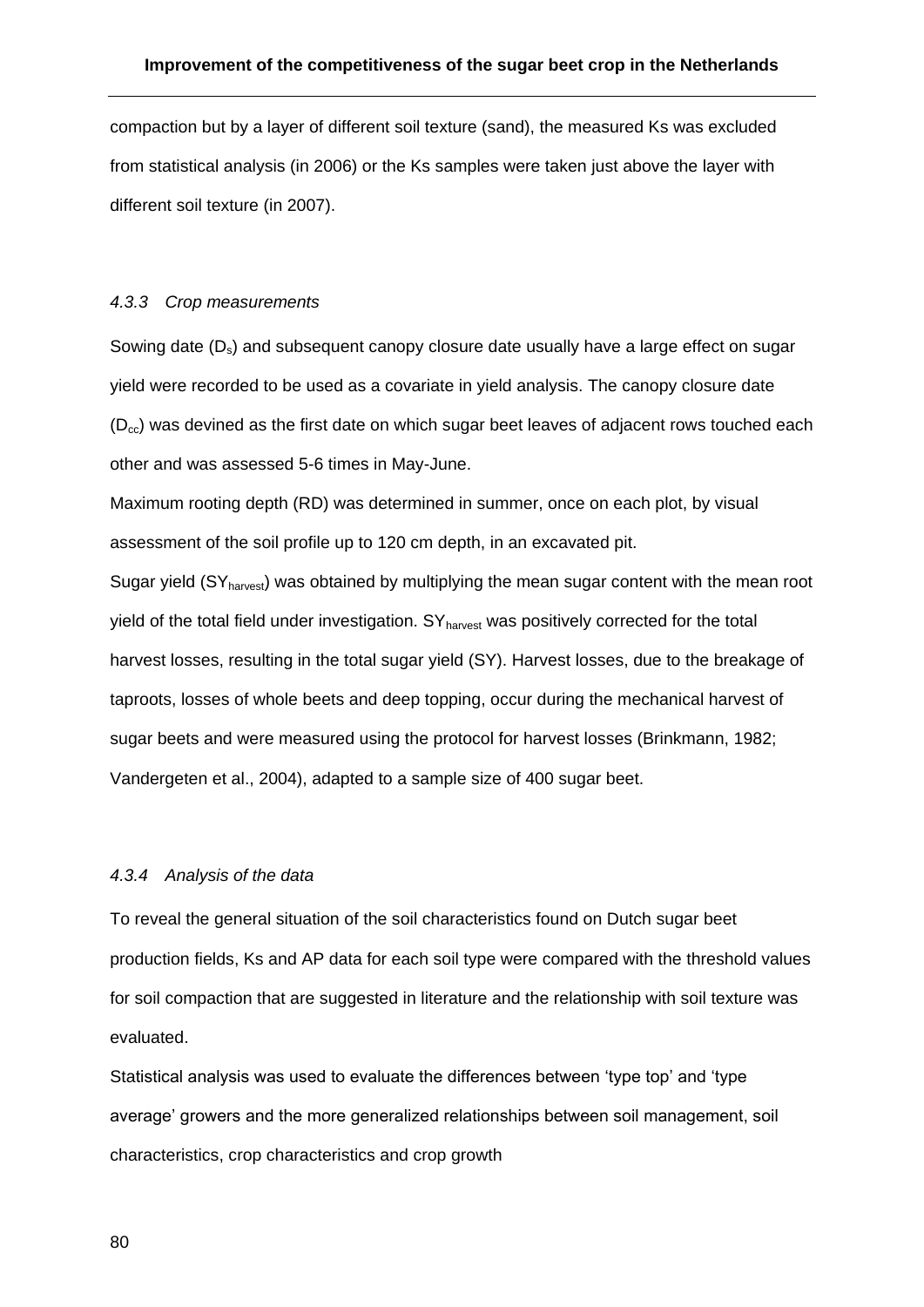For all statistical analysis the statistical package GenStat (Payne et al., 2008) was used. Non-normally distributed variables were transformed to variables with a normal distribution using logarithmic transformation (pH,  $P_{pt}$ ,  $D_{pt}$ , clay content, silt content and CaCO<sub>3</sub> content). Box-Cox transformation was used for organic matter content  $(\lambda = 0.8$  for organic matter content of the topsoil and  $\lambda = -0.2$  for organic matter content in the subsoil), and arcsin transformation after an initial ln (x+1) transformation for Ks.

The differences in characteristics of soil management, soil type, soil structure and crop growth between 'type top' and 'type average' growers were analysed using the Mixed Models procedure (REML) separately for each characteristic. In these analyses the fixed factor was grower type and the random factor was chosen to be region + year + pair number to keep the 'type top' and 'type average' growers belonging to the same pair together and correct for region and year influences.

In an effort to confirm relationships between soil management and the resulting soil and crop characteristics found between 'type top' and 'type average' growers, multiple regression was used without the factor grower type. By excluding grower type in the analysis interference of differences between grower types in other management such as nutrients and crop protection, with the effects of soil were avoided. Some intrinsic soil characteristics, such as  $pH$ , CaCO<sub>3</sub> content, organic matter content and soil texture, and the crop characteristic sowing date, were investigated as covariates in the statistical analysis.

# **4.4 Results**

#### *4.4.1 Soil characteristics of sugar beet fields in the Netherlands*

On 9% of all fields covering all soil types, Ks was found 0.00 m day<sup>-1</sup> (Figure 4.1). The mean Ks per field was for 43% of loam, 17% of loamy sand, 53% of sandy loam, 44% of silt loam and all silty loam fields below 0.10 m day<sup>-1</sup>. Similarly, 31% of all the fields, 34% of 'type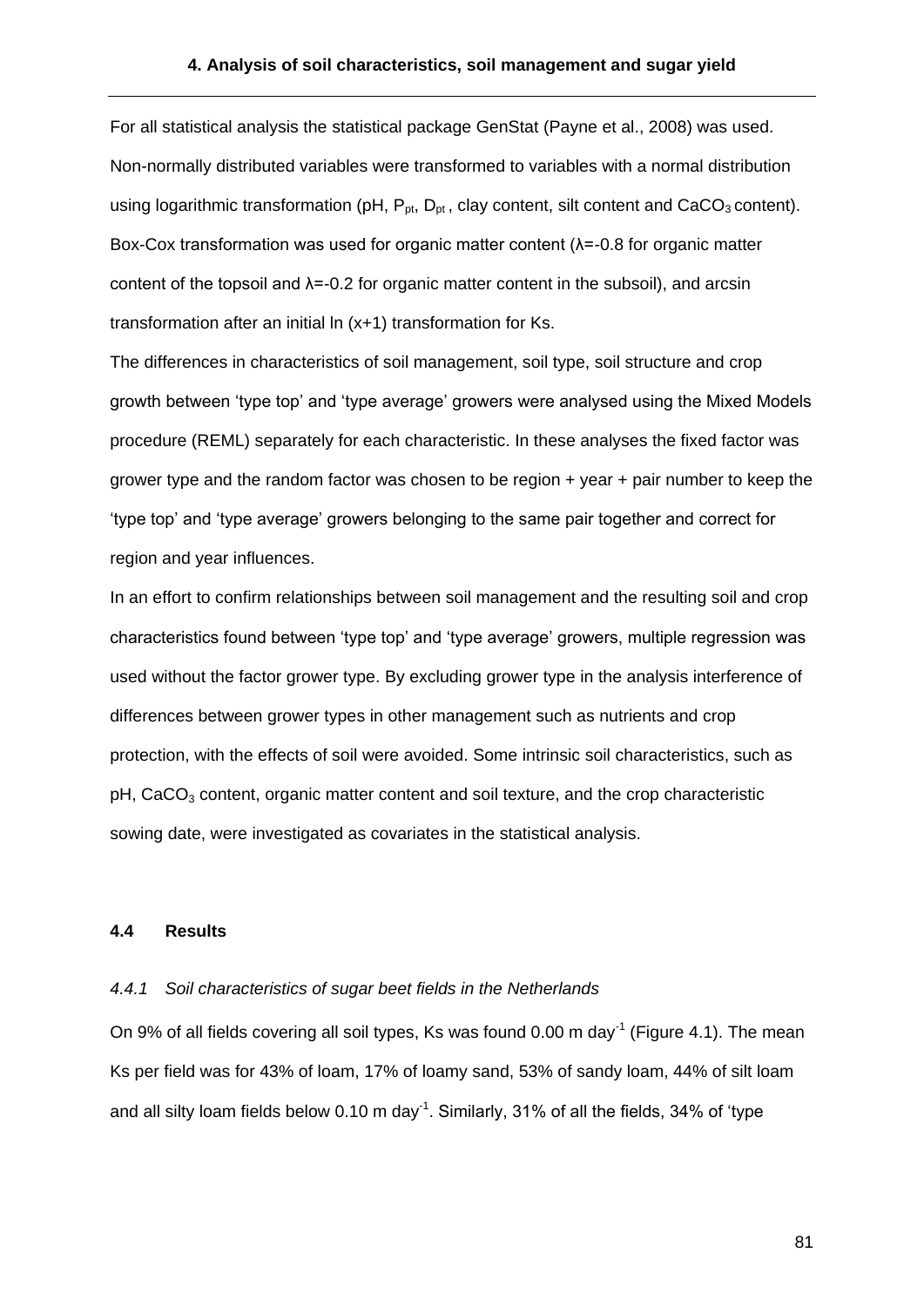average' fields and 27% of 'type top' fields had a Ks below 0.10 m day<sup>-1</sup> (Figure 4.1; table 4.1).

The share of the fields with a mean AP below 10% (v/v) was 44%, 35%, 81%, 100% and 100% for silt loam, sandy loam, loam, clay loam and silty clay loam soils, respectively (table 4.1). These differences between soil type reflect the strong dependency of AP and clay content ( $R^2$  = 0.79; P < 0.001), which is illustrated in figure 4.3. Mean AP was below 10% (v/v) in 25% of the fields of 'type top' growers and in 35% of the 'type average' growers' fields (Figure 4.2).



**Figure 4.1.** Distribution of the field average of the saturated hydraulic conductivity (Ks, m day-1) of soils in Dutch sugar beet production. The line represents the transformed ln (0.10 +1) m day-1 damage threshold (Lebert et al., 2004). Data ln(Ks+1) transformed, *SUSY-project 2006-2007.*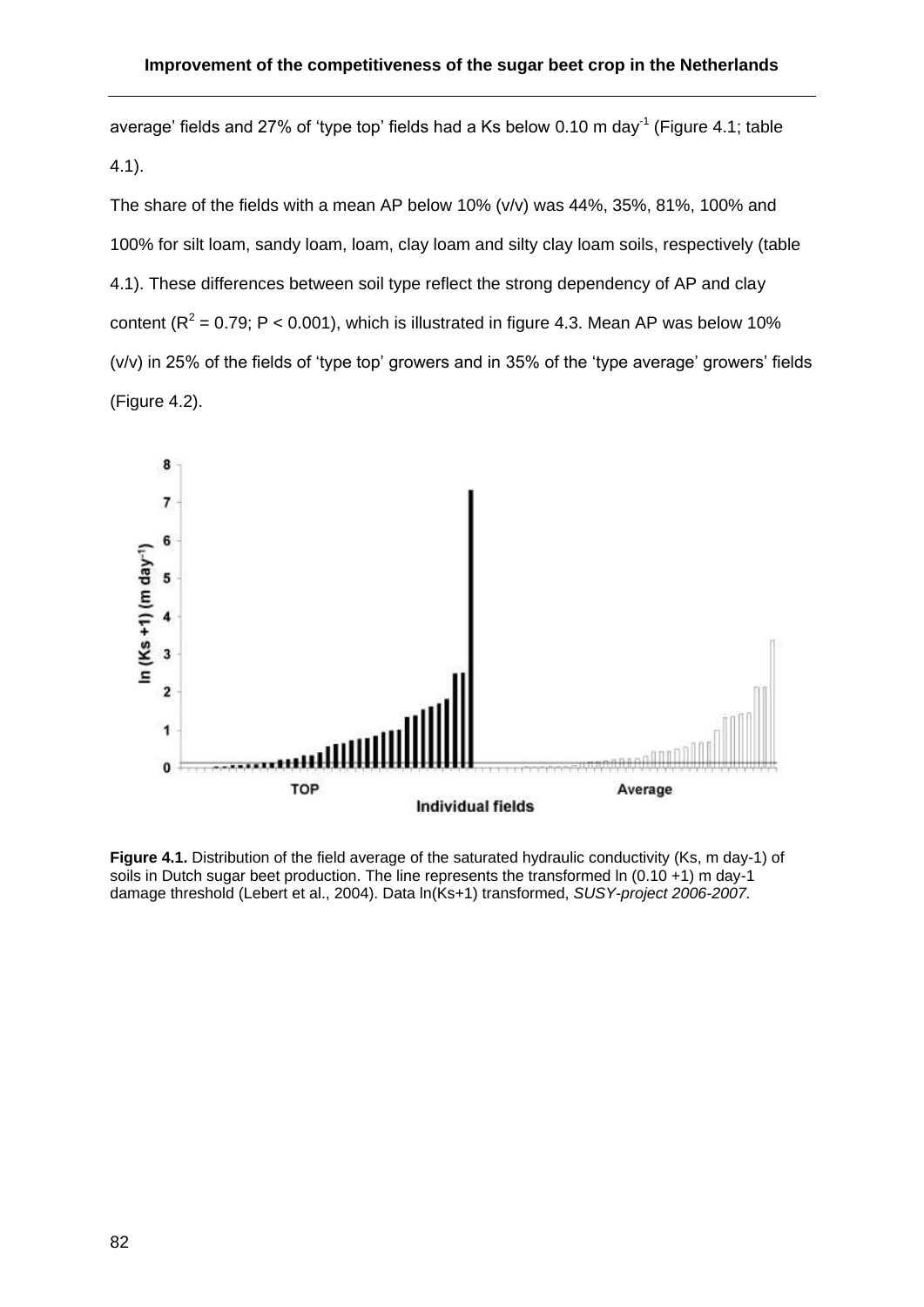

**Figure 4.2.** Distribution of the field average of the air-filled porosity (AP, %) of soils in Dutch sugar beet production. The line represent the 10% (v/v) damage threshold (Bakker and Hidding, 1970; Boone, 1986 and Grable, 1971). *Data SUSY-project 2006-2007*.



Figure 4.3. Relation of air-filled porosity (%) to natural log transformed clay content (%, w/w) on fields (n=104) in the SUSY-project (2006-2007).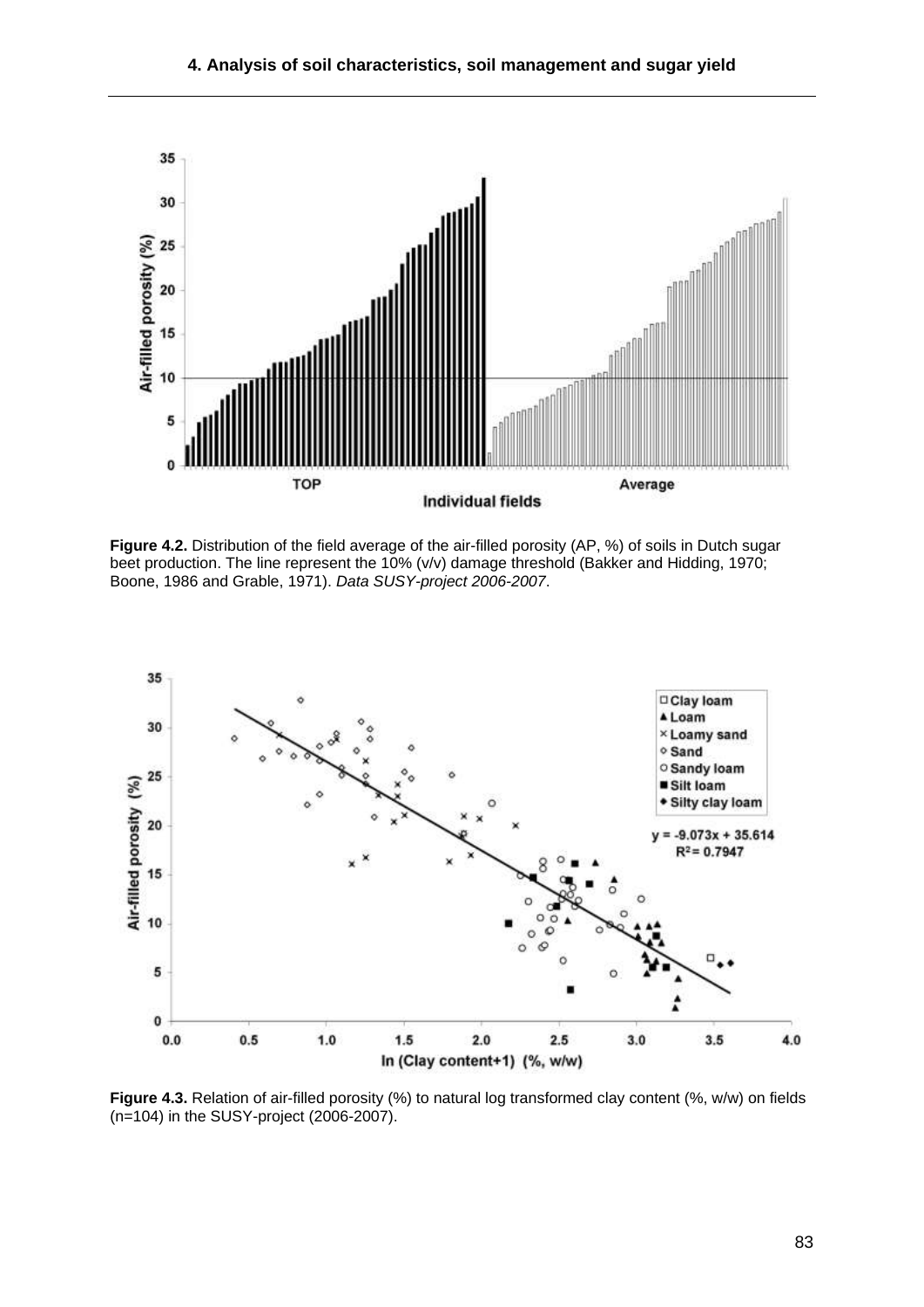| Soil type <sup><math>a</math></sup> | <b>Fields</b> | Organic<br>material | CaCO <sub>3</sub> | рH  | Arithmetic mean AP <sup>b</sup> | Arithmetic mean Ks <sup>b</sup> |
|-------------------------------------|---------------|---------------------|-------------------|-----|---------------------------------|---------------------------------|
|                                     | (#)           | $(\% , w/w)$        | (%, w/w)          |     | $(\%)$                          | $(m day-1)$                     |
| Sand                                | 27            | 8.0                 | 0.1               | 5.1 | 26.7 (18.1 - 34.1)              | $2.85(0.00 - 78.2)$             |
| Loamy sand                          | 17            | 5.0                 | 0.8               | 6.0 | $21.3(13.9 - 30.6)$             | $2.06(0.00 - 21.9)$             |
| Sandy loam                          | 31            | 2.9                 | 4.6               | 7.4 | $11.8(3.5 - 23.9)$              | $0.80(0.00 - 32.5)$             |
| Silt loam                           | 10            | 5.1                 | 2.3               | 6.8 | $10.4(2.7 - 17.1)$              | 168.7 (0.00 - 4508)             |
| Loam                                | 16            | 4.0                 | 5.1               | 7.3 | $8.0(1.0 - 16.7)$               | $1.50(0.00 - 16.2)$             |
| Clay Loam                           | 1             | 4.7                 | 9.4               | 7.4 | $6.5(4.8 - 7.8)$                | $0.56(0.00 - 1.65)$             |
| Silty clay loam                     | 2             | 7.7                 | 4.8               | 7.3 | $5.9(4.9 - 7.1)$                | $0.01(0.00 - 0.01)$             |

**Table 4.1.** Topsoil (0-30 cm) analytical data of the fields (n=104) in the SUSY-project (2006-2007).

a. Soil textural classes according to the USDA system (Soil Survey Staff, 1993).

b. Minimum and maximum of all measured values between brackets.

#### *4.4.2 Differences between 'type top' and 'type average' growers*

The only significant difference in intrinsic soil characteristics between 'type top' and 'type average' growers was a small difference in pH (table 4.2), indicating that the objective to compare these grower types on the same soil type has been achieved.

Soil and crop management differed between grower type. While tractor weight and tyres used (TM<sub>st</sub>, TW<sub>st front</sub> and TW<sub>st rear</sub>) were equal, top type growers used lower tyre inflation pressures ( $P_{\text{ot}}$ ,  $P_{\text{st front}}$  and  $P_{\text{st rear}}$ ), needed less passes for seedbed preparation ( $n_{\text{st}}$ ) and were earlier with sowing  $(D_s)$  than average type growers.

Statistically significant differences ( $P < 0.05$ ) in soil structure between grower types were observed only for the total porosity of the top soil, P, and the saturated hydaulic conductivity in the subsoil, Ks. The difference in P was relatively small, but P was significantly higher for 'type top' growers compared with 'type average' growers, respectively 49.0 and 48.2% (table 4.2). The air filled porosity at field capacity, AP, showed a trend to be higher for 'type top' growers than for 'type average' growers. However, as AP is generally considered to have a closer relationship with yield than P, AP was also considered in the analysis of factors that could be responsible for yield differences (section 4.3.3). Ks was significantly higher for 'type top' compared with to 'type average' growers' fields, respectively 0.49 and 0.31 m day<sup>-1</sup>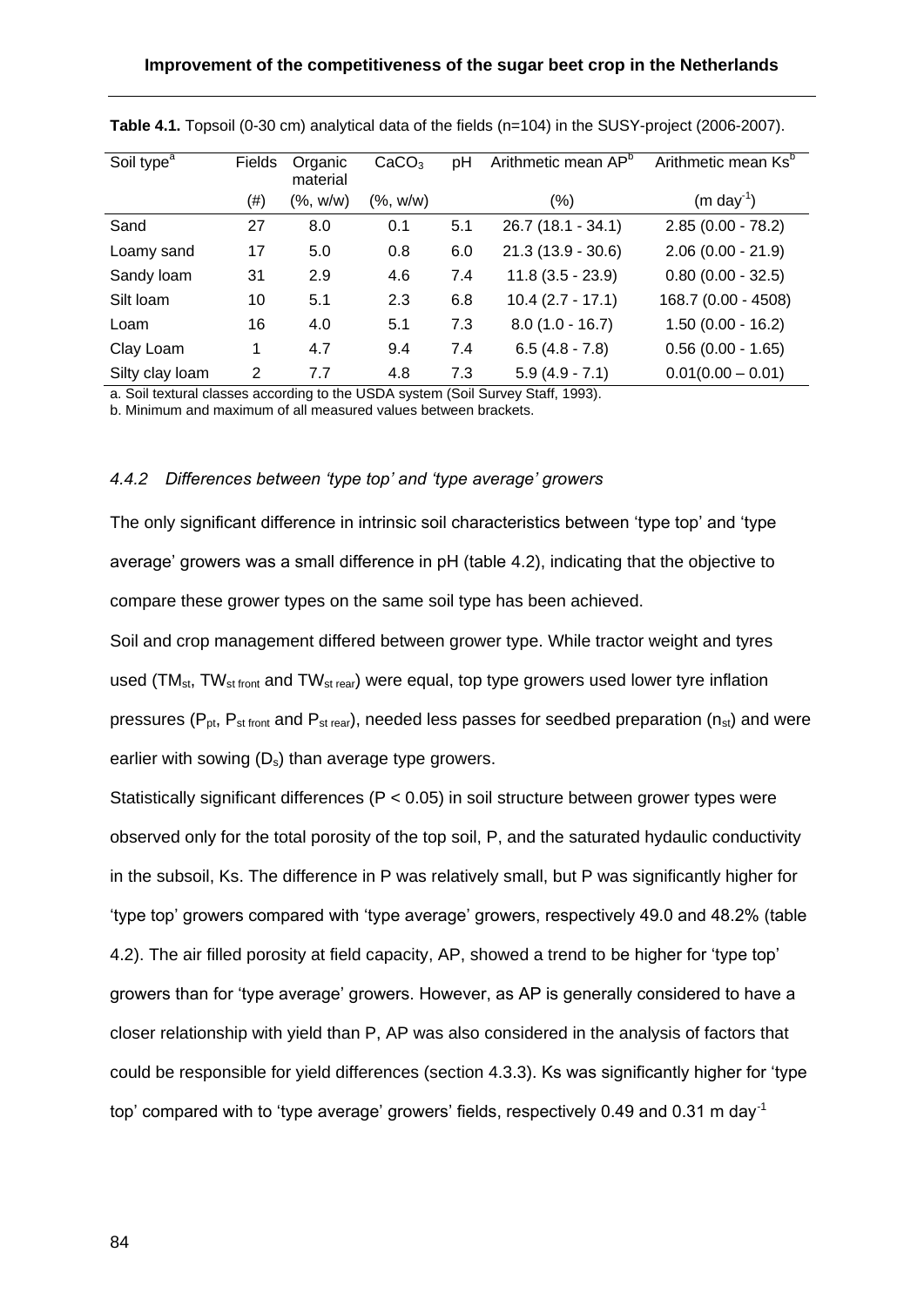(table 4.2). The depth of highest penetration resistance and the penetration resistance at Ks sampling depth were equal for both grower types.

Crops of 'type top' growers showed earlier canopy closure  $(D_{\infty})$ , deeper rooting (RD), and higher sugar yield than crops of 'type average' growers. All crop growth variables were significantly different between both grower types: SY and RD were higher, while sowing date and canopy closure date were significantly earlier for 'type top' growers.

*4.4.3 Effects of soil type and management on soil structure and subsequent crop growth* Statistical models could be established in which soil management aspects explained up to 33% of the variance of AP (table 4.3). However, just as AP (Figure 4.3), also the management characteristics of seedbed preparation appeared to be strongly related to the clay content of the top soil. With increasing clay content of the topsoil, tyre inflation pressures  $(P_{st front}$  and  $P_{st rear}$ ) decreased, the width of the tractor tyres (TW<sub>st front</sub> and TW<sub>st rear</sub>) increased, the tractor weight (TM<sub>st</sub>) decreased and the number of passes for seedbed preparation ( $n_{st}$ ) increased (table 4.3). When both topsoil clay content and the management variables were taken together into multiple regression models, all of the soil management variables ( $P_{\text{st front}}$ ,  $P_{\text{st rear}}$ , TW<sub>st front</sub>, TW<sub>st rear</sub>, TM<sub>st</sub> and n<sub>st</sub>) did not add more than 1% extra to the explained variance of AP by topsoil clay content (79.5%).

Ks increased with decreasing fine sand fraction (50-105 μm) and with increasing depth of primary tillage (mainly ploughing). A statistical model with the parameters could explain 15.3% of the variance of Ks (table 4.4). Model calculation with a fine sand content of 37% (mean in the experiments) suggest that Ks increased by 58% when  $D_{\text{ot}}$  increased from 0.27 m (mean of average growers) to 0.29 m (mean of top growers).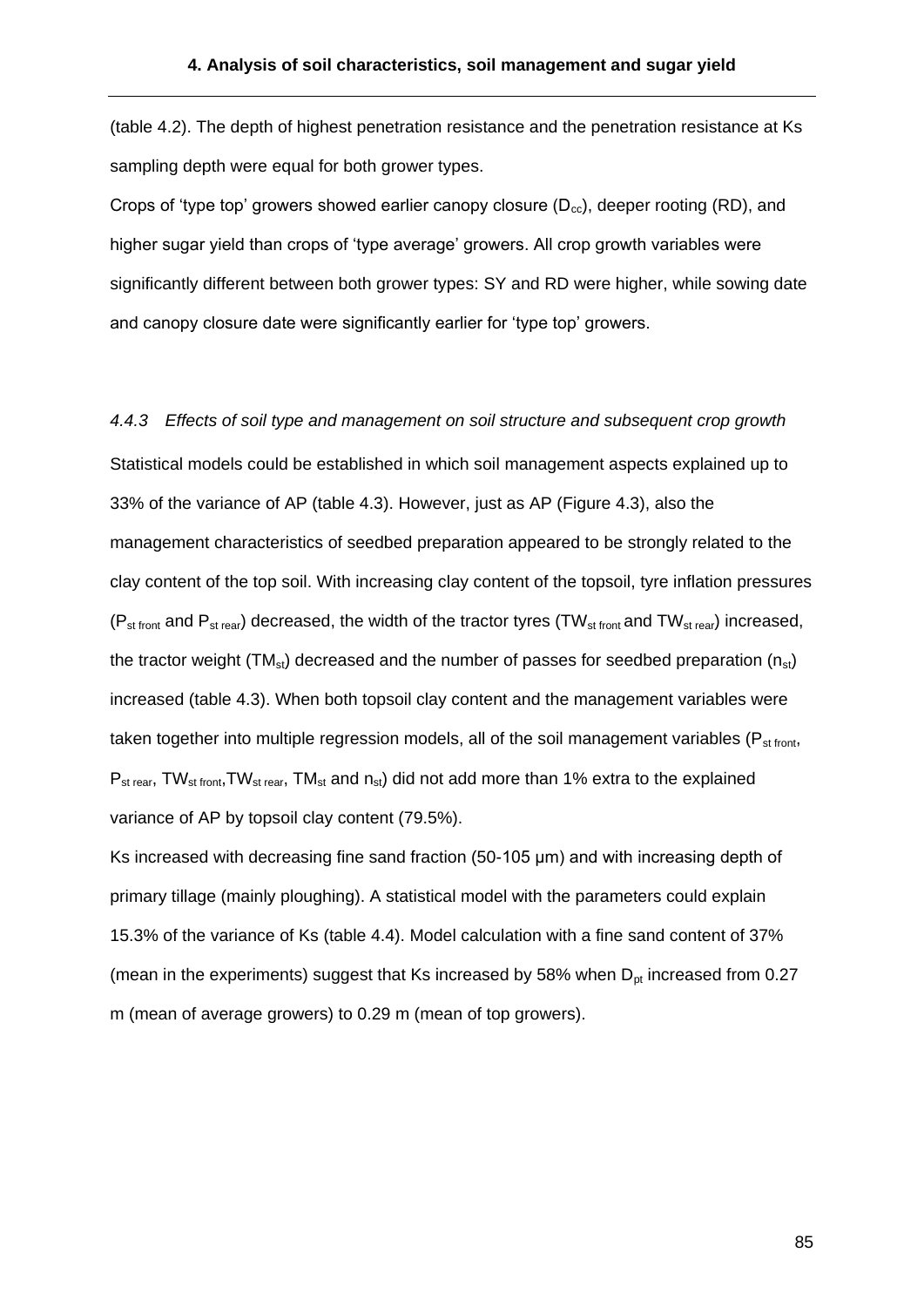**Table 4.2.** Characteristics of soil, soil management, soil structure, crop management and crop growth for 'type top' and 'type average' growers. *Data SUSY-project 2006-2007.*

| Soil and crop characteristics                                               | Predicted means <sup>a</sup> for |            |         |
|-----------------------------------------------------------------------------|----------------------------------|------------|---------|
|                                                                             | 'type average'                   | 'type top' | F-prob. |
|                                                                             |                                  |            |         |
| <b>Top soil</b>                                                             |                                  |            |         |
| Clay content $(\% , w/w)^{b}$                                               | 7.9                              | 7.7        | 0.484   |
| Silt content $(\% , w/w)^b$                                                 | 15.3                             | 15.6       | 0.952   |
| CaCO <sub>3</sub> content $(\% , w/w)^b$                                    | 1.4                              | 1.3        | 0.347   |
| Organic matter content (%, w/w) <sup>c</sup>                                | 3.5                              | 3.6        | 0.564   |
| pH <sub>b</sub>                                                             | 6.5                              | 6.4        | 0.018   |
| Soil management                                                             |                                  |            |         |
| Inflation pressure rear tyre $(P_{\text{pt}}; kPa)^{D}$                     | 117                              | 107        | < 0.001 |
| Depth primary tillage $(D_{pt}; m)^b$                                       | 0.27                             | 0.29       | 0.004   |
| Seedbed preparations (n <sub>st</sub> )                                     | 1.3                              | 1.1        | < 0.001 |
| Tractor weight (TM <sub>st</sub> ; kg)                                      | 4877                             | 4877       | 0.991   |
| Inflation pressure front tyre (P <sub>st front</sub> ; kPa)                 | 112                              | 99         | < 0.001 |
| Inflation pressure rear tyre (P <sub>st rear</sub> ; kPa)                   | 103                              | 87         | < 0.001 |
| Width front tyre (TW <sub>st front</sub> ; m)                               | 0.42                             | 0.43       | 0.185   |
| Width rear tyre $(TWst rear; m)$                                            | 0.66                             | 0.65       | 0.207   |
| <b>Crop management</b>                                                      |                                  |            |         |
| Drilling (date)                                                             | $8 - 4$                          | $3 - 4$    | < 0.001 |
| Soil structure                                                              |                                  |            |         |
| Depth of highest penetration resistance (m)                                 | 0.37                             | 0.37       | 0.648   |
| Penetration resistance at Ks sampling depth (PR <sub>Ks</sub> ,<br>$MPa)^b$ | 2.57                             | 2.62       | 0.586   |
| Saturated hydraulic conductivity (Ks, m d <sup>-1)d</sup>                   | 0.31                             | 0.49       | 0.042   |
| Top soil total porosity (P, %)                                              | 48.22                            | 48.97      | 0.033   |
| Top soil air-filled porosity (AP, %)                                        | 17.8                             | 18.4       | 0.064   |
| <b>Crop growth</b>                                                          |                                  |            |         |
| Canopy closure (CC, date)                                                   | $16 - 6$                         | $11 - 6$   | < 0.001 |
| Root depth (RD, m)                                                          | 0.61                             | 0.69       | < 0.001 |
| Sugar yield (SY, Mg ha <sup>-1</sup> )                                      | 11.6                             | 13.9       | < 0.001 |
| a. backtransformed in case of transformation.                               |                                  |            |         |

b. data ln(x+1) transformed.

c. data Box-Cox transformed (λ=-0.8).

d. data arcsin(ln(x+1)) transformed.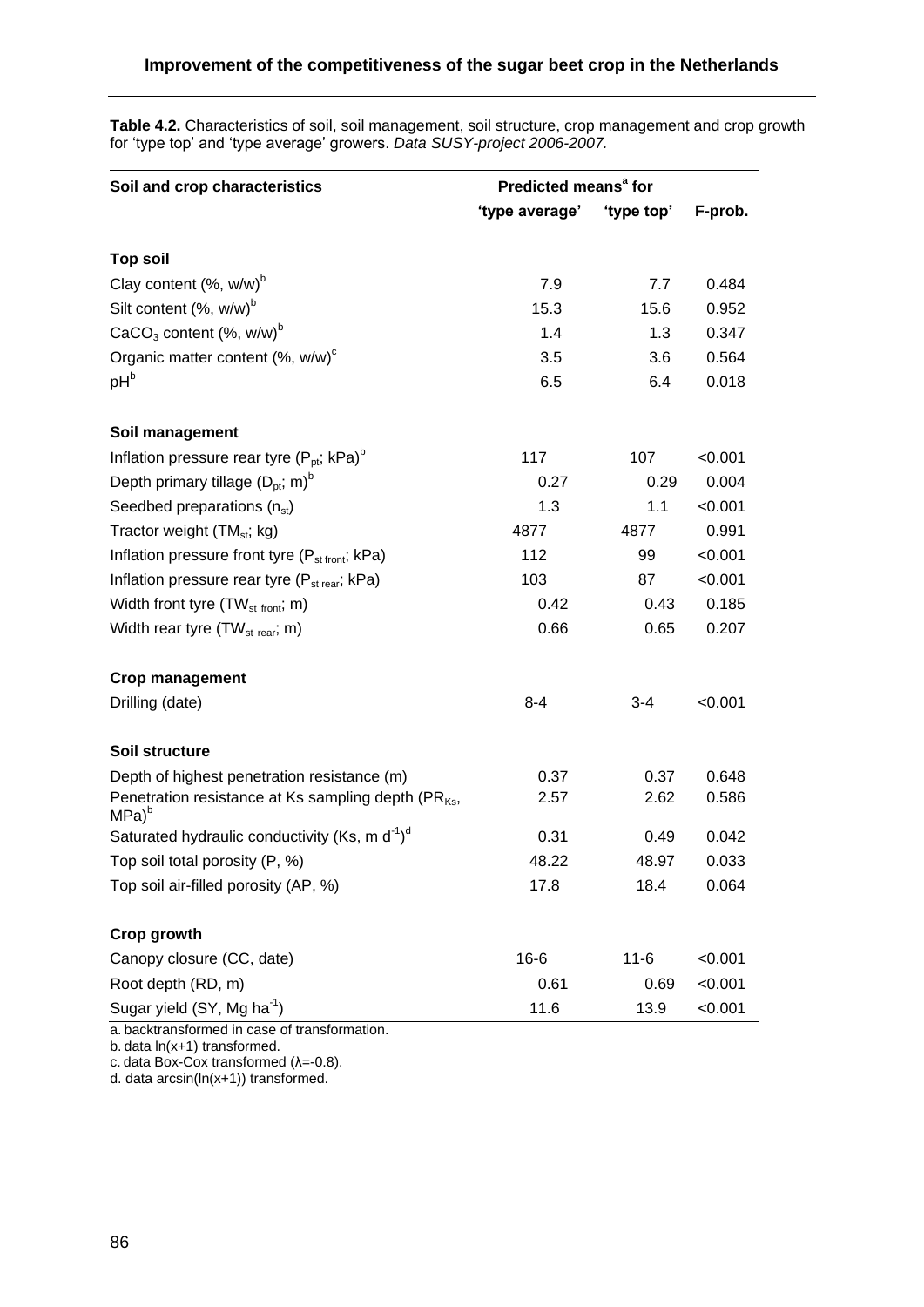**Table 4.3.** Parameter estimates and summary statistics of linear regression relating the seedbed preparation management variables to clay content (%, w/w) and Air-filled porosity to seedbed preparation management variables of the top soil in Dutch sugar beet production fields. *Data SUSY-project 2006-2007.* 87

| variate                       | In(clay content $(\% , w/w) + 1$ ) <sup>a</sup> |                   |          |                   |           | Air-filled porosity <sup>b</sup> |          |                   |          |                   |           |         |
|-------------------------------|-------------------------------------------------|-------------------|----------|-------------------|-----------|----------------------------------|----------|-------------------|----------|-------------------|-----------|---------|
|                               |                                                 |                   | Constant |                   | Explained | P.                               |          |                   | Constant |                   | Explained | P       |
|                               |                                                 | s.e. <sup>c</sup> |          | s.e. <sup>c</sup> | variance  |                                  |          |                   |          |                   | variance  |         |
|                               | Estimate                                        |                   | Estimate |                   | %         |                                  | Estimate | s.e. <sup>c</sup> | Estimate | s.e. <sup>c</sup> | %         |         |
| Pressure front tyre           | ٠                                               | 0.03              | 1.66     | 0.06              | 29.9      | < 0.001                          | 10.24    | 0.92              | 5.68     | 1.04              | 28.3      | < 0.001 |
| (P <sub>st front</sub> ; kPa) | 0.29                                            |                   |          |                   |           |                                  |          |                   |          |                   |           |         |
| Width front tyre              |                                                 | 0.01              | 0.37     | 0.02              | 1.3       | 0.023                            | $-3.94$  | 3.44              | 17.97    | 1.51              | 0.1       | 0.253   |
| (TW <sub>st front</sub> ; m)  | 0.02                                            |                   |          |                   |           |                                  |          |                   |          |                   |           |         |
| Pressure rear tyre            | $-0.29$                                         | 0.02              | 1.54     | 0.05              | 35.3      | < 0.001                          | 12.29    | 0.99              | 4.90     | 1.00              | 33.2      | < 0.001 |
| (P <sub>str</sub> , kPa)      |                                                 |                   |          |                   |           |                                  |          |                   |          |                   |           |         |
| Width rear tyre               | 0.10                                            | 0.01              | 0.45     | 0.03              | 14.0      | < 0.001                          | $-14.97$ | 2.10              | 26.08    | 1.44              | 13.8      | < 0.001 |
| $(TW_{st \text{ rear}}; m)$   |                                                 |                   |          |                   |           |                                  |          |                   |          |                   |           |         |
| Tractor weight                | $-288.5$                                        | 77.3              | 5416     | 176               | 4.0       | < 0.001                          | 0.00     | 0.00              | 6.87     | 1.98              | 6.9       | < 0.001 |
| $(TM_{\rm st};$ kg)           |                                                 |                   |          |                   |           |                                  |          |                   |          |                   |           |         |
| Seedbed                       | 0.27                                            | 0.03              | 0.64     | 0.08              | 17.0      | < 0.001                          | $-6.84$  | 0.82              | 24.59    | 1.08              | 18.2      | < 0.001 |
| preparations $(n_{st})$       |                                                 |                   |          |                   |           |                                  |          |                   |          |                   |           |         |

a. Model:  $y = b0 + b1$  x ln(clay content  $(\% , w/w) + 1$ ).

b. Model: Air-filled porosity = b0 + b1 x variate.

c. s.e. is the standard error of parameter estimates.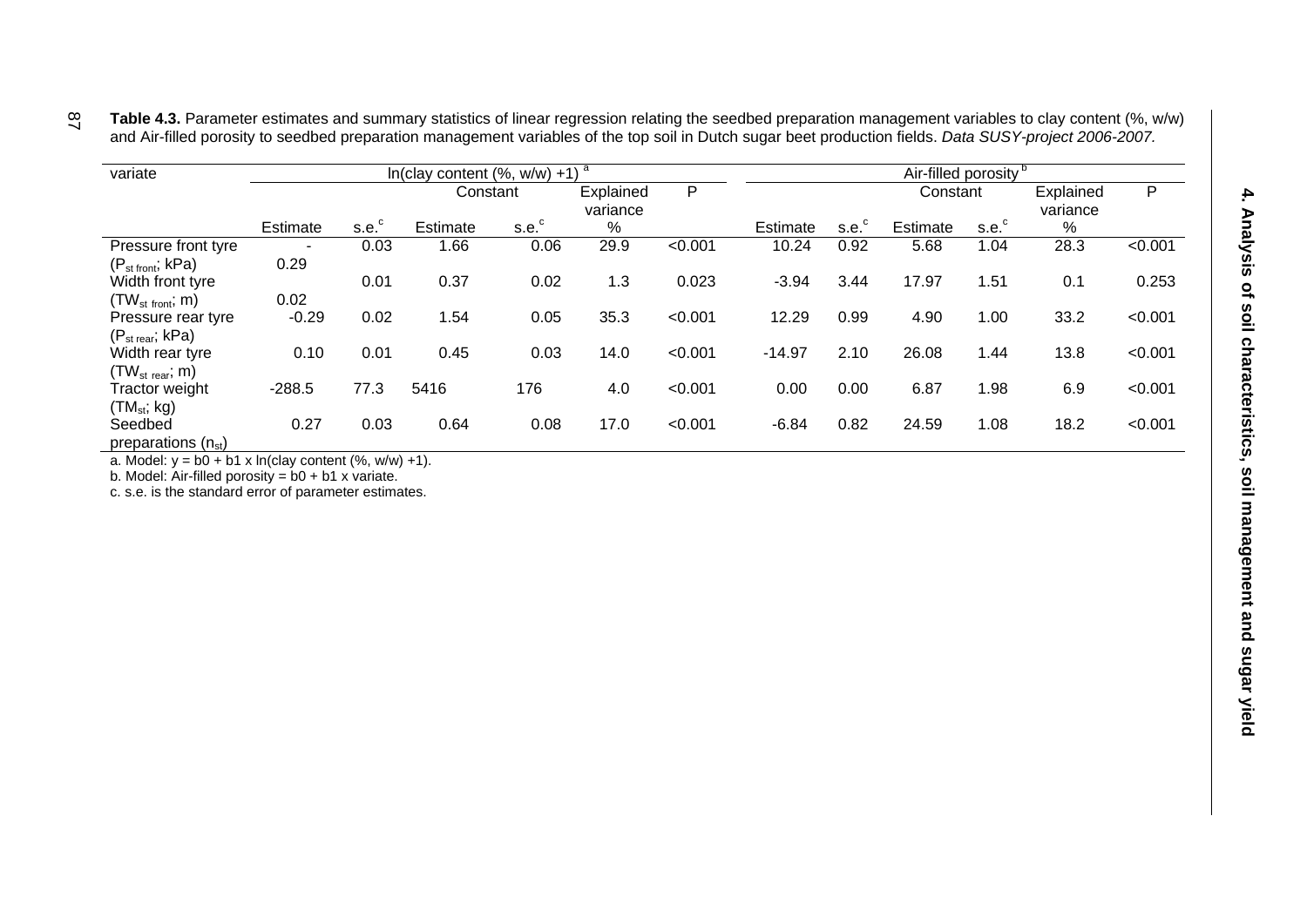## **Improvement of the competitiveness of the sugar beet crop in the Netherlands**

**Table 4.4.** Description, estimated values and standard errors for the parameters in multiple linear regression<sup>a</sup> for the saturated hydraulic conductivity (Ks) of the subsoil in Dutch sugar beet production<sup>b</sup>. *Data SUSY-project 2006-2007.*

| Parameter      | Description                                                                      | Estimate  | s.e.   | Probability |
|----------------|----------------------------------------------------------------------------------|-----------|--------|-------------|
| $b_0$          | Constant                                                                         | $-0.1386$ | 0.0541 | 0.011       |
| b <sub>1</sub> | Coëfficient for 50-105 um subsoil sand content<br>$(\% , w/w)$ $(X_1)$           | $-0.0008$ | 0.0002 | < 0.001     |
| b <sub>2</sub> | Coëfficient for In (Depth primary tillage $(D_{\text{ot}}; m)$ )<br>$+ 1) (X_2)$ | 0.0662    | 0.0163 | < 0.001     |

a. Model:  $arcsin(ln (Ks+1)/100) = b<sub>0</sub> + b<sub>1</sub> x X<sub>1</sub> + b<sub>2</sub> x X<sub>2</sub>$ .

b. Explained variance 15.3%.

The effect of soil structure on sugar yield was best described by a statistical model with the

terms AP, the interaction of AP and sowing date and the interaction of Ks and fine sand

fraction in the subsoil. Such a model explained 24.9% of the variation of the sugar yield

(table 4.5). A model with only sowing date explained 13.4%, a model with only AP explained

2.0% and a model with only Ks explained 4.6% of the variance in sugar yield (data not

shown). Penetration resistance did not explain any of the variance in sugar yield.

**Table 4.5.** Description, estimated values and standard errors for soil structure parameters in multiple linear regression<sup>a</sup> for the sugar yield (SY) in Dutch sugar beet production<sup>b</sup>. *Data SUSY-project 2006-2007.*

| Parameter      | Description                                            | Estimate  | s.e.   | Probability |
|----------------|--------------------------------------------------------|-----------|--------|-------------|
| $b_0$          | Constant                                               | 12.54     | 0.28   | < 0.001     |
| b <sub>1</sub> | Coëfficient for air-filled porosity (AP, %) $(X_1)$    | 0.4829    | 0.0710 | < 0.001     |
| b <sub>2</sub> | Coëfficient for air-filled porosity (AP, %) x          | $-0.0051$ | 0.0007 | < 0.001     |
|                | sowing date $(X_2)$                                    |           |        |             |
| $b_3$          | Coëfficient for arcsin(ln (Ks+1)/100) x subsoil        | 0.3299    | 0.0880 | < 0.001     |
|                | 50-105 $\mu$ m sand content (%, w/w) (X <sub>3</sub> ) |           |        |             |

a. Model:  $SY = b_0 + b_1 \times X_1 + ... + b_3 \times X_3$ .

b. Explained variance 24.9%.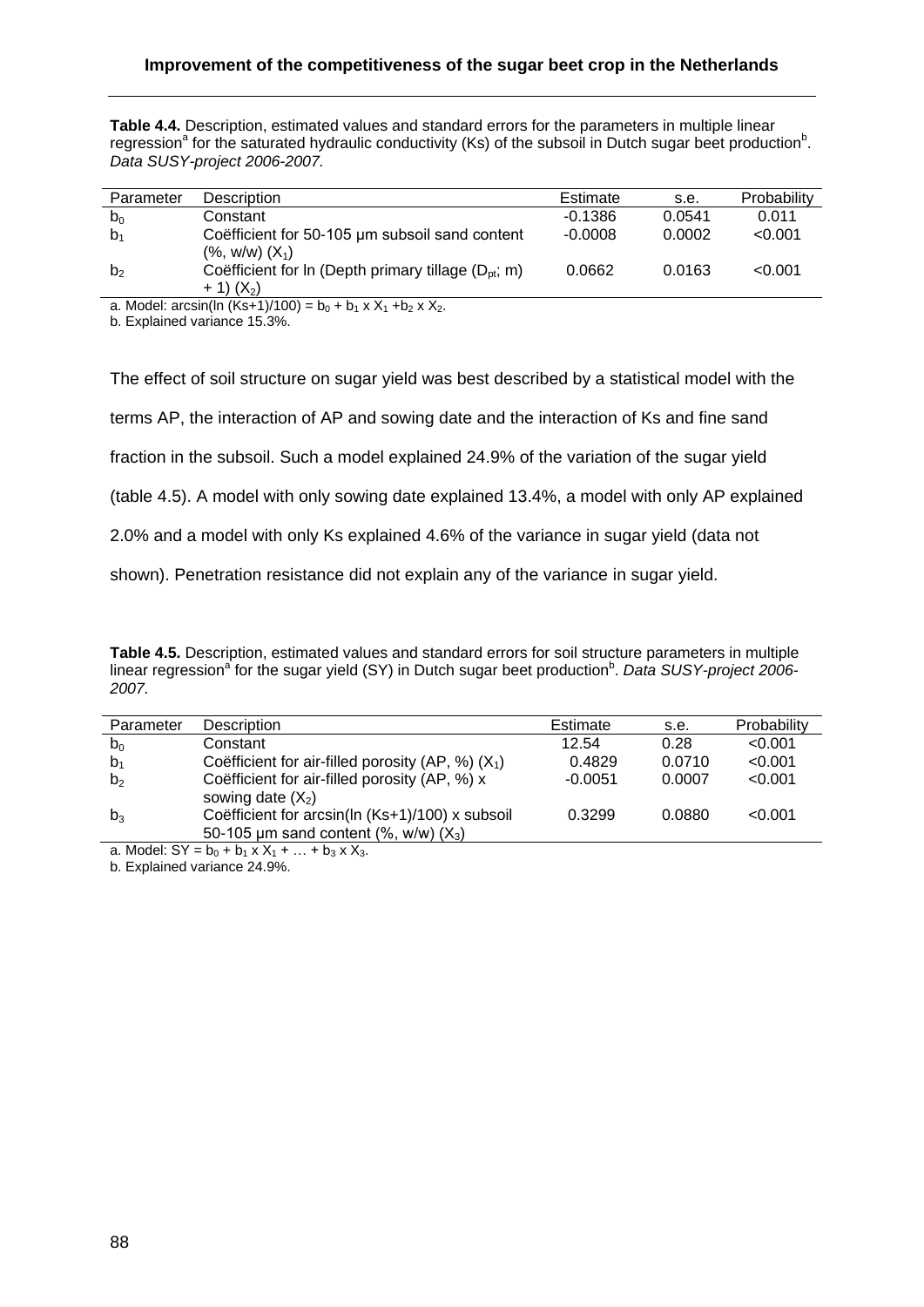## **4.5 Discussion**

The pair study 'Speeding Up Sugar Yield' (SUSY) studied possible causes of sugar yield differences in a pair-wise comparison of neighbouring 'type top' and 'type average' growers. The 'type top' growers yielded 2.3 Mg ha<sup>-1</sup> more sugar compared to the 'type average' growers, while the intrinsic soil properties did not differ for both grower types. Thus the 'type top' growers performed better under the same environmental conditions and Hanse et al. (2010) showed that they had comparable costs to the 'type average' growers too. Part of the difference in sugar yield can be attributed to soil structure. The soil structure, topsoil AP and subsoil Ks, explained (although in interaction with sowing date and subsoil sand content) 24.9% of the total sugar yield in Dutch sugar beet production. Thus the effect of soil structure is interwoven with the positive effect of early sowing date on sugar yield. The latter is due to an increased interception of the yearly available radiation due to earlier canopy closing (Werker and Jaggard, 1998; Kenter et al., 2006). A better soil structure thus might facilitate early sowing.

A better use of equipment by the 'type top' growers was observed at seedbed preparation, were the used equipment ( $TM_{st}$ ,  $TW_{st front}$  and  $TW_{st.}$ ) was comparable but the inflation pressure (TP<sub>st front</sub> and TP<sub>st rear</sub>) and the number of passes ( $n_{st}$ ) to prepare the seedbed were significant lower for the 'type top' growers. However, this did not result in significant higher AP for the 'type top' growers. For AP, values below 10% are considered restricting crop growth (Bakker and Hidding, 1970; Grable, 1971; Boone et al., 1986). In this study 30% of the fields had a topsoil AP below this damage threshold, all of these soils had a clay content of 8.6% or more indicating also the strong relationship of AP with clay content. The strong relationship of both soil management characteristics and AP with clay content may have hindered discovery of the effects of soil management on AP.

On the clay soils with low AP the sugar yields are already on a high level, but could be improved when the aeration is optimised by soil saving traffic (Lamers et al., 1986; Vermeulen and Klooster, 1992; Vermeulen and Mosquera, 2008). On the other hand the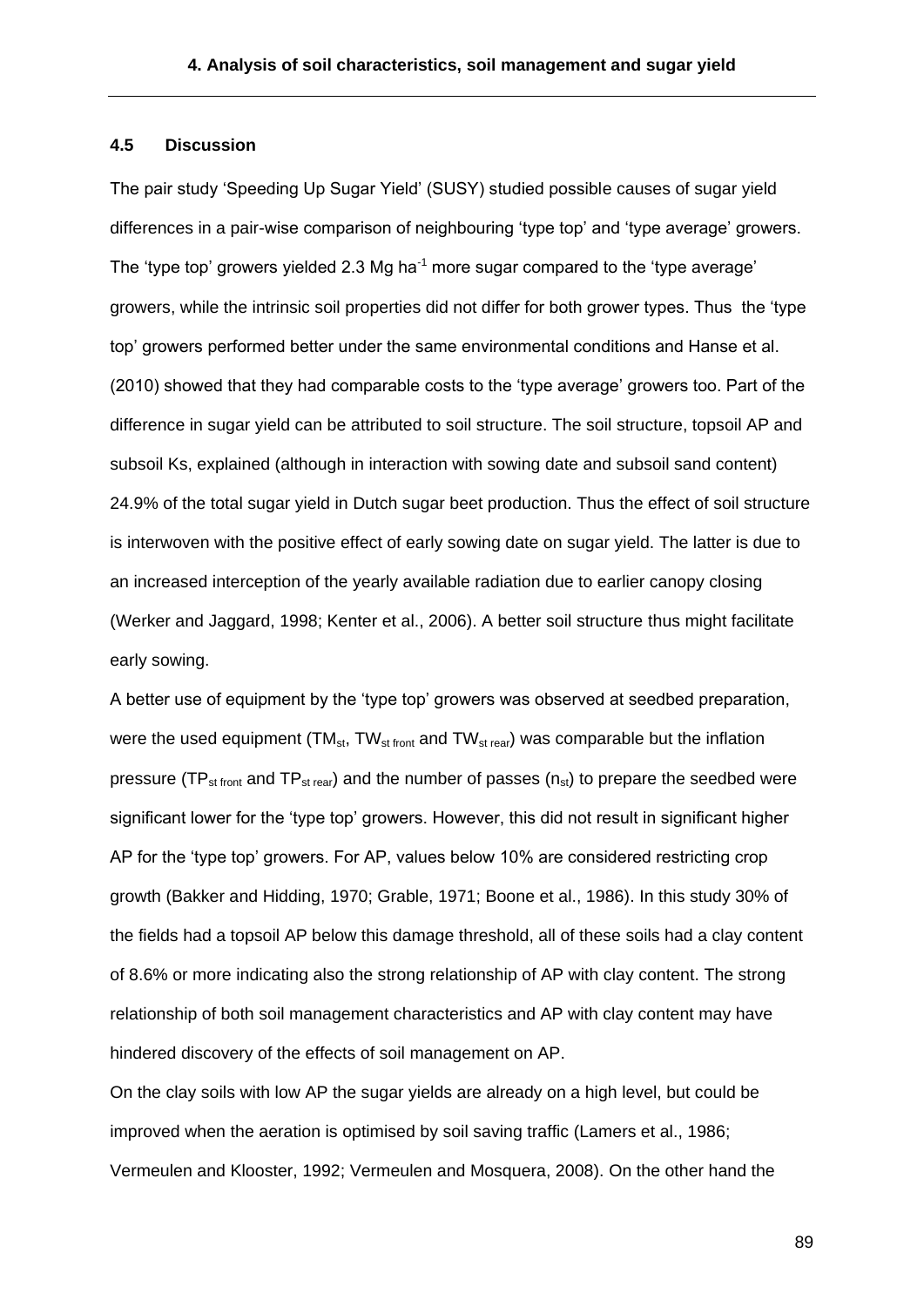sugar beet crop requires a slight compression of the topsoil for improved plant establishment and soil root contact (Tijink and Märländer, 1998). Growers on clay soil interact already to the relation of AP and clay content, which is shown by the reduction of tyre inflation pressure with increasing clay content in the topsoil. The results of this study show that future research on AP and pair wise comparison of farmers for soil structure should use clay content as a covariate in the analysis of the data.

Contrary to AP, 'type top' growers had a significantly higher Ks (subsoil structure) compared to 'type average' growers. Since the  $D_{pt}$  and subsoil sand content explain limited amount (15%) of the variance in Ks, it is likely that not all causes of the variance in Ks are revealed in this study. The influence of tyre inflation pressure on soil compaction is found in research all over the world (Davies et al., 1973; Soane et al., 1982; Van den Akker, 1998). Rear tyre inflation pressure at primary tillage  $(P_{pt})$ , mainly ploughing, was significant lower for the 'type top' growers, too. Although  $P_{pt}$  had no significant effect on the Ks in this study, the higher values for Ks of the 'type top' growers might be influenced by their equipment use. However, not only equipment use (low tyre inflation pressure and tillage depth) is important, also the soil conditions, mainly water content, under which the operations take place (Arvidsson and Hakansson, 1996; Batey, 2009). This factor was not included in this study for impossibility to measure soil conditions at 52 fields at the time operations take place, but for some grower pairs astonishing differences between top and average growers in soil conditions could be observed by eye.

Ks measured in the subsoil can be used as a indicator of subsoil compaction (Dawidowski and Koolen, 1987; Arvidsson, 2001). Subsoil compaction is of major concern in the present policymaking of the EU in developing the new soil directive (EC, 2006). The data on the Ks found in this study provide information on the extent of subsoil compaction in sugar beet growing in the Netherlands to feed policymaking. Ks was found below the damage threshold of 0.10 m day<sup>-1</sup> (Lebert et al., 2004) on 31% of the fields, all located on clayey soils, while on  $9\%$  of all fields Ks was found 0.00 m day<sup>-1</sup>. These figures seem to indicate severe subsoil compaction. However, a study in Lower Saxony (Germany) found 17% of the fields in the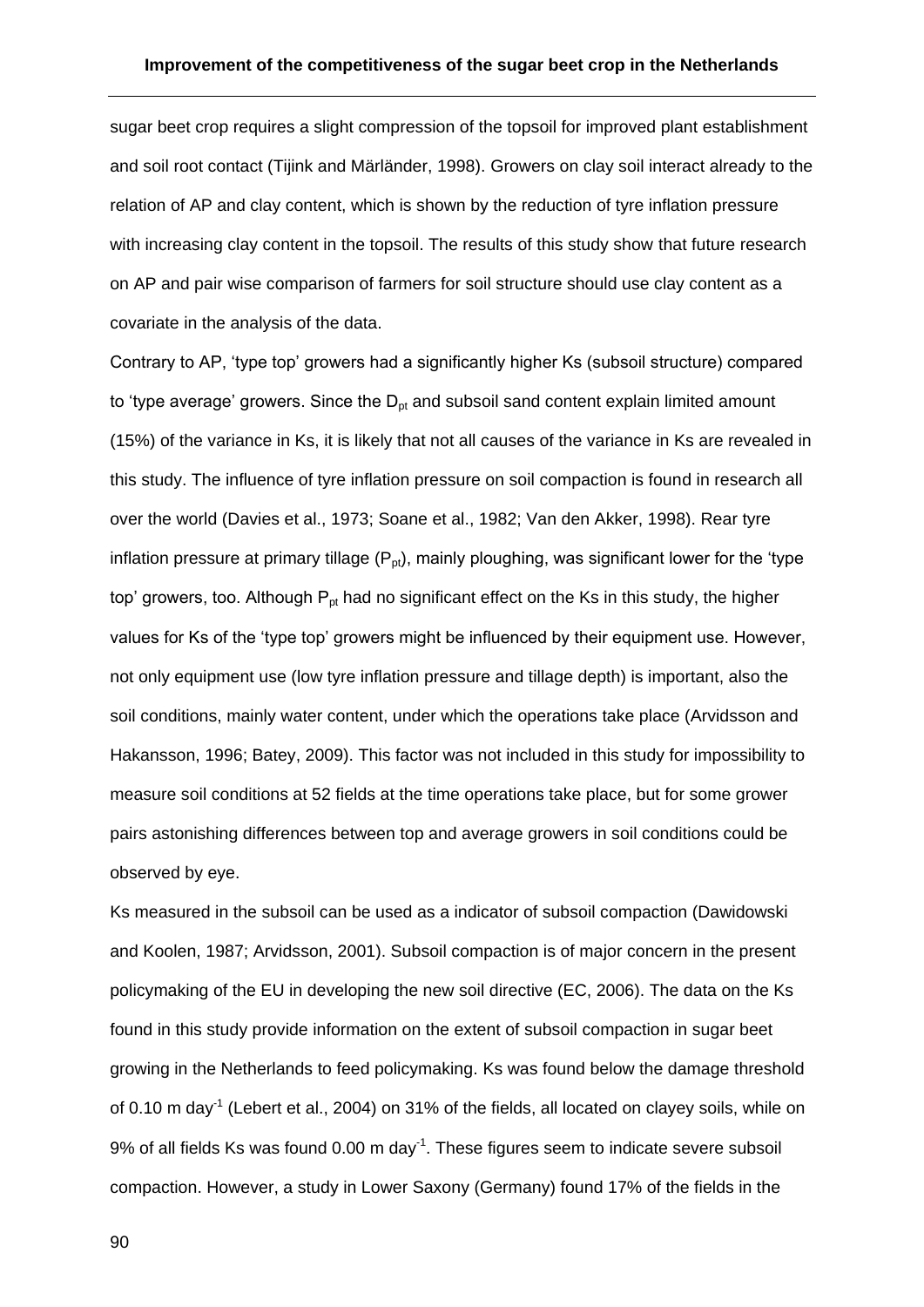range of harmful soil compaction, all of them with subsoil Ks below the 0.10 m day<sup>-1</sup> damage threshold (Brunotte et al., 2008). However visual structure analysis of these fields' profile revealed normal soil functioning. Only on tramlines and headlands harmful soil compaction was found. Similar results were obtained in Nordrhein-Westfalen (Germany) were visual structure analyses reduced the harmful subsoil compacted fields from 37% to 24% (Weyer, 2007). Thus laboratory analyses of soil samples might indicate agricultural fields under risk of harmful soil compaction, but they likely overestimate the amount of fields actually suffering harmful soil compaction. In this study, on all soil types, fields were found where one or more of the 3 plots had a Ks of 0.00 m day<sup>-1</sup>, indicating spatial variability in local Ks and subsoil compaction on fields. Spatial variability on investigated fields is often reported (Strudley et al., 2008). The effect of this patchiness probably explains the rather low effect of Ks on sugar yield (4.6%). The effect of subsoil compaction on yield was reported 3-5% in other studies as well (Chamen et al., 2003). Although the effect of subsoil compaction on yield is rather small, it has a long lasting nature (Hakansson and Reeder, 1994). Therefore, subsoil compaction can also influence yield of other crops, grown in rotation with sugar beet. Crops differ susceptibility to soil compaction and the average yearly yield loss is estimated 11.4% (Arvidsson and Hakansson, 1996). It can be expected that the effect of Ks in the subsoil will affect yields more severe in seasons with excessive rainfall. In those seasons the 'type top' growers are in a better position to escape the negative effect of too much water in sugar beet production.

Ks in this study could be partially explained by the nature of the subsoil (50-105 µm subsoil sand content (%, w/w)) and the depth of primary tillage ( $D_{pt}$ ). Ks and  $D_{pt}$  were both significant higher for 'type top' growers. Soil compaction can be alleviated by tillage operations (Spoor et al., 2003; Hamza and Anderson, 2005; Batey, 2009). However for those operations loosening is at depths through or just below the compacted zone. In this study the Ks was measured below the depths of the farmers' tillage operations. This leaves the question whether tillage treatments just above the compacted zone, effects biological or physical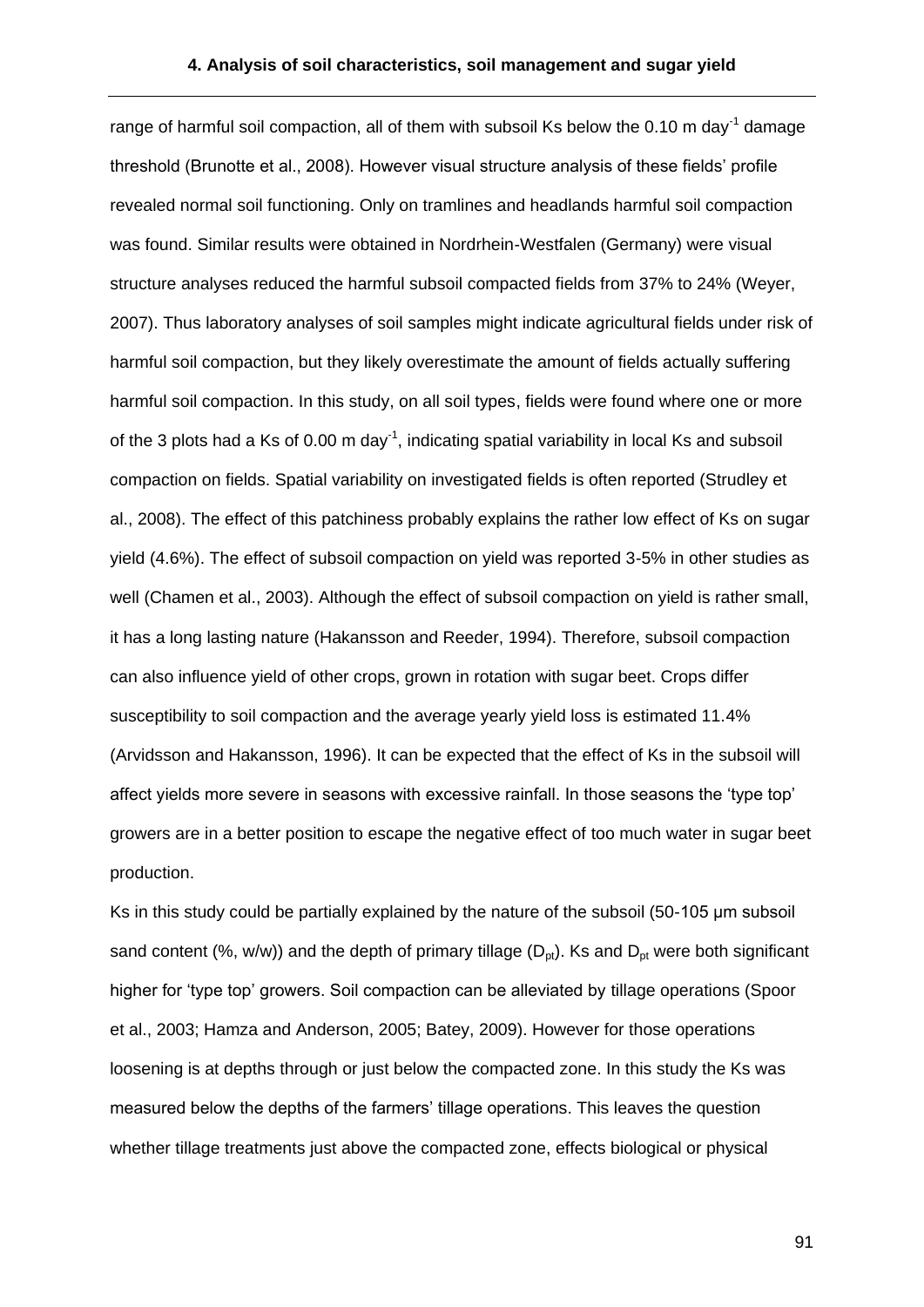processes increasing Ks. The predicted effect (58%) of 0.02 m increased tillage depth on subsoil Ks is substantial.

Whereas other authors found a significant effect of top soil penetration resistance on sugar yield (Koch et al., 2009), penetration resistance of the top soil had no effect on sugar yield in this study. This is most likely due to the deeper primary tillage operation, alleviating too high top soil penetration resistance on fields in this study. Fields were mainly ploughed, with primary tillage depths ranging from 0.19 – 0.43 m. Other researchers also found a significant effect of ploughing on sugar yield (Koch et al., 2008; Bollman and Sprague, 2009; Koch et al., 2009).

Finally, next to a good soil structure, other variables, like the management of pests and diseases, have proven important in the SUSY pair study for improving sugar yield too (Hanse et al., 2011). For future pair studies of growers next to the already mentioned clay content, research should find a way to exclude these other yield influencing variables. Then the effect of growers management on soil structure, and of soil structure on yield can be estimated without bias.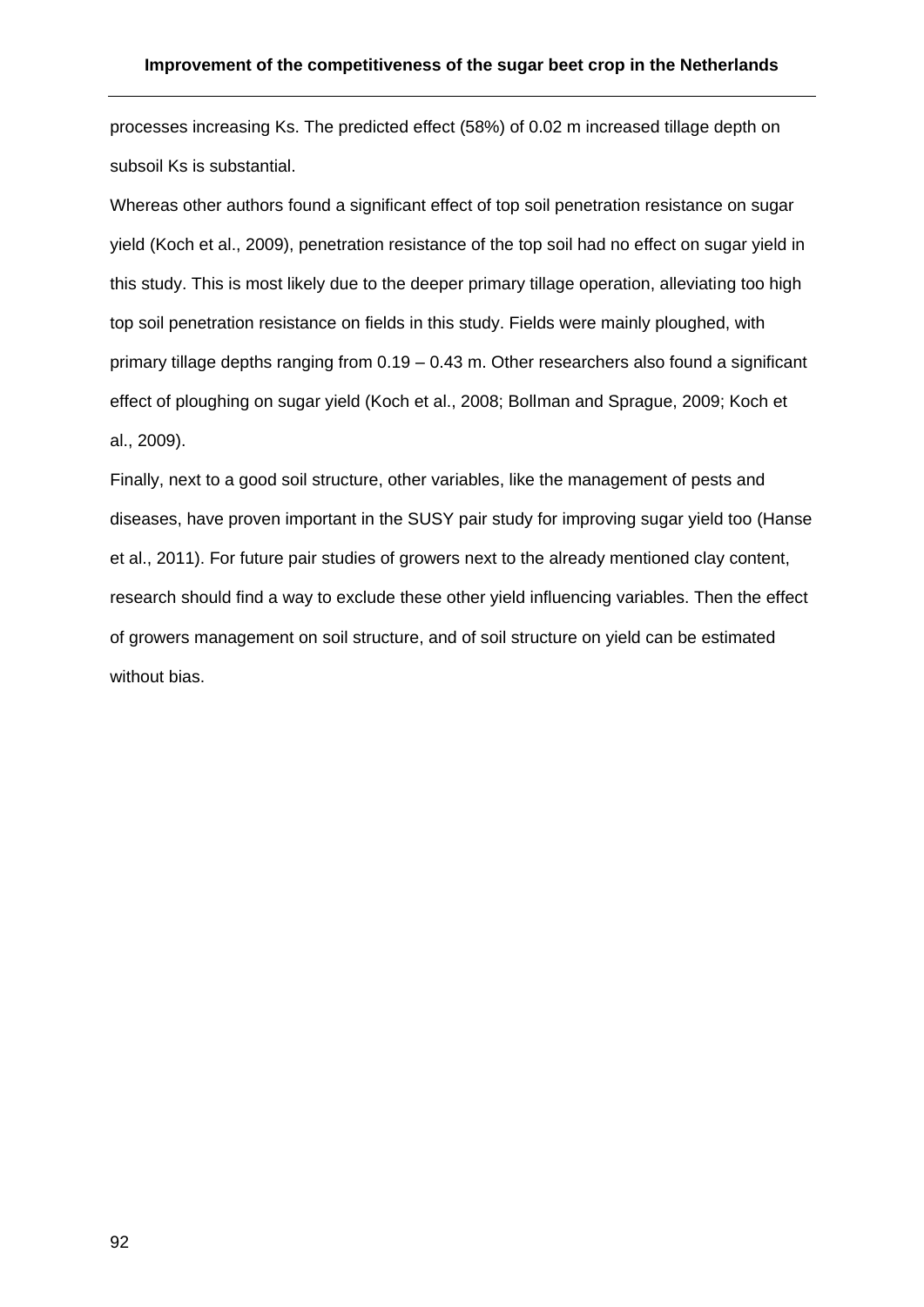# **4.6 Conclusions**

- The fields of higher yielding 'type top' growers had higher Ks and thus less subsoil compaction compared to the 'type average' growers.
- Ks influenced sugar yield. Low Ks values were found on about one third of the fields in this study indicating the extent of the subsoil compaction in Dutch sugar beet production.
- Depth of primary tillage and the nature of the soil (sand content subsoil) explained the Ks.
- 'Type top' growers made better use of the same equipment at seedbed preparation, although the AP in topsoil of 'type top' growers was not different from average growers.
- AP depended strongly on clay content in the topsoil. Clay content explained also tyre inflation pressure at seedbed preparation. Thus the growers interacted with the soil type.
- In dependency of subsoil sand content and sowing date, Ks and AP explained 24.9% of variance in sugar yield.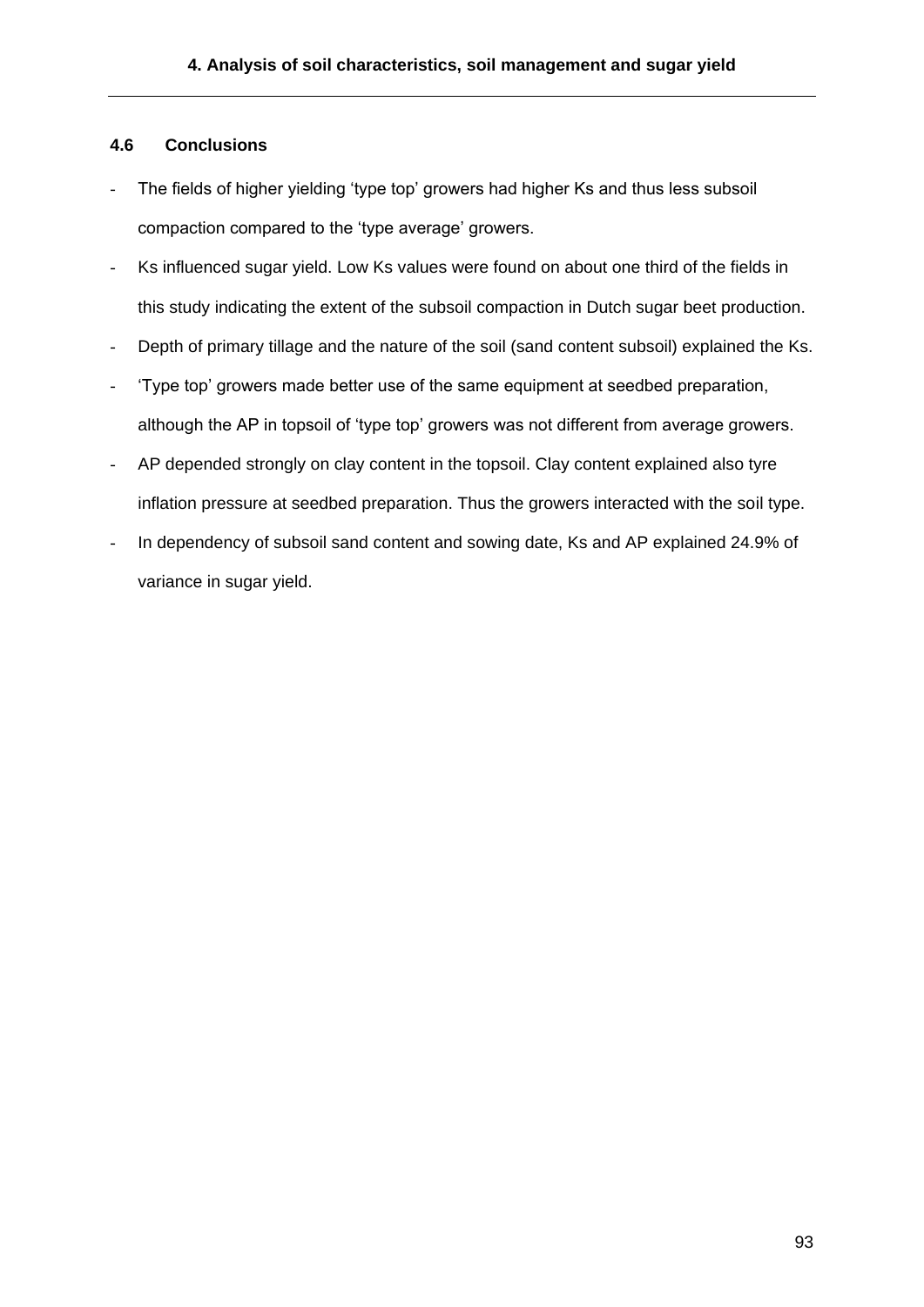## **4.7. References**

- *Agricultural Service*, 2007. Unitip 2006 Algemeen verslag. Suiker Unie, Dinteloord, The Netherlands, p. 38.
- *Arvidsson, J., Hakansson, I.,* 1996. Do effects of soil compaction persist after ploughing? Results from 21 long-term field experiments in Sweden. Soil Tillage Res. 39, 175-197.
- *Arvidsson, J.,* 2001. Subsoil compaction caused by heavy sugarbeet harvesters in southern Sweden: I. Soil physical properties and crop yield in six field experiments. Soil Tillage Res. 60, 67-78.
- *Bakker, J.W., Hidding, A.P.,* 1970. The influence of soil structure and air content on gas diffusion in soils. Netherlands Journal of Agricultural Science. 18, 37-48.
- *Batey, T.,* 2009. Soil compaction and soil management a review. Soil Use Manage. 25, 335-345.
- *Bollman, S.L., Sprague, C.L.,* 2009. Effect of Tillage and Soil-Applied Herbicides with Micro-Rate Herbicide Programs on Weed Control and Sugarbeet Growth. Weed Technol. 23, 264-269.
- *Boone, F.R., Van der Werf, H.M.G., Kroesbergen, B., Ten Hag, B.A., Boers, A.,* 1986. The effect of compaction of the arable layer in sandy soils on the growth of maize for silage. 1. Critical matric water potentials in relation to soil aeration and mechanical impedance. Netherlands Journal of Agricultural Science. 34, 155-171.
- *Brinkmann, W.,* 1982. Methode und zusammenfassende Ergebnisse der Untersuchungen zur Arbeitsqualität von Zuckerrüben-Erntemaschinen. Die Zuckerrübe. 31, 223-228 and 258-259.
- *Brunotte, J., Lorenz, M., Sommer, C., Harrach, T., Schäfer, W.,* 2008. Verbreitung von Bodenschadverdichtungen in Südniedersachsen. Berichte über Landwirtschaft. 86, 262-284.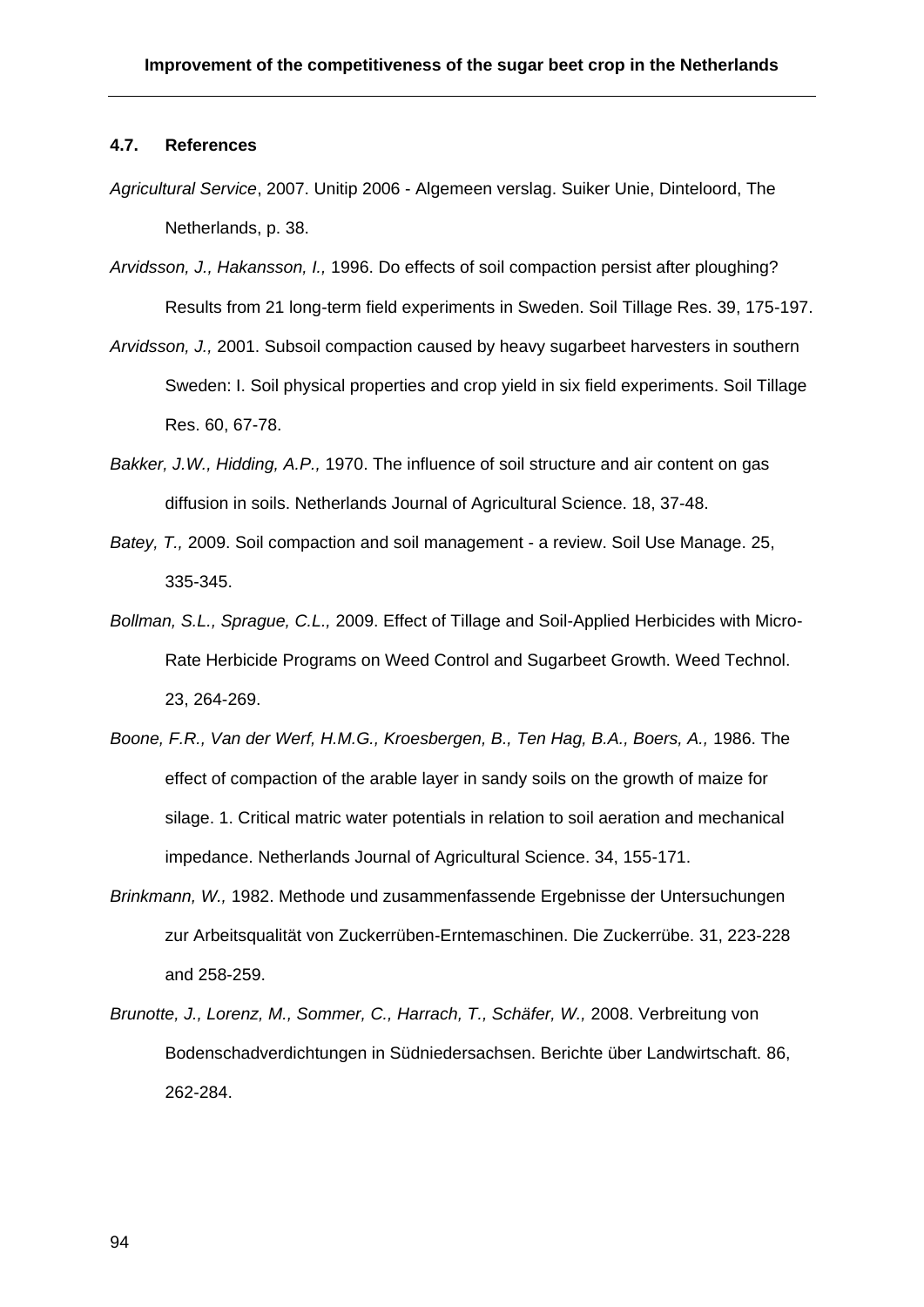- *Chamen, T., Alakukku, L., Pires, S., Sommer, C., Spoor, G., Tijink, F.G.J., Weisskopf, P.,* 2003. Prevention strategies for field traffic-induced subsoil compaction: a review - Part 2. Equipment and field practices. Soil Tillage Res. 73, 161-174.
- *Davies, D.B., Finney, J.B., Richards. S.J.,* 1973. Relative Effects of Tractor Weight and Wheel Slip in Causing Soil Compaction. Journal of Soil Science. 24, 399-409.
- *Dawidowski, J.B., Koolen, A.J.*, 1987. Changes of soil water suction, conductivity and dry strength during deformation of wet undisturbed samples. Soil Tillage Res. 9, 169-180.
- *De Wit, C.T.,* 1953. A physical theory on placement of fertilizers. Dissertation. Verslagen Landbouwkundige Onderzoekingen (59-4), Dissertation, Landbouwhogeschool Wageningen, The Netherlands.
- *EC,* 2001. Council Regulation (EC) No 1260/2001 of 19 June 2001 on the common organisation of the markets in the sugar sector. Official Journal of the European Communities L. 178, 1-45.
- *EC,* 2006. COM 232 Proposal for a directive of the European Parliament and of the council establishing a framework for the protection of soil and amending Directive 2004/35/EC.
- *Grable, A.R.,* 1971. Effects of compaction on content and transmission of air in soils. In: Barnes, K.K., Carleton, W.M., Taylor, H.M., Throckmorton, R.I., Vanden Berg, G.E., (Eds.), Compaction of Agricultural Soils, American Society of Agricultural Engineers, St. Joseph, MI, U.S.A., pp. 51-69.
- *Hakansson, I., Reeder, R.C.*, 1994. Subsoil Compaction by Vehicles with High Axle Load Extent, Persistence and Crop Response. Soil Tillage Res. 29, 277-304.
- *Hakansson, I., Henriksson, L., Blomquist, J.E.,* 2006. Soil Tillage and Crop Establishment. In: Draycott, A.P., (Ed.) Sugar Beet, Blackwell Publishing, Oxford, pp. 114-133.
- *Hamza, M.A., Anderson, W.K.,* 2005. Soil compaction in cropping systems A review of the nature, causes and possible solutions. Soil Tillage Res. 82, 121-145.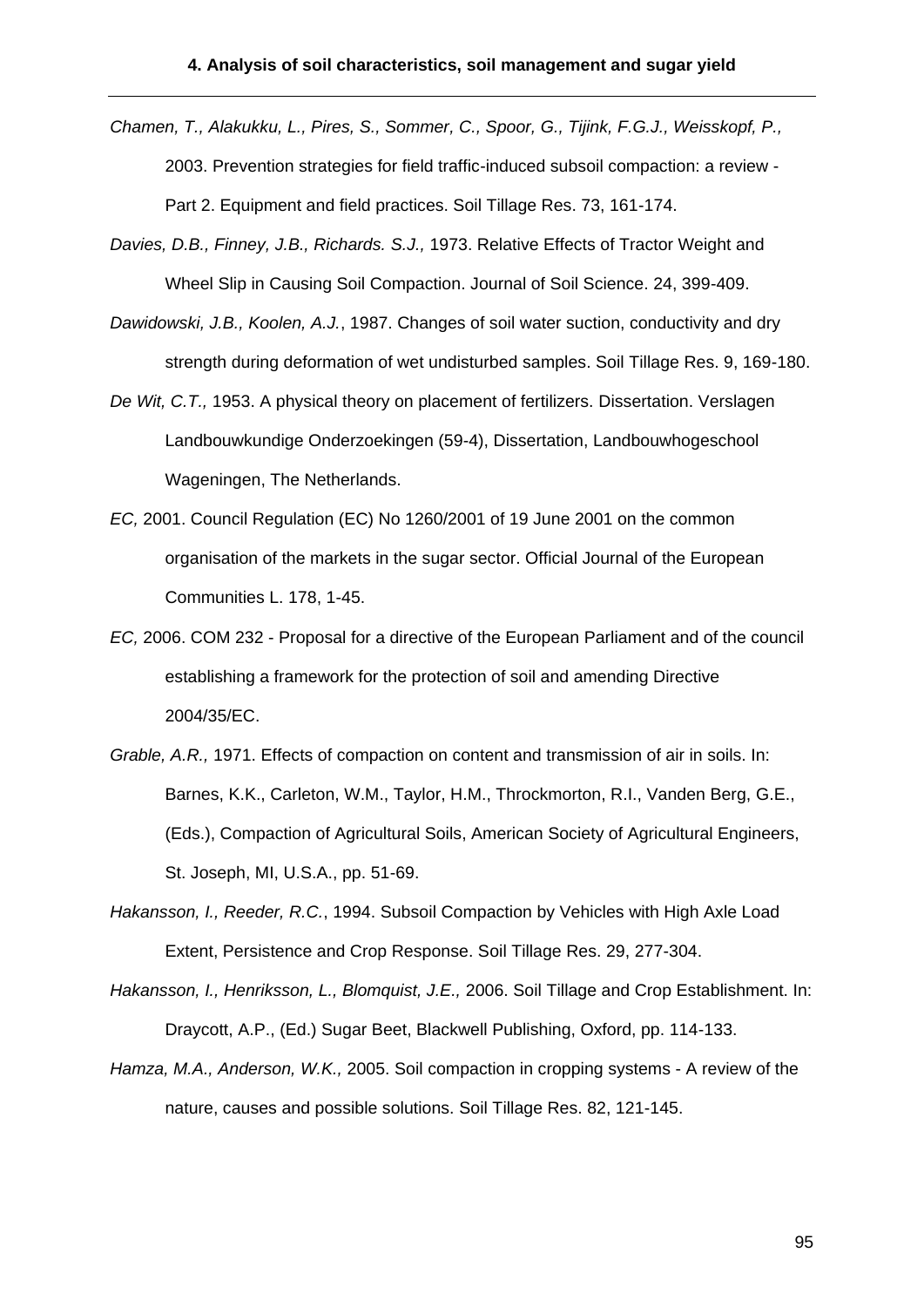- *Hanse, B., Tijink, F.G.J., Mußhoff, O., Märländer, B.,* 2010. Comparison of costs and yields of 'type top' and 'type average' growers in Dutch sugar beet growing. Sugar Industry. 135, 550-560.
- *Hanse, B., Schneider, J.H.M., Termorshuizen, A.A.J., Varrelmann, M.,* 2011. Pests and diseases contribute to sugar beet yield difference between top and averagely managed farms. Crop Prot. 30, 671-678.
- *Kenter, C., Hoffmann, C.M., Marlander, B.,* 2006. Effects of weather variables on sugar beet yield development (Beta vulgaris L.). Eur. J. Agron. 24, 62-69.
- *Klute, A., Dirksen, C.,* 1986. Hydraulic Conductivity and Diffusivity: Laboratory Methods. In: Klute, A., (Ed.) Methods of Soil Analysis. Part 1. Physical and Mineralogical Methods, SSSA Book Series No. 5. Soil Science Society of America, Madison, USA, pp. 687- 734.
- *Koch, H.J., Heuer, H., Tomanova, O., Marlander, B.,* 2008. Cumulative effect of annually repeated passes of heavy agricultural machinery on soil structural properties and sugar beet yield under two tillage systems. Soil Tillage Res. 101, 69-77.
- *Koch, H.J., Dieckmann, J., Buchse, A., Marlander, B.,* 2009. Yield decrease in sugar beet caused by reduced tillage and direct drilling. Eur. J. Agron. 30, 101-109.
- *Kuipers, H.,* 1961. Water content at pF2 as a characteristic in soil cultivation research in the Netherlands. Netherlands Journal of Agricultural Science. 9, 27-35.
- *Lamers, J.G., Perdok, U.D., Lumkes, L.H., Klooster, J.J.,* 1986. Controlled traffic farming systems in The Netherlands. Soil Tillage Res. 8, 65-76.
- *Lebert, M., Brunotte, J., Sommer, C.,* 2004. Ableitung von Kriterien zur Charakterisierung einer schädlichen Bodenveränderung, entstanden durch nutzungsbedingte Verdichtung von Böden / Regelungen zur Gefahrenabwehr. Texte 46-04. Umweltbundesamt, Berlin, p. 128.
- *Pauwels, J.B.,* 2006. Teeltkosten kunnen 20 procent lager. IRS Informatie. In: Cosun Magazine nr 8, pp. 14-15 and CSM Informatie nr 555. pp. 14-15.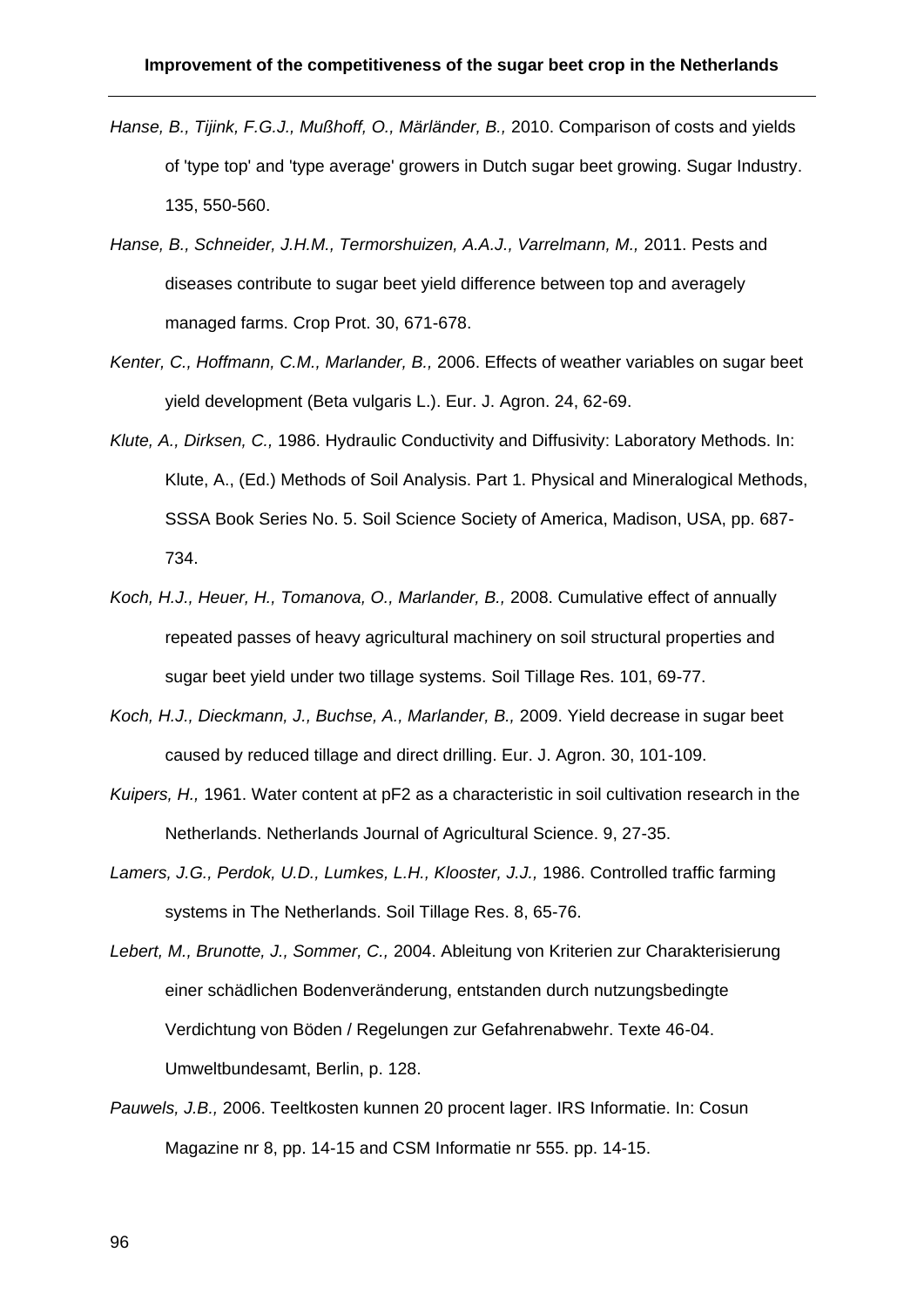- *Payne, R.W., Murray, D.A., Harding, S.A., Baird, D.B., Soutar, D.M.,* 2008. GenStat for Windows (11th Edition) Introduction. 11th ed. VSN International, Hemel Hempstead.
- *Soane, B.D., Dickson, J.W., Campbell, D.J.,* 1982. Compaction by Agricultural Vehicles a Review .3. Incidence and Control of Compaction in Crop Production. Soil Tillage Res. 2, 3-36.
- *Spoor, G., Tijink, F.G.J., Weisskopf, P.,* 2003. Subsoil compaction: risk, avoidance, identification and alleviation. Soil Tillage Res. 73, 175-182.
- *Staff, S.S.D.,* 1993. Soil survey manual. Soil Conservation Service U.S., Department of Agriculture.
- *Strudley, M.W., Green, T.R., Ascough II, J.C.,* 2008. Tillage effects on soil hydraulic properties in space and time: State of the science. Soil Tillage Res. 99, 4-48
- *Tijink, F.G.J., Märländer, B*., 1998. Soil compaction and compression in relation to sugar beet production. In: Märländer, B., Tijink, F.G.J., Hoffmann, C., Beckers, R., (Eds.), Advances in Sugar Beet Research, 1. International Institute for Beet Research, Brussels, pp. 3-5.
- *Van den Akker, J.J.H.,* 1998. Prevention of subsoil compaction by defining a maximum wheel load bearing capacity. In: Märländer, B., Tijink, F.G.J., Hoffmann, C., Beckers, R., (Eds.), Soil compaction and compression in relation to sugar beet production, 1. Advances in Sugar Beet Research, IIRB, Brussels, pp. 43-54.
- *Vandergeten, J.-P., Van der Linden, J.P., Jarvis, P., Leveque, E., Guiraud De Willot, D., Kromer, K.-H.,* 2004. Test Procedures for Measuring the Quality in Sugar Beet Production - Seed Drillability, Precision Seeders, Harvesters, Cleaner Loaders. IIRB, Bruxelles, p. 52.
- *Vermeulen, G.D., Klooster, J.J.,* 1992. The potential of a low ground pressure traffic system to reduce soil compaction on a clayey loam soil. Soil Tillage Res. 24, 337-358.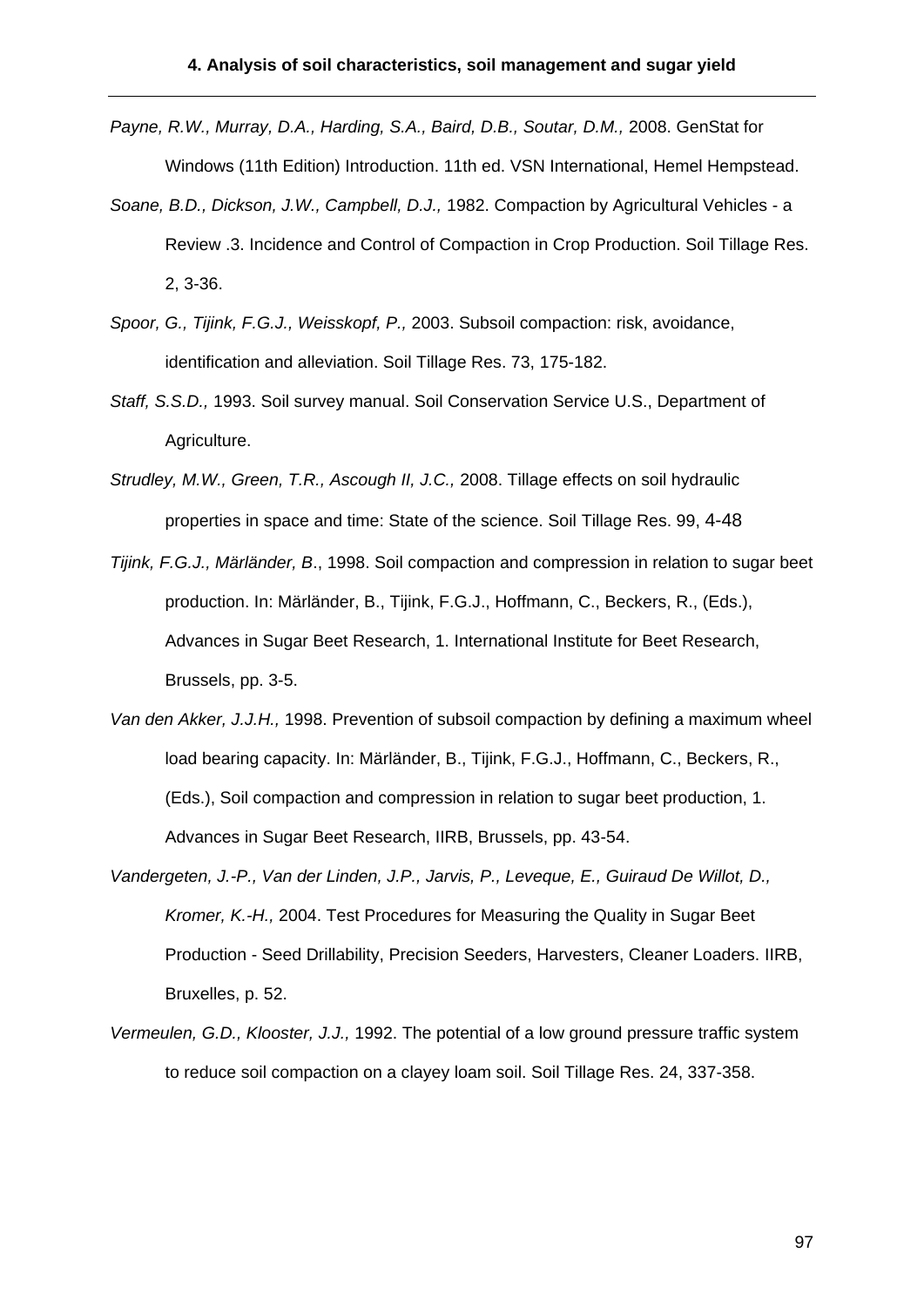- *Vermeulen, G.D., Mosquera, J.,* 2008. Soil, crop and emission responses to seasonalcontrolled traffic in organic vegetable farming on loam soil. Soil Tillage Res. 102, 126- 134.
- *Werker, A.R., Jaggard, K.W.,* 1998. Dependence of sugar beet yield on light interception and evapotranspiration. Agric. For. Meteorol. 89, 229-240.
- *Weyer, T.,* 2007. Status der Bodenverdichtung in Nordrhein-Westfalen. In: Proceedings of the Strategien zum Bodenschutz - Sachstand und Handlungsbedarf, Fachveranstaltung von ilu, GKB und KTBL, 5-6 December 2007, Bonn, D.
- *Windt, A.,* 1995. Entwicklung des Faserwurzelsystems der Zuckerrübe sowie dessen Beziehung zum Wachstum der Gesamtpflanze und der Nährstoffaufnahme. Dissertation. University Göttingen.
- *Zeddies, J.,* 2006. Die neue EU-Zuckermarktordnung Beschlüsse, Auswirkungen und Bewertung. Agrarwirtschaft. 55, 97-99.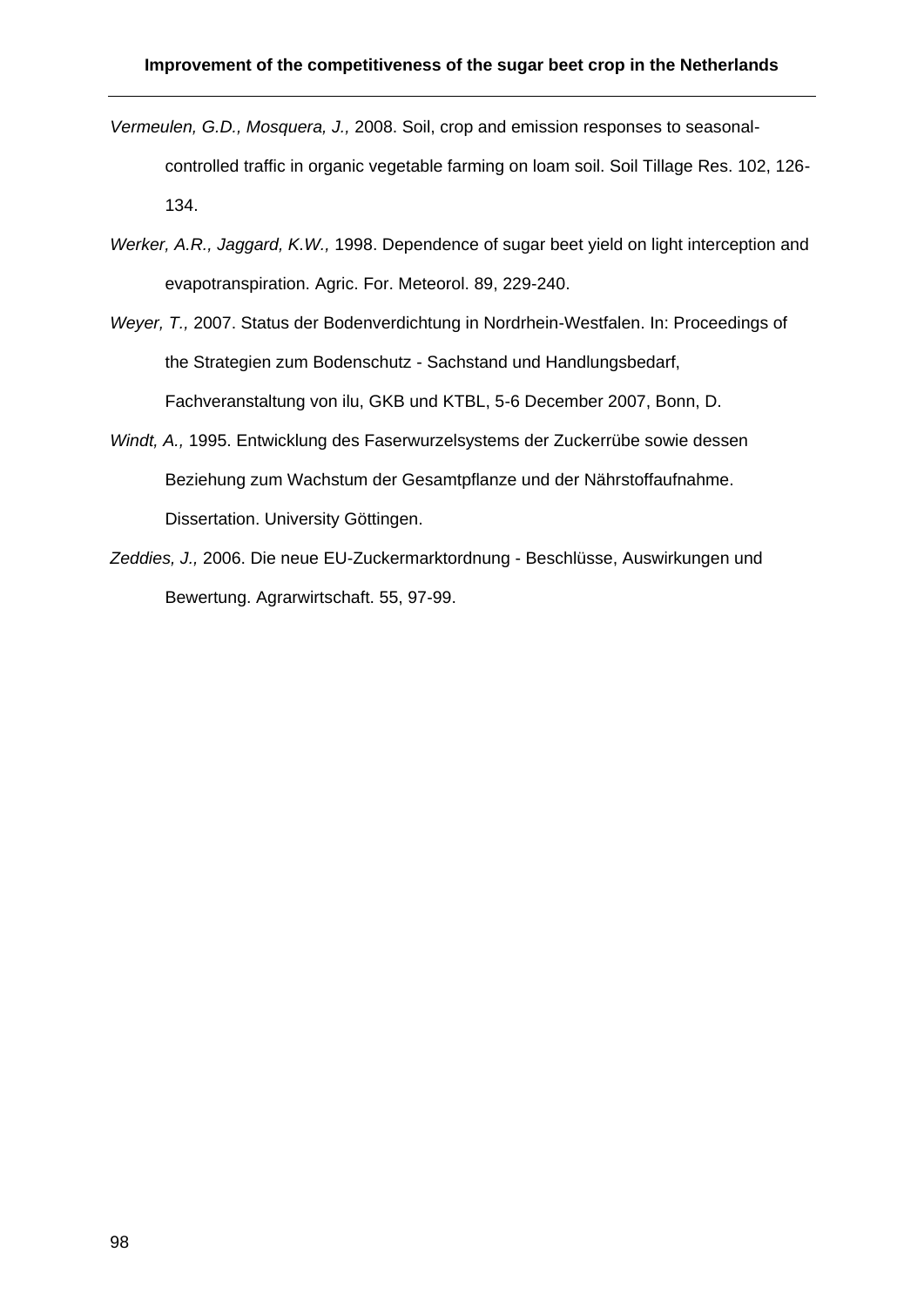# **5 Harvesting losses ... How to yield this hidden financial potential**

A.C. Hanse, F.G.J. Tijink

Proceedings of the 72nd IIRB Congress, 22-24 June 2010, Copenhagen, DK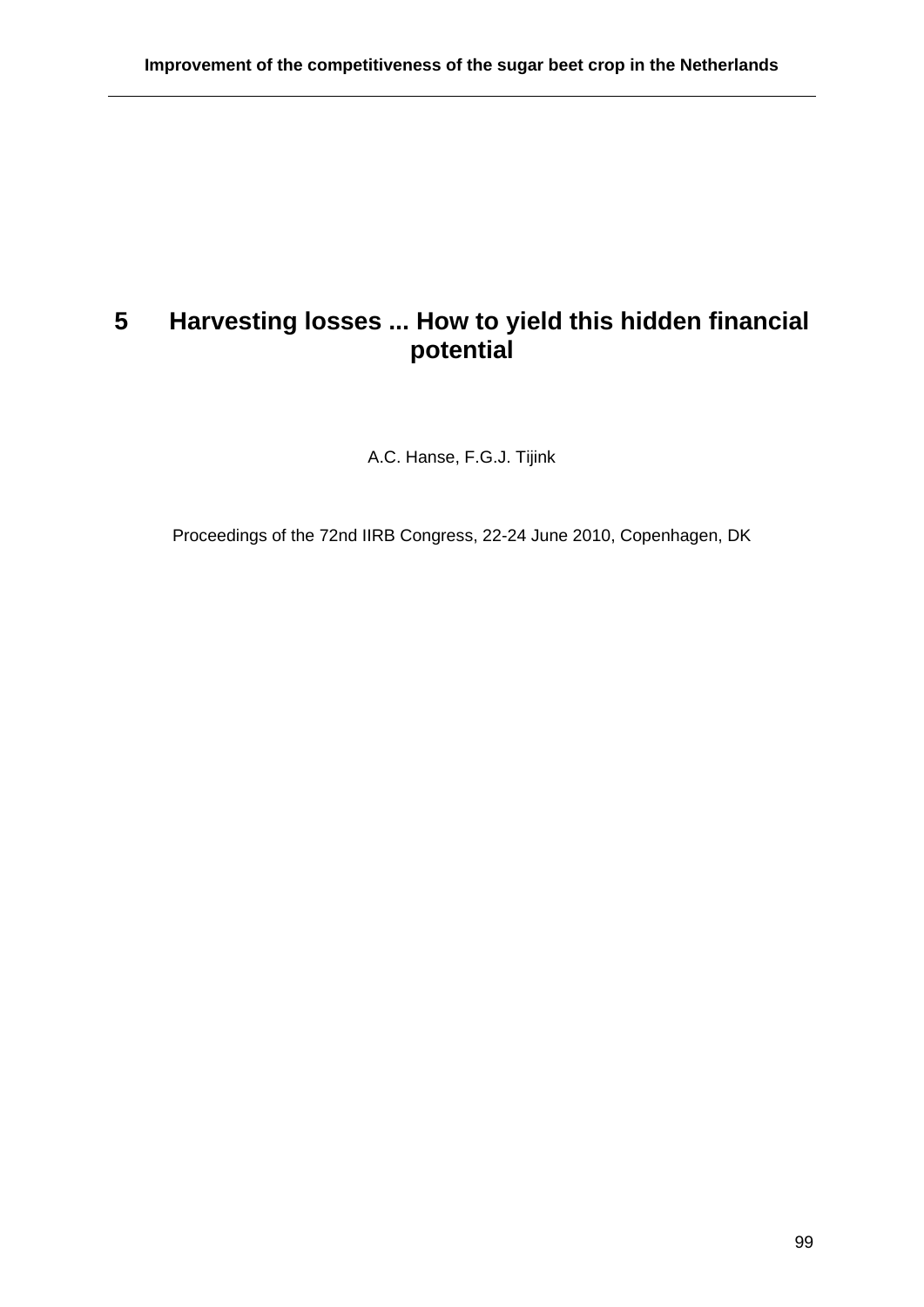# **5 Harvesting losses … How to yield this hidden financial potential**

# **5.1 Abstract**

As part of the pair study SUSY (Speeding Up Sugar Yield) harvest yield losses were measured during 3 years (2006, 2007, and 2008) on in total 150 sugar beet fields in the Netherlands. Losses by overtopping, root breakages, and of whole beet were measured according the IIRB standard measuring method. Average losses (3 t ha<sup>-1</sup>) were on a similar level as in an earlier study in 1976. The same holds for the maximum losses (up to 10 t ha<sup>-1</sup>). Results will be presented and ways to help practise to yield this hidden financial potential.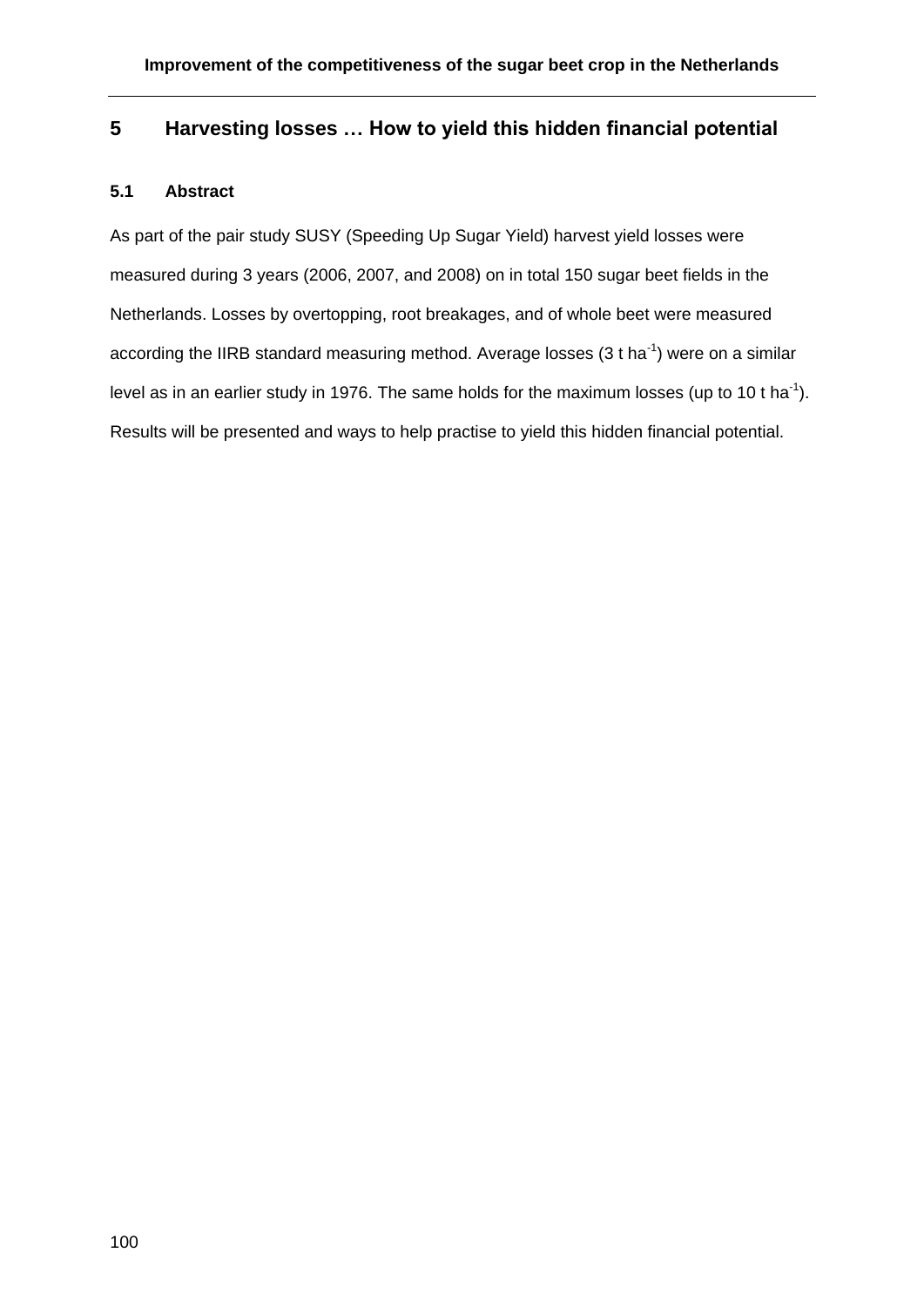# **5.2 Introduction**

Within the SUSY (Speeding Up Sugar Yield) pair study sugar beet growers with a high yielding history ('type top') were compared with neighbouring average yielding growers ('type average') (Hanse, et al., 2010). During the three years of the SUSY-project (2006-2008) harvest losses were measured to correct the yield data and to obtain updated data of harvest performance on fields. The last available data on harvest losses in Dutch sugar beet production originated from 1976. Then average harvest losses were 3 t ha<sup>-1</sup> ranging from 0.3 to 10.1 t ha<sup>-1</sup> with mainly 6 row harvesters (Andringa and Bouma, 1977).

Mechanical harvest of sugar beets implies to find an optimum between harvesting the grown crop without losses, meeting high quality standards: undamaged and low tare in a cost efficient way (Tijink, 2007). Sugar beets in the Netherlands are mainly lifted by 6 row tanker harvesters owned by contractors.

In theory, reducing harvest losses could easily raises the amount of paid sugar beets and thus reduce unit costs sugar beet, due to the fact that more of the grown sugar beets are delivered to the factory and not left in the field. Therefore it should be known how large the harvest losses are and whether progress is made over the last 30 years or not.

#### **5.3 Materials and methods**

Harvest losses were measured on 150 fields during the SUSY-project (2006-2008). Each year on 52 fields (both 26 fields of 'type top' and 'type average' growers) measurements were done, except for 2008 when on 46 fields harvest losses were collected. Harvest losses were measured according the IIRB standard measuring method, adapted to 400 beets (Brinkmann, 1982; Vandergeten et al., 2004). Measurements were done at or shortly after harvest time.

In the SUSY-project, costs of growing sugar beets were recorded, including harvest costs (Hanse et al., 2010).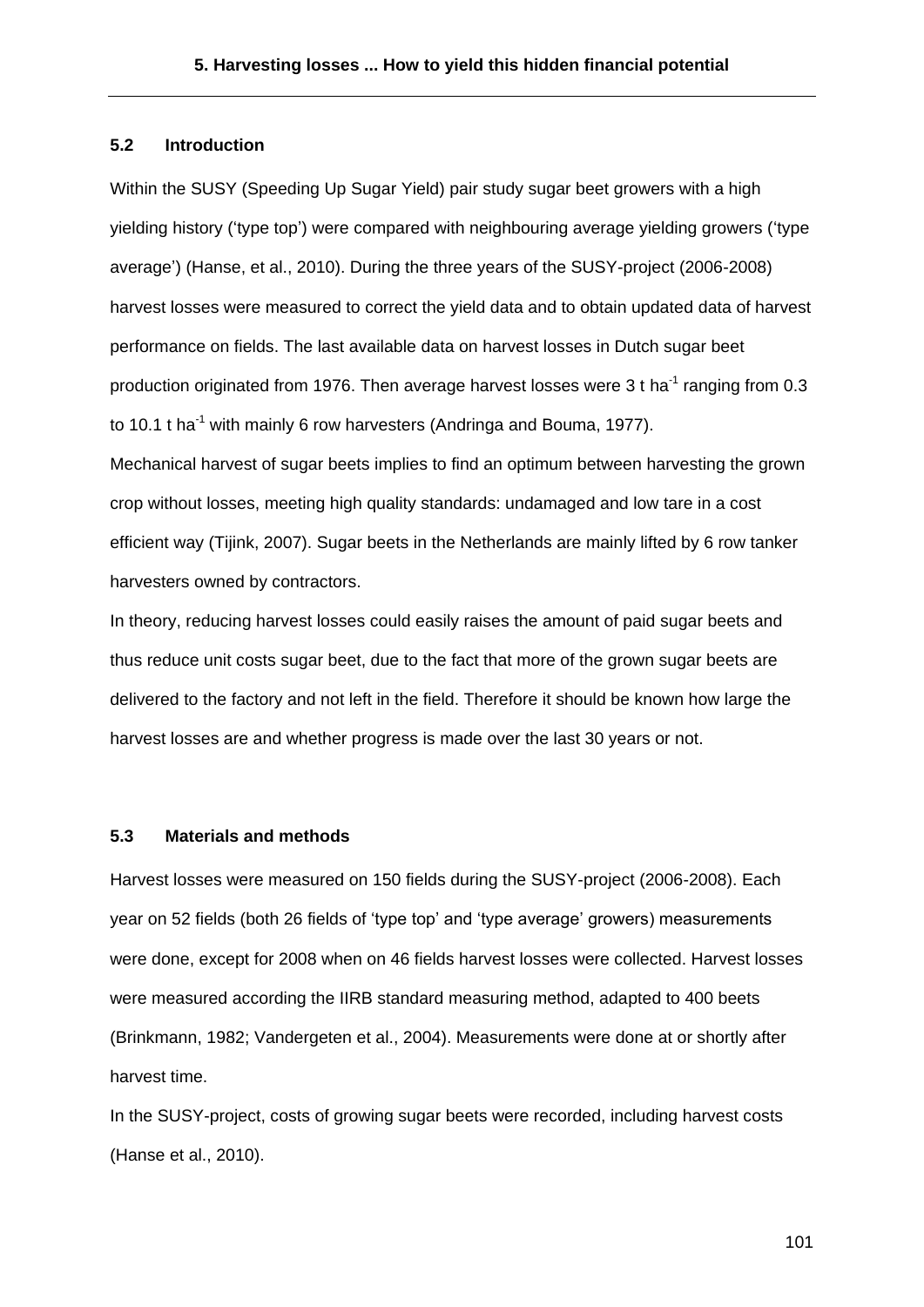Data were analysed using the statistical package GenStat, 12th edition (VSN International Ltd.). Linear mixed models were used to analyse the effect of year, grower, soil type and their interactions in the fixed model. The given pair number, region and their interaction were used as random terms to analyse the 'type top' and 'type average' within a pair directly with each other.

#### **5.4 Results and discussion**

During the SUSY-project at 93% of the fields sugar beets were lifted by contractor owned machines, while only a few growers harvested the sugar beets with own equipement. On average the cost for sugar beet lifting were 347  $\epsilon$  ha<sup>-1</sup> (range: 249-410  $\epsilon$  ha<sup>-1</sup>), including transportation from the field to the storage clamp. Harvest costs were with 25% a considerable part of the total variable growing costs in Dutch sugar beet production (Hanse et al., 2010).

Average harvest losses of the 2006-2008 period are shown in figure 5.1. The results indicate that 2.9 t ha<sup>-1</sup> sugar beets was left in the Dutch sugar beet fields. The minimum total losses found were 0.45 t ha<sup>-1</sup>, the maximum 9.1 t ha<sup>-1</sup>. Those results are in line with the losses found 30 years ago (Andringa and Bouma, 1977). Despite an era of engineering and steadily increasing sugar yield, the absolute level of harvest losses stayed the same. With an acreage of about 70,000 ha only reducing the 0.56 t ha<sup>-1</sup> of whole beet losses, may result in nearly 40,000 tons of extra sugar beets to be processed in the Netherlands. The maximum of whole beet losses was found 4.62 t ha<sup>-1</sup>, which is a financial loss of 162  $\epsilon$  ha<sup>-1</sup>, about half the harvest costs.

The same holds for the 0.68 t ha<sup>-1</sup> of losses due to overtopping. Since 2006 the top tare is not fined (nor paid) by the Dutch sugar industry, making those losses unnecessary. Reducing the losses due to root breakages might be the hardest of all three. Those losses depends, besides good machine adjustment, also on the conditions under which the sugar beets are harvested.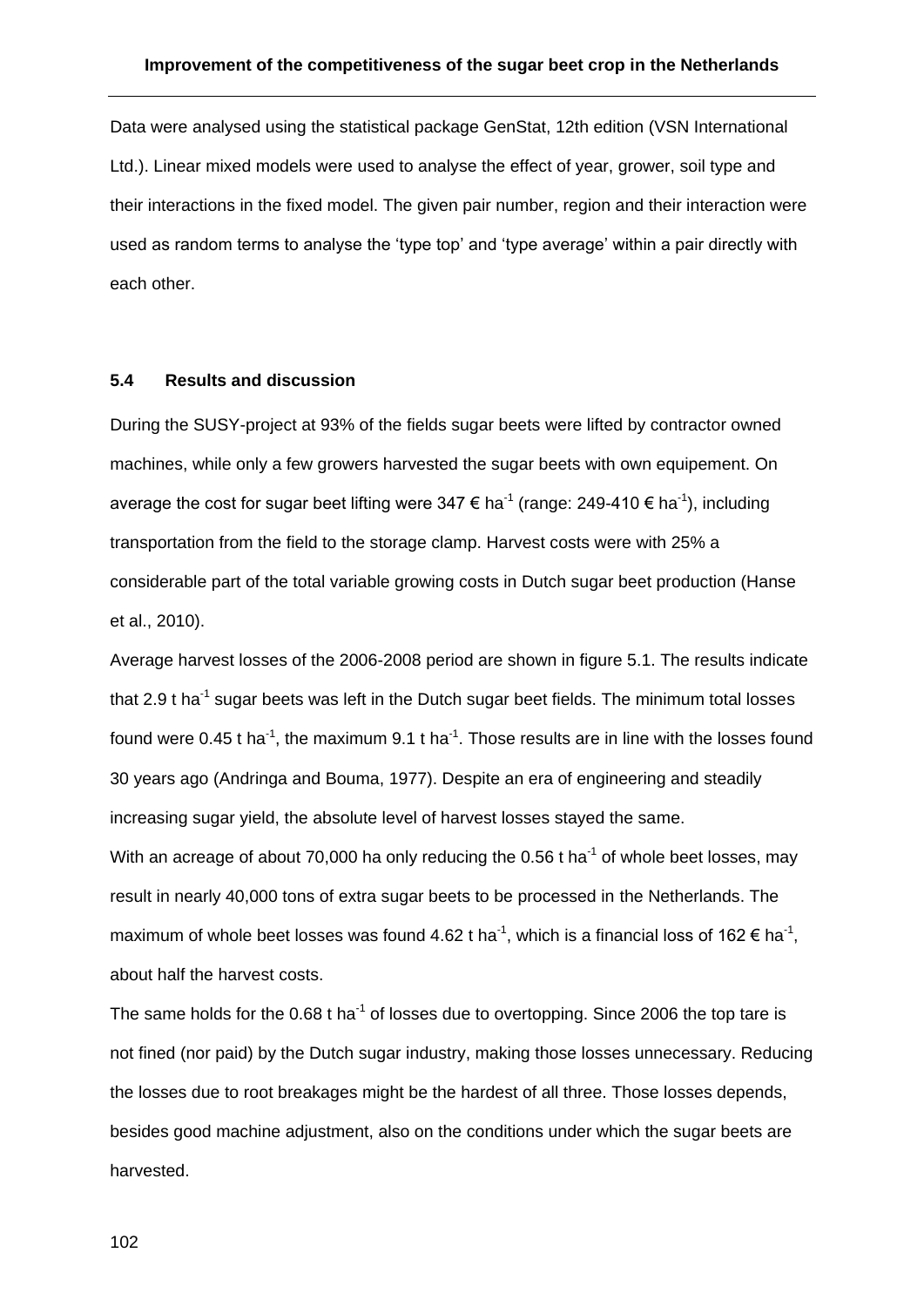

Figure 5.1. Average harvest losses in Dutch sugar beet growing. Average total losses were 2.9 t ha<sup>-1</sup>. Data SUSY-project 2006-2008 (n=150).

The total harvest losses and losses due to root breakage did not differ significantly between 'type top' and 'type average' growers (table 5.1). The losses due to overtopping and whole beet losses did differ significantly between grower types, both were lower at the fields of 'type top' growers. This might be due to a more even or less gappy stand of the sugar beets.

| Grower type | Harvest losses by:                                                                                                                      |       |         |       |  |  |  |  |
|-------------|-----------------------------------------------------------------------------------------------------------------------------------------|-------|---------|-------|--|--|--|--|
|             | Breakages (t ha <sup>-1</sup> )<br>Overtopping $(t \text{ ha}^{-1})$<br>Whole beet $(t \text{ ha}^{-1})$<br>Total (t ha <sup>-1</sup> ) |       |         |       |  |  |  |  |
| Top         | 0.55                                                                                                                                    | 1.71  | 0.34    | 2.72  |  |  |  |  |
| Average     | 0.70                                                                                                                                    | 1.60  | 0.57    | 3.03  |  |  |  |  |
| P           | 0.007                                                                                                                                   | 0.121 | < 0.001 | 0.088 |  |  |  |  |
| lsd 5%      | 0.08                                                                                                                                    | 0.19  | 0.09    | 0.35  |  |  |  |  |

| Table 5.1. Harvest losses on the fields of 'type top' and 'type average' growers in Dutch sugar beet |  |  |
|------------------------------------------------------------------------------------------------------|--|--|
| production. Data SUSY-project 2006-2008.                                                             |  |  |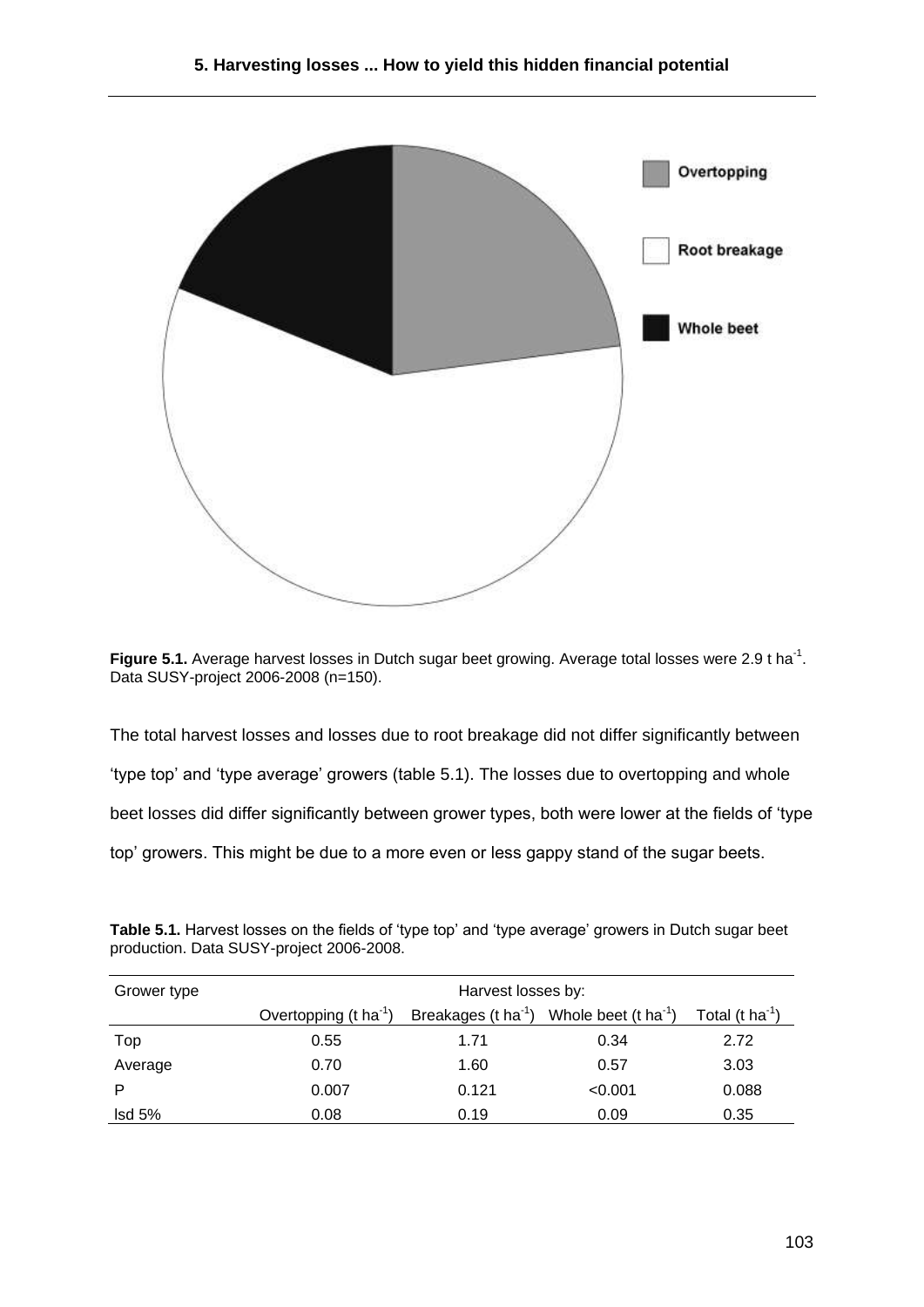#### **Improvement of the competitiveness of the sugar beet crop in the Netherlands**

The considerable amount of yield left in the fields urged for improvement of the awareness of the growers and harvester drivers about the harvest losses. The IRS initiated in cooperation with the Dutch sugar industry a series of field days and an harvester driver instruction day. On these days the central theme was how to reduce harvest losses and what is the allowed quality concerning top tare. During the field days the effect of machine adjustment was demonstrated by small clamps of sugar beet, harvested with the same machine with different adjustments. In addition those different adjustments were demonstrated with that machine in the field.

The instruction day of harvester drivers was also organised in cooperation with three harvester manufacturers, and the union of contractors. From each brand one machine was present in the field and 32 drivers got the challenge to reduce, all together, the harvest losses with the machine of their own brand assisted by technicians of the manufacturer. Thus they were not only in the role of student but were also able to share and exchange their skills and experience with their colleagues.

The idea behind creating awareness of both growers and drivers for the harvest losses was that they can cooperatively reduce the harvest losses to the minimum possible under the given circumstances. Both the field days and the harvester drivers' instruction day were highly appreciated by the participants.

#### **5.5 Conclusions**

With on average 2.9 t ha<sup>-1</sup> a considerable amount of yield was left in the fields of Dutch sugar beet growers. The harvest losses in the SUSY-project were as high as they were 30 years ago. The 'type top' growers did not have lower total harvest losses as had the 'type average' growers. Reducing the harvest losses is a relatively easy and efficient way to improve harvested yields and profitability of the sugar beet crop. It takes both grower and driver of the harvester to reduce harvest losses.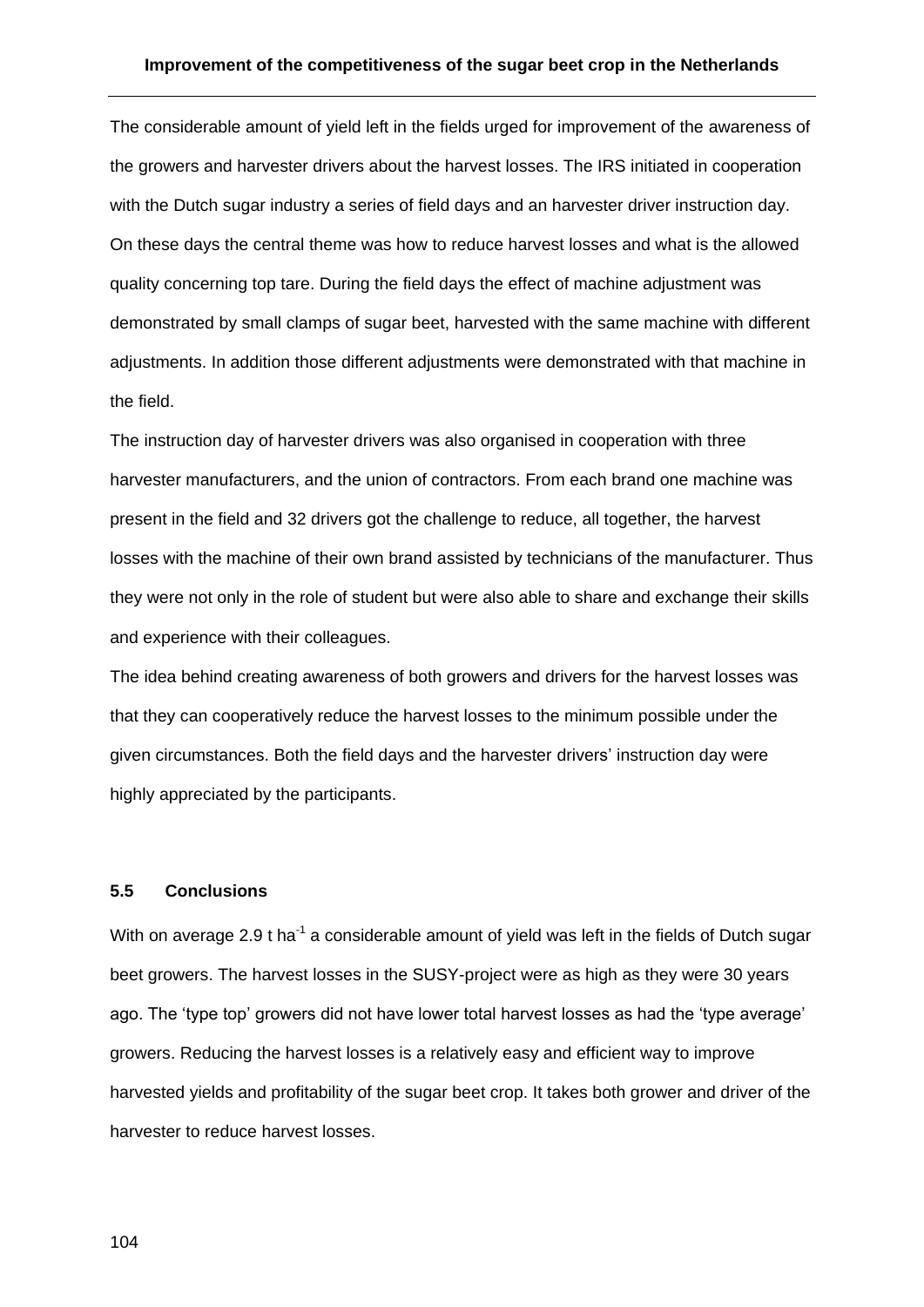Demonstrations, training and extention service was aimed to reduce harvest losses in the Netherlands.

# **5.6 References**

- *Andringa, J.T. and Bouma, J.,* 1977. Verliezen bij de oogst van suikerbieten. Verslag van een onderzoek naar bietverliezen bij gebruik van overwegend zesrijige oogstmachines. Consulentschap voor Landbouwwerktuigen en Arbeid, Wageningen; Instituut voor Mechanisatie, Arbeid en Gebouwen, Wageningen; Instituut voor Rationele Suikerproductie, Bergen op Zoom; Proefstation voor de Akkerbouw en Groenteteelt in de Vollegrond, Lelystad, 64 p.
- *Brinkmann, W.,* 1982. Methode und zusammenfassende Ergebnisse der Untersuchungen zur Arbeitsqualität von Zuckerrüben-Erntemaschinen. Die Zuckerrübe, 31, 223-228 and 258-259.
- Hanse, B., Tijink, F.G.J., Mußhoff, O. and Märländer, B., 2010. Comparison of costs and yields of 'type top' and 'type average' growers in Dutch sugar beet growing. Sugar Industry, 135, 550-560.
- *Tijink, F.G.J.,* 2007. Evenwicht tussen tarra en bietverliezen. In: Betatip, 8, pp. 14-21, IRS, Bergen op Zoom.
- *Vandergeten, J.-P., Van der Linden, J.P., Jarvis, P., Leveque, E., Guiraud de Willot, D. and Kromer, K.-H.,* 2004 Test Procedures for Measuring the Quality in Sugar Beet Production – Seed Drillability, Precision Seeders, Harvesters, Cleaner Loaders. IIRB, Bruxelles, 52 p.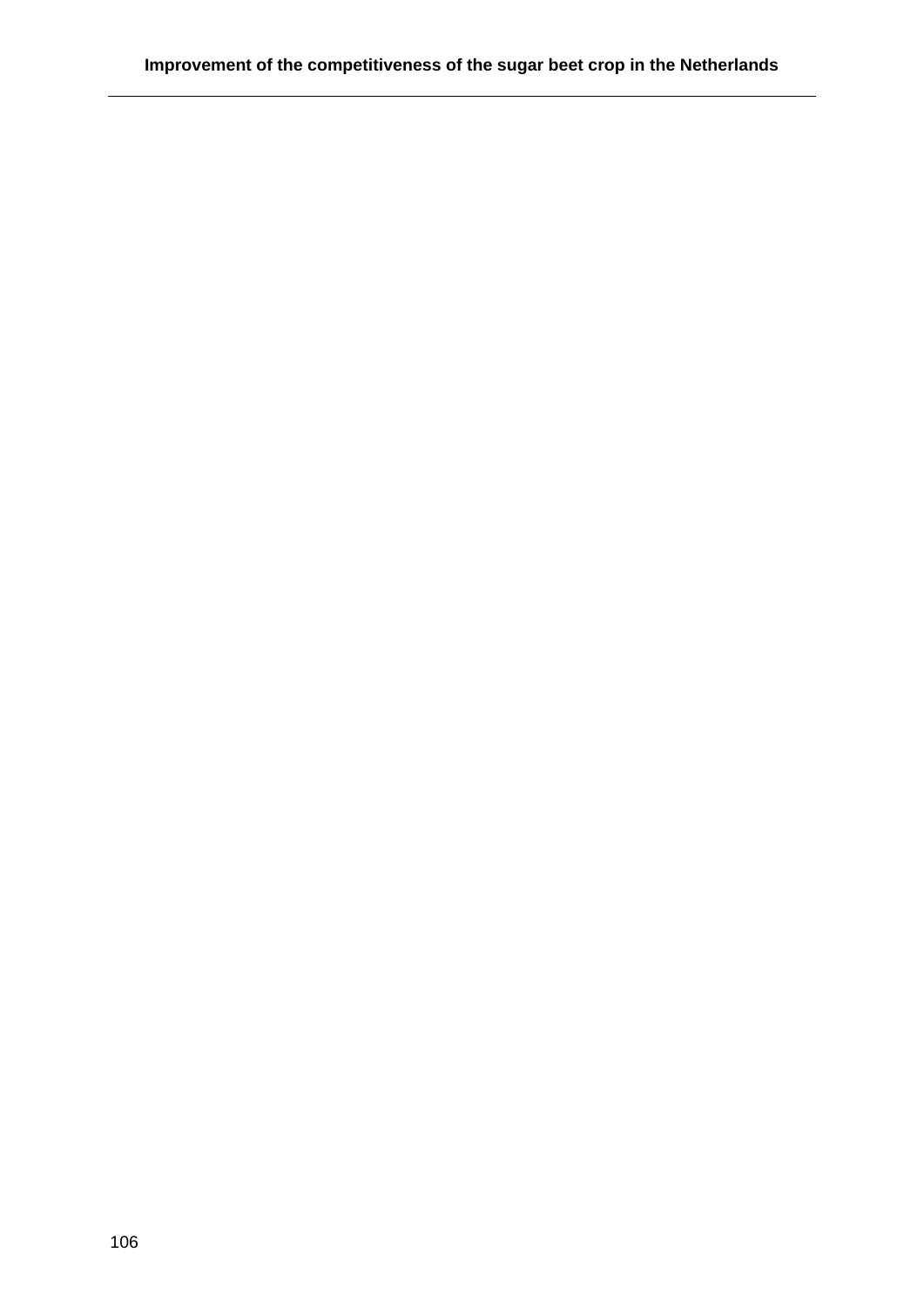# **Epilogue**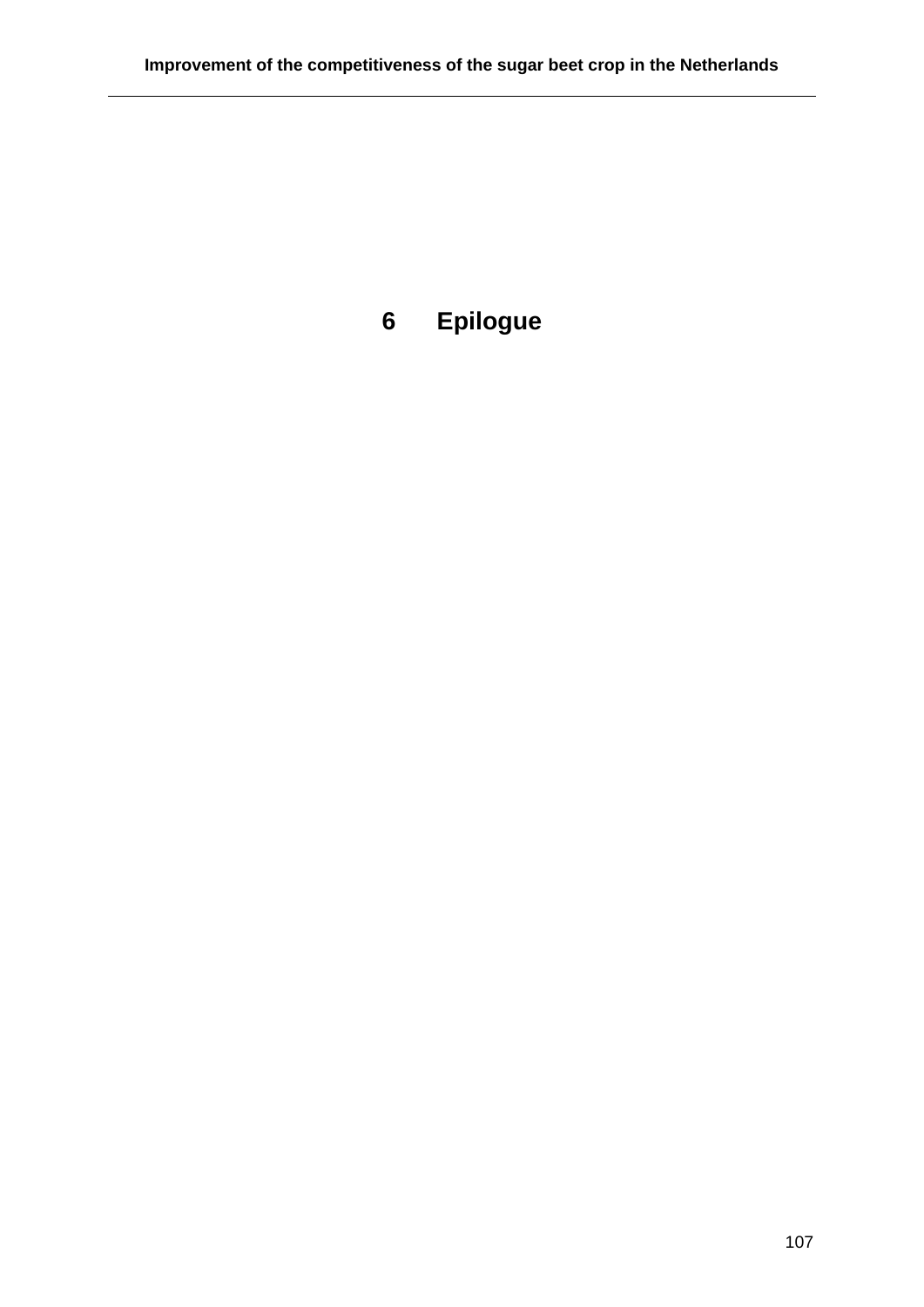# **6 Epilogue**

#### **6.1 Introduction**

The recent reform of the European Union's Common Agricultural Policy (CAP) implied an 39.7% decrease in sugar beet price for growers (Zeddies, 2006) and cause a substantial impact on farmers' income. Therefore, the Dutch sugar industry and sugar beet research initiated a project on the competitiveness of the sugar beet crop in the Netherlands. This SUSY (Speeding Up Sugar Yield) project from 2006-2008 aimed at finding options to increase sugar yield and to identify cost savings. Data gathered from type top (high yield) growers were compared with data from neighbouring type average (average yield) growers. The analysis revealed no difference of total variable costs (input levels) between the crops of both grower types, while the type top growers had 2 t ha<sup>-1</sup> higher sugar yields for all years of the study, concluding that raising sugar yield is possible with identical input (Hanse et al., 2010).

The analysis of differences in yield unexpectedly showed a 24% reduction of sugar yield by pests and diseases, despite crop protection measures (Hanse et al., 2011a). Another important, but rather elastic, factor turned out to be the temporal soil structure, explaining 24.9% of the variation in sugar yield. The saturated hydraulic conductivity of the subsoil was below the damage threshold in 31% of the fields and the air-filled porosity in 30% of the fields. The type top growers' fields had a significant better temporal subsoil structure compared to those of the type average grower (Hanse et al., 2011b). Finally, at harvest 3 t ha<sup>-1</sup> of sugar beets remained on the fields of both type top and type average growers with no significant difference between both grower types for the total losses (Hanse and Tijink, 2010).

The respective results have been compiled in three articles (one published, one accepted, one submitted).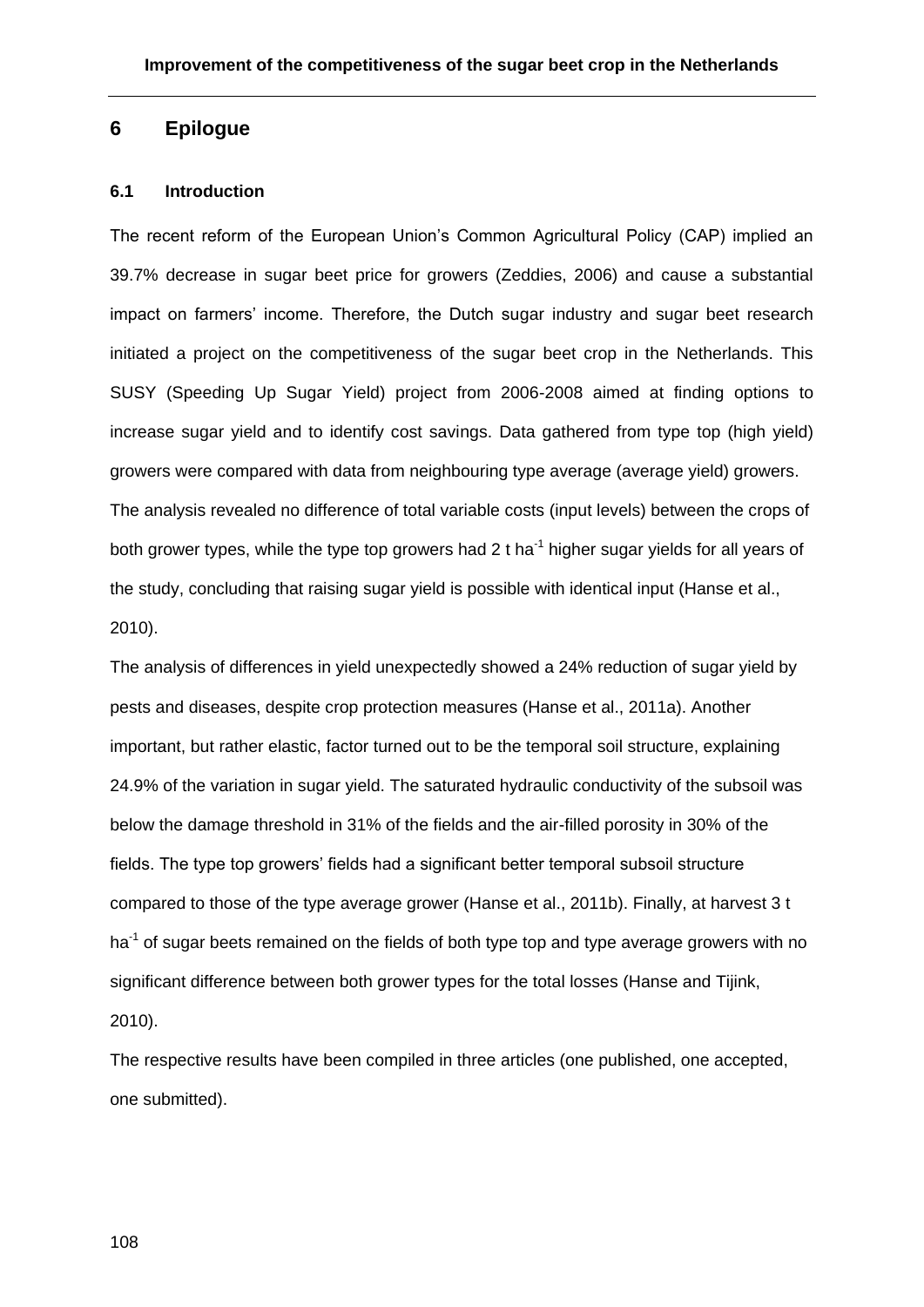This epilogue deals with the not yet published agronomical variables and the management influence of the grower on those variables. Those agronomical factors concern fertilization (chapter 6.2), sowing (chapter 6.3) and weed control (chapter 6.4) of the sugar beet crop. The aim is to (1) differentiate between type top growers and type average growers and (2) to analyse the potential influence of agronomical factors on the sugar yield.

#### **6.2 Fertilization with main and trace elements**

#### *6.2.1 Materials and methods*

The data were obtained within the project 'Speeding Up Sugar Yield' (SUSY) of the Dutch Institute of Sugar Beet Research, IRS, Bergen op Zoom comparing pair-wise fields with different yield capacity. In both 2006 and 2007, 26 pairs (52 growers) were available. In 2008, data of 23 'type top' and 22 'type average' growers were available. This was due to the exclusion of 2 pairs from which the 'type average' sold the sugar quota and of 3 growers which did not fully complete the questionnaire.

Each pair was formed by a field of a type top and a type average grower, based on the sugar yields of 2000-2004. Farms of the growers within a pair were located closely together on the same soil type (average distance between fields of a pair was 5.5 km, with a maximum 29.6 and minimum 0.19 km). Pairs were located throughout The Netherlands on both sandy (<5% lutum) and clay soils (>5% lutum) in sugar beet producing regions.

A grower was considered to belong to the type top group when the sugar yields were on average during 2000-2004 and in each single year consistently greater than the  $75<sup>th</sup>$ percentile of the sugar yields in the region the farm was situated. Likewise, a grower was considered 'type average' when the sugar yields were consistently between the  $25<sup>th</sup>$  and  $75<sup>th</sup>$ percentile of the sugar yields. Pairs of type top and type average farmers were formed based on a difference in sugar yield of at least 1.5 tons ha-1 (5 years average). Regions were defined as agricultural area's with 4,000 – 10,000 ha of sugar beet production (6-10% of the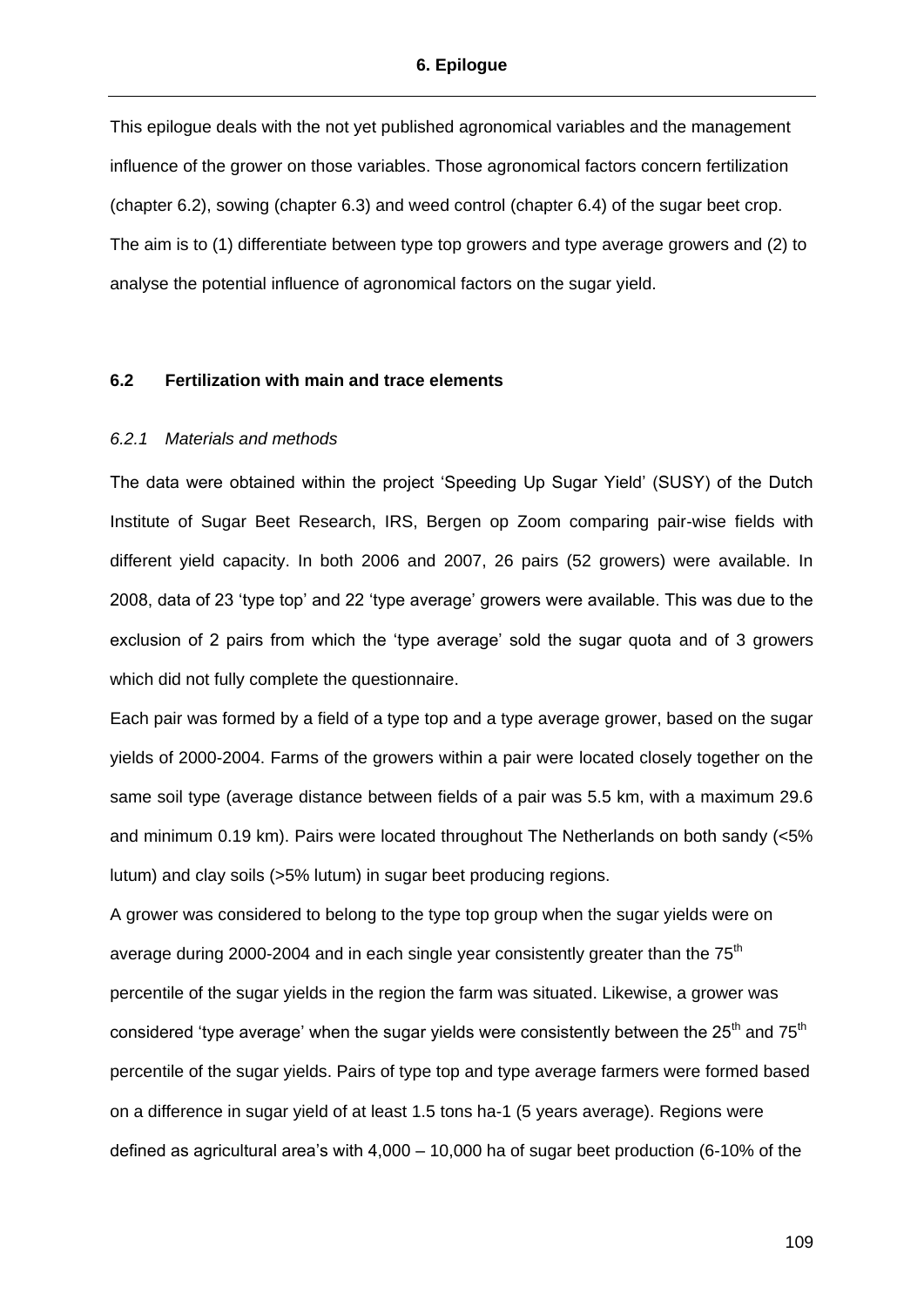total sugar beet production area) on a comparable soil type. For each grower one field per year was included in the study. For more details, see the material and methods section of the publication on costs and yields in chapter 2 for more details (Hanse et al., 2010). Data on fertilizer application were recorded by the growers. At maximum expansion of leaf canopy (BBCH 46), all leaves of 5 randomly chosen successive plants were sampled in four replicates. Leaves were washed, air dried and analysed for mineral content. At harvest, 20 sugar beets were randomly collected from the clamp and washed, air dried and analysed for mineral content. Both, leaf and root content of Na, K, Mg, Ca, P, Mn, Zn, Fe, Cu, B was determined in dry matter using Inductively Coupled Plasma Atomic Emission Spectroscopy (ICP-AES) and of Co, Mo using Inductively Coupled Plasma Mass Spectrometry (ICP-MS). Soils were sampled in February-March and early June and analysed for mineral availability with CaCl<sub>2</sub>-extraction and near infrared spectroscopy (NIRS). The leaf, root and soil content data is only available for 2006 and 2007 and based on 104 fields, in total. All chemical analyses for leaf, root and soil content of main and trace elements were done at Blgg AgroXpertus (Oosterbeek, The Netherlands). The sugar beet quality components, sugar content, Na, K and amino-N in roots were analysed in the sugar factory's tare house, according to the standardized method in the Netherlands (De Bruin et al., 2006). Non normal distributed data (Soil N February-March, Available N April, Soil N June, Soil K<sub>2</sub>O February-March and soil  $K_2O$  and leaf Ca, Co, Fe, Mg, Mn, S, Zn and dry matter content and root Ca, Co, Fe, Mg, Mn, S and N-total) were ln(x+1) or ln(x+280) (Mineralised N) transformed in order to obtain normalised variables. Presented means and estimated constants are all back transformed.

Data were analysed using the statistical package GenStat, 12<sup>th</sup> edition (VSN International Ltd.). Linear mixed models were used to analyse the effect of year, grower, site and their interactions in the fixed model. The given pair number, region and their interaction were used as random terms to analyse the type top and type average growers' effect within a pair directly with each other (Thissen, 2009).

Linear regressions were calculated to estimate the effect of single variables on sugar yield.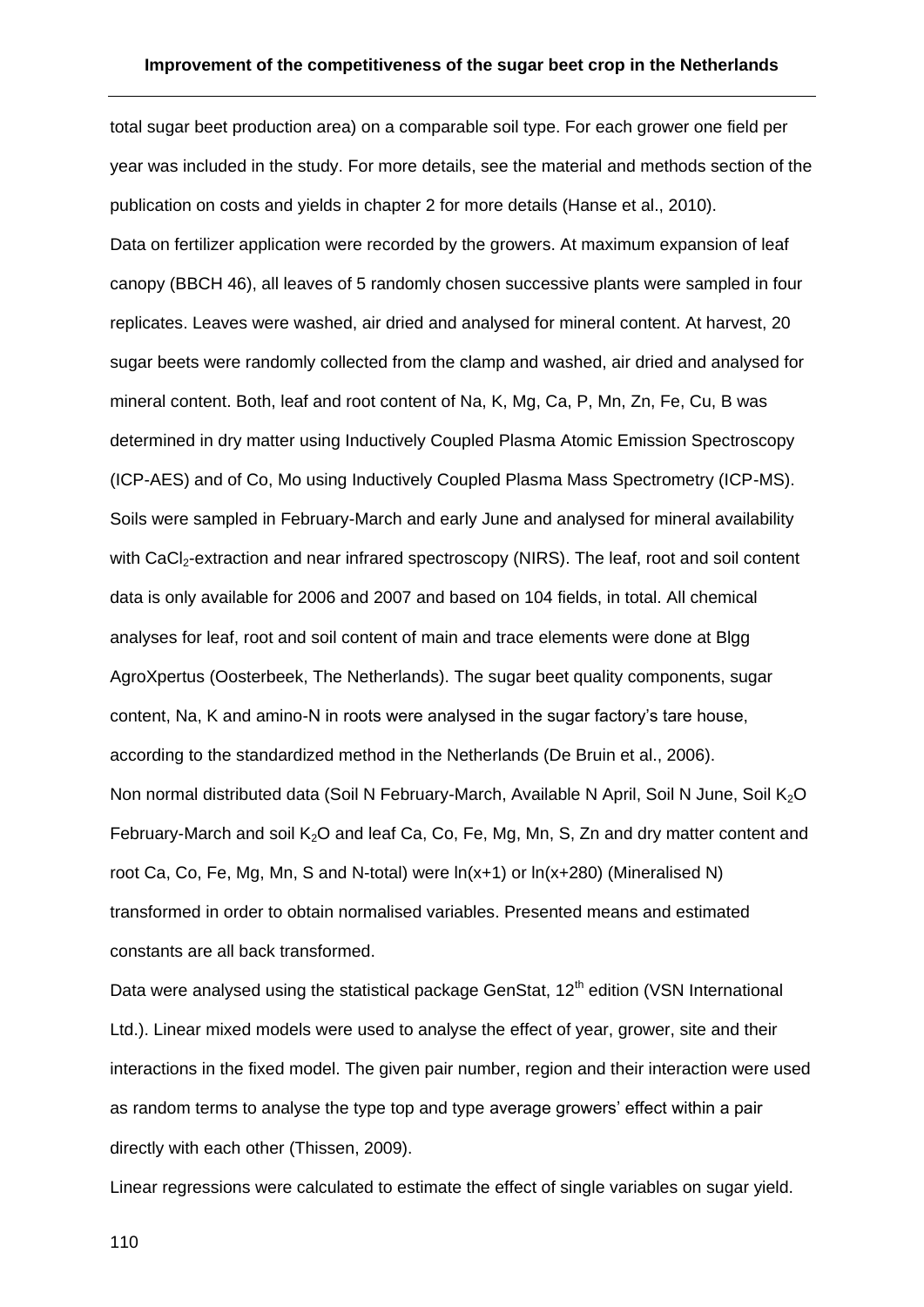## *6.2.2 Results*

Both type top and type average growers applied the same amount of B,  $K_2O$ , MgO, Na<sub>2</sub>O, N,  $P_2O_5$  and  $SO_3$  to sugar beet (Table 6.1). The only significant difference was found for Mn,

however the type top growers applied only 0.05 kg Mn ha<sup>-1</sup> more. Linear regression showed

that none of the elements applied had a significant effect on sugar yield, except for  $K<sub>2</sub>O$ .

However, the slope equals zero and the coefficient of correlation  $(R^2)$  was very low. Applied

K<sub>2</sub>O had no influence on root vield and sugar content, too and was thus estimated as non-

relevant (data not shown).

**Table 6.1** Application of elements from mineral and organic fertilizer by type top and type average growers and effect on sugar yield, linear regression (y = ax + b). *SUSY-project, the Netherlands, 2006-2008.*

| Element                                      | Grower type |      |                           |         |       | Effect on sugar yield     |
|----------------------------------------------|-------------|------|---------------------------|---------|-------|---------------------------|
|                                              | Average     | Top  | Significance <sup>a</sup> | a       | $R^2$ | Significance <sup>a</sup> |
| B (kg ha <sup>-1</sup> ) <sup>b</sup>        | 0.24        | 0.26 | n.s.                      | $-0.28$ | 0.00  | n.s.                      |
| $K_2O$ (kg ha <sup>-1</sup> )                | 177         | 166  | n.s.                      | 0.00    | 0.03  | $\star$                   |
| MgO (kg ha <sup>-1</sup> )                   | 30          | 42   | n.s.                      | $-0.10$ | 0.00  | n.s.                      |
| Mn (kg ha <sup>-1</sup> )                    | 0.02        | 0.07 | $\star$                   | 1.72    | 0.00  | n.s.                      |
| $Na2O$ (kg ha <sup>-1</sup> ) <sup>c</sup>   | 20          | 24   | n.s.                      | $-0.14$ | 0.02  | n.s.                      |
| N (kg ha <sup>-1</sup> )                     | 128         | 123  | n.s.                      | $-0.26$ | 0.01  | n.s.                      |
| $P_2O_5$ (kg ha <sup>-1</sup> ) <sup>d</sup> | 51          | 36   | n.s.                      | 0.00    | 0.02  | n.s.                      |
| $SO_3$ (kg ha <sup>-1</sup> )                | 20          | 24   | n.s.                      | $-0.16$ | 0.02  | n.s.                      |

a. n.s. = not significant;  $*$  = significant at  $p \le 0.05$ .

b. significant soil type effect ( $p \le 0.05$ ; clay 0.10 and sand 0.39 kg ha<sup>-1</sup>).

c. significant soil type effect ( $p \le 0.01$ ; clay 3.5 and sand 118.1 kg ha<sup>-1</sup>).

d. significant soil type effect ( $p \le 0.01$ ; clay 22.2 and sand 81.4 kg ha<sup>-1</sup>).

**Table 6.2** Soil N and K<sub>2</sub>O contents in February-March and June (0-60 cm) on fields of type top and type average growers. *SUSY-project, the Netherlands, 2006-2007.*

|                                                       | Grower type | Significance <sup>a</sup> |      |
|-------------------------------------------------------|-------------|---------------------------|------|
|                                                       | average     | top                       |      |
| Mineral N February-March (kg ha <sup>-1</sup> )       | 36          | 36                        | n.s. |
| Available N April (kg ha <sup>-1</sup> ) <sup>b</sup> | 176         | 192                       | n.s. |
| Mineral N June (kg ha <sup>-1</sup> )                 | 180         | 174                       | n.s. |
| Mineralised N (kg ha <sup>-1</sup> ) <sup>c</sup>     | 12          | $-18$                     | n.s. |
| $K2O$ February-March (kg ha <sup>-1</sup> )           | 207         | 235                       | n.s. |
| Available K2O April (kg ha <sup>-1)b</sup>            | 440         | 445                       | n.s. |
| $K2O$ June (kg ha <sup>-1</sup> )                     | 243         | 270                       | n.s. |

a. n.s. = not significant.

b. Applied (see Table 6.1.1) plus mineral N respectively K<sub>2</sub>O February-March.

c. Mineral N in June minus Available N April.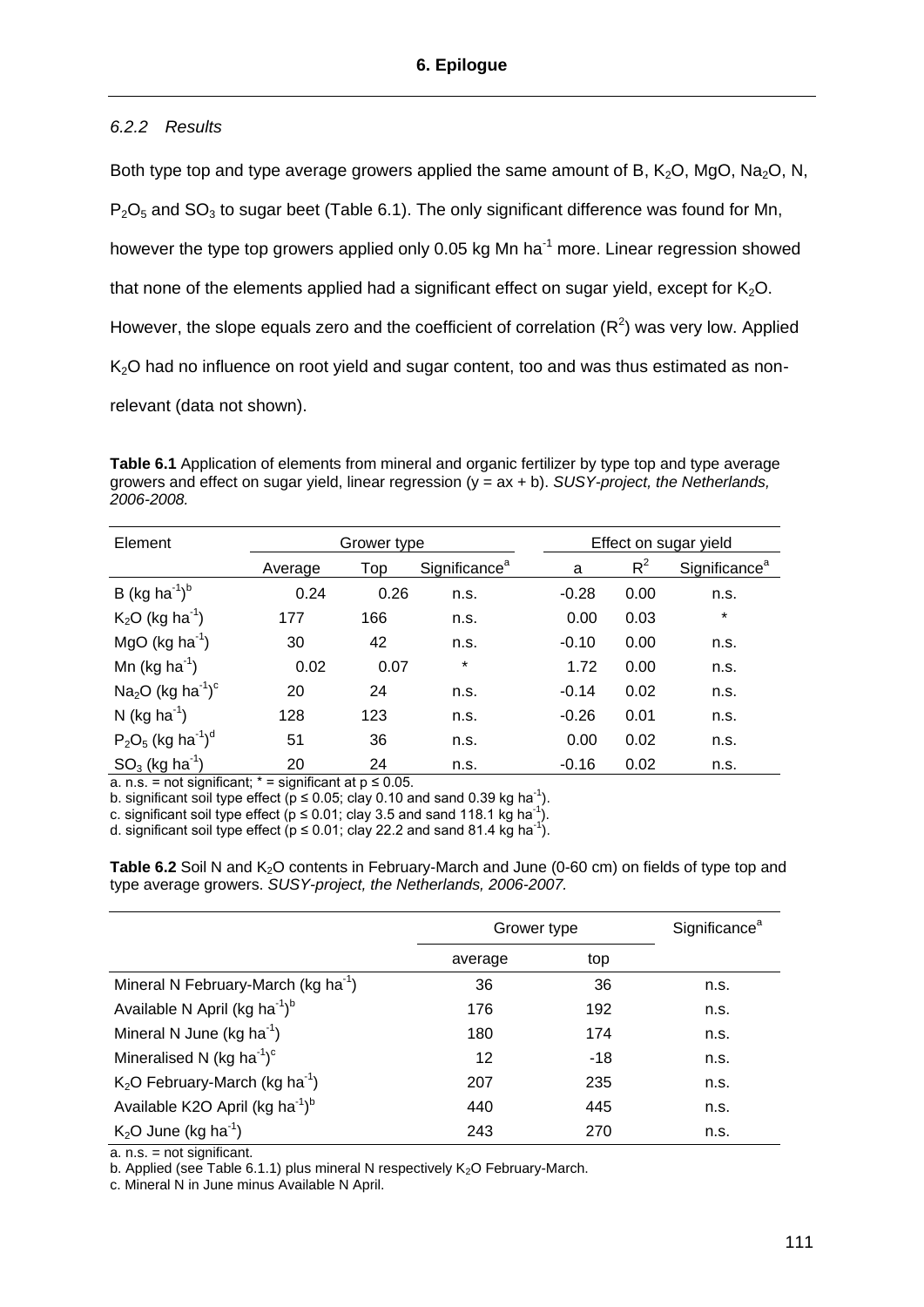There were no differences between the fields of both grower types for crop available N and  $K<sub>2</sub>O$  at all sampling dates (Table 6.2) and none of the variables had influence on linear regression, too (data not shown).

At the end of August, the crops of type top growers had taken up significant more Mg and Zn, and less Fe in the leaves compared to the type average growers (Table 6.3). Although the dry matter content of the leaves was the same for both grower types. For all growers participating, leaf dry matter yield varied between 2.0 and 8.0 t ha<sup>-1</sup>, with an average of 4.9 t ha<sup>-1</sup> and were significantly higher for type top growers. Linear regression showed a significant effect of leaf dry matter yield, Ca, K, Mg and Mn content on sugar yield. However, only the leaf K content had a positive slope and thus a positive effect on sugar yield. Only the root Ca content at harvest was significantly lower in the crops of type top growers compared to type average growers (Table 6.4). Contents of all other elements were on similar levels in the crops of both grower types. The root dry matter content did not differ between both grower types. However, due to the higher root yield of the type top growers' crop, the root dry matter yield was significantly higher, too. Zn, Na and Mn were the only elements in the root having a significant effect on sugar yield, although the coefficients of correlation were very low.

The amino-N content in freshly harvested sugar beet was closely positive related to the total-N content in the sugar beets (figure 6.1). The average root yield (including tops, excluding harvest losses) for the crops of all fields was 76.7 t ha<sup>-1</sup> causing a nitrogen removal of 110 kg N ha<sup>-1</sup> (Table 6.5). The leaves (on average 42.5 t ha<sup>-1</sup>) removed 118 kg N ha<sup>-1</sup>. Due to the same total N and dry matter content in both leaves and roots (Tables 6.3 and 6.4) the crops of the type top growers had a removal of 129 and 123 kg N ha<sup>-1</sup> and the crops of the type average growers 108 and 98 kg N ha<sup>-1</sup>, respectively for leaves and roots.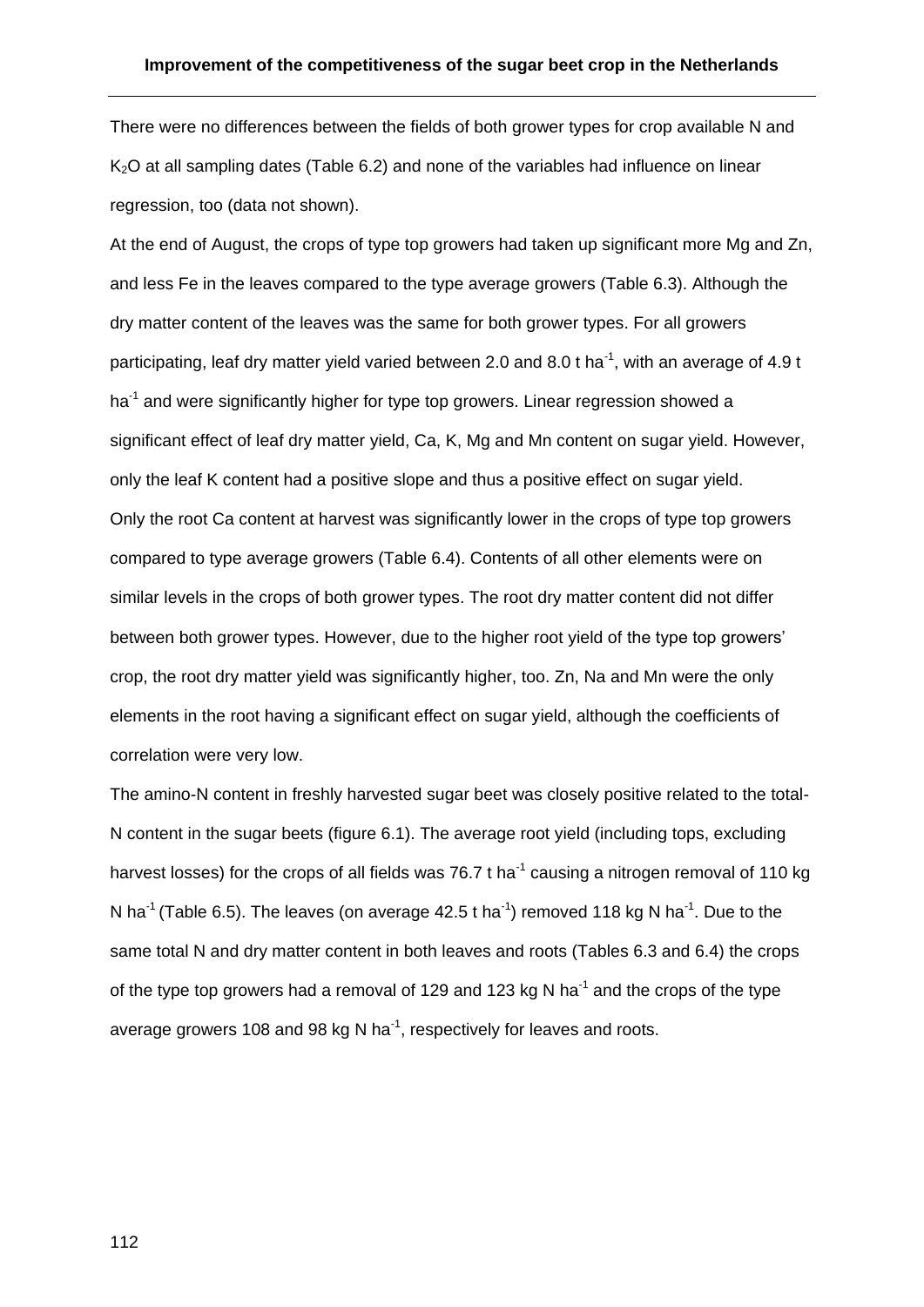| Element                        | Mean                                 |         | Grower type |                           |         |       | Effect on sugar yield     |
|--------------------------------|--------------------------------------|---------|-------------|---------------------------|---------|-------|---------------------------|
|                                | (max – min)                          | Average | Top         | Significance <sup>a</sup> | a       | $R^2$ | Significance <sup>a</sup> |
| $B (mg kg-1)$                  | 38.3                                 | 37.3    | 38.7        | n.s.                      | 0.01    | 0.00  | n.s.                      |
| $Ca (g kg-1)$                  | (61 – 24)<br>11.2<br>$(19 - 5)$      | 11.2    | 10.7        | n.s.                      | $-2.06$ | 0.05  | $\star$                   |
| $Co$ (µg $kg^{-1}$ )           | 100.1<br>$(584 - 42)$                | 99.4    | 91.4        | n.s.                      | $-0.36$ | 0.01  | n.s.                      |
| Cu $(mg kg^{-1})$              | 7.6                                  | 7.89    | 7.76        | n.s.                      | $-0.04$ | 0.00  | n.s.                      |
| Fe (mg $kg^{-1}$ )             | $(13 - 4)$<br>237.1<br>$(1173 - 82)$ | 235     | 198         | $***$                     | 0.13    | 0.00  | n.s.                      |
| $K$ (g kg <sup>-1</sup> )      | 42.0<br>$(61 - 23)$                  | 41.4    | 42.3        | n.s.                      | 0.05    | 0.04  | $\star$                   |
| $Mg$ (g kg <sup>-1</sup> )     | 4.7<br>$(11 - 1)$                    | 4.84    | 5.25        | $\star$                   | $-1.71$ | 0.07  | $***$                     |
| Mn $(mg kg-1)$                 | 48.5                                 | 53.8    | 58.8        | n.s.                      | $-0.97$ | 0.12  | ***                       |
| Mo $(mg kg-1)$                 | $(365 - 12)$<br>1.0<br>$(2.5 - 0.3)$ | 0.97    | 0.97        | n.s.                      | 0.67    | 0.02  | n.s.                      |
| Na $(g kg^{-1})$               | 17.1<br>$(31 - 6)$                   | 16.3    | 18.1        | n.s.                      | $-0.02$ | 0.00  | n.s.                      |
| N-total $(g kg^{-1})$          | 24.2<br>$(35 - 15)$                  | 24.4    | 25.0        | n.s.                      | $-0.10$ | 0.04  | n.s.                      |
| $P(g kg-1)$                    | 2.7<br>$(5 - 1)$                     | 2.77    | 2.78        | n.s.                      | 0.14    | 0.00  | n.s.                      |
| $S$ (g kg <sup>-1</sup> )      | 2.8<br>$(5 - 2)$                     | 2.72    | 2.81        | n.s.                      | 0.23    | 0.00  | n.s.                      |
| $Zn$ (mg $kg^{-1}$ )           | 52.5<br>$(308 - 18)$                 | 58.9    | 69.3        | $\star$                   | $-0.49$ | 0.04  | n.s.                      |
| Dry matter (%)                 | 11.8<br>$(20.9 - 9.4)$               | 11.7    | 11.7        | n.s.                      | $-2.30$ | 0.02  | n.s.                      |
| Dry matter<br>$(t \, ha^{-1})$ | 4.9<br>$(8.0 - 2.0)$                 | 4.5     | 5.2         | $***$                     | 0.97    | 0.33  | ***                       |

**Table 6.3** Content of mineral elements in dry matter of sugar beet leaves harvested at maximum expansion of leaf canopy (end of August; BBCH 46) on fields of type top and type average growers. *SUSY-project, the Netherlands, 2006-2007.*

a. n.s. = not significant;  $*, ** * * =$  significant at p ≤ 0.05, ≤ 0.01, ≤ 0.001.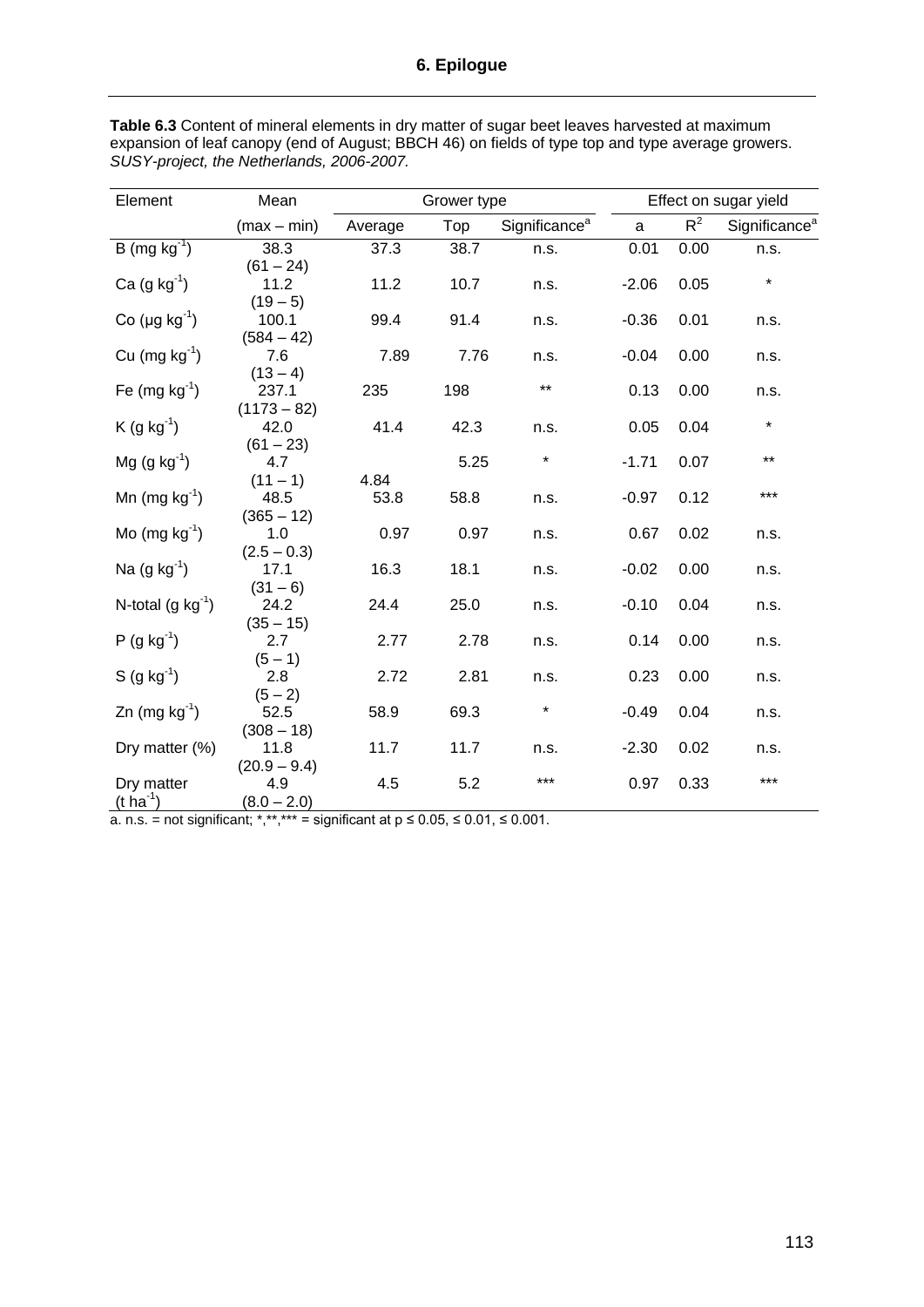| Element                            | Mean                    | Grower type |       |                           |         |       | Effect on sugar yield     |
|------------------------------------|-------------------------|-------------|-------|---------------------------|---------|-------|---------------------------|
|                                    | $(max - min)$           | Avera<br>ge | Top   | Significance <sup>a</sup> | a       | $R^2$ | Significance <sup>a</sup> |
| $B (mg kg^{-1})$                   | 10.2<br>$(14 - 7)$      | 10.2        | 10.0  | n.s.                      | 0.16    | 0.01  | n.s.                      |
| $Ca (g kg-1)$                      | 1.8<br>$(5 - 1)$        | 1.7         | 1.6   | $\star$                   | $-0.24$ | 0.00  | n.s.                      |
| Co ( $\mu$ g kg <sup>-1</sup> )    | 82.4<br>$(460 - 38)$    | 73.6        | 75.2  | n.s.                      | 0.29    | 0.01  | n.s.                      |
| Cu (mg $kg^{-1}$ )                 | 3.3<br>$(5 - 1)$        | 3.3         | 3.2   | n.s.                      | 0.02    | 0.00  | n.s.                      |
| Fe (mg $kg^{-1}$ )                 | 218.9<br>$(1844 - 41)$  | 173.2       | 189.6 | n.s.                      | 0.39    | 0.03  | n.s.                      |
| $K$ (g kg <sup>-1</sup> )          | 7.6<br>$(12 - 5)$       | 7.5         | 7.6   | n.s.                      | 0.09    | 0.00  | n.s.                      |
| $Mg$ (g kg <sup>-1</sup> )         | 1.2<br>$(2 - 0.8)$      | 1.2         | 1.2   | n.s.                      | $-3.88$ | 0.03  | n.s.                      |
| Mn (mg $kg^{-1}$ )                 | 23.7<br>$(169 - 7)$     | 25.3        | 25.8  | n.s.                      | $-1.13$ | 0.08  | $***$                     |
| Mo (mg $kg^{-1}$ )                 | 0.2<br>$(1.6 - 0.2)$    | 0.2         | 0.2   | n.s.                      | $-0.01$ | 0.00  | n.s.                      |
| N total $(g kg^{-1})$              | 5.8<br>$(10 - 4)$       | 5.8         | 6.0   | n.s.                      | $-1.07$ | 0.01  | n.s.                      |
| Na $(g kg^{-1})$                   | 0.5<br>$(1.4 - 0.1)$    | 0.5         | 0.5   | n.s.                      | $-2.33$ | 0.08  | $\star\star$              |
| $P(g kg^{-1})$                     | 1.2<br>$(1.9 - 0.8)$    | 1.2         | 1.2   | n.s.                      | 0.19    | 0.00  | n.s.                      |
| $S(g kg^{-1})$                     | 0.4<br>$(0.6 - 0.2)$    | 0.4         | 0.4   | n.s.                      | $-2.07$ | 0.00  | n.s.                      |
| $Zn$ (mg kg <sup>-1</sup> )        | 21.6<br>$(80 - 8)$      | 24.0        | 26.3  | n.s.                      | $-0.73$ | 0.04  | $\star$                   |
| Dry matter (%)                     | 24.4<br>$(28.5 - 19.4)$ | 24.1        | 24.4  | n.s.                      | 0.26    | 0.04  | $\star$                   |
| Dry matter $(t \text{ ha}^{-1})^b$ | 18.7<br>$(25.6 - 9.6)$  | 16.7        | 20.2  | ***                       | 0.61    | 0.90  | ***                       |

**Table 6.4** Content of mineral elements in dry matter of sugar beet roots at harvest on fields of type top and type average growers. *SUSY-project, the Netherlands, 2006-2007.*

a. n.s. = not significant;  $*, ** * * =$  significant at p ≤ 0.05, ≤ 0.01, ≤ 0.001.

b. Net root yield including top, excluding harvest losses.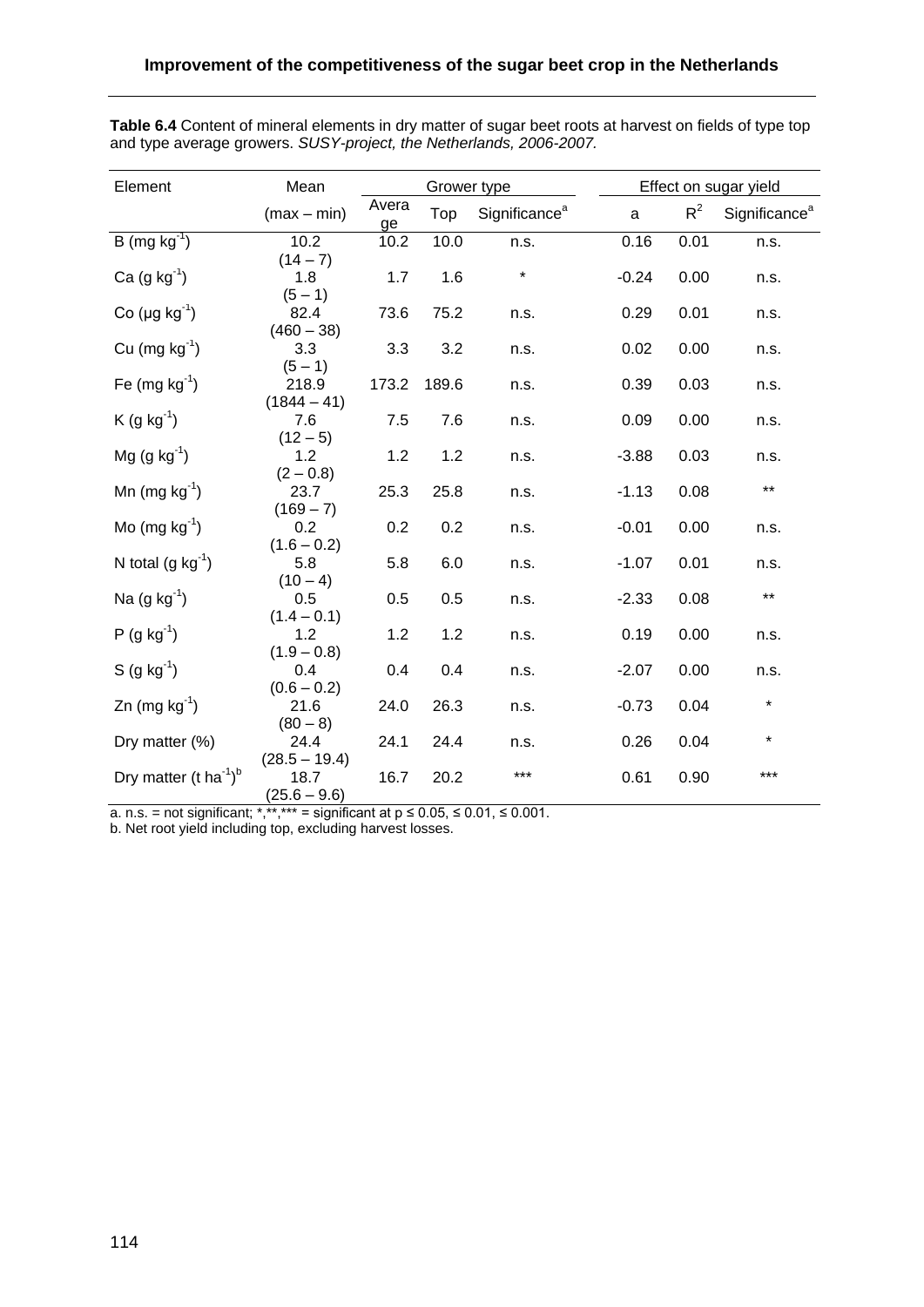| Table 6.5 Leaf and root fresh weight and N-removal on fields of type top and type average growers. |  |
|----------------------------------------------------------------------------------------------------|--|
| SUSY-project, the Netherlands, 2006-2007.                                                          |  |

|                                                      | Mean | Grower type | Significance <sup>a</sup> |       |
|------------------------------------------------------|------|-------------|---------------------------|-------|
|                                                      |      | Average     | Top                       |       |
| Fresh leaf weight (t ha <sup>-1</sup> )              | 42.5 | 38.5        | 45.0                      | $***$ |
| N-removal with leaf (kg ha <sup>-1</sup> )           | 118  | 108         | 129                       | $***$ |
| Fresh root weight (t ha <sup>-1</sup> ) <sup>b</sup> | 76.7 | 69.1        | 82.8                      | $***$ |
| N-removal root (kg ha <sup>-1</sup> )                | 110  | 98          | 123                       | $***$ |

 $a.$  \*\*\* = significant at  $p \le 0.001$ .

b. Net root yield including top, excluding harvest losses.



**Figure 6.1** Relation of amino-N to total N in the dry matter of freshly harvested sugar beet roots. \*\*\* = significant at p ≤ 0.001. *Data SUSY-project, The Netherlands, 2006-2007.*

#### *6.2.3 Discussion*

Only a few significant effects were found for the mineral content of leaves and roots. The negative effect of leaf Mg and Mn and root Mn and Zn content can be explained by higher levels in leaves and roots on sandy soils. Although the soil effect was not significant for each element, the levels were respectively 1.7x, 2.7x, 1.5x and 3.1x higher on sandy soils. The sandy soils had lower yield levels compared to clay soils (Hanse et al., 2010) so that the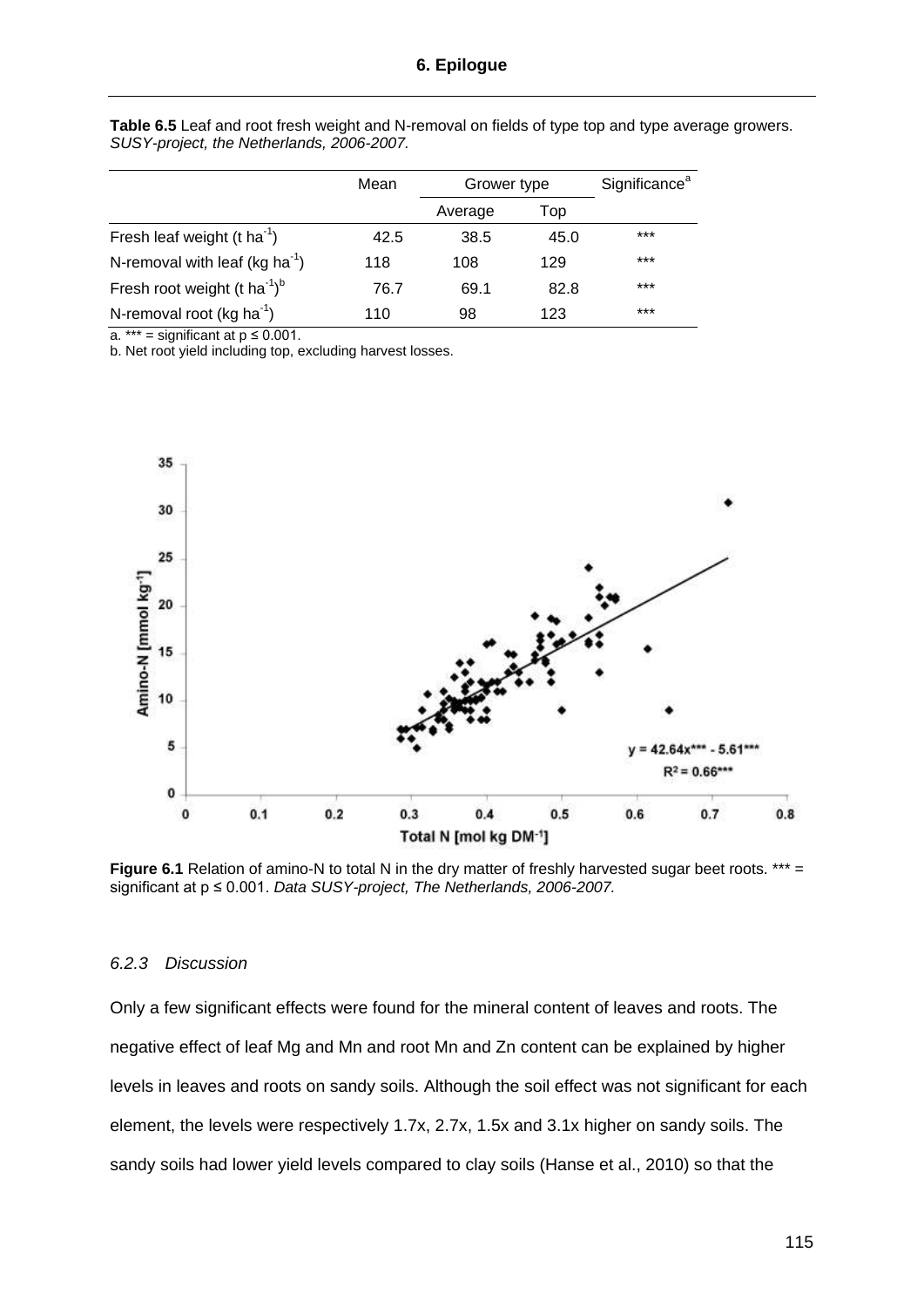effect can be physiologically explained by concentration. Na is one of the elements determining the technical quality of sugar beet roots, explaining the negative effect of root Na content on white sugar yield, while Na interferes with the extractability of sugar from the molasses (Huijbregts, 1999).

Fertilization of sugar beets did not differ between the type top and type average growers in this project. No substantial effects of applied elements on sugar yield were found, since all were already in the optimal range for a high sugar yield (Wilting, 2010), i.e. fertilization did not restrict sugar yield. A likely explanation is the strict legal regulation on fertilisation in the Netherlands (Meststoffenwet, 2006; Meststoffenwet, 2009). This regulation causes a lot of farmers' attention for fertilisation (Ham et al., 2007). There is no need to change factors already optimised to increase yields. In order to increase yields, farmers' attention should go to the factors restricting yield, like pests and diseases (Hanse et al., 2011a), soil structure (Hanse et al., 2011b), harvest losses (Hanse and Tijink, 2010), sowing quality (chapter 6.3) and weed control (section 6.4).

Average root yield in the Netherlands increased from 57 t ha<sup>-1</sup> in 2001 to 72 t ha<sup>-1</sup> in 2008 and 79 t ha<sup>-1</sup> in 2009, with sugar yields respectively 9.1, 12.3 and 14.0 t ha<sup>-1</sup> (Van Swaaij, 2007; IRS, 2010). With the above mentioned growers' attention for fertilisation, growers express often their concern that due to recent years' yield increase, the nitrogen supply becomes limiting. Based on data from the SUSY project, the amino-N content in sugar beet roots was found a predictor of the removal of total-N from the fields ( $R^2$  = 0.66). In 2001, 2008 and 2009, respectively, amino-N content decreased from 15.1 mmol  $kg^{-1}$  to 11.3 and 11.1 mmol kg<sup>-1</sup>(IRS, 2010), implying a removal of 95, 98 and 106 kg N ha<sup>-1</sup> with sugar beet roots. Due to the increased quality of the sugar beet during the years as a result of breeding efforts (Loel et al., 2010) the N demand stays on similar levels. There is a clear link between sugar beet yield level and sustainable production (Koeijer et al., 2002; Tzilivakis et al., 2005; Fuchs and Stockfisch, 2009). The data from the SUSY project is in line with the findings of those authors and show that breeding efforts for improved quality are not only profitable but also sustainable.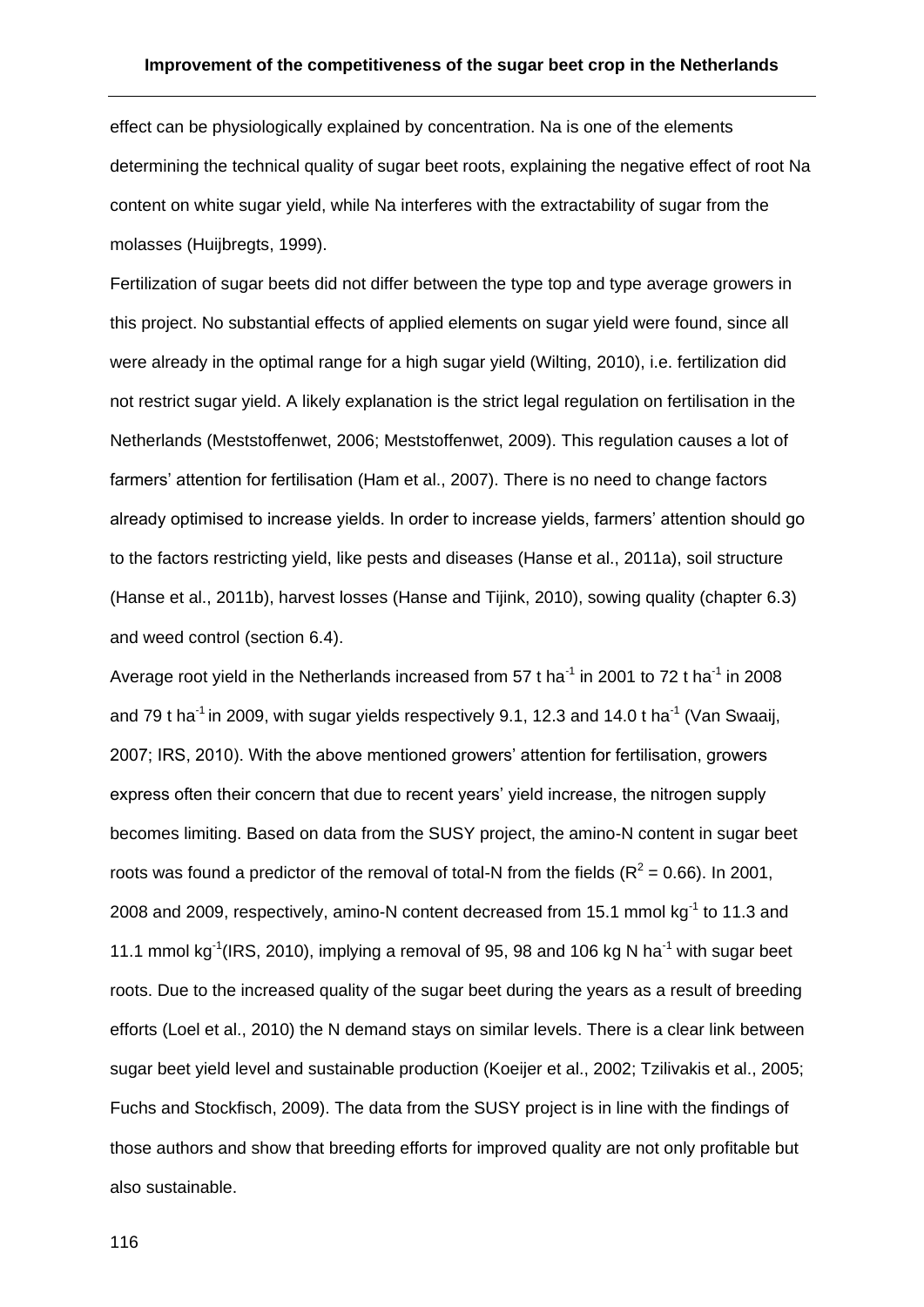#### **6.3 Sugar beet sowing**

#### *6.3.1 Materials and methods*

Sowing and harvest date were taken from the registration of the growers joining the SUSYproject (see section 6.3.1). Canopy closure date was determined by the staff of the agricultural department of the sugar industry by visiting the fields 5 to 6 times in the period from May to June. Directly after sowing, sowing depth and seed placement in compressed (below the loose seedbed) and in humid (not dried by the weather) soil was recorded from 10 randomly chosen sites on each field. On each field four plots were randomly chosen, not disturbed by other measurements, 15 m long and 6, 12 or 18 rows wide, depending on the width of the sowing machine. During two months after sowing, plots were visited 4 times. Plants were counted after emergence in 2-4 leaf stage. At the fourth visit the drilling distance was recorded by measuring the cumulative distance from plant to plant on 4 times 10 m in the plots. From the data obtained, the average sowing distance and missing plants and field emergence rate were calculated. For comparison purposes data on sowing depth and distance were recorded by the growers. In 2006-2007, data of 104 fields were obtained. Non normal distributed data (missing seeds, seed in compressed soil, seed in humid soil and plant density) were ln(x+1) transformed in order to obtain normalised variables. Presented means and estimated constants were all back transformed. Data were analysed using the statistical package GenStat,  $12<sup>th</sup>$  edition (VSN International Ltd.). Linear mixed models were used to analyse the effect of year, grower, site and their interactions in the fixed model. The given pair number, region and their interaction were used as random terms to analyse the type top and type average growers effect within a pair directly with each other (Thissen, 2009).

Linear regressions were calculated to estimate the effect of single variables on sugar yield.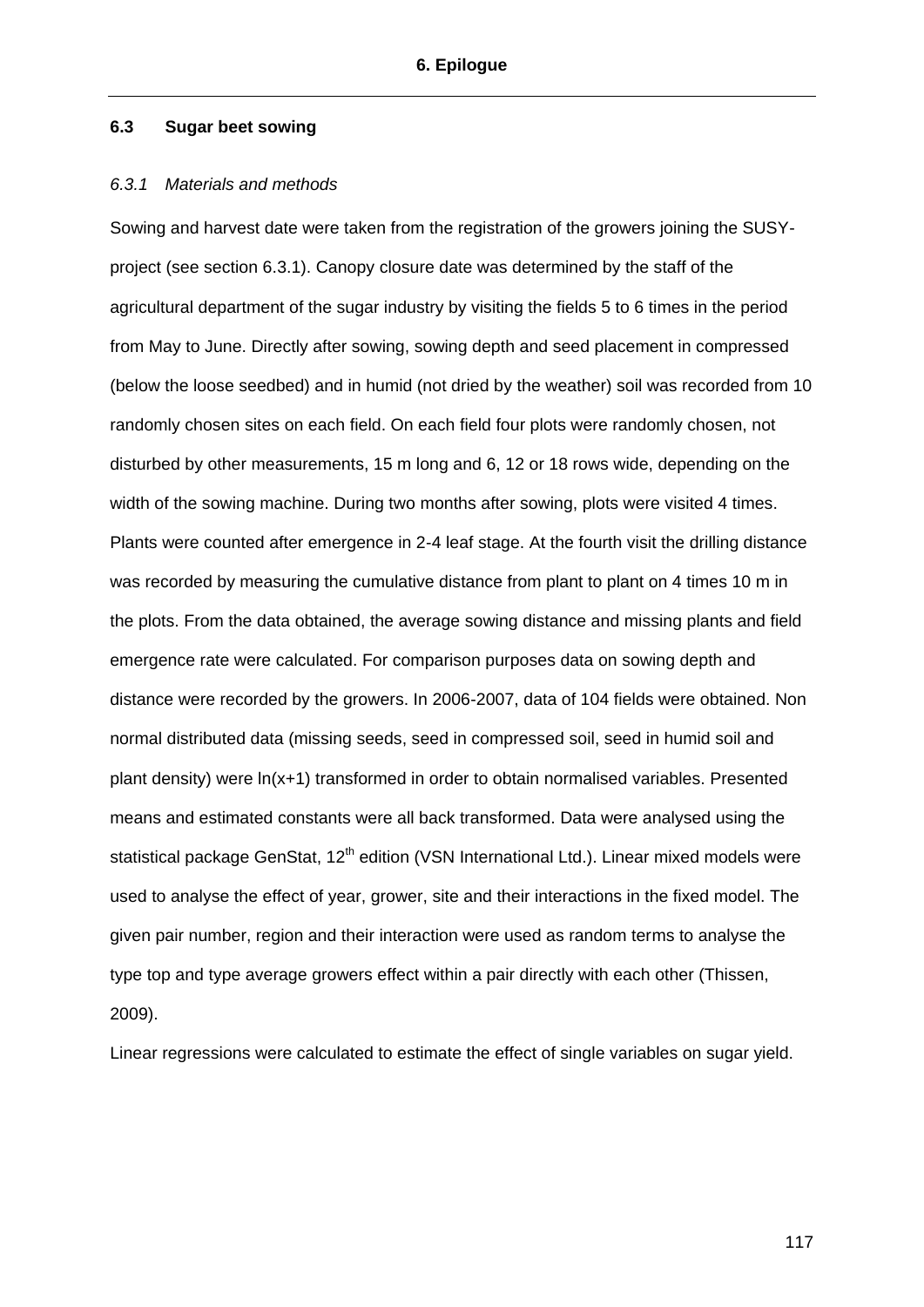## *6.3.2 Results*

The type top growers sowed sugar beets significantly five days earlier compared to the type average growers. Also the canopy closure date was significantly five days earlier (Table 6.6). The harvest date did not differ between both grower types. The measured sowing characteristics were not different for both grower types, except for the percentage seeds in both compressed and humid soil and the plant density being significantly higher for type top growers. The sowing depth specified by the growers resulted in a significantly lower depth for type top growers, while the measured sowing depth showed no difference between both grower types.

| Table 6.6 Sowing characteristics on sugar beet fields of type top and type average growers in Dutch |  |
|-----------------------------------------------------------------------------------------------------|--|
| sugar beet production. SUSY-project, the Netherlands, 2006-2007.                                    |  |

| Sowing characteristics                       |         | Grower type |                           |
|----------------------------------------------|---------|-------------|---------------------------|
|                                              | Average | Top         | Significance <sup>a</sup> |
| Sowing date                                  | $8 - 4$ | $3 - 4$     | 0.002                     |
| Canopy closure date                          | 15-6    | $10 - 6$    | < 0.001                   |
| Harvest date                                 | $26-10$ | $29-10$     | 0.237                     |
| Missing seeds (%)                            | 12.0    | 11.5        | 0.581                     |
| Field emergence (%)                          | 83.9    | 85.9        | 0.133                     |
| Sowing distance, measured (cm)               | 19.6    | 19.3        | 0.292                     |
| Sowing distance, growers' specification (cm) | 18.8    | 18.8        | 0.702                     |
| Sowing depth, measured (cm)                  | 2.8     | 2.8         | 0.649                     |
| Sowing depth, growers' specification (cm)    | 2.5     | 2.0         | < 0.001                   |
| Seeds in compressed soil (%)                 | 71.5    | 91.3        | 0.007                     |
| Seeds in humid soil (%)                      | 72.8    | 95.4        | 0.017                     |
| Plant density (# plants/ha)                  | 85818   | 89321       | 0.050                     |

a. probability no difference between grower types.

The seeds in compressed ( $R^2 = 0.06$ ; P = 0.014) and humid soil ( $R^2 = 0.06$ ; P = 0.012) were the only sowing characteristics having a significant influence on sugar yield, besides sowing date ( $R^2$  = 0.14; P = <0.001). Seeds in compressed and humid soil were closely related ( $R^2$  = 0.72;  $P = 0.001$  (data not shown).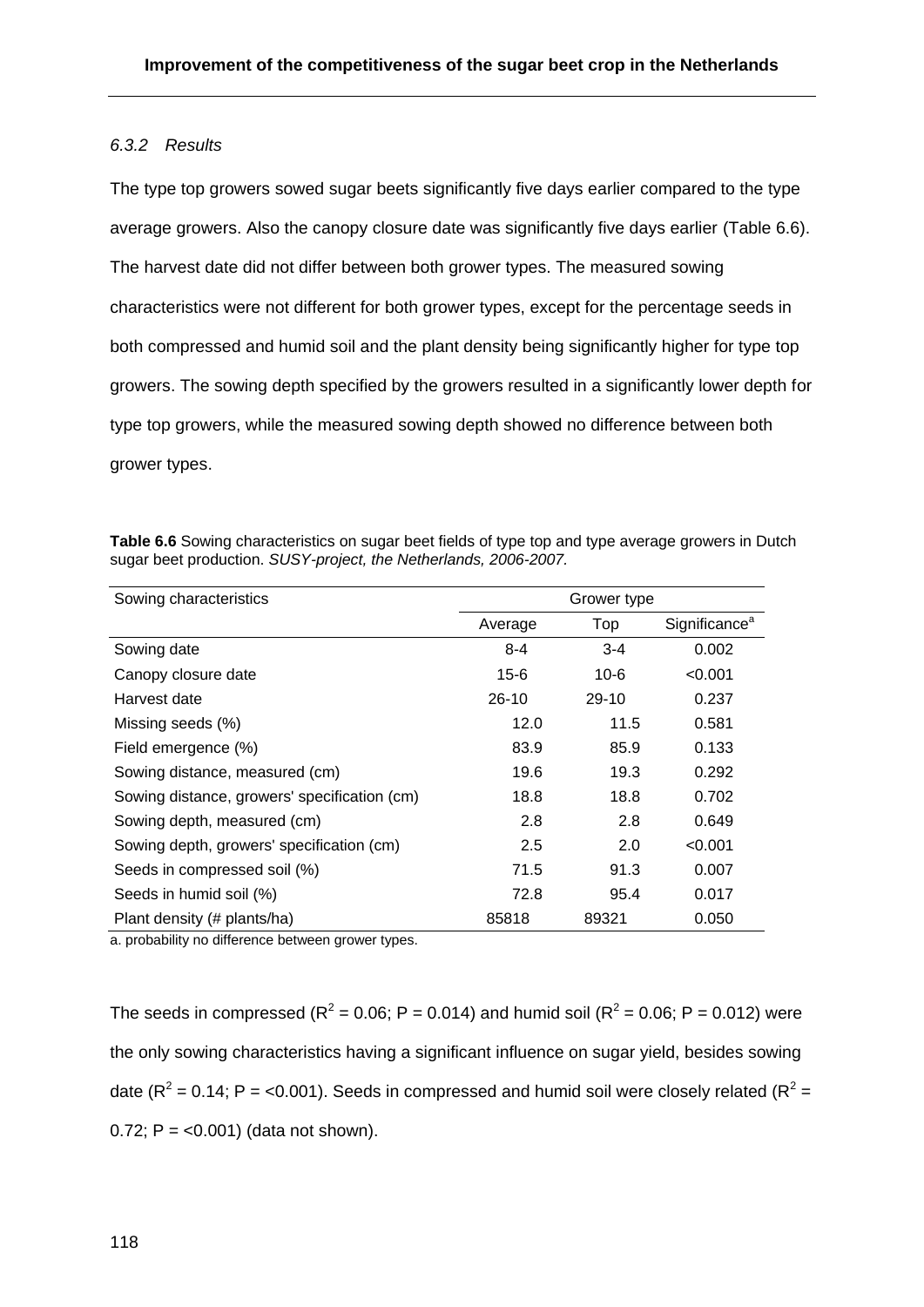## *6.3.3 Discussion*

An optimal plant density is important for affecting sugar beet yield and quality. A population density exceeding 70,000 plant ha<sup>-1</sup> is required to obtain high sugar yields (Märländer, 1990; Van Swaaij, 2008). Both type top and type average growers had (on average) plant densities above 70,000 plants ha<sup>-1</sup>. On only 3 fields (out of 104; 1 top and 2 average) plant density was below 70,000 plants ha<sup>-1</sup>, but higher as 57,000 plants ha<sup>-1</sup>. However, the crops of the type top growers had significant more plants per hectare compared to those of the type average growers. The above mentioned data are final plant densities and those figures do not reflect differences in emergence, which were observed more often and more severe at fields of type average growers. A delay in emergence has an influence on sugar yield, since the delayed plants accumulate less dry matter, due to increased intraspecific competition for light caused by shading of the earlier emerged plants (Stibbe and Märländer, 2002). The delay in emergence on type average growers' fields can be explained by sowing quality and sowing date. In this project, sowing quality comes to seed placement in compressed (below the loose seedbed) and in humid (not dried by the weather) soil, which are closely related. The type top growers place significantly more seeds in humid soil, providing more optimal circumstances for the seeds to germinate and being less dependent on rainfall after sowing. The earlier sowing date of the type top grower also facilitates sowing of the seeds in humid soil. Quality of sowing was recorded independent of sowing machines' maintenance status, which can have an high impact on sowing performance (Wilting, 2008). Here, the grower's management is of major importance, he has to check the seed placement in the soil during sowing, even when a proper maintained sowing machine is used. However, the seedbed quality should allow for seed placement in the humid soil. Here, too, the growers' management in preparing the seedbed plays an important role. So, the very best results will still be obtained when the sowing machine is properly maintained, the seedbed is of high quality and the grower checks whether the seeds are placed below the loose seedbed in the humid soil.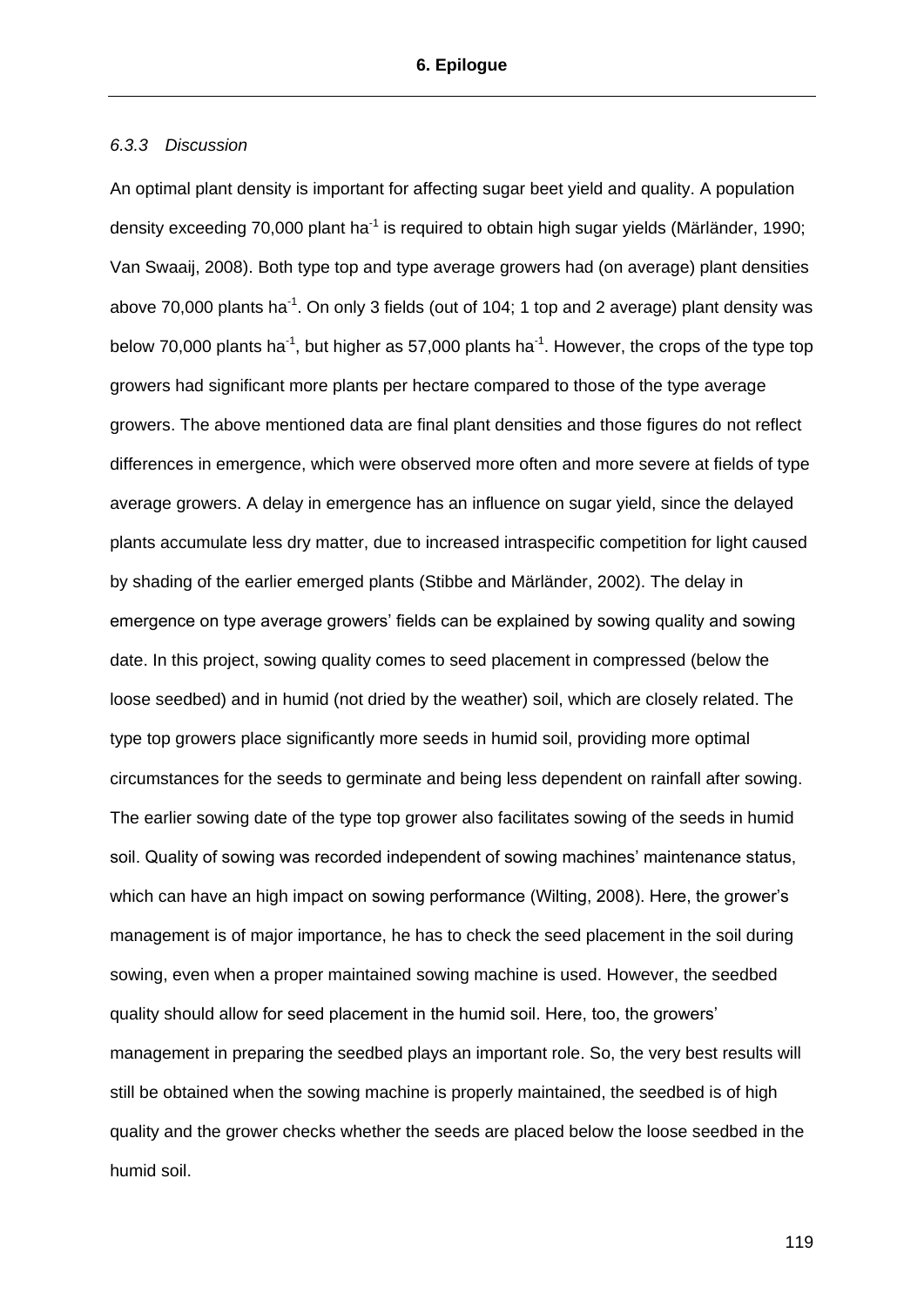## **Improvement of the competitiveness of the sugar beet crop in the Netherlands**

Type top growers sowed their sugar beets significantly five days earlier. Earlier sowing does not influence the development rate until establishment (Stibbe and Märländer, 2002), but it explains the significant earlier canopy closure (five days) on the type top growers' fields. The advantage of earlier sowing of the type top growers' crop is an earlier closure of canopy, followed by a significant increase, not only of the radiation interception, but of the yield, too (Werker and Jaggard, 1998; Kenter et al., 2006). Next to that, earlier sowing can lead to a partial escape from pathogens (Webb et al., 2000; Asher and Hanson, 2006; Stevens et al., 2006; Hanse et al., 2011a).

The harvest date was not different for both grower types, consequently, the gain has to be set at seasons' start.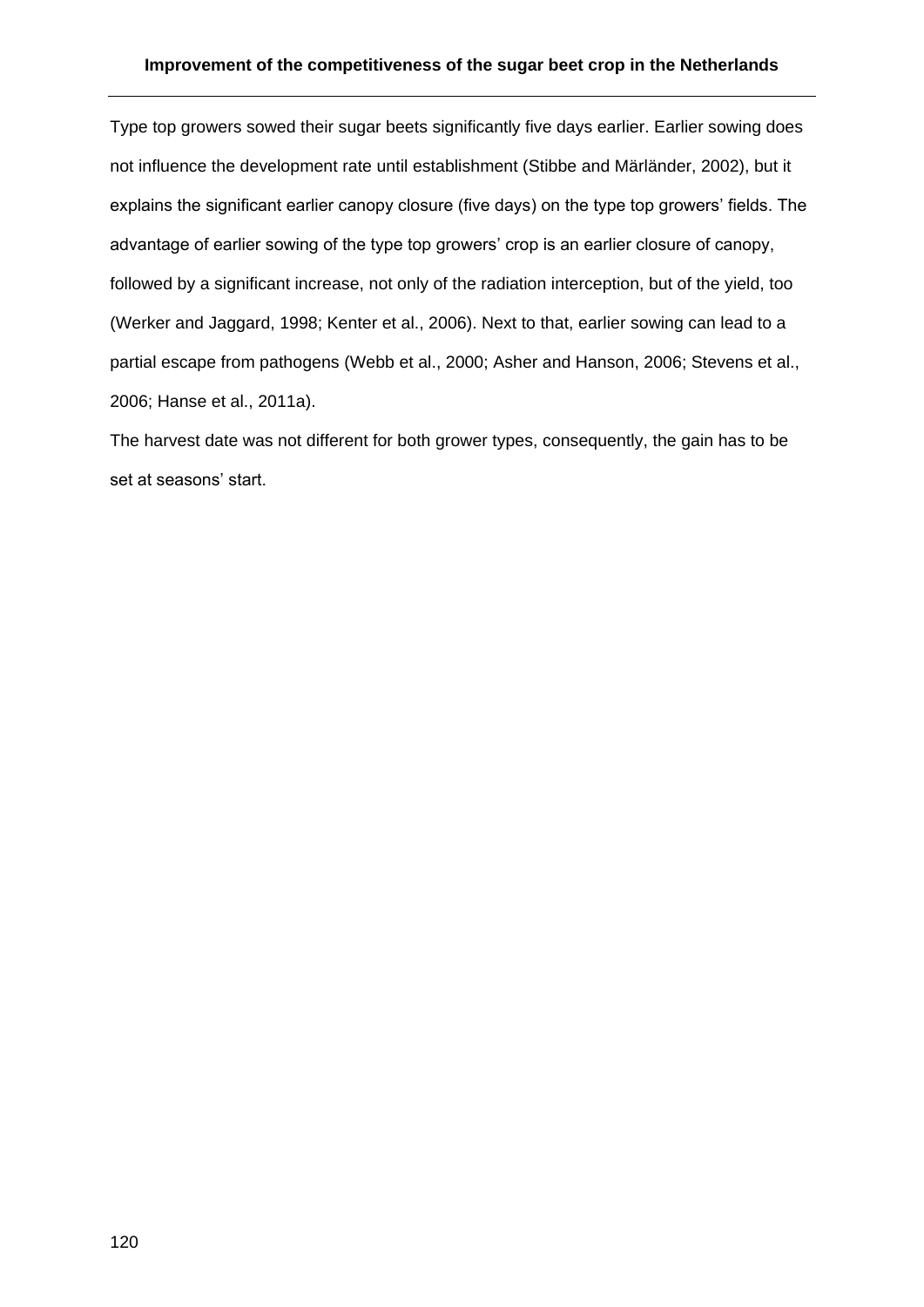## **6.4 Weed control**

#### *6.4.1 Materials and methods*

Data on weed control, herbicide, active ingredient and amounts used, applications and application date were taken from the SUSY-growers' registration (see section 6.2.1). During the season, after canopy closure (June) and before harvest (September) the result of weed control efforts were evaluated by a scale 1 to 10 (1 = very poor; 10 = excellent weed control) on 50 randomly chosen sites of the field. Also the amount of bolters and weed beet was recorded on 50 sites of 400  $m^2$  each, randomly chosen on the field. For small fields (< 3 ha) total number of bolters and weed beet were counted on field level. In total, data of 104 fields were available for analysis in 2006 and 2007.

All data were non-normal and ln (x+1) transformed in order to obtain normalised variables, except for total pre-sowing and pre-emergence applications (ln (x+24) transformed) and the fifth post-emergence application, total applications and total post-emergence applications, which were proved to be normally distributed. The result of weed control in September was arcsin (x/10) transformed in order to obtain a normal distribution. Presented means and estimated constants are all back transformed. Data were analysed using the statistical package GenStat, 12<sup>th</sup> edition (VSN International Ltd.). Linear mixed models were used to analyse the effect of year, grower, site and their interactions in the fixed model. The given pair number, region and their interaction were used as random terms to analyse the 'type top' and 'type average' within a pair directly with each other (Thissen, 2009). Linear regressions were calculated to estimate the effect of single variables on weed control in September and sugar yield.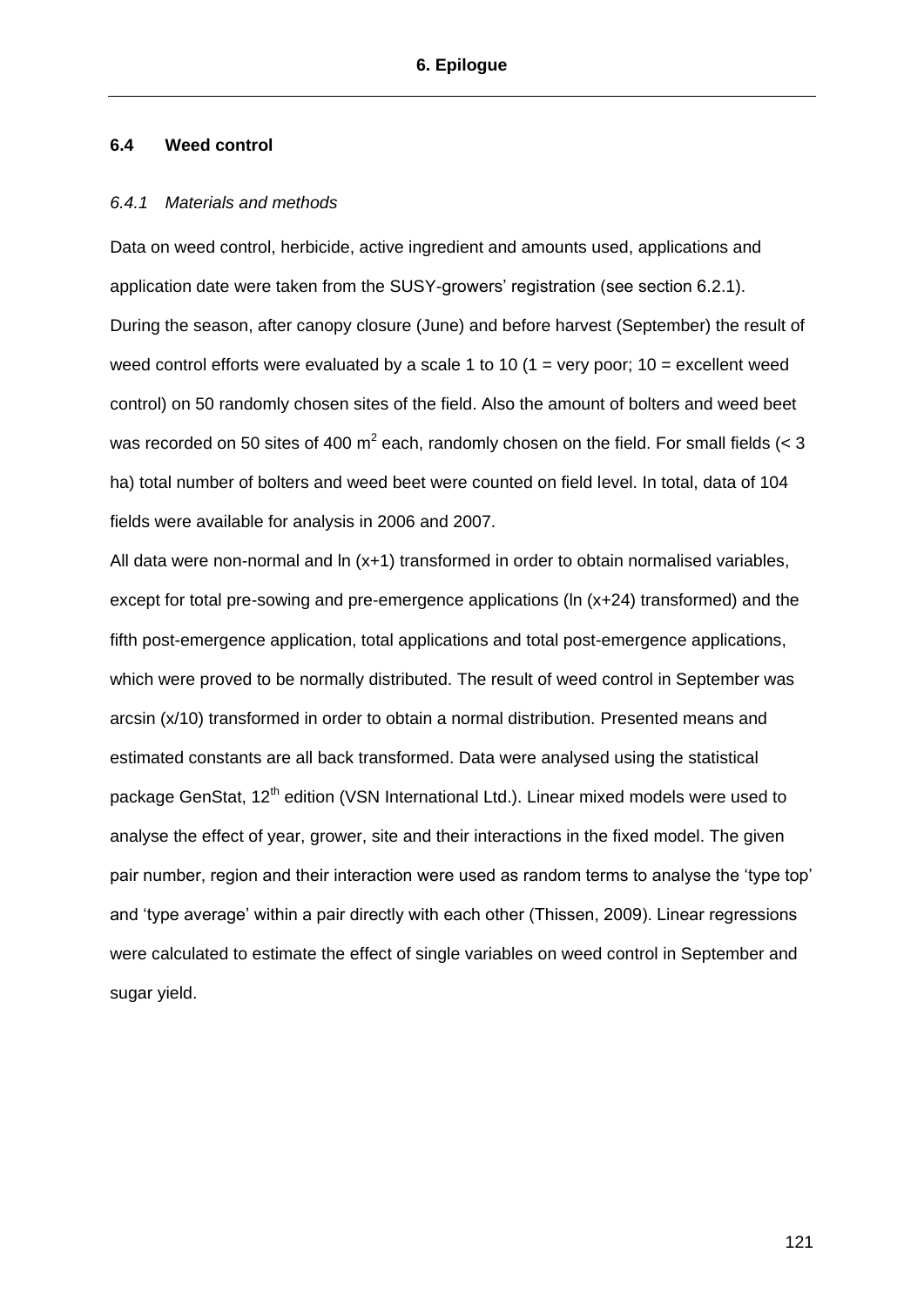#### *6.4.2 Results*

Data of weed control efforts did not differ between type top and type average growers' crops (Table 6.7). The total dosage of herbicides and number of herbicide sprayings was comparable for both grower types. The same holds for the application time in days after sowing of the first six applications, except for the pre-sowing and pre-emergence applications, were the type top growers apply one day significantly earlier before sowing. This variable contained the herbicide applications before sowing (glyphosate) and the application of soil active herbicides after sowing, before emergence of the sugar beets, like metamitron, clomazone and chloridazone (only on clay soils). The applications before sowing can be conducted before or after seedbed preparation (clay soils) or before the main soil tillage (sandy soils). The pre-sowing and pre-emergence applications were taken together because both variables separately resulted in two, too small data sets for a reliable statistical analysis.

Linear regression showed only for the pre-sowing and pre-emergence application a significant effect on the result of weed control (September), with a  $R^2$  of 0.14, while all other parameters did not show a significant effect (Table 6.7). The amounts of none of the used active ingredients could explain the variation in the result of weed control in June and September for more than 10% calculated by linear regression (data not shown). When the efforts in weed control were financially weighted the costs of herbicides, herbicide application, manual and mechanical weed control were not different between both grower types, too. However the result of the weed control differed after canopy closure (June) and before harvest (September), being significantly better for the type top growers (Table 6.7).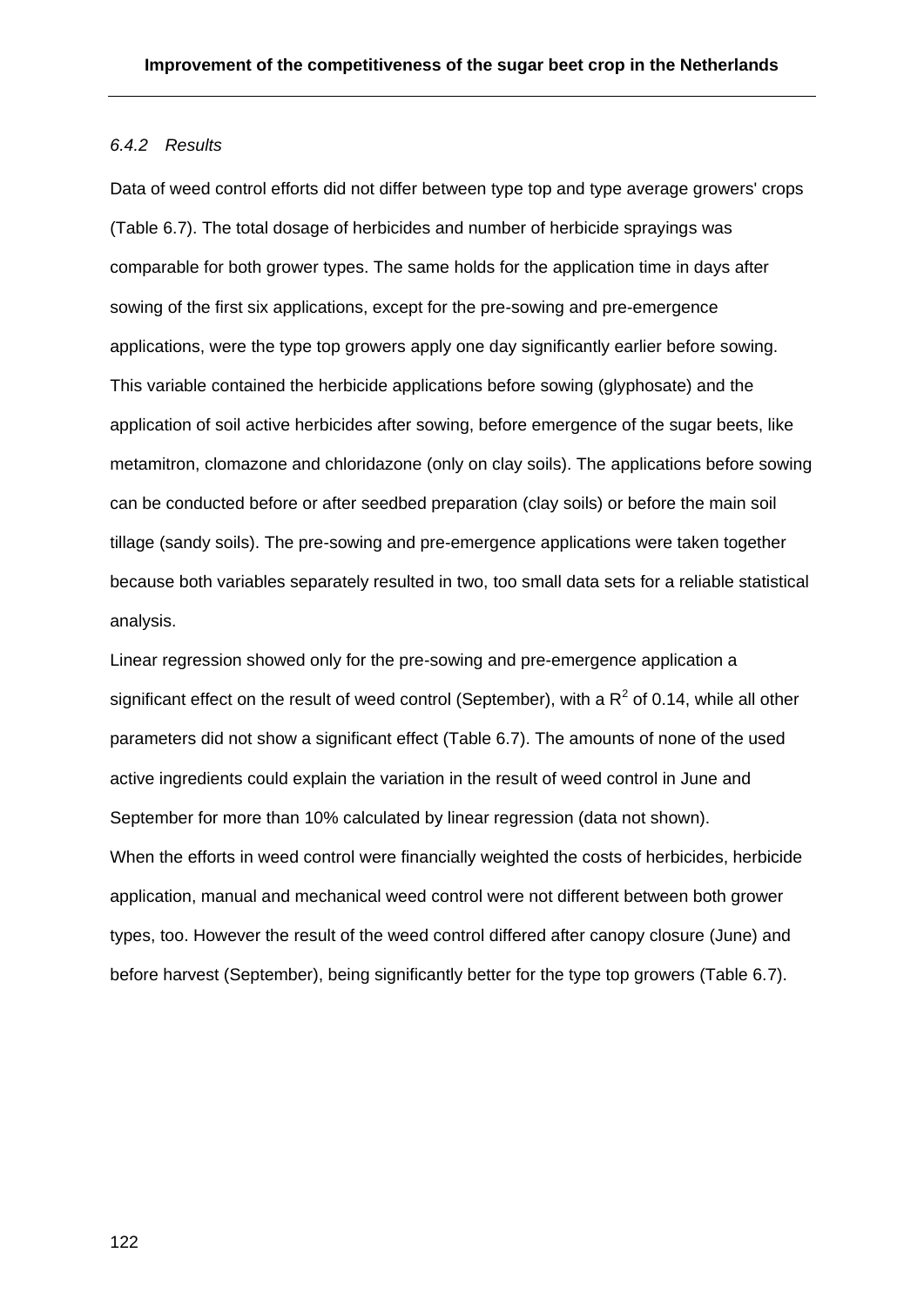| Weed control                                                                     | Grower type             |                | Effect weed control<br>(September) |                |                           |
|----------------------------------------------------------------------------------|-------------------------|----------------|------------------------------------|----------------|---------------------------|
|                                                                                  | Average                 | Top            | Significance <sup>a</sup>          | R <sub>2</sub> | Significance <sup>a</sup> |
| <b>Costs</b>                                                                     |                         |                |                                    |                |                           |
| Herbicide ( $\in$ ha <sup>-1</sup> )                                             | 201                     | 190            | n.s.                               | 0.02           | n.s.                      |
| Application ( $\in$ ha <sup>-1</sup> )                                           | 92                      | 98             | n.s.                               | 0.01           | n.s.                      |
| Manual weed control ( $\in$ ha <sup>-1</sup> )                                   | 44                      | 55             | n.s.                               | 0.03           | n.s.                      |
| Mechanical weed control ( $\epsilon$ ha <sup>-1</sup> )                          | 19                      | 18             | n.s.                               | 0.05           | $\star$                   |
| <b>Herbicide application interval</b>                                            |                         |                |                                    |                |                           |
| Post-sowing                                                                      | 9                       | 9              | n.s.                               | 0.00           | n.s.                      |
| Post-emergence                                                                   | 10                      | 10             | n.s.                               | 0.00           | n.s.                      |
| Herbicide applications (days after sowing)                                       |                         |                |                                    |                |                           |
| Total pre-sowing and pre-emergence                                               | $-4$                    | -5             | $\star$                            | 0.14           | $\star$                   |
| First post-emergence                                                             | 19                      | 18             | n.s.                               | 0.00           | n.s.                      |
| Second post-emergence                                                            | 29                      | 27             | n.s.                               | 0.00           | n.s.                      |
| Third post-emergence                                                             | 38                      | 35             | n.s.                               | 0.00           | n.s.                      |
| Fourth post-emergence                                                            | 47                      | 45             | n.s.                               | 0.00           | n.s.                      |
| fifth post-emergence                                                             | 56                      | 53             | n.s.                               | 0.00           | n.s.                      |
| Sixth post-emergence                                                             | 59                      | 64             | n.s.                               | 0.01           | n.s.                      |
| Total applications (#)                                                           | 5                       | $\overline{5}$ | n.s.                               | 0.01           | n.s.                      |
| Total pre-emergence applications (#)                                             | 0.3                     | 0.4            | n.s.                               | 0.02           | n.s.                      |
| Total post-emergence applications (#)                                            | $\overline{\mathbf{4}}$ | 4              | n.s.                               | 0.02           | n.s.                      |
| Active ingredients herbicides (kg ha <sup>-1</sup> )                             | 4.2                     | 4.0            | n.s.                               | 0.00           | n.s.                      |
| <b>Results</b>                                                                   |                         |                |                                    |                |                           |
| Bolters and weed beet June (# $ha^{-1}$ )                                        | 21.1                    | 4.5            | n.s.                               |                |                           |
| Bolters and weed beet September (# $ha^{-1}$ )                                   | 4.2                     | 3.2            | n.s.                               |                |                           |
| Result weed control June<br>$(0 = \text{very poor}; 10 = \text{excellent})$      | 7.7                     | 8.5            | ***                                |                |                           |
| Result weed control September<br>$(0 = \text{very poor}; 10 = \text{excellent})$ | 8.3                     | 9.4            | ***                                |                |                           |

**Table 6.7** Difference between type top and type average growers for herbicide applications and their effect on the result of weed control in September. *Data SUSY-project, the Netherlands, 2006-2007.*

a. n.s. = not significant;  $*$ , $*$  $*$  $*$  = significant at  $p \le 0.05$ ,  $\le 0.001$ .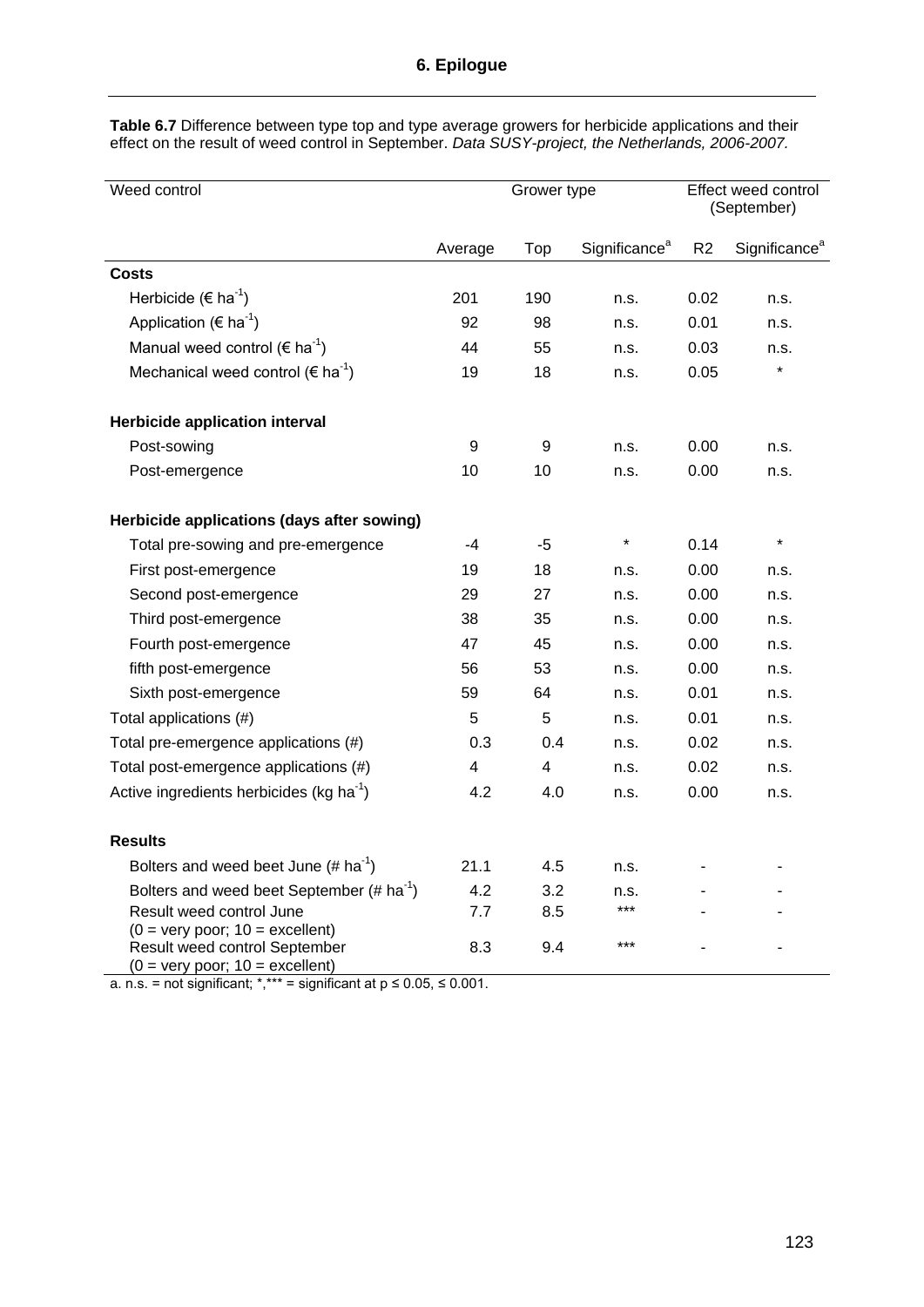

**Figure 6.2** Effect of weed control on sugar yield, results judged after canopy closing (A) and befor harvest (B). \*\* and \*\*\* = significant at p ≤ 0.01 and p ≤ 0.001. *Data SUSY-project, the Netherlands, 2006-2007.*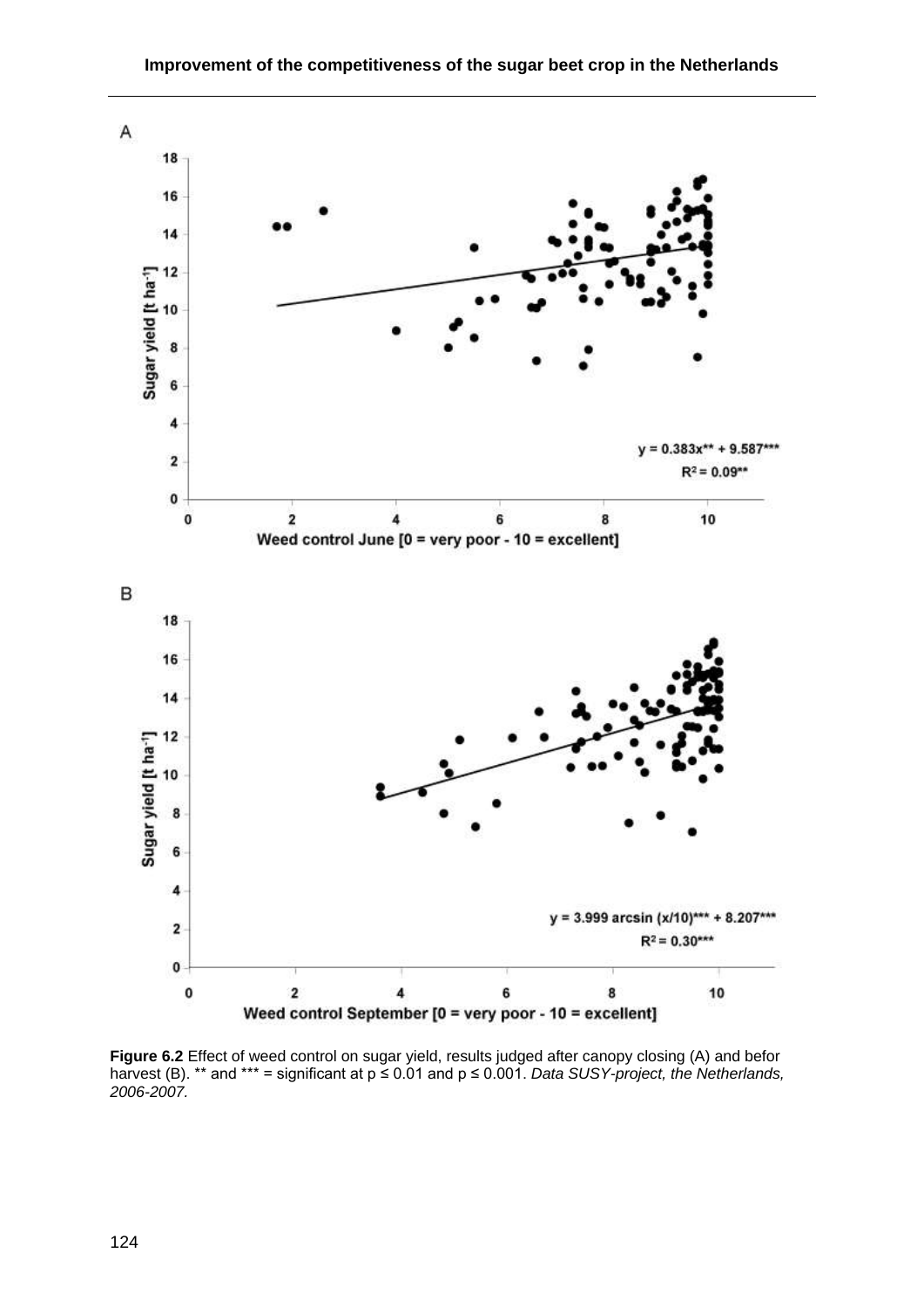The result of the weed control both after canopy closure and before harvest had a significant effect on sugar yield and explained 9% and 30% of the variation, respectively (figure 6.2). Applied total dosages of triallate, clomazone, clopyralid, desmedipham, S-metolachlor, ethofumesate, phenmedipham, dimethenamide-P, metamitron, chloridazone, triflusulfuronmethyl, and graminicides did not differ for type top and type average growers. Except for a small negative effect of clopyralid ( $R^2$  = 0.016; P = 0.016), none of the active ingredients had an effect on sugar yield calculated by linear regression (data not shown).

According to the growers' registrations, many of the applications by growers were at normal dates with normal dosages, except for 6 growers (5 type average on clay and 1 type top on sand soil) which used a very high dosage in an early stage after drilling and 3 growers which used a rather soft dosage. In total, 3 applications had a non-usual composition (metamitron and S-metolachlor mixture).

### *6.4.3 Discussion*

The weed control measurements in the sugar beet crops recorded in the SUSY-project are another clear example of growers' management influence. The costs of weed control are comparable between type top and type average growers (Hanse et al., 2010). Next, all the recorded inputs, like number of applications, type and amount of compounds used and interval of applications are similar for both type top and type average growers, except the pre-sowing and pre-emergence applications. Being the only variable significantly different between both grower types, the pre-sowing and pre-emergence applications also have a significant effect on result of the weed control efforts. Early in the season the difference in weed control between type top and type average is made.

By linear regression 30% of the variation in sugar yield was explained by the result of the weed control in September, this is despite the weed control efforts. Without weed control, yield losses in sugar beet due to competition with simultaneously emerging weeds can be 66% to more than 80% (Jursik et al., 2008; Kemp et al., 2009). However, in the fields of the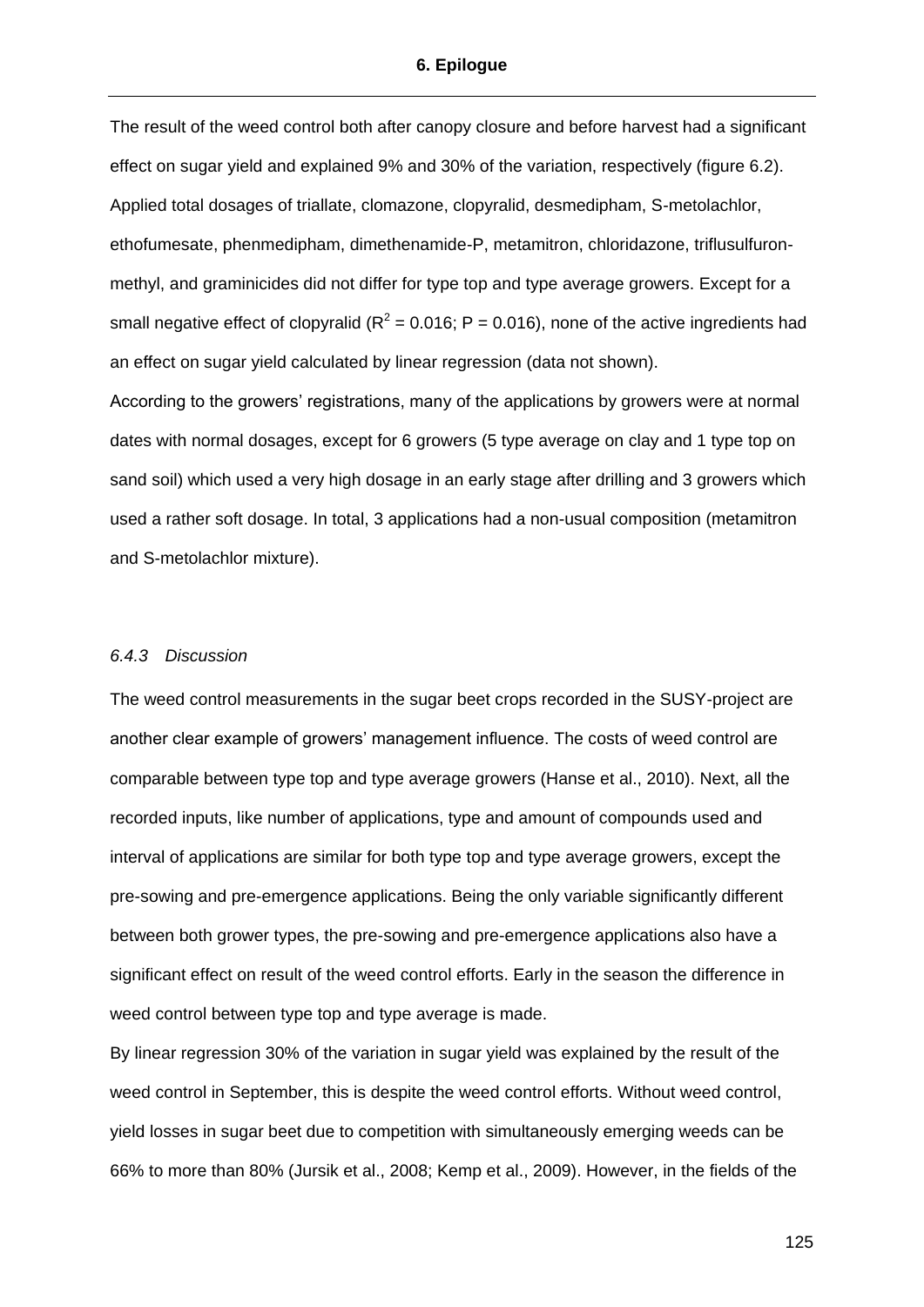### **Improvement of the competitiveness of the sugar beet crop in the Netherlands**

SUSY-project the amount of weeds in September do not only reflect the quality of the weed control. There is an effect of gappy stand and retarded growth due to pests and diseases, causing less competition of the sugar beet crop towards weeds (Hanse et al., 2011a). In those crops, weeds have more chances to develop later in the season. Despite the crop protection measures, the yield loss due to weed competition in arable farming was estimated 3% for Europe (Oerke and Dehne, 2004). Leaving out the estimated yield loss due to pests and diseases of sugar beet in the SUSY-project (24%) the yield loss due to weed competition is roughly about 6%.

For sugar beet, herbicide tolerant-varieties have been developed. With the use of these varieties growers could save on the costs of weed control, depending on the assumed technology fee and the costs of the conventional weed control (May, 2003; Märländer, 2005). Aside from a, theoretical, costs benefit, the use of those varieties facilitate the weed control, although it still requires management (Kemp et al., 2009). With the above described importance of growers' management and the influence of pests and diseases on the late emergence of weeds, the challenge remains whether to control weeds successfully and to avoid weed competition after canopy closure.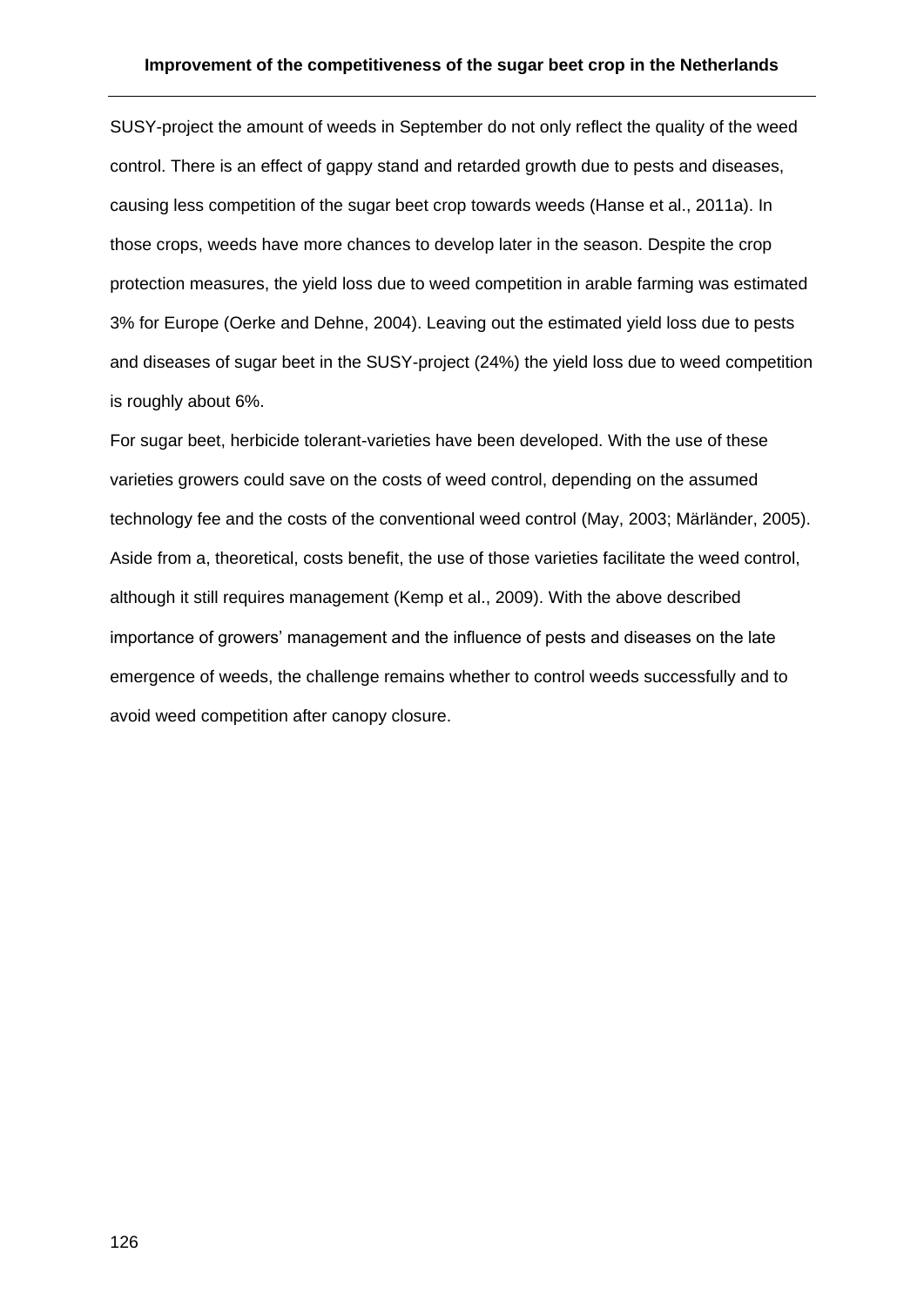#### **6.5 References**

- *Asher, M.J.C., Hanson, L.E.,* 2006. Fungal and Bacterial Diseases. In: Draycott, A.P., (Ed.) Sugar Beet, Blackwell Publishing, Oxford, pp. 286-315.
- *De Bruin, J.M., Moens, C.J., Timmermans, A.P.G., Sikken, G.W., Huijbregts, A.W.M., Elands, L.J.W.A.M.,* 2006. Uniforme methode voor gewichtsbepaling, monstername en monsteronderzoek van suikerbieten in Nederland. Nederlandse Suikerindustrie, Bergen op Zoom.
- *Fuchs, J., Stockfisch, N.,* 2009. Development of efficiency in sugarbeet cultivation as illustrated by N-fertilizer application. Zuckerindustrie 134, 33-41.
- *Ham, A. van de, Daatselaar, C.H.G., Doornewaard, G.J., Hoop, D.W.D.,* 2007. Eerste ervaringen met het Gebruiksnormenstelsel. Studie in het kader van de Evaluatie Meststoffenwet 2007. LEI, Den Haag, pp. 68 pp.
- *Hanse, A.C., Tijink, F.G.J.,* 2010. Harvesting losses ... How to yield this hidden financial potential. In: Proceedings of the 72nd IIRB Congress, 22-24 June 2010, Copenhagen, DK.
- *Hanse, B., Tijink, F.G.J., Mußhoff, O., Märländer, B.,* 2010. Comparison of costs and yields of 'type top' and 'type average' growers in Dutch sugar beet growing. Sugar Industry 135, 550-560.
- *Hanse, B., Schneider, J.H.M., Termorshuizen, A.J., Varrelmann, M.,* 2011a. Pests and diseases contribute to sugar beet yield difference between top and averagely managed farms. Crop Protection 30, 671-678.
- *Hanse, B., Vermeulen, G.D., Tijink, F.G.J., Koch, H.J., Märländer, B.,* 2011b. Analysis of soil characteristics, soil management and sugar yield on 'type top' and 'type average' managed farms in sugar beet (*Beta vulgaris* L.) production in The Netherlands. Soil & Tillage Research. in press.
- *Huijbregts, T.,* 1999. New Dutch sugar recovery formula for sugar beet. Zuckerindustrie 124, 698-701.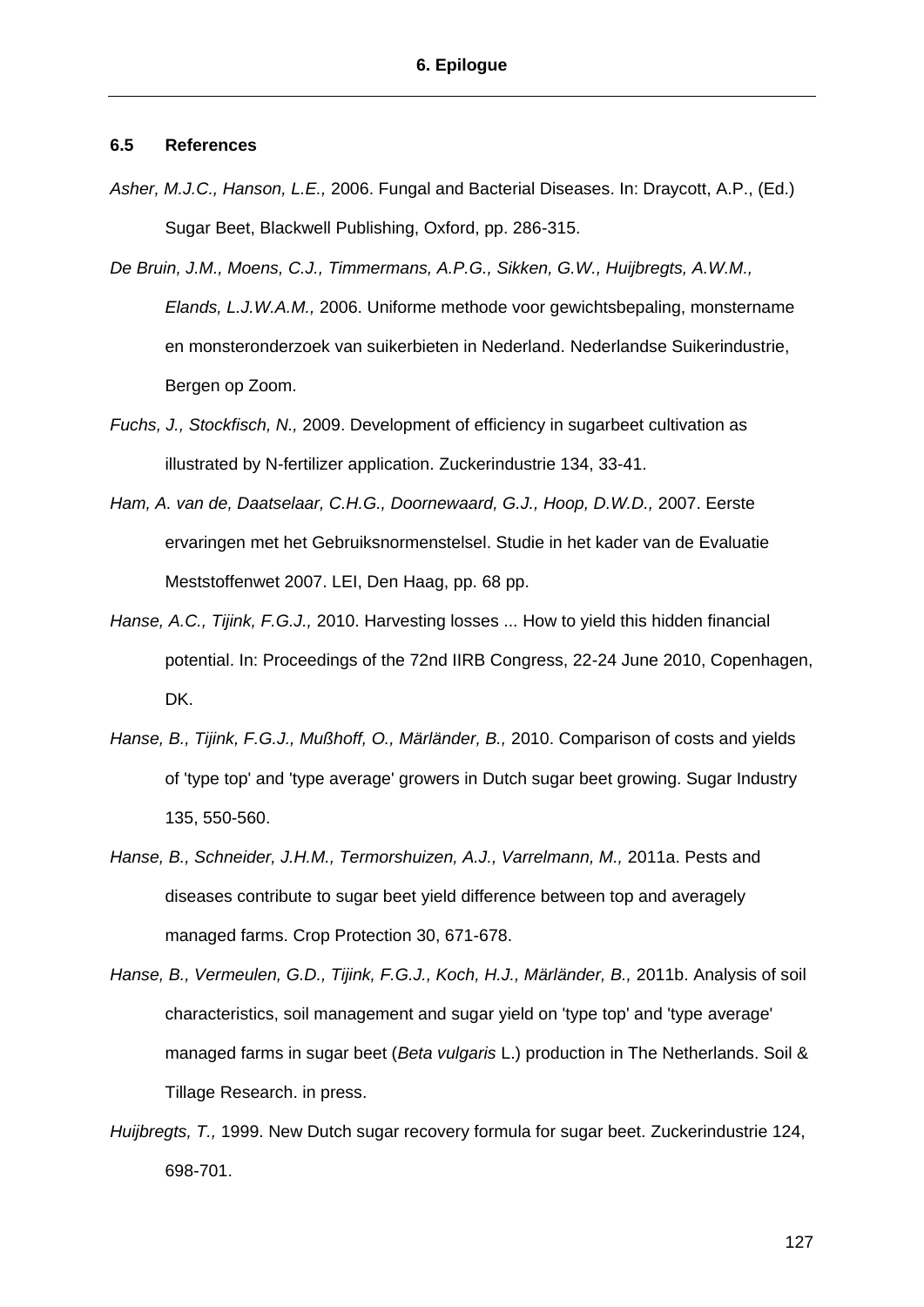*IRS*, 2010. Bietenstatistiek. In: www.bietenstatistiek.nl, IRS, Bergen op Zoom.

- *Jursik, M., Holec, J., Soukup, J., Venclova, V.,* 2008. Competitive relationships between sugar beet and weeds in dependence on time of weed control. Plant Soil and Environment 54, 108-116.
- *Kemp, N.J., Taylor, E.C., Renner, K.A.,* 2009. Weed Management in Glyphosate- and Glufosinate-Resistant Sugar Beet. Weed Technology 23, 416-424.
- *Kenter, C., Hoffmann, C.M., Märländer, B.,* 2006. Effects of weather variables on sugar beet yield development (*Beta vulgaris* L.). European Journal of Agronomy 24, 62-69.
- *Koeijer, T.J.D., Wossink, G.A.A., Struik, P.C., Renkema, J.A.,* 2002. Measuring agricultural sustainability in terms of efficiency: the case of Dutch sugar beet growers. Journal of Environmental Management 66, 9-17.
- *Loel, J., Kenter, C., Hoffmann, C.,* 2010. Analysis of breeding progress of sugarbeet. Zuckerindustrie, Sonderheft Zuckerrübentagung 2010, 135, 53-62.
- *Märländer, B.,* 1990. Influence of Plant-Density on Yield and Quality and Possible Causes of Competition in Sugar-Beet Crops. Journal of Agronomy and Crop Science-Zeitschrift Fur Acker Und Pflanzenbau 164, 120-130.
- *Märländer, B.,* 2005. Weed control in sugar beet using genetically modified herbicide-tolerant varieties - A review of the economics for cultivation in Europe. Journal of Agronomy and Crop Science 191, 64-74.
- *May, M.J.,* 2003. Economic consequences for UK farmers of growing GM herbicide tolerant sugar beet. Annals of Applied Biology 142, 41-48.
- *Meststoffenwet*, 2006. Meststoffenwet 1 januari 2006. Staatsblad van het Koninkrijk der Nederlanden. 64, 1-30.
- *Meststoffenwet*, 2009. Wet van 26 november 2009 tot wijziging van de Meststoffenwet. Staatsblad van het Koninkrijk der Nederlanden. 551, 1-4.
- *Oerke, E.C., Dehne, H.W.,* 2004. Safeguarding production losses in major crops and the role of crop protection. Crop Protection 23, 275-285.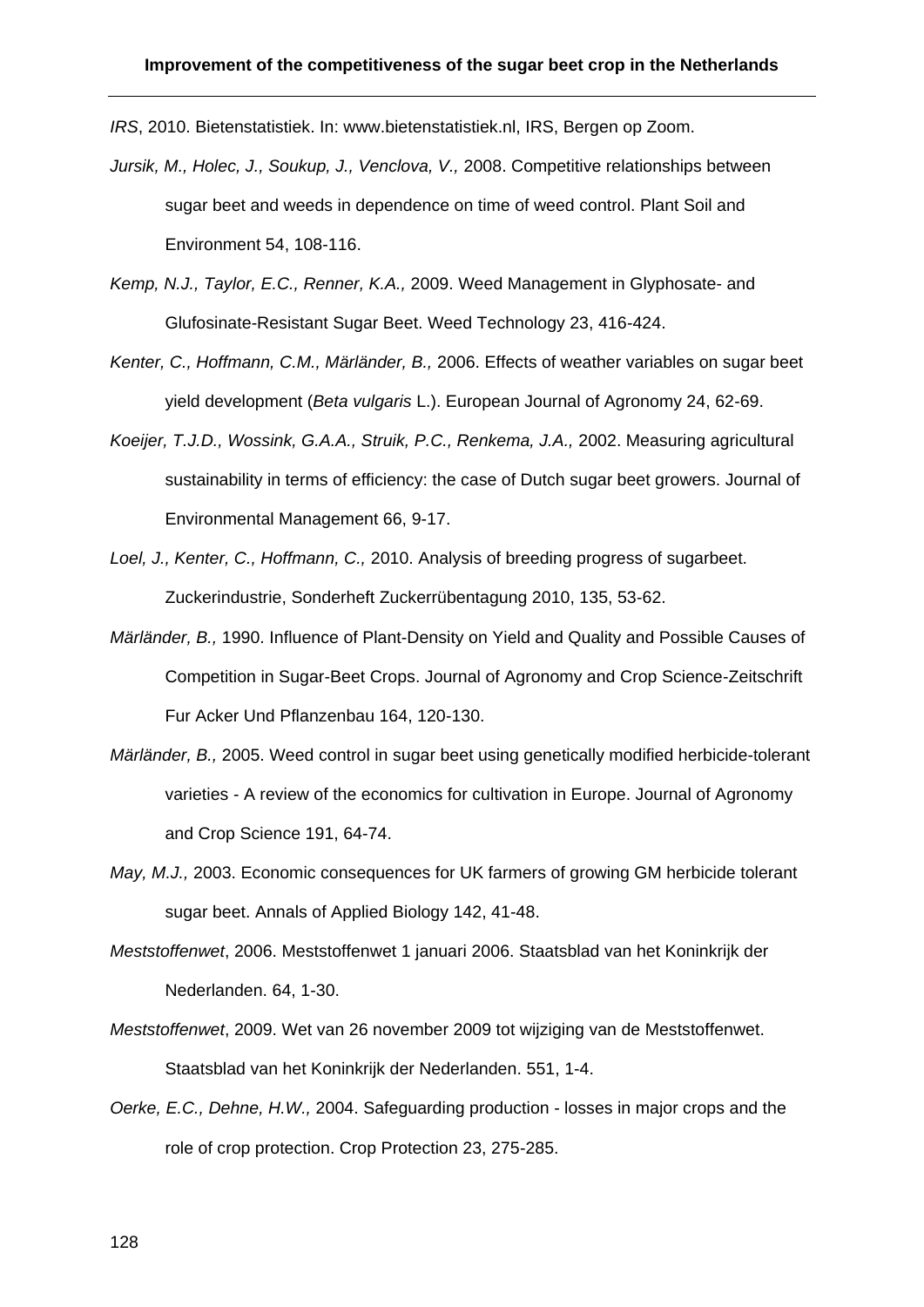- *Stevens, M., Hsing-Yeh, L., Lemaire, O.*, 2006. Virus Diseases. In: Draycott, A.P., (Ed.) Sugar Beet, Blackwell Publishing, Oxford, pp. 256-278.
- *Stibbe, C., Märländer, B.,* 2002. Field emergence dynamics significance to intraspecific competition and growth efficiency in sugar beet (*Beta vulgaris* L.). European Journal of Agronomy 17, 161-171.
- *Thissen, J.T.N.M.,* 2009. Mixed model suikerbieten (SUSY project). Personal Communication.
- *Tzilivakis, J., Warner, D.J., May, M., Lewis, K.A., Jaggard, K.,* 2005. An assessment of the energy inputs and greenhouse gas emissions in sugar beet (*Beta vulgaris*) production in the UK. Agricultural Systems 85, 101-119.
- *Van Swaaij, A.C.P.M.,* 2007. Opbrengstprognose. In: Betatip, 7. IRS, Bergen op Zoom, The Netherlands, pp. 11-13.
- *Van Swaaij, A.C.P.M.,* 2008. Zaaiafstand en standdichtheid. In: Betatip, 3. IRS, Bergen op Zoom, The Netherlands, pp. 14-15.
- *Webb, C.R., Gilligan, C.A., Asher, M.J.C.,* 2000. Modelling the effect of temperature on the development of *Polymyxa betae*. Plant Pathology 49, 600-607.
- *Werker, A.R., Jaggard, K.W.,* 1998. Dependence of sugar beet yield on light interception and evapotranspiration. Agricultural and Forest Meteorology 89, 229-240.
- *Wilting, P.,* 2008. Zaaimachines. In: Betatip, 3. IRS, Bergen op Zoom, pp. 3-12.
- *Wilting, P.,* 2010. Bemesting. In: Betatip, 4. IRS, Bergen op Zoom, pp. 38 pp.
- *Zeddies, J.,* 2006. Die neue EU-Zuckermarktordnung Beschlüsse, Auswirkungen und Bewertung. Agrarwirtschaft 55, 97-99.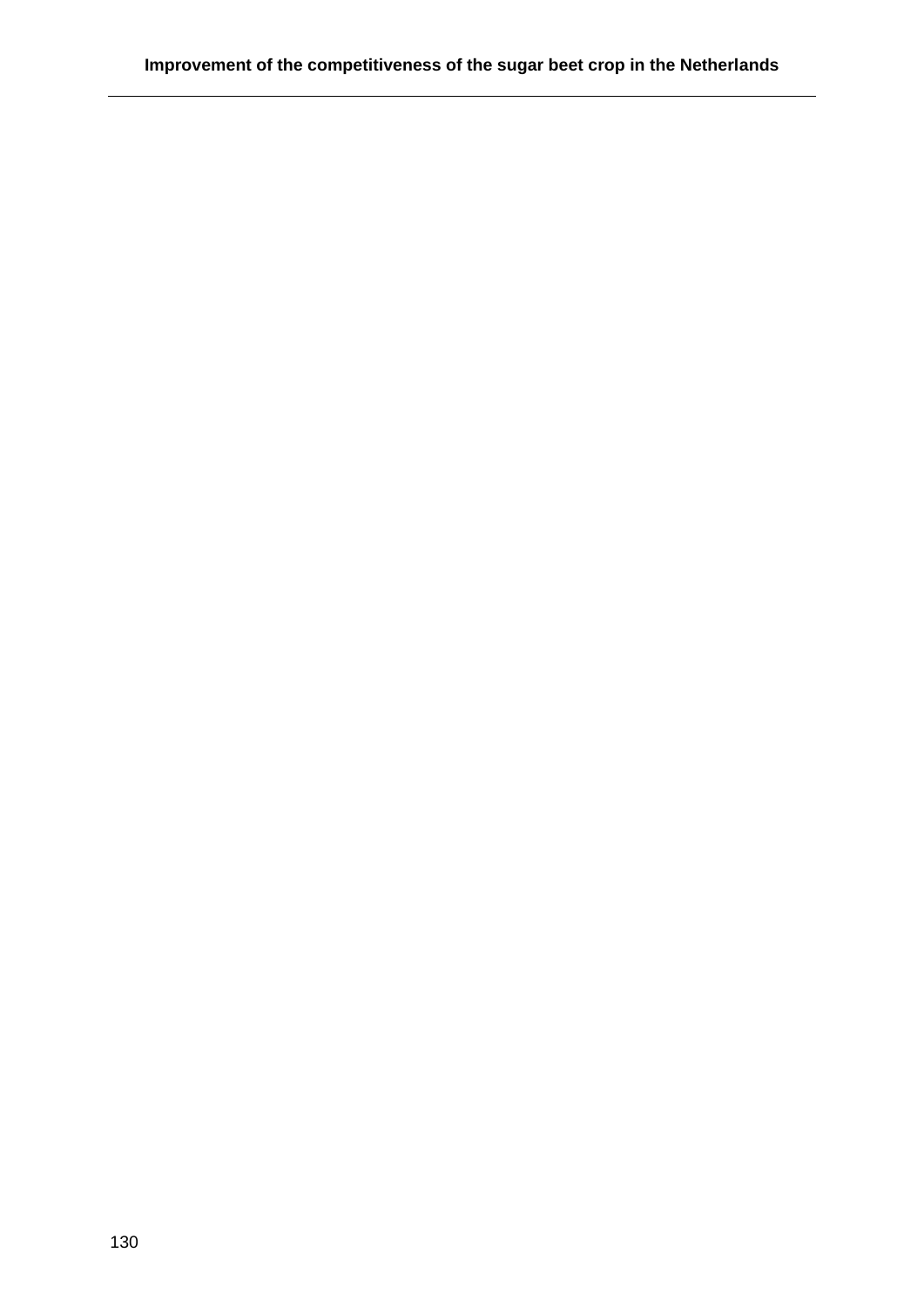# **Outlook**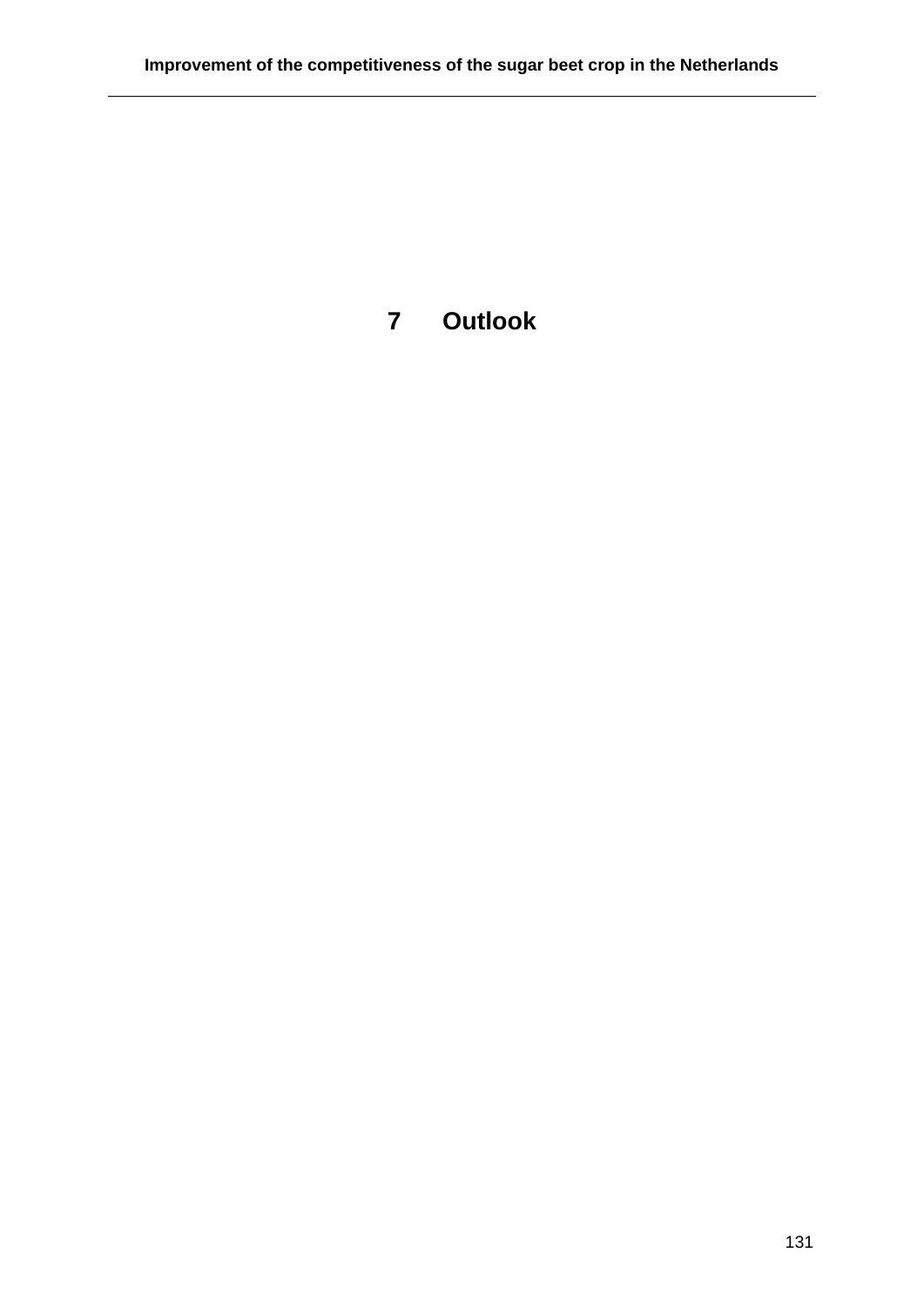## **7 Outlook**

Growing a crop is managing components of variance. The soil and weather (environment), agronomical and phytopathological aspects, and product prices, all add a part to the total variance of yield formation during the growing season. How well this variance can be managed, determines, within the crops' physiological limits, the obtained yield level. Before the start of a growing season, yield can be expected on certain levels, but no one can predict those with high accuracy. Even the best guess growers can make, is taking the average yield of the last few years.

The weather, although a given fact during the season, has a high influence on yield level. This often results in the significant effect of 'year' in studies on yield levels and agronomy. It is not possible to manage the weather. However the effects of the weather can be managed, since part of the weathers' influence comes indirectly via phytopathological, agronomical, and soil effects. Minimizing the effect of pests and diseases and optimizing soil and agronomical measures are the ways growers can minimize the effect of the weather. The backbone of the presented research was comparing growers with a top yield and an average yield history, cultivating sugar beet under the same environmental conditions. The yield difference continued during the project. Surprisingly, the yield difference was not caused by economic constraints: both the type top and type average growers had comparable total variable costs. This very important finding implies that sugar beet production in a given environment or region has similar costs, independent of sugar yield. Furthermore, raising sugar yield is possible at the current cost level. Apparently, not the costs themselves influence sugar yield, but the details how and when measures are conducted make the difference. For a grower producing higher yield at the same cost level, more profit is made.

In contrast to costs, several factors were identified, which had an influence on yield level. When having identified the yield limiting factor(s) of a field, there might be an additional investment to elevate this factor. Growers better focus on these factors rather than on the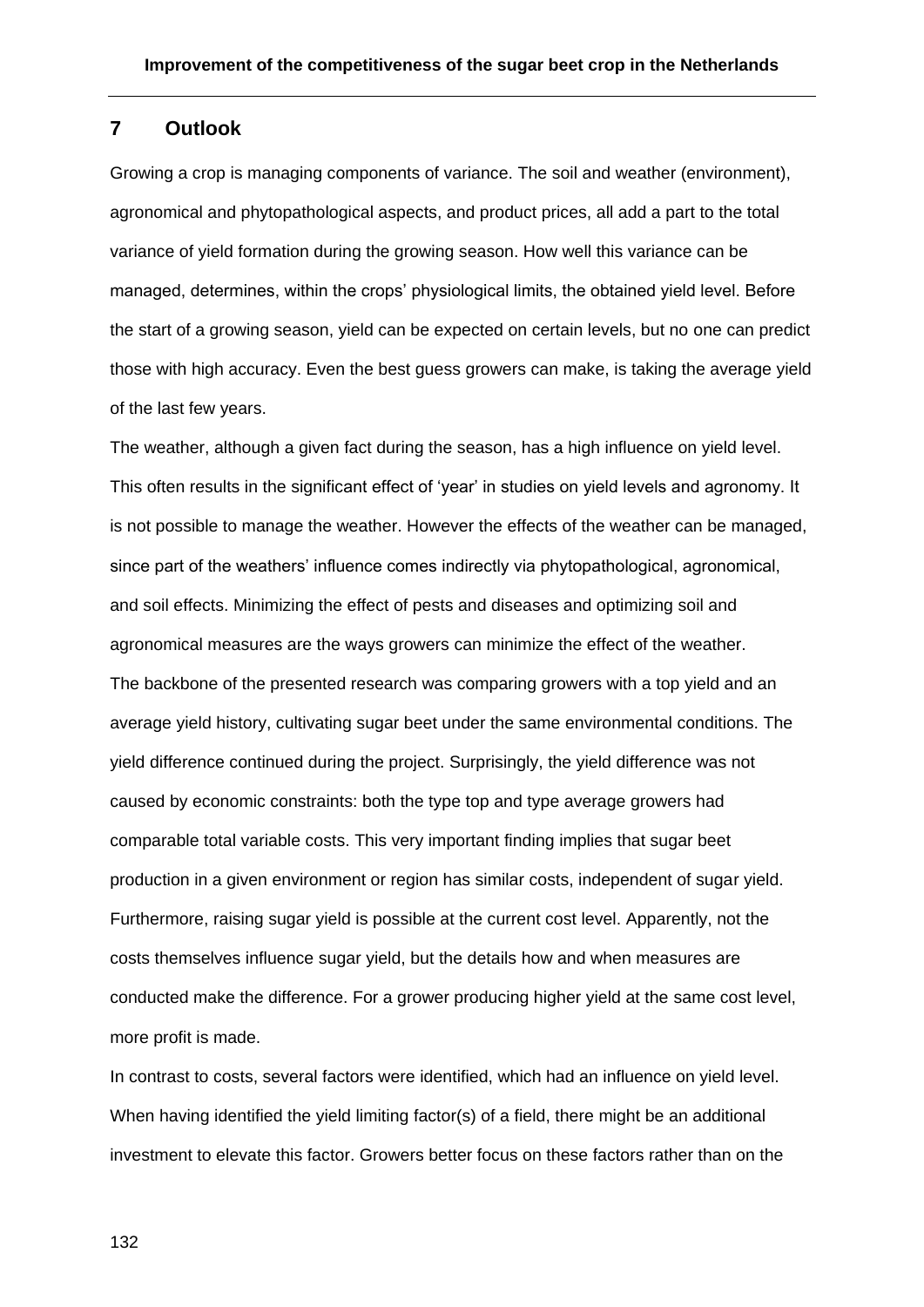### **7. Outlook**

level of costs. On the other hand, saving costs might be possible for cultivation factors being already optimized concerning yield level.

This study shows the importance of soil conditions, phytopathological and agronomical effects raising yield by a better cultivation management. The type top growers had a better soil structure, lower infestation of pathogens, and a better performance in agronomical measures differing among soil types, and individual fields thus having an unique fingerprint in their management.

Climate is predicted to change in North-West Europe. In sugar beet it can have a profitable effect on yield by increasing average temperature and  $CO<sub>2</sub>$  partial pressure. However, this effect depends on how the other sources of variance are managed. Higher temperatures might also cause an increased pressure of pests and diseases, and more periods with excessive rainfall demanding a better management of soil structure.

The climate change is pushing societies towards sustainable plant production of the whole crop rotation for which sugar beet is important in terms of economy. This PhD-thesis proves that for sugar beet the yield level is independent from the total variable costs of growing the crop. Therefore, the demand for economic sustainability can be met by raising yield and optimizing costs. If ecological factors are expressed per unit of product, raising yield can have a positive effect on environmental sustainability, too.

The profit is the difference of the total variable and fixed costs, and the revenues being the product of yield and product prices. In case of constant costs, a high yield is extremely important, to compensate low product prices in order to maximise the profit. Compared to many other crops, prices of sugar beet in the European Union are rather stable as a result of the sugar regime. For a grower, this causes less variance of profit, which is the highest at high yield level. At present it is unknown, whether the current European Union (EU) sugar regime will continue or change. In case the EU will opt for a free market, product prices will become highly volatile, urging much more than today for constant high yield level in each year.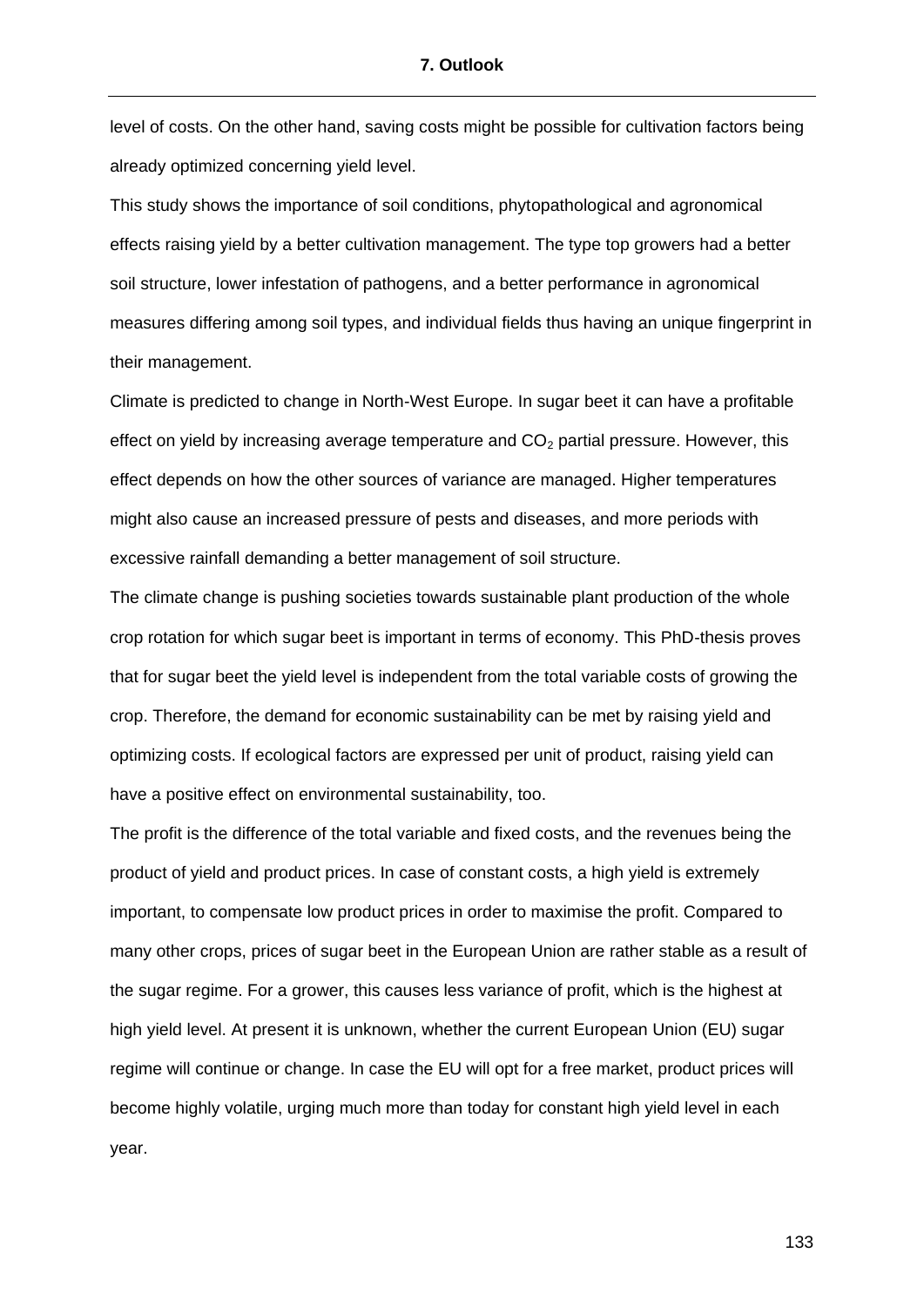### **Improvement of the competitiveness of the sugar beet crop in the Netherlands**

In science, it is often thought that results without significant differences are not worth to publish. However, it is the interpretation of results which should be the basis of the decision to publish or not. The very important finding of this research project is that total variance costs are not significantly different between type top and type average growers demonstrates the impact of such "minor" findings. From it, the interpretation is that in sugar beet growers' management has to maximise yield. Therefore, a basis is needed to make the right decisions. Research should provide knowledge on how the quality of cultivation measures could be improved and optimized. In order to increase yield, breeding progress can develop specific solutions of integrated plant protection with the goal to minimize the use of pesticides. The yield and quality increase caused by breeding progress provides the grower additional tools to maximise yields in a sustainable way, too.

Finally, each field has its own history and thus its own set of yield reducing factors. The grower has to keep an overview to all these factors. Quality and timing are often the main growers' management tools to set the difference between a high or an average yield. Therefore, there is a future for the sugar beet: the grower can make it sweet by implementing the latest knowledge from science, and managing yield restricting variables.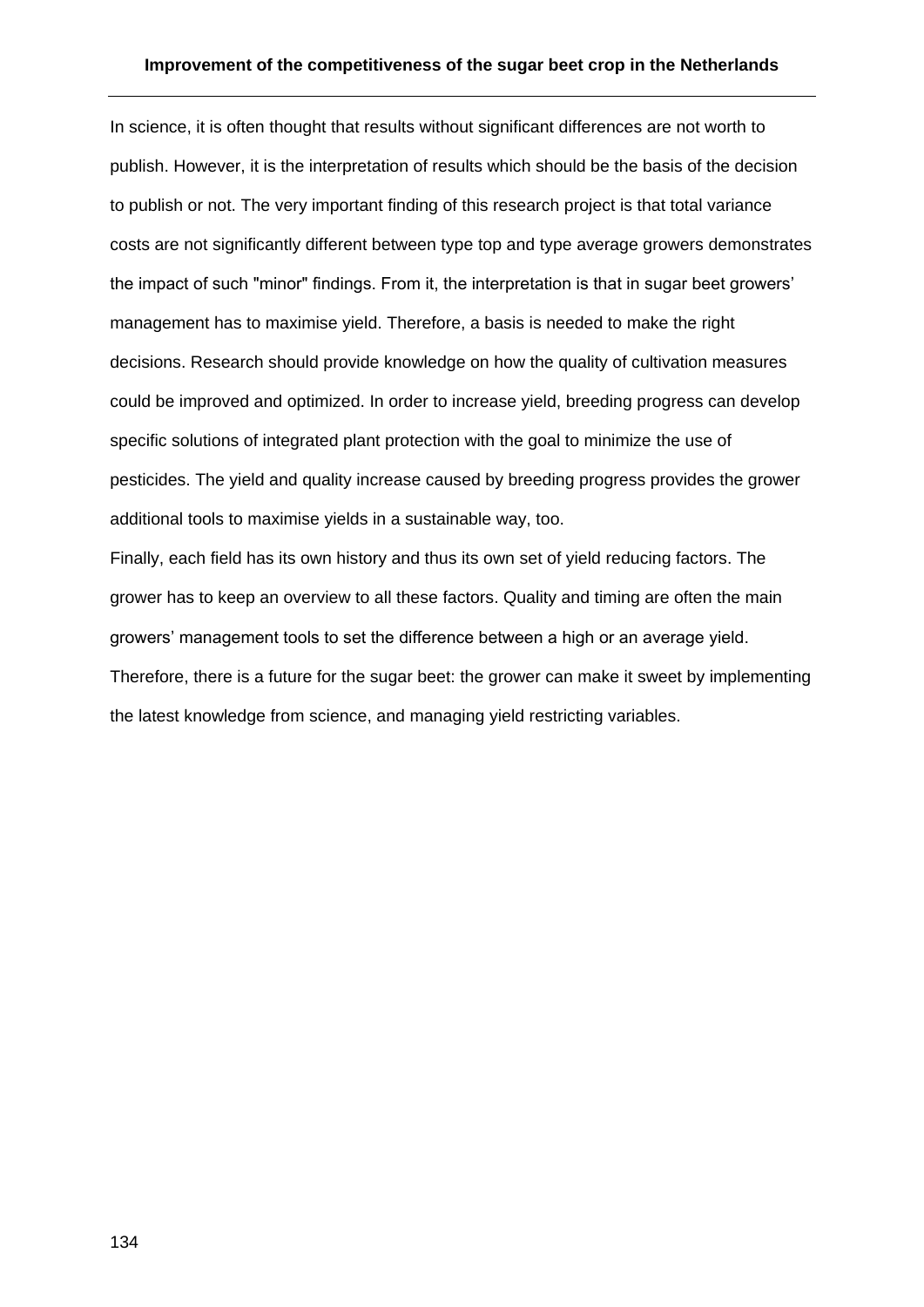# **Summary**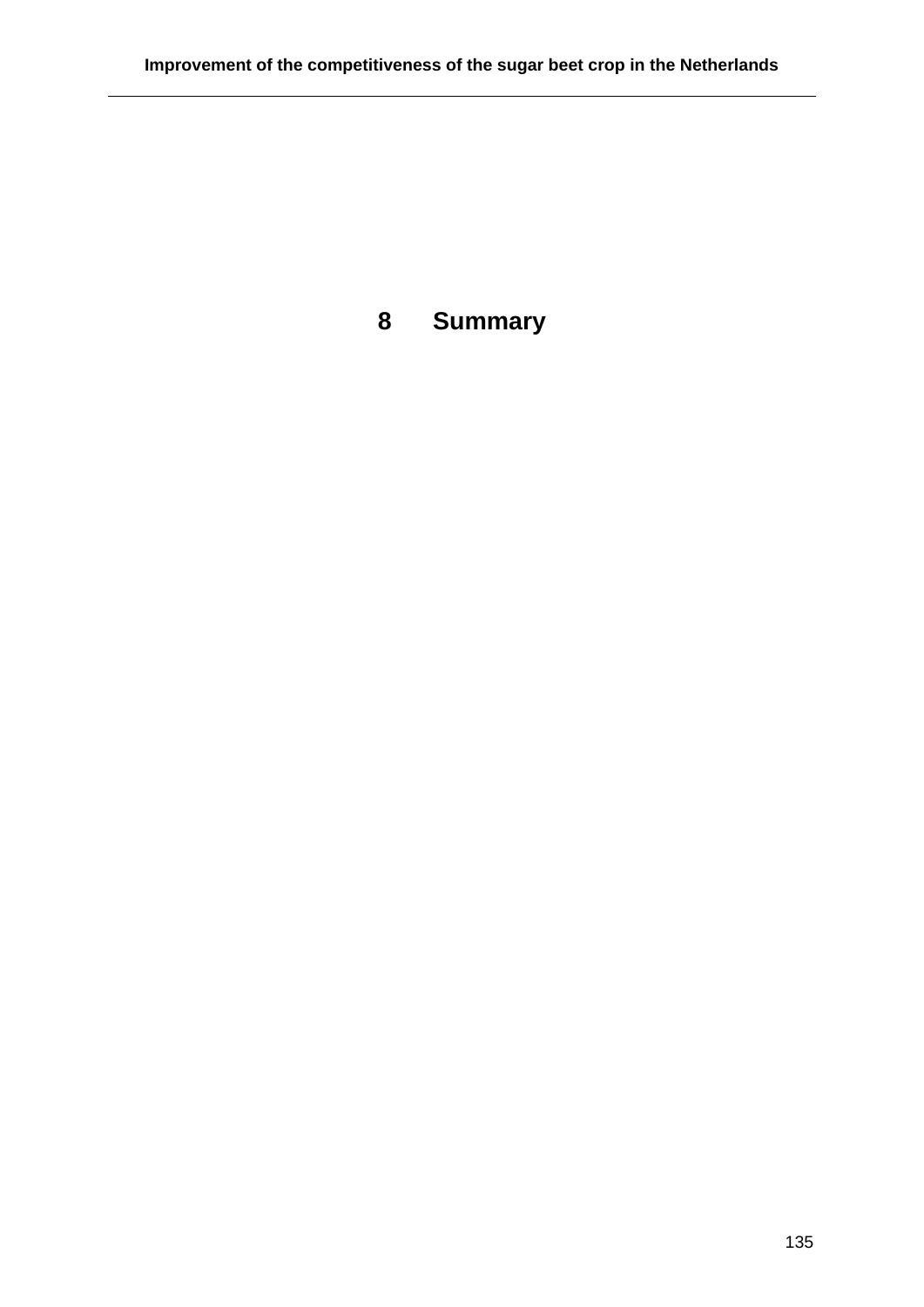## **8 Summary**

The Dutch sugar industry and sugar beet research institute initiated the project SUSY (Speeding Up Sugar Yield) as a reaction to decreasing beet prices in relation to the reform of the European Unions sugar regime. The project was aimed at softening the reform's impact on growers income by improving their knowledge on raising sugar yield and identifying possible cost savings. From each sugar beet growing region in The Netherlands, 26 pairs of 'type top' (high yielding) and 'type average' (average yielding) farmers were selected, based on the average yield of the farm in 2000-2004. All measures of sugar beet cultivation, costs calculation and phytopathological, agronomical and soil characteristics were investigated from 2006 and 2007 on 75 fields of 'type top' and 74 fields of 'type average' growers in relation to yield and quality. The factors year and grower caused most of the significant effects on yield, quality and cost variables. The 'type top' growers had significantly 20% higher sugar yield in each year compared to 'type average' growers, but the total variable costs did not differ. This makes the 'type top' growers more efficient in resource use. Costs for manure and fertiliser, 'other' and irrigation significantly increased the total variable costs. With higher fungicide costs, sugar yield significantly increased. However, there was no significant relation between the intensity of sugar beet production and sugar yield so that the observed differences in sugar yield were not caused by economical constraints. Based on this study, it can be concluded that the most profitable strategy for the growers is maximising sugar yield and optimising costs.

*Heterodera schachtii* and *Beet necrotic yellow vein virus* (BNYVV) were mainly found on clay soils. Type top growers on clay soil had significantly lower infestation levels of *H. schachtii*   $(4.4x$  lower,  $P = 0.008$ ), BNYVV (2.7x lower,  $P = 0.016$ ) and other foliar symptoms (*Pseudomonas*, *Phoma betae* and *Verticillium* spp. combined) (1.5x lower, P<0.001) than the type average growers, respectively. On sandy soils, infestation levels of *Meloidogyne* spp. (P = 0.016), *Cercospora beticola* (P = 0.005) and *Erysiphe betae* (P = 0.027) were significantly lower (5x, 1.4x and 1.8x, respectively) for the type top growers. Type top growers on clay or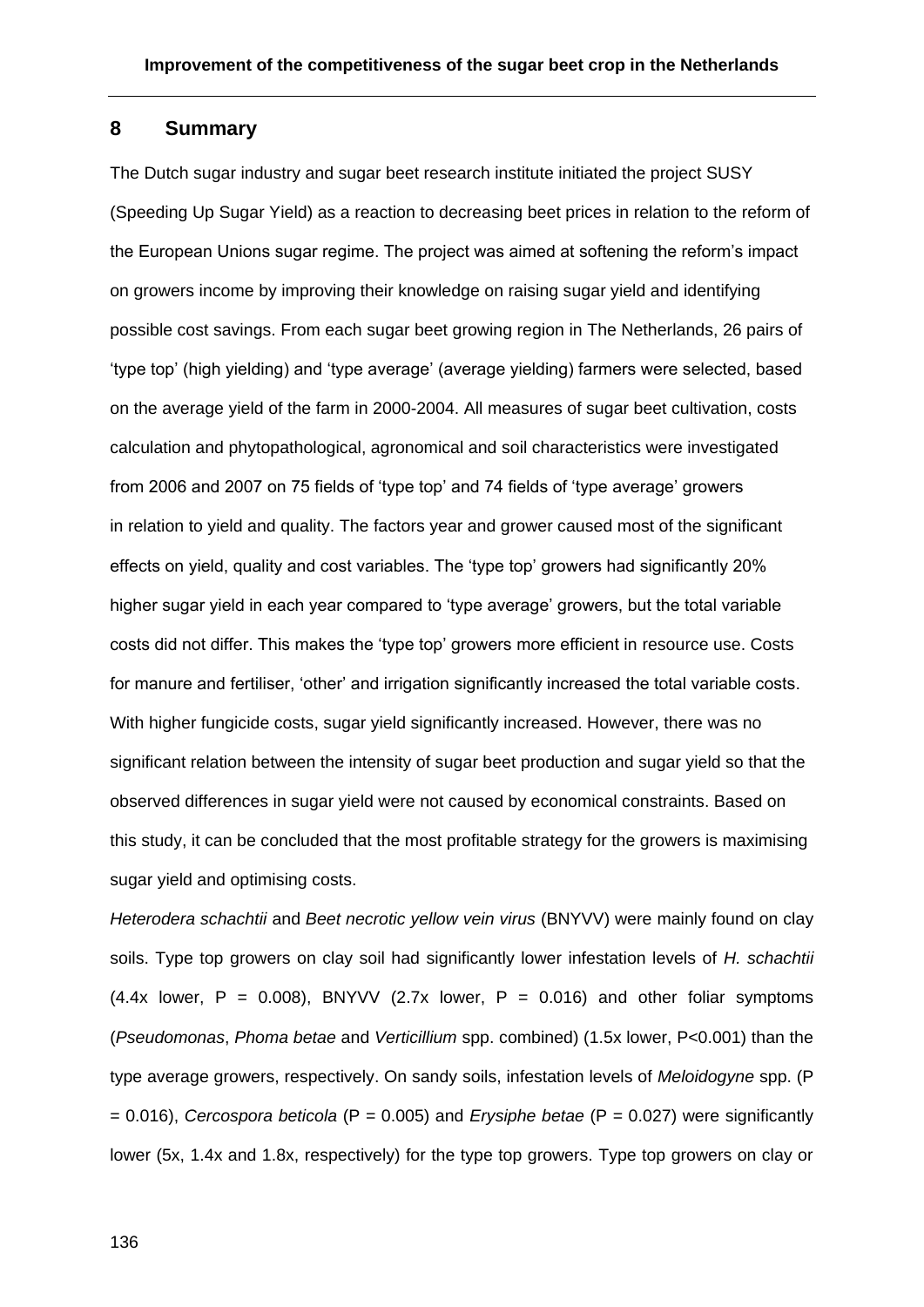sand soils sowed 5 and 6 days earlier respectively, and made more fungicide applications than the type average growers. Insect pests were not observed at levels damaging for sugar yield: Insecticidal seed treatments provided sufficient control of insect pests. By multiple regression, 35% of the variance in sugar yield on clay soils was explained by *H. schachtii*  and BNYVV infestation levels and by sowing date. On sandy soils, the infestation levels of *H. betae* and *Aphanomyces cochlioides*, number of fungicide applications and sowing date explained 71% of the variance in sugar yield.

Despite crop protection measures, the calculated yield losses due to pests and diseases were for the type top growers 30.2 and 13.1% and for type average growers 37.1 and 16.7% on sandy and on clay soils, respectively. Therefore, pest and disease infestation level partly explained the differences in sugar yield between type top and type average growers analysed. The skills and management of the grower are important to reducing damage by pests and diseases.

Mean saturated hydraulic conductivity in the subsoil (Ks) was significantly higher on fields of type top growers than of type average growers, 0.49 and 0.31 m day<sup>-1</sup>, respectively. Mean Ks was below a damage threshold level of 0.10 m day<sup>-1</sup> on 34% of the type average growers' fields and on 27% of the type top growers' fields. Ks was found 0.00 m day<sup>-1</sup> on 9% of all fields. By multiple regression analysis without the factor grower type, 15.3% of the variability of Ks was explained by a model with the terms fine sand fraction (50-105 μm) in the subsoil and depth of primary tillage  $(D_{\text{pt}}; m)$ .

Type top growers basically made use of comparable technical equipment, but applied lower tractor tyre inflation pressure and a lower number of field operations for seedbed preparation compared with type average growers. This did not result in a significant difference in mean air-filled porosity (AP) at field capacity in the topsoil between grower types although the number of fields with an topsoil AP in the 10-15 cm layer below 10% was lower in fields of top growers (13 fields) than of average growers (18 fields).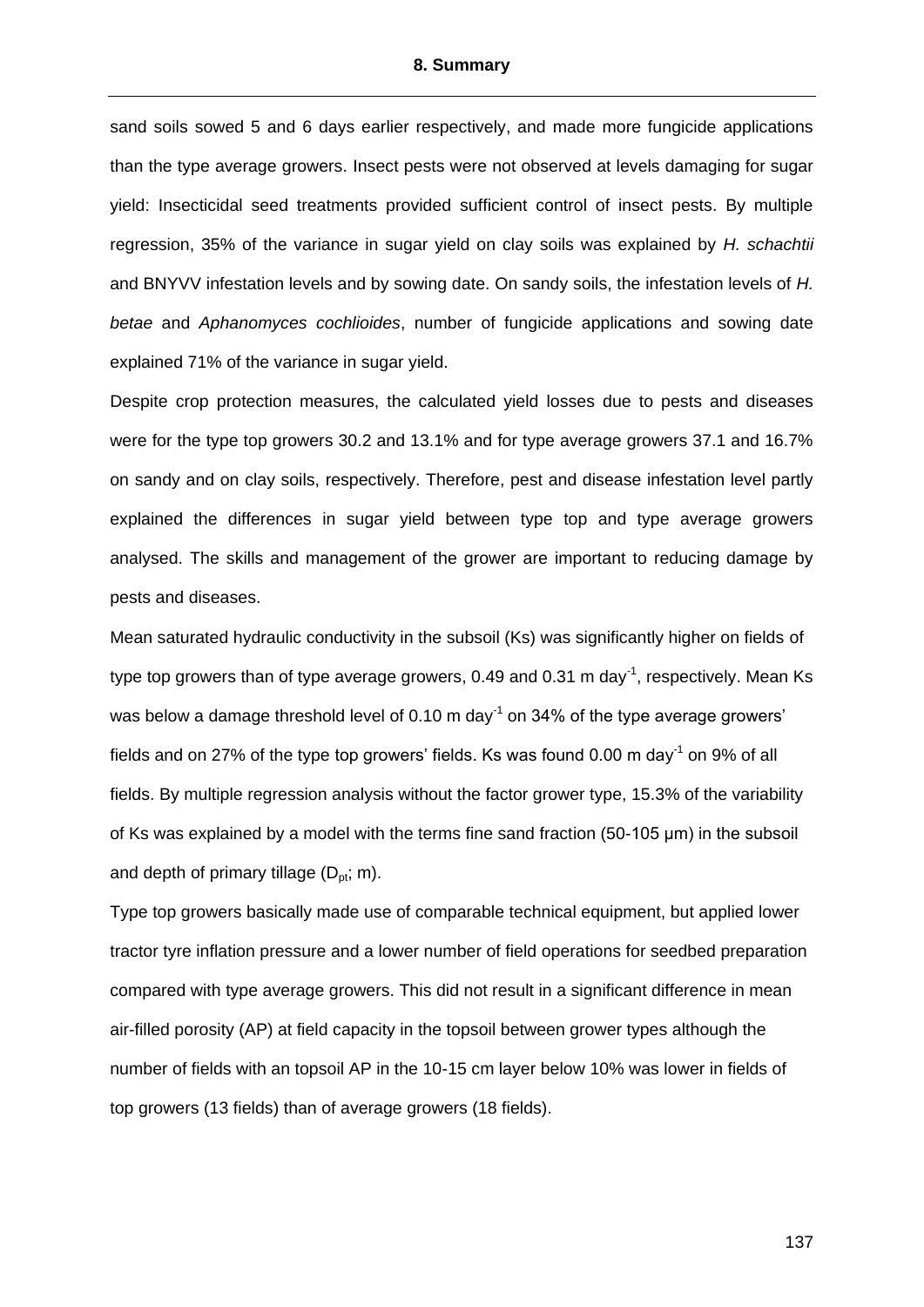#### **Improvement of the competitiveness of the sugar beet crop in the Netherlands**

Direct effects of soil management on AP could be established by statistical analysis without the factor grower type, but may have been influenced because both management characteristics and AP appeared to be strongly related to top soil clay content. AP of the topsoil and Ks of the subsoil explained 24.9% of the variation in sugar yield. Therefore, under the given conditions of soil type (clay content), a better soil structure can be influenced by the grower, resulting in a higher sugar yield.

Harvest losses were measured in 2006, 2007, and 2008 on 150 sugar beet fields in the Netherlands. Losses by overtopping, root breakages, and of whole beet were on average 2.9 t ha<sup>-1</sup> and ranged from 0.45 t ha<sup>-1</sup> to 9.1 t ha<sup>-1</sup>. Although the type top growers had significant lower losses due to overtopping and whole beet losses, they did not have lower total harvest losses compared to the type average growers. Reducing the harvest losses is a relatively easy and efficient way to improve yield and profitability of the sugar beet crop.

Fertilization of sugar beet did not differ between the type top and type average growers in this project. No substantial effects of applied elements on sugar yield were found, since all were already in the optimal range for a high sugar yield. The amino-N content of sugar beet was found predicting the removal of total-N from the fields ( $R^2$  = 0.66). Due to the increased quality of the sugar beet during the years as a result of breeding efforts, the N demand stays on similar level.

The type top growers had significant higher plant population per hectare compared to the type average growers. The delay in emergence on type average growers' fields can be explained by sowing quality and sowing date. Sowing quality from this project comes to seed placement in compressed (below the loose seedbed) and in humid soil (not dried by the weather), which are closely related. The type top growers place significantly more seeds in humid soil, providing more optimal circumstances for the seeds to germinate and being less dependent on rainfall after sowing. Here, the grower's management is of major importance, for using a properly maintained sowing machine, for preparing a high quality seedbed and for checking the seed placement in the soil during sowing.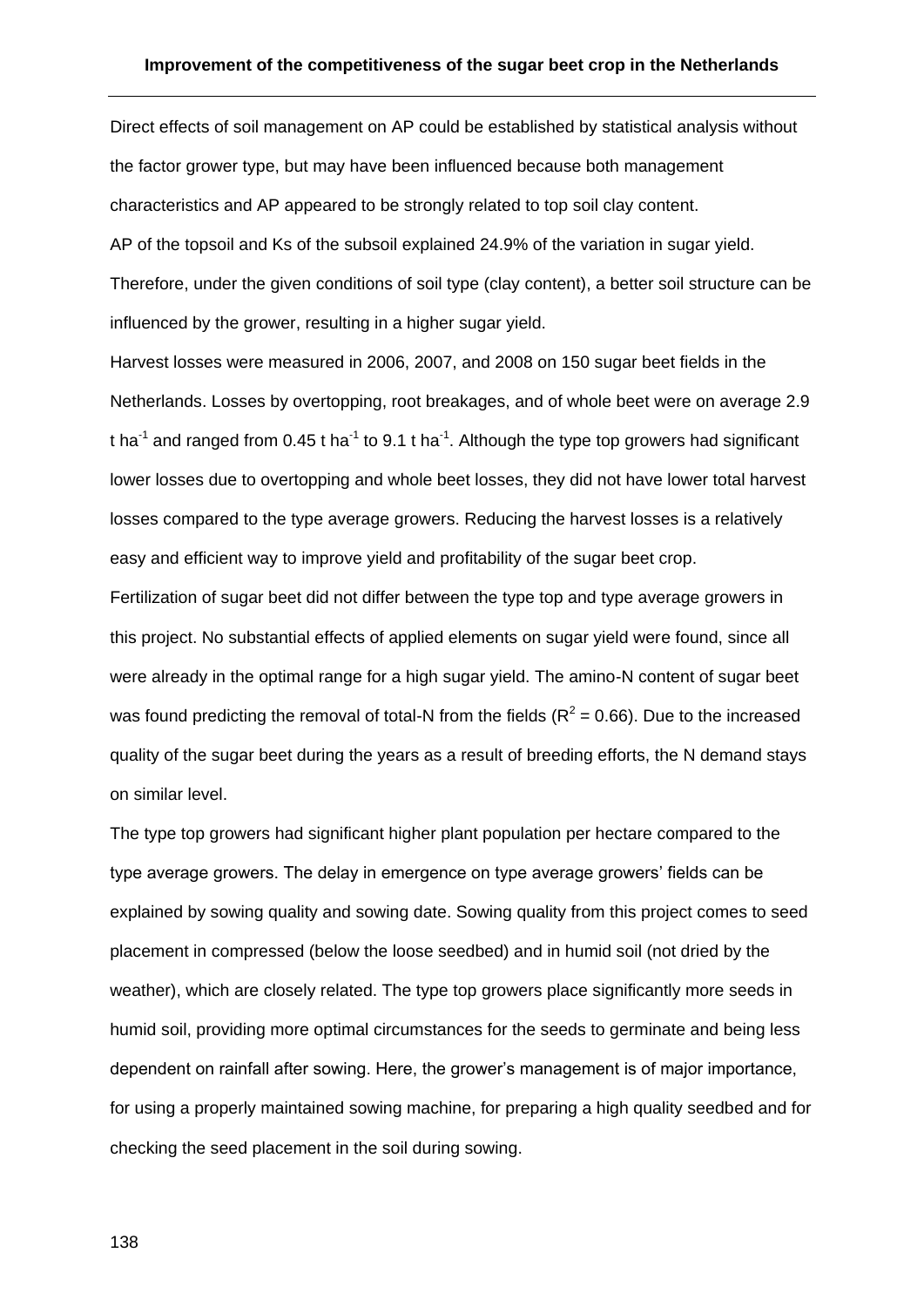Type top growers sowed their sugar beets significantly five days earlier. This resulted in an earlier closure of canopy with positive influence on yield and reducing the effect of pathogens. The harvest date was not different for both grower types, consequently, the gain has to be set at seasons' start.

The costs of weed control were comparable between type top and type average growers. Next, all the recorded inputs, like number of applications, type and amount of compounds used and interval of applications were similar for both type top and type average growers, except the pre-sowing and pre-emergence applications. Thus, difference in weed control between type top and type average growers is set early in the season. The yield loss due to weed competition was estimated to be about 6%. With the importance of growers' management on the late emergence of weeds, the challenge remains whether to control weeds successfully and to avoid weed competition after canopy closure.

This study clearly shows that there is no general key issue attention should be paid to but raising sugar yield demands a continuous dedication to the crop, an optimised grower's management, and a specific guidance by new knowledge generated by scientific research.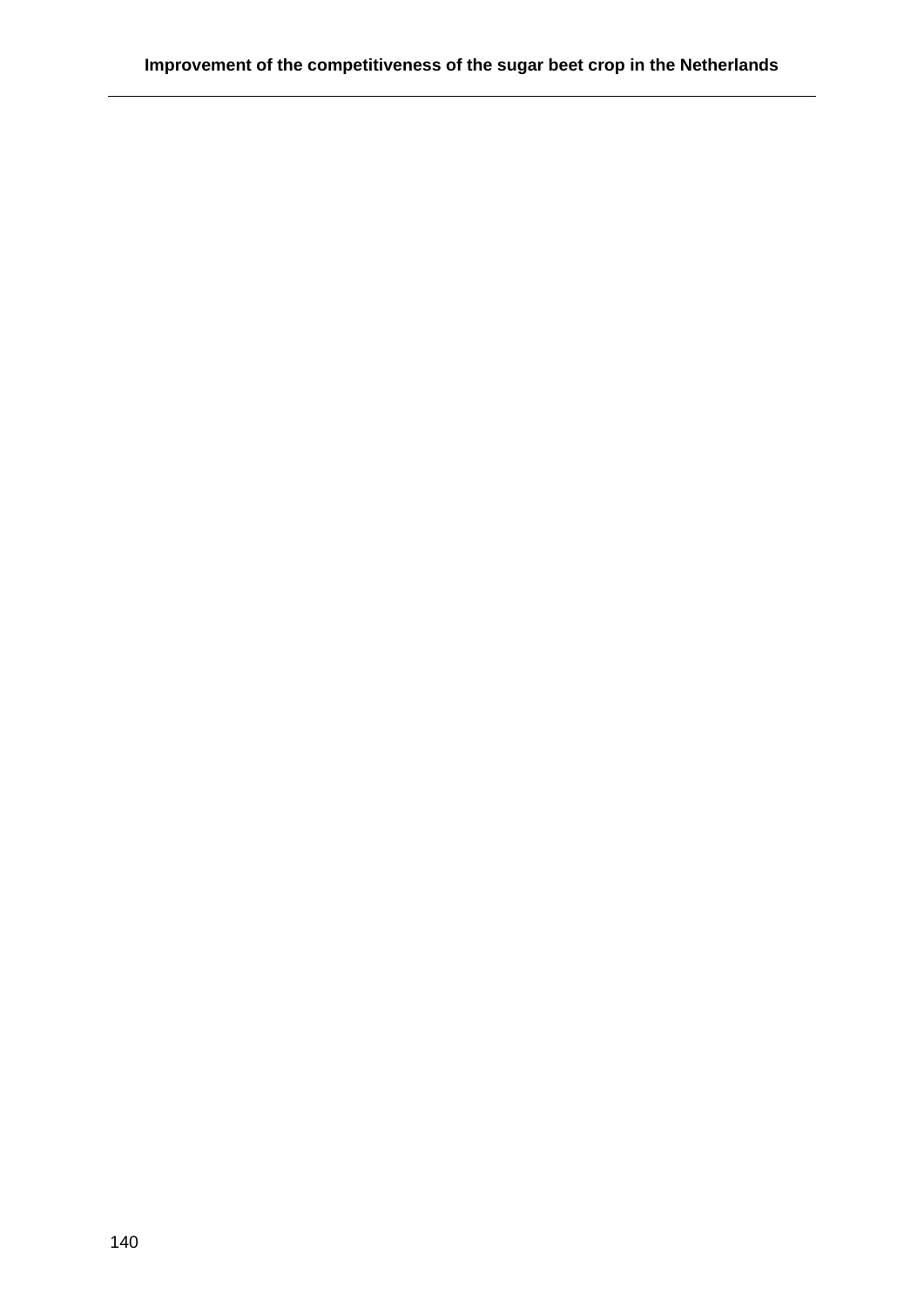## **9 Curriculum Vitae**

Abraham Cornelis (Bram) Hanse

\* 28 July 1982 in Noordoostpolder (NL)

| <b>Education</b>        |                                                                                   |
|-------------------------|-----------------------------------------------------------------------------------|
| 1986-1994               | Primary school 'Eben-Haëzer', Emmeloord                                           |
| 1994-2000               | Pre-university education, 'Pieter Zandt', Kampen. Examination                     |
|                         | in: Dutch, English, Biology, Chemistry, Mathematics, History                      |
|                         | and Geology.                                                                      |
| 2000-2006               | Plant Science at Wageningen University; specialised in Crop                       |
|                         | Protection, major and minor in Nematology.                                        |
|                         |                                                                                   |
| <b>Experience</b>       |                                                                                   |
| 2006-2007               | Process engineer at VDL Cultivit BV, Breda.                                       |
|                         |                                                                                   |
| 2007-2011               | Project manager / Research agronomist at the IRS, Bergen op                       |
|                         | Zoom. Responsible for the project "Improving competitiveness"                     |
|                         | of sugar beet cultivation".                                                       |
|                         |                                                                                   |
| 2009-2011               | External PhD-student at the Institut für Zuckerrübenforschung (IfZ),              |
|                         | associate institute of the Georg August-University, Göttingen (D), on             |
|                         | improving competitiveness of sugar beet cultivation in the Netherlands.           |
|                         |                                                                                   |
| <b>Current position</b> |                                                                                   |
|                         | Since January 2011 Project manager / Research agronomist sugar beet pathology and |

pests at IRS, Bergen op Zoom.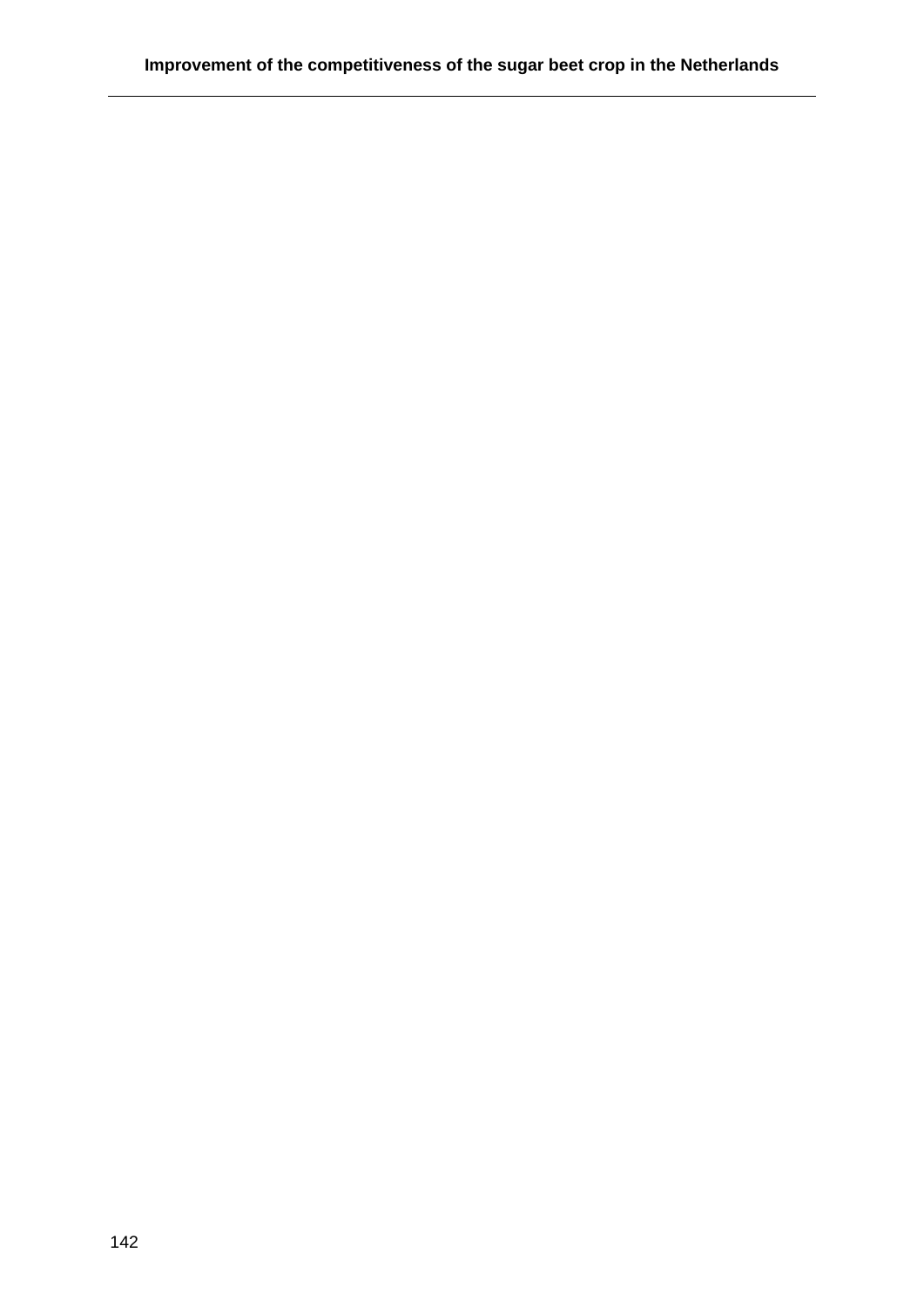## **10 Acknowledgements**

What started in 2008 with a remark, during a discussion on the results of the SUSY-project, ended up in this dissertation. And indeed, the amount of data generated by the SUSY-project was more than sufficient for a PhD-study. Therefore, I would like to thank Aad Termorshuizen for making this initial remark which resulted in an increased added value for the SUSY-project, sugar beet research, sugar beet growers, but also for my personal life. Next to this, I am grateful for his contribution and many useful suggestions as co-author of the article on pests and diseases.

I would like to thank Professor Bernward Märländer for the scientific supervision with many useful discussions and constructive suggestions. The friendly and pleasant atmosphere during the discussions acted as a stimulus for the work and brought a lot of motivation. Also towards the other two referees of my PhD, Professor Oliver Mußhoff and Frans Tijink, I am very grateful for their support and guidance during discussions, colloquia and writing. A lot of thanks go to the institute IRS, making it possible to conduct a PhD study on and during my daily work, providing room for professional and personal development. Special thanks go to my colleagues at the IRS for all the work with which they contributed to the SUSY-project, direct or indirect during discussions on plans and methods or on distant sugar beet fields across the Netherlands during measurements and observations. All this work was an essential contribution to the success of the SUSY-project.

The Institut für Zuckerrübenforschung deserves my thanks for providing the infrastructure for a graduation at the Georg August University in Göttingen and its employees and PhD students for helping to find my way through the required documents, giving practical assistance, translating a manuscript and presentations into proper German, but also for causing a pleasant stay in Göttingen. I wish to thank Mark Varrelmann and Heinz-Josef Koch for being cooperative co-authors with good suggestions and useful remarks on the respective manuscripts.